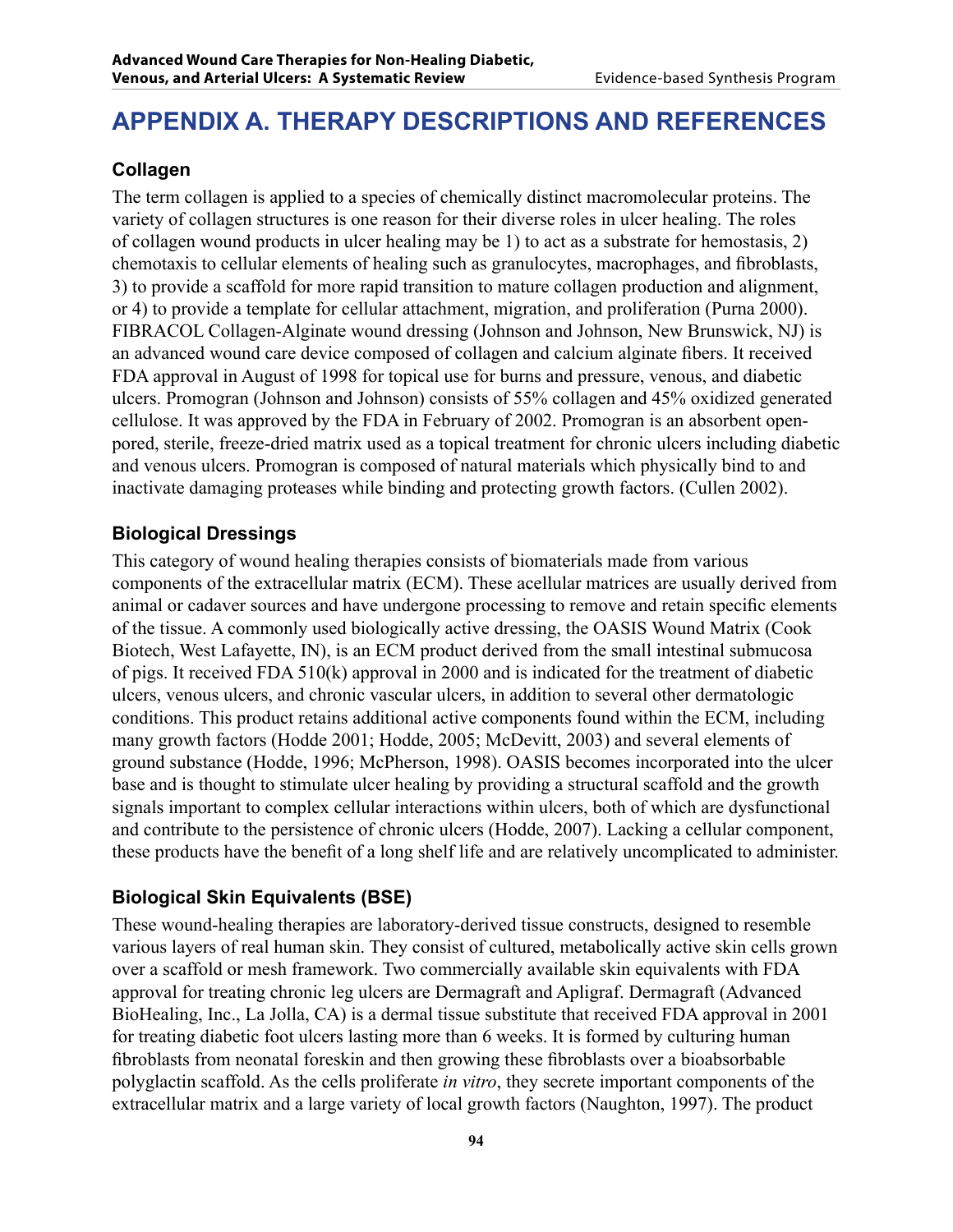is cryopreserved for storage and delivery, but metabolic activity is regained upon thawing and application to the wound bed (Mansbridge, 1998). Apligraf (Organogenesis, Inc., Canton, MA) is a similar skin substitute made from cultured skin cells but is a bilayer construct that contains both dermal and epidermal components. Apligraf (formerly known as Graftskin, Human Skin Equivalent, and Living Skin Equivalent) received FDA approval in 1998 for chronic venous ulcers and in 2000 was granted further approval for use in diabetic foot ulcers. The human cells in both layers, fibroblasts in the dermis and keratinocytes in the epidermis, are derived from purified cultures of neonatal foreskin. The final metabolically active product has a limited shelf life since it is not cryopreserved but delivered "fresh" to sites for clinical use. Both Apligraf and Dermagraft are metabolically active products thought to increase healing by stimulating fibrovascular ingrowth and epithelialization of host tissues (Ehrenreich, 2006; Límová, 2010). They do not "take" like traditional skin grafts that are meant to replace lost tissue with fully functioning skin, but instead become incorporated into the wound bed and stimulate regrowth of the host's own skin tissue (Ehrenreich, 2006; Límová, 2010; Mansbridge, 1999; Phillips, 2002).

### **Keratinocytes**

Keratinocyte-based therapies for wound healing exist in a variety of forms. Use of cultured epidermal keratinocytes to treat chronic leg ulcers was first attempted with autologous (Hefton, 1986; Leigh, 1986) and allogeneic (Leigh, 1987) cells in 1986 and 1987, respectively. Since then, different keratinocyte sources have been utilized; the patient's own skin cells, donor cells from cadavers or patients undergoing cosmetic procedures, and bioengineered "immortalized" keratinocytes have all been used. In addition to using different cellular sources, therapies may vary in their use of fresh, cryopreserved, or lyophilized keratinocytes. These products differ in level of metabolic activity and ease of storage and transportation. Furthermore, various application strategies have been attempted for delivering keratinocytes onto wounds, including various suspension mediums (e.g., fibrin sealant), aerosolized sprays, cellular microcarriers, and gels. These products do not act as grafts or serve as permanent skin replacements, as they are rapidly replaced by the host's own keratinocytes (Kaawach, 1991; Burt, 1989; Auböck, 1988). They are thought to work by stimulating proliferation and migration of host epithelium from wound edges through the production of growth factors and other cytokines (DeLuca, 1992; Duinslaeger, 1994; McKay, 1991). Although there have been multiple studies focusing on keratinocyte use in chronic ulcers, currently the only commercially available products in the U.S. are not indicated for use in leg ulcers. However, there are various products on the market, and with ongoing efforts to expand indications and the continuing research focus in this area, an understanding of the current literature on the topic is important in recognizing the limitations and future expectations of keratinocyte-based wound healing

## **Platelet-derived Wound Healing - Platelet-derived Growth Factors (PDGF)**

Human platelet-derived growth factor is a substance naturally produced by the body to help in wound healing. It works by helping to repair and replace dead skin and other tissues, attracting cells that repair wounds, and helping to close and heal the ulcers. (Pierce 1991). Regranex Gel (becaplermin 0.01%, Johnson & Johnson, New Brunswick, NJ) was approved by the FDA in 1997 for the treatment of diabetic foot ulcers. Regranex is a genetically engineered product that mimics PDGF in the body. It is indicated for treating lower-extremity neuropathic ulcers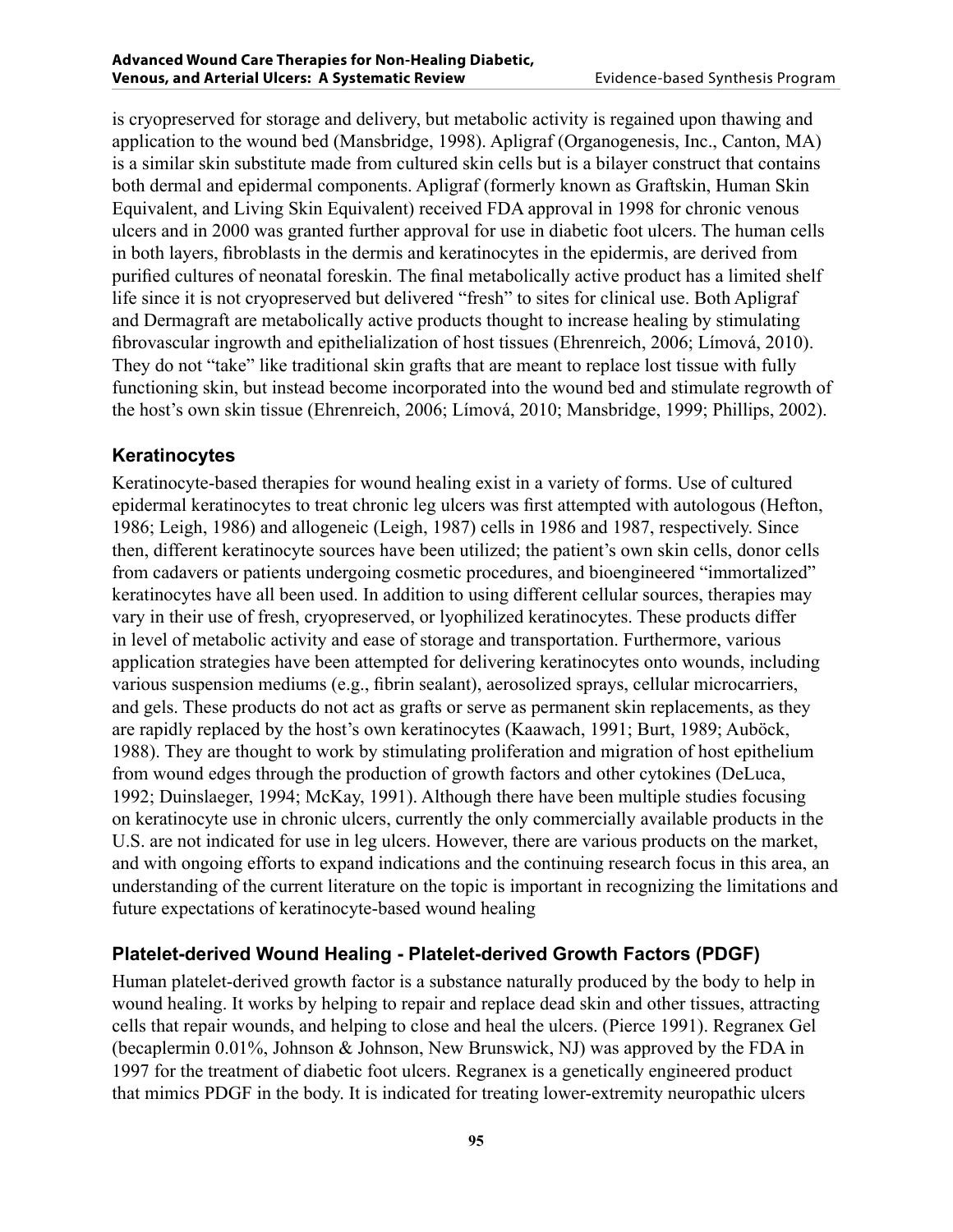that extend into the subcutaneous tissue or beyond, but which have an adequate blood supply. It is intended for use as an adjunct to traditional ulcer care strategies, such as initial sharp debridement, daily dressing changes, pressure relief and treatment of infection if present (Label indication 1997).

#### **Platelet Rich Plasma**

Platelet-rich plasma (PRP) is derived from newly drawn whole blood prepared by specialized centrifugation to create plasma having a platelet concentration above baseline. PRPs themselves are have been used in wound healing since 1985 and do not require FDA approval, but centrifuges used to spin whole blood for the creation of PRP do require approval. PRP contains a high level of platelets and a full complement of clotting and growth factors which aid in healing by attracting undifferentiated cells and activating cell division (Lacci 2010). Autologel System (Cytomedix Inc) received FDA approval in September of 2007 and consists of a table top centrifuge (AutoloGel II Centrifuge) and blood access and processing devices.

#### **Silver**

The therapeutic potential of silver has long been recognized, and reports of its use in chronic ulcers have been documented in surgical textbooks as early as 1617 (Klasen, 2000). Due to the broad bactericidal action of silver (Ip, 2006) and the understanding that wound healing is impaired when bacterial levels surpass a particular threshold (Bowler, 2001), multiple silverbased products have been developed to aid in wound healing. These products incorporate silver into topical creams (silver sulfadiazine or Silvadene; King Pharmaceuticals, Bristol, TN) or within various types of dressings, including foams (Contreet Ag; Coloplast, Marietta, GA), hydrocolloids (Contreet H; Coloplast, Marietta, GA), hydrofibers (Aquacel-Ag; Covatec, Skillman, NJ), alginates (Silvercel; Systagenix, Quincy, MA), film polymers (Arglaes; Medline, Mundelein, IL), and a polyethylene mesh with nanocrystalline silver (Acticoat-7; Smith and Nephew, Hull, UK). These products work through the release of reactive silver cations, [Ag<sup>+</sup>], which may disrupt components of the bacterial cell wall, inhibit microbial respiratory enzymes and elements of the electron transport chain, and impair the synthesis and function of DNA and RNA (Atiyeh, 2007). Although these effects are desirable when directed against bacterial and fungal organisms, it is important to recognize the indiscriminant action of silver. Cytotoxicity of various host cells, including keratinocytes and fibroblasts, has been shown to occur from silver, and a delicate balance exists between the beneficial decrease in bacterial burden and the deleterious effects on host cells that can also delay wound closure (Atiyeh, 2007; Poon, 2004; Hollinger, 1996)

### **Intermittent Pneumatic Compression Therapy**

Intermittent pneumatic compression (IPC) therapy is delivered through inflatable, single-patientuse, garments containing one or more air chambers. Garments are applied to the foot, calf, or calf and thigh and intermittently inflated and deflated with air by means of a powered pneumatic pump to simulate the normal ambulatory calf and foot pump. This action propels the blood of the deep veins towards the heart and benefits the non-ambulatory patient by increasing blood flow velocity in the deep veins and reducing stasis, decreasing venous hypertension, flushing valve pockets, and decreasing interstitial edema (Comerota 2011). Pneumatic compression devices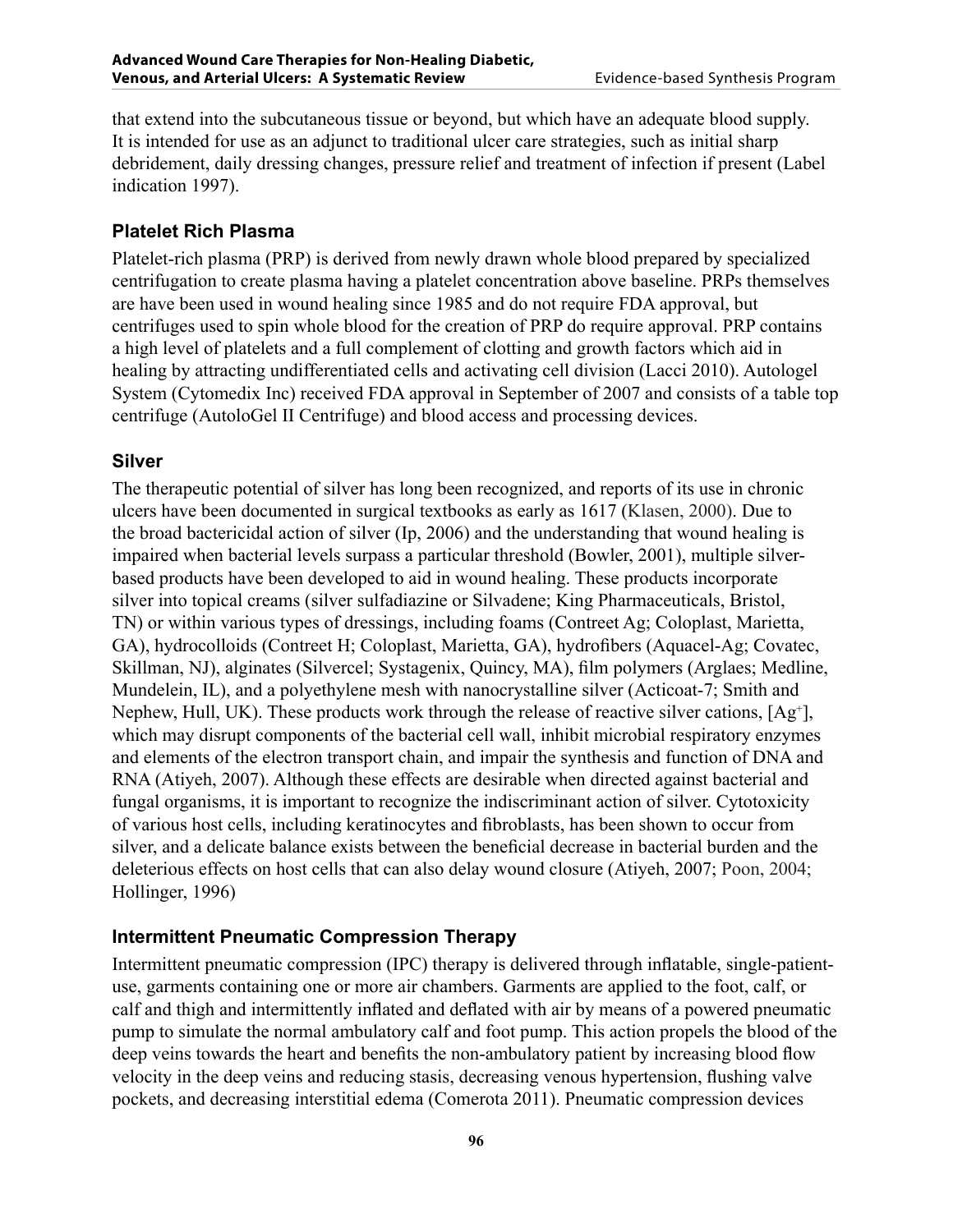are cleared for marketing under the FDA 510(k) process as Class II devices intended for use in prevention of blood pooling in a limb by periodically inflating a sleeve around the limb. No clinical data was needed for FDA approval since they existed prior to the passage of the Medical Device Amendments of 1976.

## **Negative Pressure Wound Therapy (NPWT)**

NPWT, also referred to as "vacuum assisted wound closure," is the process of creating a tightly sealed dressing around a wound and using a suction pump to apply a sub-atmospheric (or "negative") pressure evenly across the surface in a continuous or intermittent manner (Venturi, 2005). A drainage canister is attached to store fluid collected from wound suction. The first FDA approved, commercially available NPWT product was the Vacuum Assisted Closure™ device (Kinetic Concepts, Inc., San Antonio, TX), introduced to the market in 1995. Since then, the approved indications for its use have continually expanded and currently include diabetic foot ulcers, venous leg ulcers, and pressure ulcers, as well as several non-ulcerative conditions. Other NPWT devices include the Versatile 1™ (BlueSky Medical, Carlsbad, CA), which received FDA approval in 2004, and the Renasys™EZ and Renasys™Go (Smith and Nephew Inc., Largo, FL), approved in 2008 and 2009, respectively. These devices are proposed to enhance wound healing by increasing granulation tissue and local perfusion (Morykwas, 1997), reducing tissue edema, decreasing bacterial load (Morykwas, 1997), and stimulating cellular proliferation via induction of mechanical stress (Olenius, 1993; Saxena, 2004). NPWT may be used as either a primary treatment to achieve complete wound healing, or as a temporary therapy to prepare a wound so that another treatment can be attempted to achieve complete wound closure.

## **Electromagnetic Therapy (EMT)**

EMT utilizes the electrical field created between large, oppositely charged capacitors or, more commonly, the electrical field that develops from exposure to an oscillating magnetic field (Lee, 1993). There are various potential mechanisms by which EMT may enhance wound healing. Normal human skin has been found to produce a steady state transcutaneous electrical potential (Foulds, 1983) that, upon epithelial disruption, short-circuits to produce an endogenous electrical current (Burr, 1940; Illingworth, 1980; Nuccitelli, 2003; Zhao, 2006) and a resultant electrical field (Nuccitelli, 2003; Zhao, 2006). This wound-induced electrical field has been shown to regulate cell division in wound healing (Song, 2002) and to guide the cellular migration through specific signaling pathways (Zhao, 2006; Fang, 1999). EMT is thought to work by mimicking or enhancing these natural wound-induced electrical fields. No EMT devices have received FDA approval for use in chronic wounds; however, these products have received approval for other indications and are commercially available. Despite the lack of FDA approval, the Centers for Medicare and Medicaid Services (CMS) has deemed EMT to be a reasonable adjuvant treatment for chronic ulcers of diabetic, venous, and arterial etiologies. Because of this, CMS covers the use of EMT for chronic ulcers not responding to standard care.

## **Hyperbaric Oxygen Therapy (HBOT)**

HBOT involves the use of specialized compression chambers capable of delivering increased concentrations of oxygen (usually  $100\%$  O<sub>2</sub>) under elevated atmospheric pressures (usually 1.5-3.0 ATA). This greatly increases systemic levels of oxygen (Sheffield, 1985), achieving arterial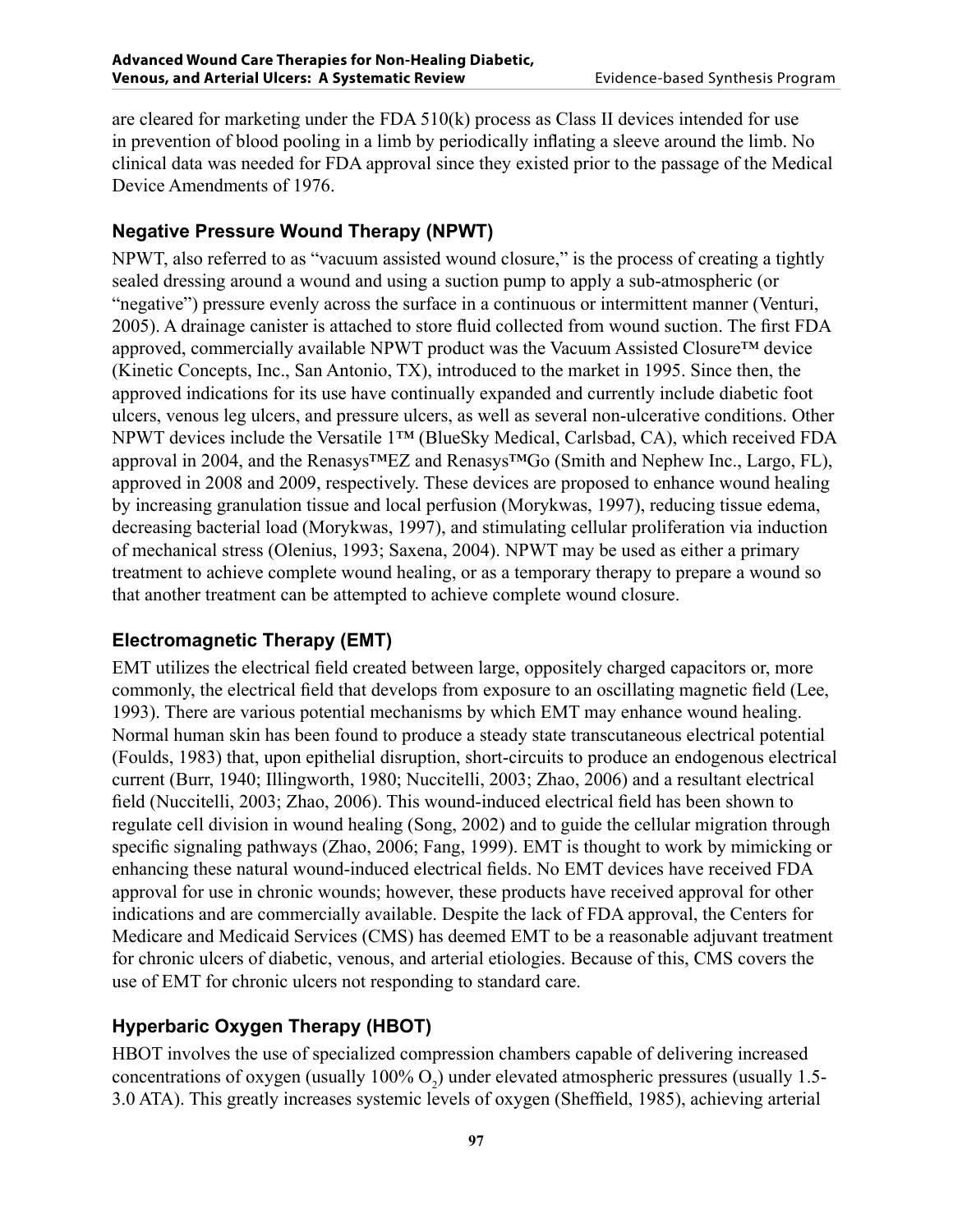oxygen tensions upwards of 2000 mmHg (normally 100 mmHg) and tissue oxygen tensions up to 500 mmHg (normally 55 mmHg) (Gill, 2004). Individual treatment sessions usually last between 45 and 120 minutes and may be done once or twice a day for a total of 10-30 sessions. HBOT is FDA approved for a dynamic list of indications, including wound healing, as deemed appropriate by the Undersea and Hyperbaric Medical Society. Examples of devices include the OxyHeal 1000 Monoplace Hyperbaric Chamber (OxyHeal Health Group, LaJolla, CA) and the Multiplace Hyperbaric Chambers (Makai Marine Industries, Inc., Boca Raton, FL), which received FDA approval in 2005 and 2004 respectively. The role oxygen plays in the process of normal wound healing is complex. Although hypoxia stimulates certain steps in wound healing (Knighton, 1983; Jensen, 1986), and the low oxygen levels in the center of a wound are important in initiating repair (Thackham, 2008), many key aspects of wound healing are oxygen dependent (Gordillo, 2003). These include collagen deposition (Jonsson, 1991), angiogenesis (Hopf, 2005), fibroblast and endothelial cell proliferation (Tompach, 1997), and bacterial clearance (Knighton, 1986; Allen, 1997; Hopf, 1997; Greif, 2000). By raising arterial oxygen tension and the bloodoxygen level delivered to a chronic wound (Rollins, 2006), HBOT is thought not only to supply a missing nutrient but also to promote the oxygen dependent steps in wound healing, to up regulate local growth factors (Thom, 2009), and to down regulate inhibitory cytokines (Thom, 2009). Although thought to be a relatively safe treatment, this delivery of concentrated oxygen in a compression chamber can be complicated by the increased pressure (e.g. ear and sinus barotrauma) or oxygen toxicity (e.g. acute cerebral toxicity and chronic pulmonary toxicity) (Plafki 2000; Sheffield, 2003).

## **Topical Oxygen Therapy (TOT)**

Similar to HBOT, this category of products aims to promote ulcer healing by correcting the low oxygen levels found within chronic wounds. TOT was developed in an effort to overcome drawbacks inherent with HBOT and works to promote wound oxygenation through a physiological distinct mechanism. While HBOT uses a compression chamber to systemically deliver high  $O_2$  levels under an elevated atmospheric pressure, TOT works by covering a wound with an airtight bag or chamber and using a portable device to fill the container with concentrated oxygen. Although this results in very slight elevations in local pressure (usually 1.004 **-** 1.013 ATA), this is far less than the levels reached in HBOT (up to 2.5 **-** 3.0 ATA) and is not considered truly "hyperbaric" (Feldmeier, 2005). TOT is thought to increase local oxygen levels by simple diffusion of the externally applied gas into superficial wound tissues (Fries, 2005). This method of wound oxygenation may induce angiogenesis through upregulation of specific growth factors (Gordillo, 2008; Scott, 2005) and has been postulated to promote cell motility, extracellular matrix formation, and angiogenesis by correcting hypoxia at the wound center (Gordillo, 2003). Examples of these products include the Hyper-Box Topical Wound Oxygen System (Qualtech House, Gateway, Ireland) that received FDA approval in 2008 and EpiFlo (Ogenix, Corp., Beachwood, OH), most recently approved in 2012 for chronic skin ulcerations due to diabetes and venous stasis. Although CMS covers use of HBOT in some chronic wounds, it does not reimburse for TOT.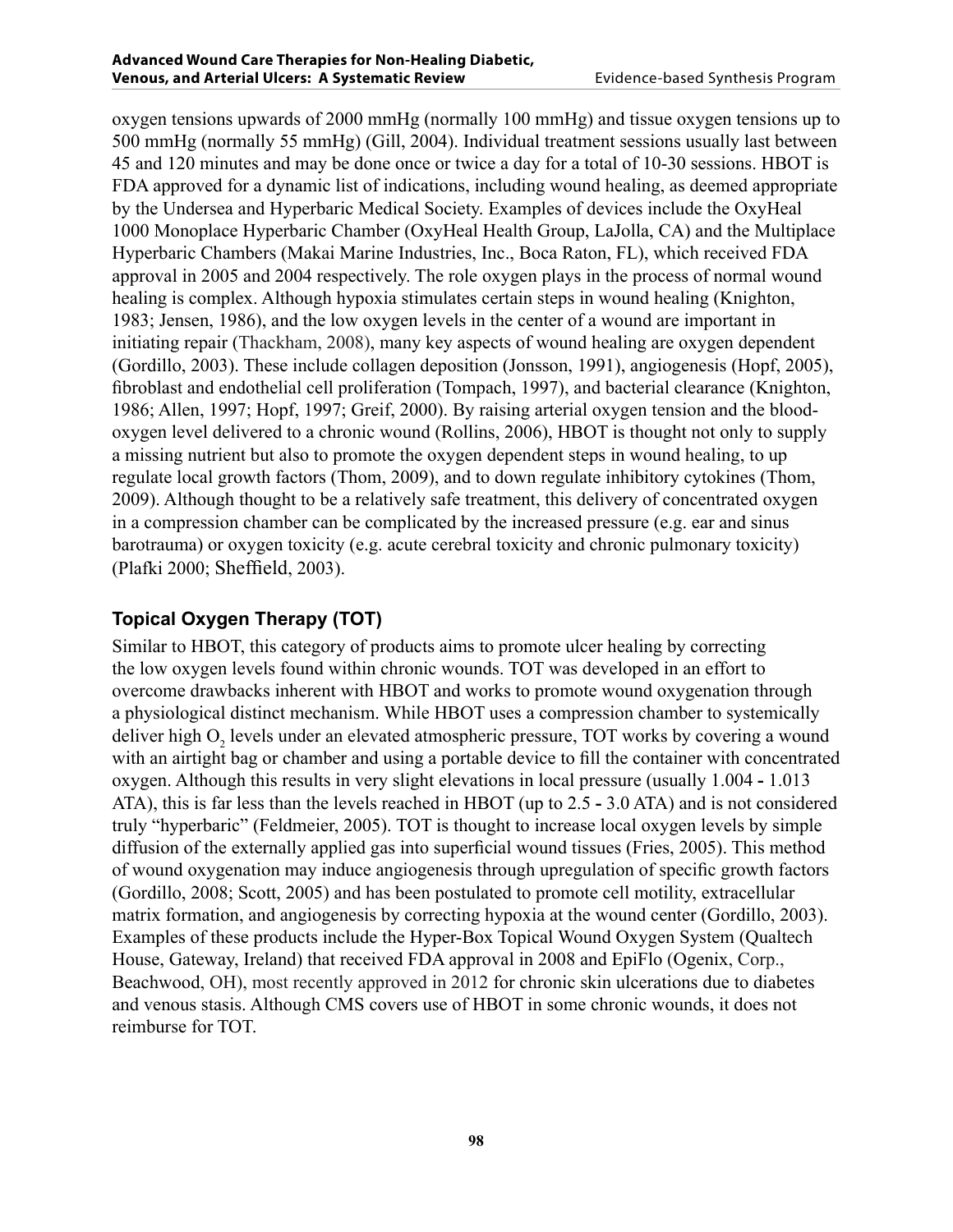## **Ozone Oxygen Therapy**

Ozone is an oxidizing agent. When ozone molecules are administered via gas or liquid, the ozone is theorized to promote tissue healing. Healthy cells are reported to survive and multiply while defective cells, bacteria, and viruses are destroyed. Ozone has been used to treat medical conditions since the late 19th century, however, there is little known about its safety and efficacy. Ozone can be administered to chronic wounds using a technique known as ozone bagging, a technique in which the effected limb is sealed for up to two hours in a bag containing ozone. Alternatively, ozone-enriched water or vegetable oil may be applied to the skin. Opinions are mixed about the safety of ozone therapy. While some advocates suggest that there is a very low risk of side effects the fact that it is a toxic gas has caused others to question the safety. (Intelihealth, Natural Standard)

#### **References**

- Allen DB, Maguire JJ, Mahdavian M, et al. Wound hypoxia and acidosis limit neutrophil bacterial killing mechanisms. *Arch Surg*. 1997;132:991**-**6.
- Atiyeh BS, Costagliola M, Hayek SN, Dibo SA. Effect of silver on burn wound infection control and healing: Review of the literature. *Burns*. 2007;33(2):139**-**48.
- Auböck J, Irschick E, Romani N, et al. Rejection, after a slightly prolonged survival time, of Langerhans cell-free allogeneic cultured epidermis used for wound coverage in humans. *Transplantation*. 1988;45:730**-**7.
- Bowler PG, Duerdon B, Armstrong DG. Wound microbiology and associated approaches to wound Management. *Clin Microbiol Rev.* 2001;14:244**-**69.
- Burr HS, Taffel M, Harvey SC. An electrometric study of the healing wound in man. *Yale J Biol Med*. 1940;12:483**-**5.
- Burt AM, Pallet CD, Sloane JP, et al. Survival of cultured allografts in patients with burns assessed with a probe specific for Y chromosome. *BMJ*. 1989;298:915-7.
- Comerota AJ. Intermittent pneumatic compression: physiologic and clinical basis to improve management of venous leg ulcers. *J Vasc Surg.* 2011;53(4):1121-9.
- Cullen B, Smith R, McCulloch E, Silcock D, Morrison L. Mechanism of action of Promogran, a protease modulating matrix, for treatment of diabetic foot ulcers. *Wound Repair Regen.* 2002;10(1):16-25.
- DeLuca M, Albanese E, Cancedda R, et al. Treatment of leg ulcers with cryopreserved allogeneic cultured epithelium. *Arch Dermatol*. 1992;128:633-8.
- Duinslaeger L, Verbeken G, Reper P, Delaey B, Vanhalle S, Vanderkelen A. Lyophilized keratinocyte cell lysates contain multiple mitogenic activities and stimulate closure of meshed skin auto-graft-covered burn wounds with efficiency to that of fresh allogeneic keratinocyte cultures. *Plast Reconstr Surg*. 1994;98:110-7.
- Ehrenreich M, Ruszczak Z. Update on tissue-engineered biological dressings. *Tissue Eng*. 2006;12:1-18.
- Fang KS, Ionides E, Oster G, Nuccitelli R, Isseroff RR. Epidermal growth factor receptor relocalization and kinase activity are necessary for directional migration of keratinocytes in DC electric fields. *J Cell Sci*. 1999;112(12):1967-78.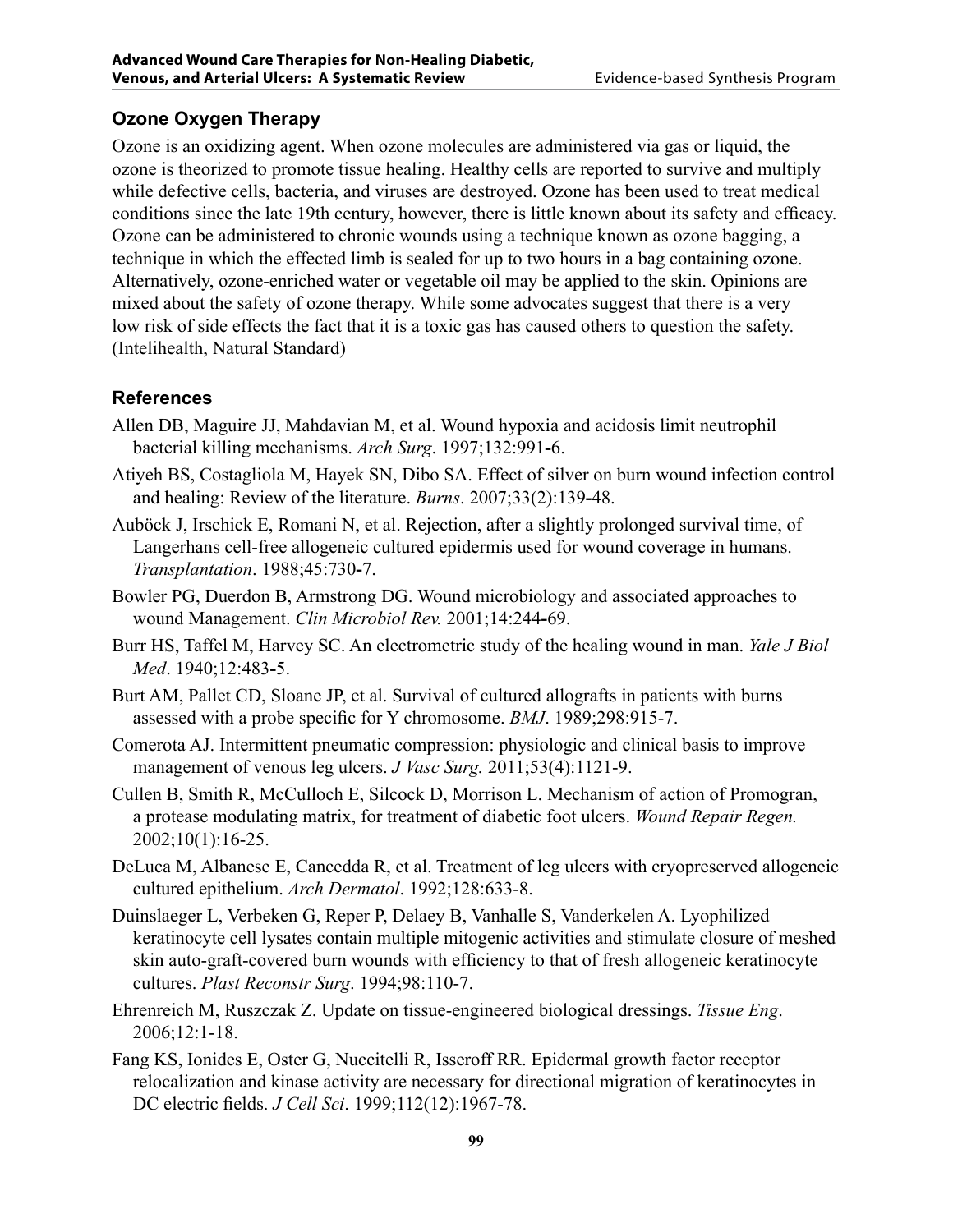- Feldmeier JJ, Hopf HW, Warriner RA 3rd, Fife CE, Gesell LB, and Bennett M. UHMS position statement: topical oxygen for chronic wounds. *Undersea Hyperb Med*. 2005;32:157-68.
- Foulds IS, Barker AT. Human skin battery potentials and their possible role in wound healing. *Br J Dermatol*. 1983;109:515-22.
- Fries RB, Wallace WA, Roy S. Dermal excisional wound healing in pigs following treatment with topically applied pure oxygen. *Mutat Res.* 2005;579:172-81.
- Gill AL, Bell CN. Hyperbaric oxygen: its uses, mechanisms of action and outcomes. *Q J Med*. 2004;97:385-95.
- Gordillo GM, Roy S, Khanna S, et al. Topical oxygen therapy induces vascular endothelial growth factor expression and improves closure of clinically presented chronic wounds. *Clin Exp Pharmacol Physiol.* 2008;35:957-64.
- Gordillo GM, Sen CK. Revisiting the essential role of oxygen in wound healing. *Am J Surg*. 2003;186:259-63.
- Greif R, Akca O, Horn E-P, Kurz A, Sessler D I. Supplemental perioperative oxygen to reduce the incidence of surgical-wound infection. *N Engl J Med*. 2000;342:161–7.
- Hefton JM, Caldwell D, Biozes DG et al. Grafting of skin ulcers with cultured autologous epidermal cells. *J Am Acad Dermatol*. 1986;14:399-405.
- Hodde JP, Badylak SF, Brightman AO, Voytik-Harbin SL. Glycosaminoglycan content of small intestinal submucosa: a bioscaffold for tissue replacement. *Tissue Eng*. 1996;2:209-17.
- Hodde JP, Ernst DM, Hiles MC. An investigation of the long-term bioactivity of endogenous growth factor in OASIS Wound Matrix. *J Wound Care*. 2005;14(1):23-5.
- Hodde JP, Hiles MC. Bioactive FGF-2 in sterilized extracellular matrix. *Wounds*. 2001;13:195- 201.
- Hodde JP, Johnson CE. Extracellular matrix as a strategy for treating chronic wounds. *Am J Clin Dermatol.* 2007;8(2):61-6.
- Hollinger, MA. Toxicological aspects of topical silver pharmaceuticals. *Crit Rev Toxicol*. 1996;26:255-60.
- Hopf HW, Gibson JJ, Angeles AP, et al. Hyperoxia and angiogenesis. *Wound Rep Reg*. 2005;13:558-64.
- Hopf HW, Hunt TK, West JM, et al. Wound tissue oxygen tension predicts the risk of wound infection in surgical patients. *Arch Surg*. 1997;132:997-1005.
- Illingworth CM, Barker AT. Measurement of electrical currents emerging during the regeneration of amputated fingertips in children. *Clin Phys Physiol Meas*. 1980;1:87-9.
- Intelihealth.com. Ozone therapy. Available at: [http://www.intelihealth.com/IH/ihtIH/](http://www.intelihealth.com/IH/ihtIH/WSIHW000/8513/34968/358849.html?d=dmtContent) [WSIHW000/8513/34968/358849.html?d=dmtContent](http://www.intelihealth.com/IH/ihtIH/WSIHW000/8513/34968/358849.html?d=dmtContent). Accessed October 1, 2012.
- Ip M, Lui SL, Poon VKM, Lung I, Burd A. Antimicrobial activities of silver dressings: an in vitro comparison. *J Med Microbiol*. 2006;55:59-63.
- Jensen JA, Hunt TK, Scheuenstuhl H, Banda MJ. Effect of lactate, pyruvate and pH on secretion of angiogenesis and mitogenesis factors by macrophages. *Lab Invest*. 1986;54:574-8.
- Jonsson K, Jensen JA, Goodson WH III, et al. Tissue oxygenation, anemia, and perfusion in relation to wound healing in surgical patients. *Ann Surg*. 1991;214:605-13.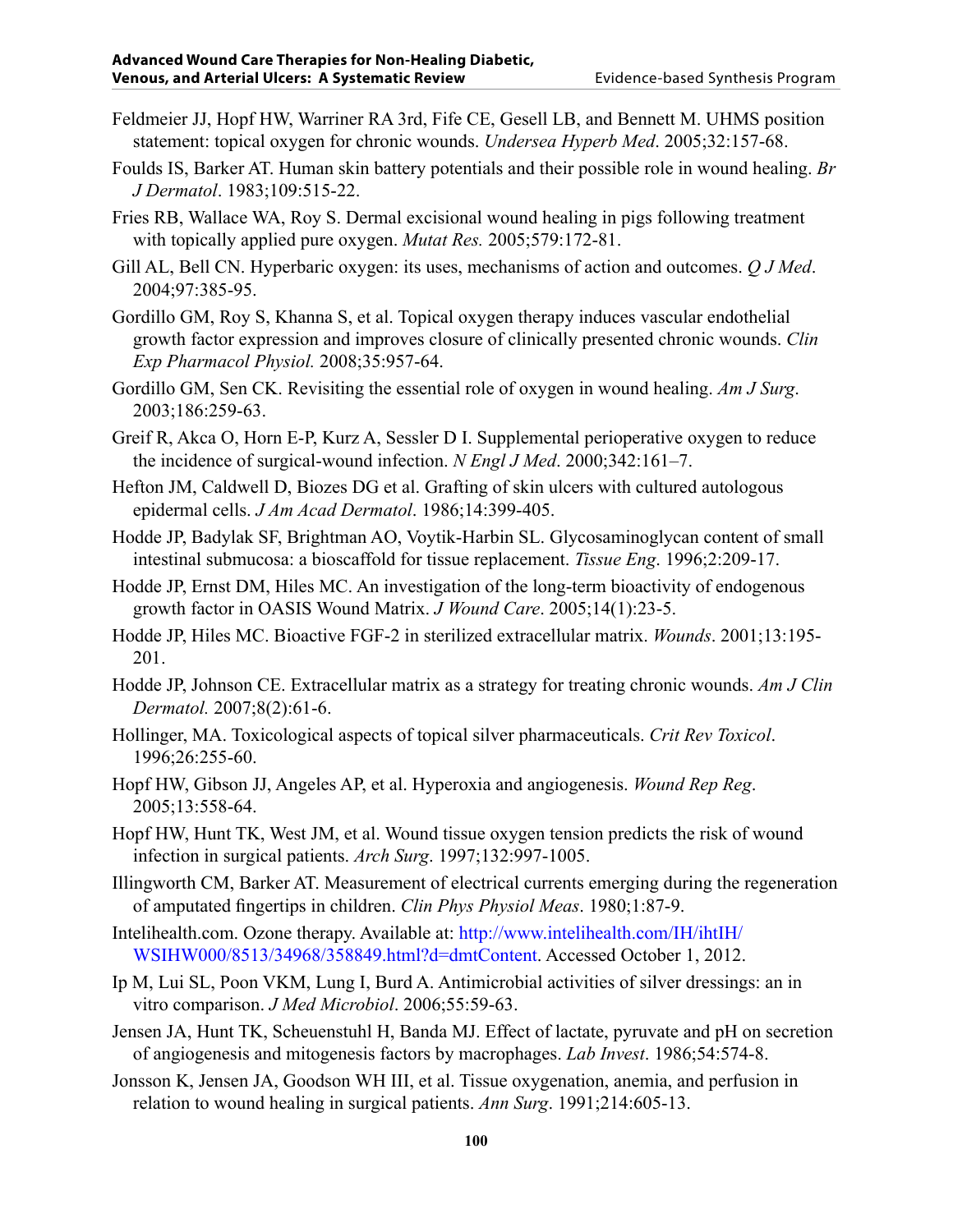- Kaawach WF, Oliver AM, Weiler-Mithoff E, Abramovich DR, Rayner CR. Survival assessment of cultured epidermal allografts applied onto partial-thickness burn wounds. *Br J Plast Surg*. 1991;44:321-4.
- Klasen HJ. Historical review of the use of silver in the treatment of burns. I. Early uses. *Burns*. 2000;26:117-30.
- Knighton DR, Halliday B, Hunt TK. Oxygen as an antibiotic. A comparison of the effects of inspired oxygen concentration and antibiotic administration on in vivo bacterial clearance. *Arch Surg*. 1986;121:191-5.
- Knighton DR, Hunt TK, Scheuenstuhl H, Halliday BJ, Werb Z, Banda MJ. Oxygen tension regulates the expression of angiogenesis factor by macrophages. *Science*. 1983;221:1283-5.
- Lacci KM, Dardik A. Platelet-rich plasma: support for its use in wound healing. *Yale J Biol Med.* 2010.83(1):1-9
- Lee RC, Canaday DJ, Doong H. A review of the biophysical basis for the clinical application of electric fields in soft-tissue repair. *J Burn Care Rehabil*. 1993;14:319-35.
- Leigh IM, Purkis PE. Culture grafted leg ulcers. *Clin Exp Dermatol*. 1986;11:650-2.
- Leigh IM, Purkis PE, Navsaria HA, Phillips TJ. Treatment of chronic venous leg ulcers with sheets of cultured allogenic keratinocytes. *Br J Dermatol*. 1987;117:591-7.
- Límová M. Active wound coverings: bioengineered skin and dermal substitutes. *Surg Clin North Am*. 2010;90(6):1237-55.
- Mansbridge J, Liu K, Patch R, et al. Three-dimensional fibroblast culture implant for the treatment of diabetic foot ulcers: metabolic activity and therapeutic range. *Tissue Eng*. 1998;4:403-14.
- Mansbridge JN, Liu K, Pinney RE, Patch R, Ratcliffe A, Naughton GK. Growth factors secreted by fibroblasts: role in healing diabetic foot ulcers. *Diabetes, Obes Metabol*. 1999;1:265-79.
- McDevitt CA, Wildey GM, Cutrone RM. Transforming growth factor beta*1* in a sterilized tissue derived from the pig small intestine submucosa. *J Biomed Mater Res*. 2003;67A:637-40.
- McKay IA, Leigh IM. Epidermal cytokines and their roles in cutaneous wound healing. *Br J Dermatol*. 1991;124:513-8.
- McPherson TB, Badylak SF. Characterization of fibronectin derived from porcine small intestinal submucosa. *Tissue Eng*. 1998;4:75-83.
- Morykwas MJ, Argenta LC, Shelton-Brown EI, et al. Vacuum-assisted closure: a new method for wound control and treatment: animal studies and basic foundation. *Ann Plast Surg*. 1997;38(6):553-62.
- Natural Standard Professional Monograph. Ozone therapy. 2012. Available at: [http://www.](http://www.naturalstandard.com/databases/hw/ozone.asp) [naturalstandard.com/databases/hw/ozone.asp](http://www.naturalstandard.com/databases/hw/ozone.asp)?. Accessed October 1, 2012.
- Naughton G, Mansbridge J, Gentzkow G. A metabolically active human dermal replacement for the treatment of diabetic foot ulcers. *Artificial Organs*. 1997;21:1203-10.
- Nuccitelli R. A role for endogenous electric fields in wound healing. *Curr Top Dev Biol*. 2003;58:1-26.
- Olenius M, Dalsgaard C, Wickman M. Mitotic activity in the expanded human skin. *Plast Reconstr Surg*. 1993;91:213-6.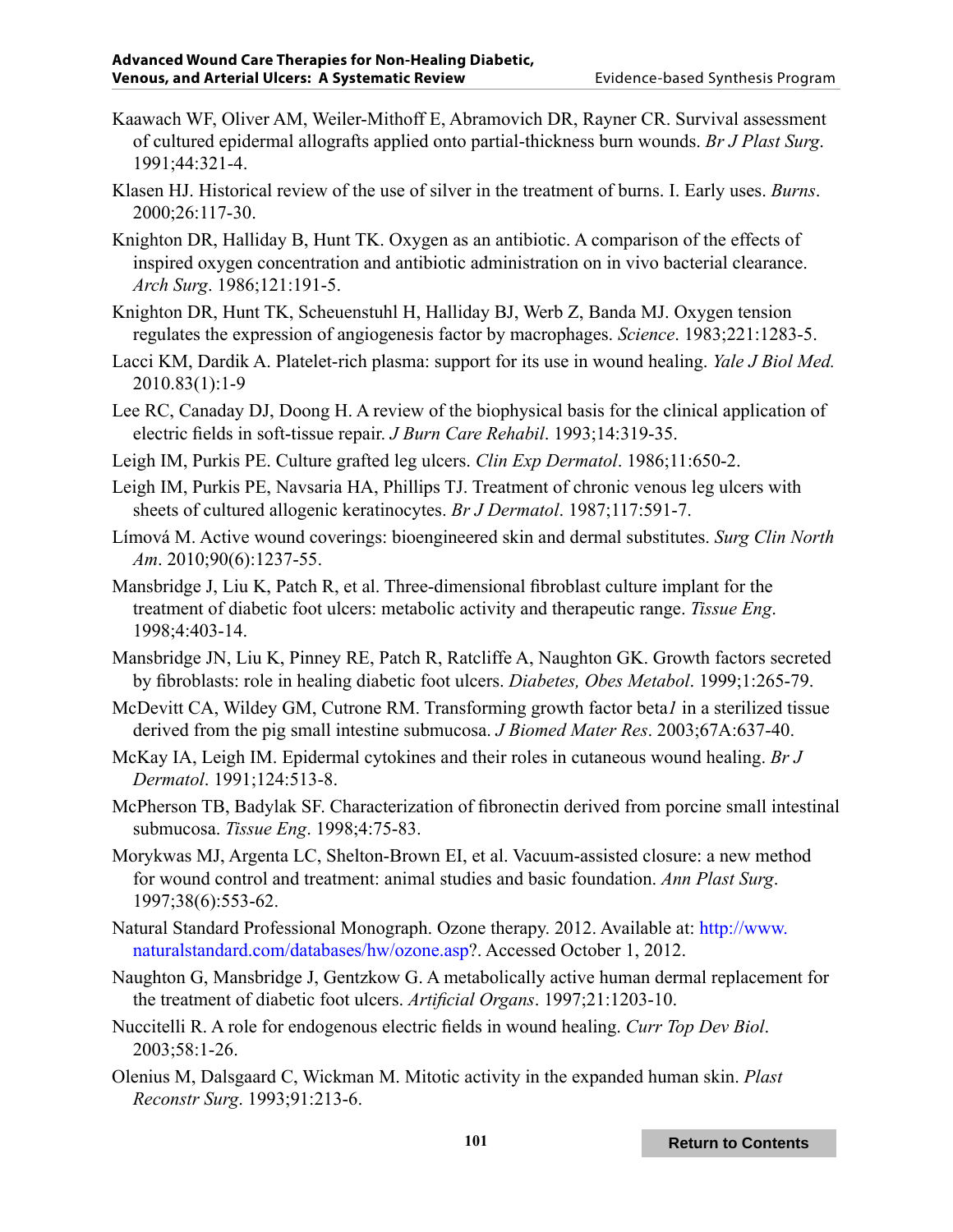- Phillips TJ, Manzoor J, Rojas A, et al. The longevity of a bilayered skin substitute after application to venous ulcers. *Arch Dermatol*. 2002;138:1079-81.
- Pierce GF et al. Role of platelet-derived growth factor in wound healing. *J Cell Biochem.*  1991;45 (4):319-26.
- Plafki C, Peters P, Almeling M, Welslau W, Busch R. Complications and side effects of hyperbaric oxygen therapy. *Aviat Space Environ Med*. 2000;71:119-24.
- Poon VK, Burd A. In vitro cytotoxity of silver: implication for clinical wound care. *Burns.* 2004;30:140-7.
- Purna S., Babu M. Collagen based dressings A review. *Burns*, 2000:26:54-62.
- Regranex Product Label. [www.accessdata.fda.gov/drugsatfda\\_docs/label/1997/becaomj121697](www.accessdata.fda.gov/drugsatfda_docs/label/1997/becaomj121697-lab.pdf) lab.pdf. Accessed June 15, 2012.
- Rollins MD, Gibson JJ, Hunt TK, Hopf HW. Wound oxygen levels during hyperbaric oxygen treatment in healing wounds. *Undersea Hyperb Med*. 2006;33:17-25.
- Saxena V, Hwang CW, Huang S, et al. Vacuum-assisted closure: microdeformations of wounds and cell proliferation. *Plast Reconstr Surg*. 2004;114(5):1086-96.
- Scott GF, Reeves RE. Topical Oxygen Alters Angiogenesis-Related Growth Factor Expression in Chronic Diabetic Foot Ulcers. *Wound Repair Regen*. 2005;13:A4-A27.
- Sheffield PJ. Tissue oxygen measurements with respect to soft-tissue wound healing with normobaric and hyperbaric oxygen. *HBO Rev*. 1985;6:18-46.
- Sheffield PJ, Sheffield JC. Complication rates for hyperbaric oxygen therapy patients and their attendants: a 22 year analysis. In: Proceedings of the Fourteenth International Congress on Hyperbaric Medicine. 2003:312-8.
- Song B, Zhao M, Forrester JV, McCaig CD. Electrical cues regulate the orientation and frequency of cell division and the rate of wound healing in vivo. *Proc Natl Acad. Sci USA*. 2002;99:13577-82.
- Thackham JA, McElwain DLS, Long RJ. The use of hyperbaric oxygen therapy to treat chronic wounds: a review. *Wound Repair Regen*. 2008;16:321-30.
- Thom SR. Oxidative stress is fundamental to hyperbaric oxygen therapy. *J Appl Physiol*. 2009;106:988-95.
- Tompach PC, Lew D, Stoll JL. Cell response to hyperbaric oxygen treatment. *Int J Oral Maxillofac Surg*. 1997;26:82-6.
- Venturi ML, Attinger CE, Mesbahi AN, Hess CL, Graw KS. Mechanisms and clinical applications of the vacuum-assisted closure (VAC) device: a review. *Am J Clin Dermatol.*  2005;6:185-94.
- Zhao, M. *et al*. Electrical signals control wound healing through phosphatidylinositol-3-OH kinase- <sup>*v*</sup> and PTEN. *Nature*. 2006;442:457-60.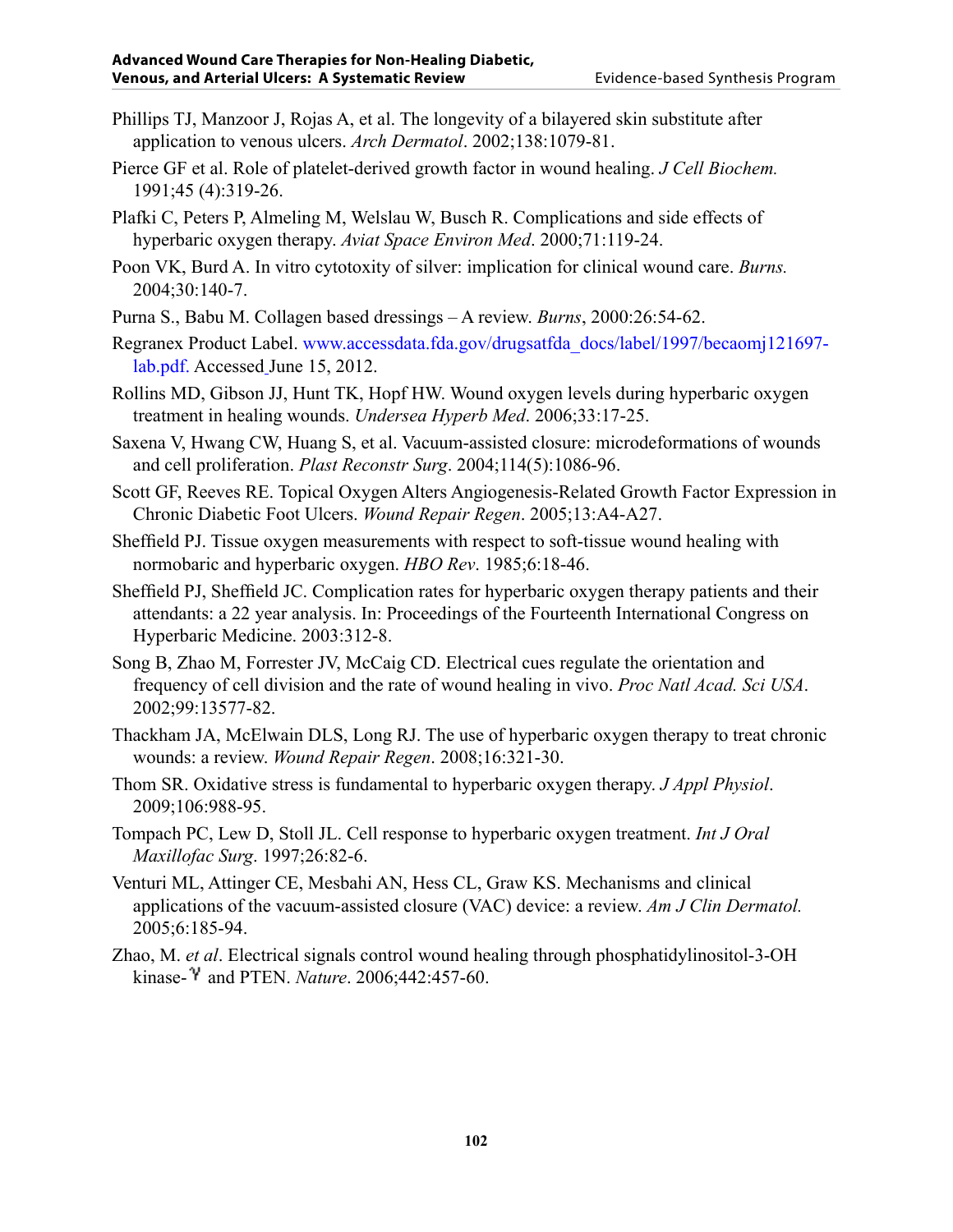# **APPENDIX B. SEARCH STRATEGY**

Search Strategy:

--------------------------------------------------------------------------------

- exp Skin Ulcer/ (31597)
- exp Foot Ulcer/ (5874)
- exp Leg Ulcer/ (15666)
- exp Varicose Ulcer/ (3490)
- exp Diabetic Foot/ (4864)
- exp Wound Healing/ (83186)
- exp Venous Insufficiency/ (5352)
- or/1-7 (114315)

9 limit 8 to (clinical trial, all or clinical trial, phase i or clinical trial, phase ii or clinical trial, phase iii or clinical trial, phase iv or clinical trial or controlled clinical trial or meta analysis or randomized controlled trial) (6955)

- randomized controlled trial.pt. (321315)
- controlled clinical trial.pt. (83663)
- random\*.ti,ab. (545362)
- placebo.ti,ab. (132724)
- or/10-13 (736326)
- (animals not (humans and animals)).sh. (3590935)
- 14 not 15 (659693)
- 8 and 16 (5990)
- 9 or 17 (8200)

19 limit 18 to (english language and humans and yr="1995 -Current") (5646) [a few more important limits]

- artificial skin.mp. or exp Skin, Artificial/ (1844)
- 19 and 20 (65)
- biological dressings.mp. or exp Biological Dressings/ (1128)
- 19 and 22 (38)
- exp Negative-Pressure Wound Therapy/ or exp Lower Body Negative Pressure/ or negative pressure.mp. (5422)
- 19 and 24 (84)
- exp Collagen/ or collagen.mp. (145508)
- 19 and 26 (287)
- exp Silver/ or exp Silver Proteins/ or silver.mp. (37481)
- 19 and 28 (105)
- exp Oxygen/ or topical oxygen.mp. (134274)
- 19 and 30 (51)
- exp Hyperbaric Oxygenation/ or hyperbaric oxygen\*.mp. (10425)
- 19 and 32 (62)
- electromagnet\*.mp. or exp Electromagnetic Phenomena/ (311999)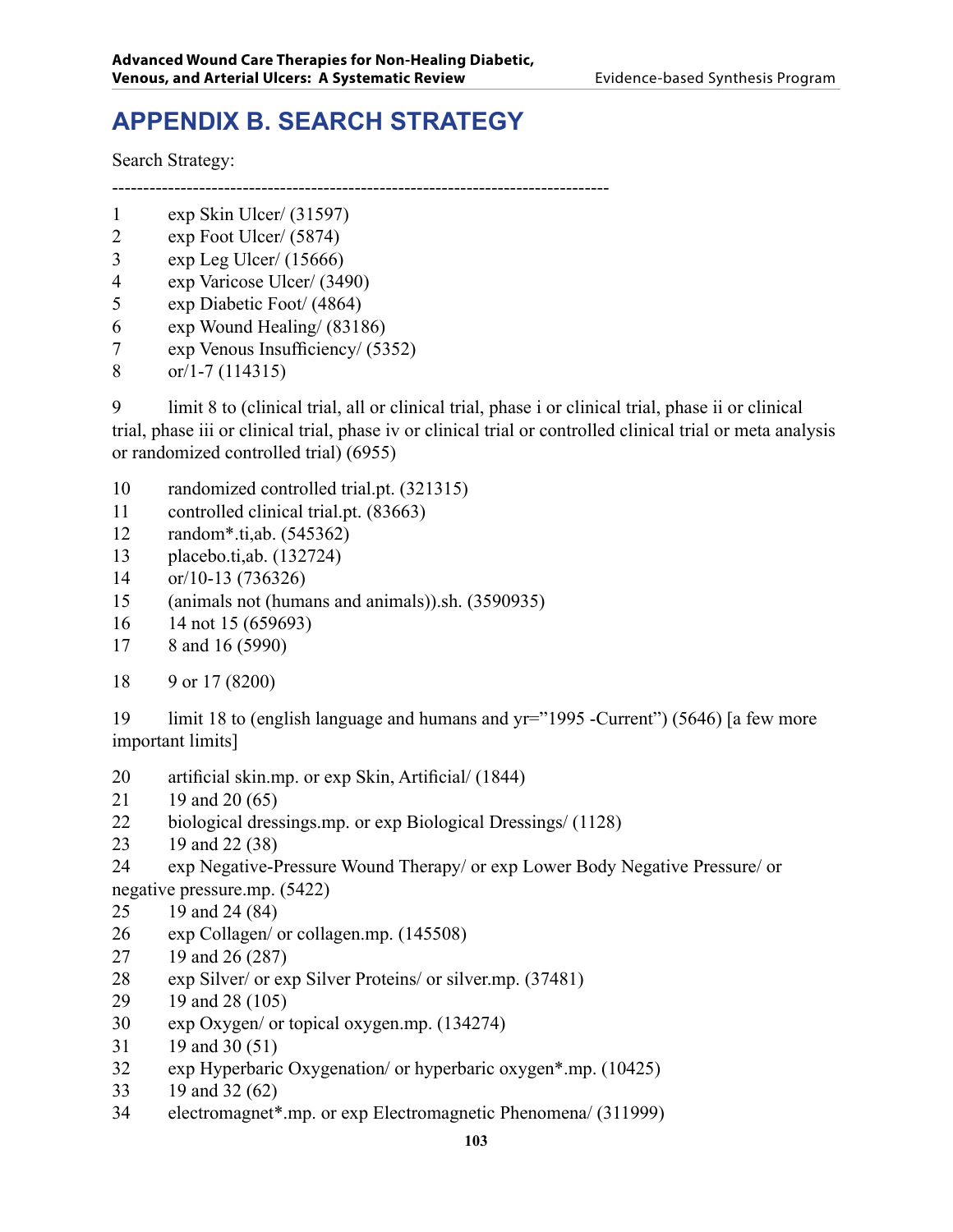19 and 34 (55)

 exp Platelet-Derived Growth Factor/ or platelet-derived.mp. or exp Growth Substances/ (570646)

- 19 and 36 (179)
- exp Platelet-Rich Plasma/ or platelet-rich.mp. (5704)
- 19 and 38 (66)

 exp Intermittent Pneumatic Compression Devices/ or pneumatic compress\*.mp. or compress\* therapy.mp. or compress\* pump.mp. (1625)

- 19 and 40 (130)
- 21 or 23 or 25 or 27 or 29 or 31 or 33 or 35 or 37 or 39 or 41 (1014)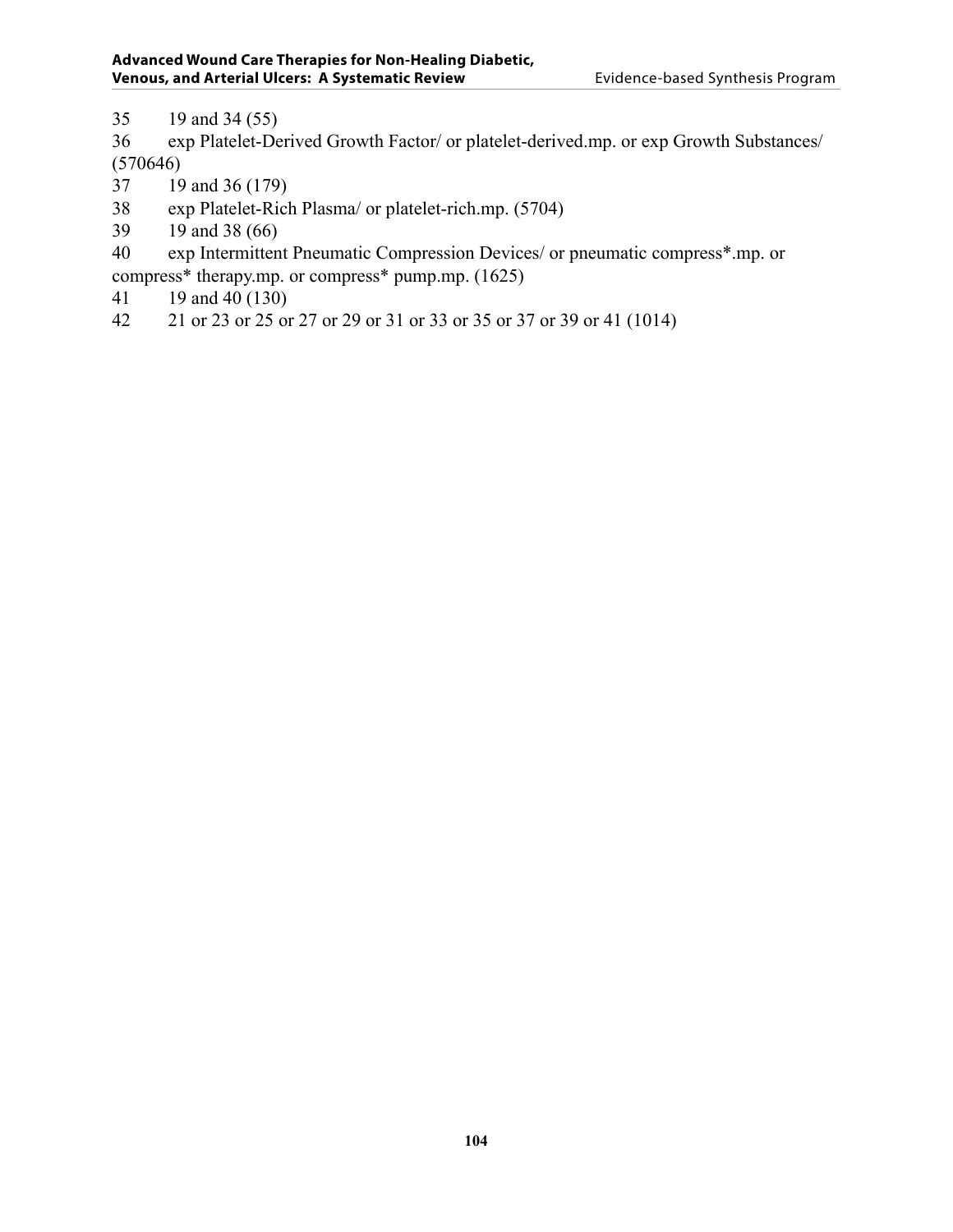## **APPENDIX C. PEER REVIEW COMMENTS/AUTHOR RESPONSES**

| <b>REVIEWER COMMENT</b>                                                                                                                                                                                                                                                                                                                                                                      | <b>RESPONSE</b>                                                                                                                                                                                                                                                                          |
|----------------------------------------------------------------------------------------------------------------------------------------------------------------------------------------------------------------------------------------------------------------------------------------------------------------------------------------------------------------------------------------------|------------------------------------------------------------------------------------------------------------------------------------------------------------------------------------------------------------------------------------------------------------------------------------------|
| 1. Are the objectives, scope, and methods for this review clearly described?                                                                                                                                                                                                                                                                                                                 |                                                                                                                                                                                                                                                                                          |
| Yes                                                                                                                                                                                                                                                                                                                                                                                          |                                                                                                                                                                                                                                                                                          |
| Yes                                                                                                                                                                                                                                                                                                                                                                                          |                                                                                                                                                                                                                                                                                          |
| Yes                                                                                                                                                                                                                                                                                                                                                                                          |                                                                                                                                                                                                                                                                                          |
| Yes                                                                                                                                                                                                                                                                                                                                                                                          |                                                                                                                                                                                                                                                                                          |
| Yes                                                                                                                                                                                                                                                                                                                                                                                          |                                                                                                                                                                                                                                                                                          |
| Yes. This report represents a monumental work effort. It is, in my judgment, the most<br>comprehensive and objective review I have seen to date. The persons who prepared this<br>report are to be commended for their efforts.                                                                                                                                                              | Thank you.                                                                                                                                                                                                                                                                               |
| 2. Is there any indication of bias in our synthesis of the evidence?                                                                                                                                                                                                                                                                                                                         |                                                                                                                                                                                                                                                                                          |
| Not sure that like was compared to like. I would worry about your RCT grading system if<br>RCTs used for FDA approval (PDGF and synthetic skin) are graded lower than a NPWT<br>study that was not really blinded. I also worry at all of your studies did not treat similar<br>groups of individuals. For example, the HBO RCTs were very inconsistent with respect to the<br>Wagner grade. | We assigned grades based on established criteria for evaluating risk of bias in<br>RCTs. These criteria may be different than criteria for FDA approval.<br>We agree that the populations varied from study to study and attempted to clarify<br>that in the description of the studies. |
| No                                                                                                                                                                                                                                                                                                                                                                                           |                                                                                                                                                                                                                                                                                          |
| <b>No</b>                                                                                                                                                                                                                                                                                                                                                                                    |                                                                                                                                                                                                                                                                                          |
| No (reviewer provided citation for Lancet article [2012] on spray-applied cell therapy)                                                                                                                                                                                                                                                                                                      | Thank you. We reviewed this citation. The treatment is not FDA approved (this was<br>a phase 2 trial) and therefore is not eligible for inclusion in our review.                                                                                                                         |
| <b>No</b>                                                                                                                                                                                                                                                                                                                                                                                    |                                                                                                                                                                                                                                                                                          |
| No                                                                                                                                                                                                                                                                                                                                                                                           |                                                                                                                                                                                                                                                                                          |
| 3. Are there any published or unpublished studies that we may have overlooked?                                                                                                                                                                                                                                                                                                               |                                                                                                                                                                                                                                                                                          |
| Yes - total contact cast literature                                                                                                                                                                                                                                                                                                                                                          | We did not consider total contact casting to be an "advanced wound care product."<br>Although it may be an important therapeutic option, it was not recommended by our<br>topic stakeholders and is outside the scope of our review.                                                     |
| <b>No</b>                                                                                                                                                                                                                                                                                                                                                                                    |                                                                                                                                                                                                                                                                                          |
| No                                                                                                                                                                                                                                                                                                                                                                                           |                                                                                                                                                                                                                                                                                          |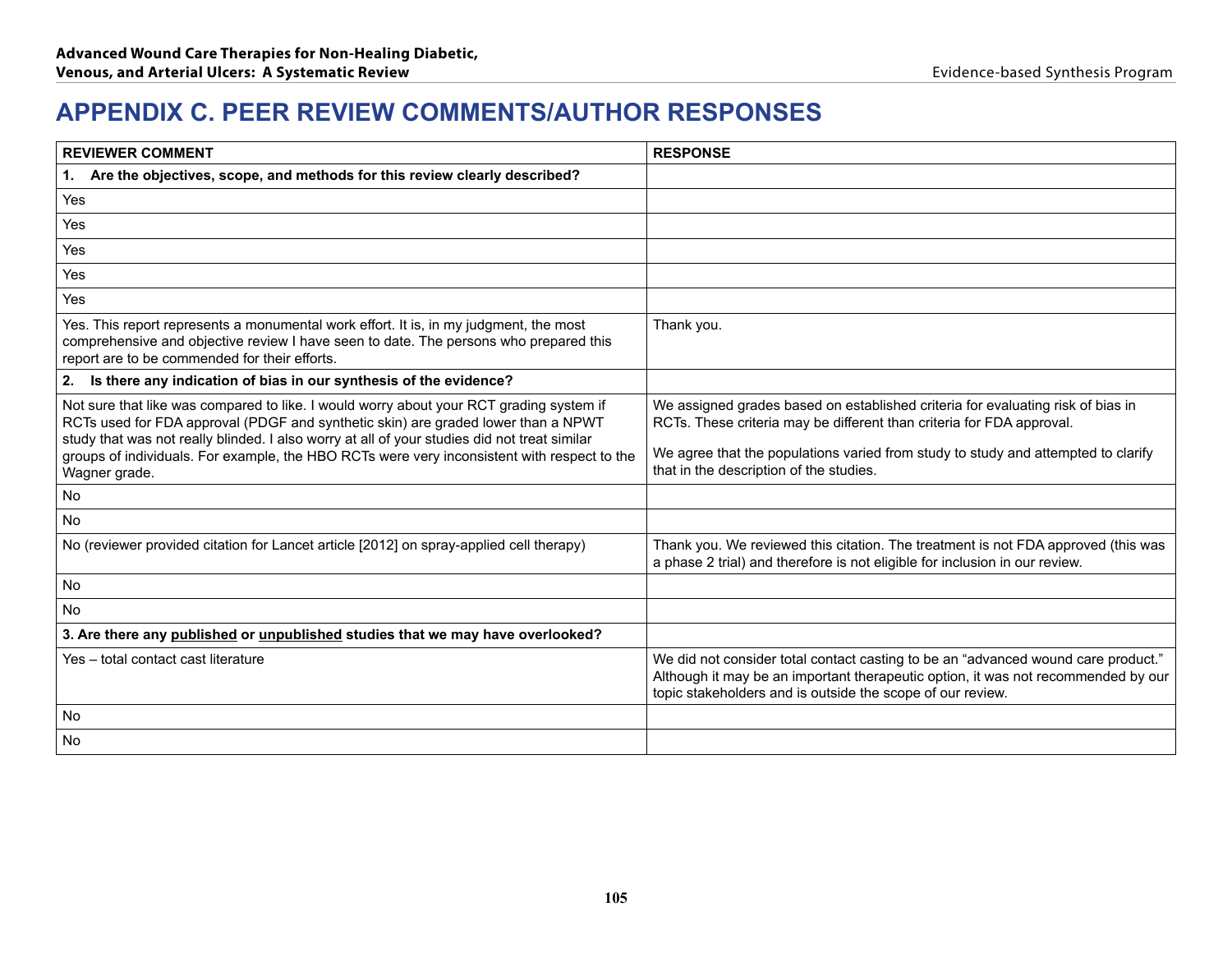| <b>REVIEWER COMMENT</b>                                                                                                                                                                                                                                                                                                                                                                                                                                                                                                                                                                                                                                                                                                                                                                                                                                                                                                                                                                                                                                                                                                                                                                                                                                                                                                                                                                                                                                                                                                                                                                              | <b>RESPONSE</b>                                                                                                                                                                                                                                                                                                                                                                                                                                                                                                                                                                                                                                                                                                                                                                                                                                                                                                                                                                                                                                                                                                      |
|------------------------------------------------------------------------------------------------------------------------------------------------------------------------------------------------------------------------------------------------------------------------------------------------------------------------------------------------------------------------------------------------------------------------------------------------------------------------------------------------------------------------------------------------------------------------------------------------------------------------------------------------------------------------------------------------------------------------------------------------------------------------------------------------------------------------------------------------------------------------------------------------------------------------------------------------------------------------------------------------------------------------------------------------------------------------------------------------------------------------------------------------------------------------------------------------------------------------------------------------------------------------------------------------------------------------------------------------------------------------------------------------------------------------------------------------------------------------------------------------------------------------------------------------------------------------------------------------------|----------------------------------------------------------------------------------------------------------------------------------------------------------------------------------------------------------------------------------------------------------------------------------------------------------------------------------------------------------------------------------------------------------------------------------------------------------------------------------------------------------------------------------------------------------------------------------------------------------------------------------------------------------------------------------------------------------------------------------------------------------------------------------------------------------------------------------------------------------------------------------------------------------------------------------------------------------------------------------------------------------------------------------------------------------------------------------------------------------------------|
| Yes<br>Considering collagen dressings as a stand-alone category presents challenges as they are<br>frequently used as deliver vehicles for silver, growth factors, protease inhibitors, etc. This<br>should be acknowledged as a limitation. As such there may be other studies to be considered<br>for inclusion under collagen [1-5]; apligraf [6]; and silver.[2]<br>1. Blume, P., et al., Formulated collagen gel accelerates healing rate immediately after<br>application in patients with diabetic neuropathic foot ulcers. Wound Repair & Regeneration,<br>2011. 19(3): p. 302-8.<br>2. Gottrup, F., et al., Collagen/ORC/silver treatment of diabetic foot ulcers; A randomised<br>controlled trial. Wound Repair and Regeneration, 2011. 19(2): p. A24.<br>3. Letendre, S., et al., Pilot trial of biovance collagen-based wound covering for diabetic<br>ulcers. Advances in Skin & Wound Care, 2009. 22(4): p. 161-6.<br>4. Motzkau, M., et al., Expression of matrix-metalloproteases in the fluid of chronic<br>diabetic foot wounds treated with a protease absorbent dressing. Experimental & Clinical<br>Endocrinology & Diabetes, 2011. 119(5): p. 286-90.<br>5. Mulder, G., et al., Treatment of nonhealing diabetic foot ulcers with a platelet-derived<br>growth factor gene-activated matrix (GAM501): results of a phase 1/2 trial. Wound Repair &<br>Regeneration, 2009. 17(6): p. 772-9.<br>6. Sams, H.H., J. Chen, and L.E. King, Graftskin treatment of difficult to heal diabetic foot<br>ulcers: one center's experience. Dermatologic Surgery, 2002. 28(8): p. 698-703 | We have clarified that the studies included in the collagen section are studies of an<br>inert collagen matrix product.<br>We have reviewed the suggested references:<br>1. This trial has been added.<br>2. An abstract – not eligible for inclusion (we were unable to find the data in a peer-<br>reviewed publication)<br>3. A case series - not eligible for inclusion<br>4. This study has been mentioned in the collagen section but due to a difference<br>in the goal of the study and incomplete reporting is not given as much attention as<br>other trials<br>5. A "cohort" study - not eligible for inclusion<br>6. This report presents data from one site of a multisite trial that is included in the<br>report (Veves 2001)                                                                                                                                                                                                                                                                                                                                                                         |
| No. To the best of my knowledge, this report appears to have reviewed all of the pertinent<br>information relevant to the topics studied.                                                                                                                                                                                                                                                                                                                                                                                                                                                                                                                                                                                                                                                                                                                                                                                                                                                                                                                                                                                                                                                                                                                                                                                                                                                                                                                                                                                                                                                            | Thank you                                                                                                                                                                                                                                                                                                                                                                                                                                                                                                                                                                                                                                                                                                                                                                                                                                                                                                                                                                                                                                                                                                            |
| 4. Please write any additional suggestions or comments below. If applicable, please<br>indicate the page and line numbers from the draft report.                                                                                                                                                                                                                                                                                                                                                                                                                                                                                                                                                                                                                                                                                                                                                                                                                                                                                                                                                                                                                                                                                                                                                                                                                                                                                                                                                                                                                                                     |                                                                                                                                                                                                                                                                                                                                                                                                                                                                                                                                                                                                                                                                                                                                                                                                                                                                                                                                                                                                                                                                                                                      |
| I am concerned that the device assessments were not as rigorous as the FDA approved<br>products. Care needs to be made in recommendations. Also you did assess that HBO was<br>inferior to shockwave and therapy that was later shown in the US to not be superior to<br>standard off-loading of diabetic feet.                                                                                                                                                                                                                                                                                                                                                                                                                                                                                                                                                                                                                                                                                                                                                                                                                                                                                                                                                                                                                                                                                                                                                                                                                                                                                      | We identified and discussed one HBO trial conducted in Taiwan that directly<br>compared HBO to shockwave therapy. We did not identify any trials meeting our<br>inclusion criteria that directly compared shockwave therapy to standard off-loading<br>of diabetic feet. We have added a paragraph with results from strictly controlled off-<br>loading studies for comparison purposes.                                                                                                                                                                                                                                                                                                                                                                                                                                                                                                                                                                                                                                                                                                                            |
| Please see my comments within the body of the paper. (Investigator NOTE: comments from<br>body of paper have been added to list below) The first 18 pages of the document need major<br>revisions. After page 18, the material is written in more scientific manner which it appears<br>more accurate than what is presented on the first initial pages.<br>a. Page 1 Please define what you mean by diabetic ulcers. Arterial and venous ulcers can<br>also happen in diabetic patients. How about neuropathic ulcers? Were they studied or<br>reported in this paper?<br>b. Page 1 Is your paper focused only on foot ulcers? Most venous ulcers occur in the legs.<br>When studying the effectiveness of a device, please be more specific on location of the<br>ulcers where the product was used.                                                                                                                                                                                                                                                                                                                                                                                                                                                                                                                                                                                                                                                                                                                                                                                               | The first 18 pages of the document are the executive summary and we attempted to<br>condense a great deal of information into a more readable format. As the reviewer has<br>noted, there are many important details about the studies and we have attempted to<br>include the essential elements in the executive summary without simply repeating the<br>full text of the report.<br>a. The studies included in the section on diabetic ulcers are studies of populations<br>described by the study authors as having diabetic ulcers. Diabetic ulcers are caused<br>by peripheral neuropathy and/or peripheral vascular disease. The most common cause<br>of neuropathic ulcers is diabetes and many of these studies included only patients with<br>neuropathic ulcers. Most studies excluded patients with inadequate circulation. We<br>have added that information to the report when it was provided by the study authors.<br>b. The paper is not focused on foot ulcers. We have added the location of the ulcers<br>(an overview in the executive summary and more information in the body of the report). |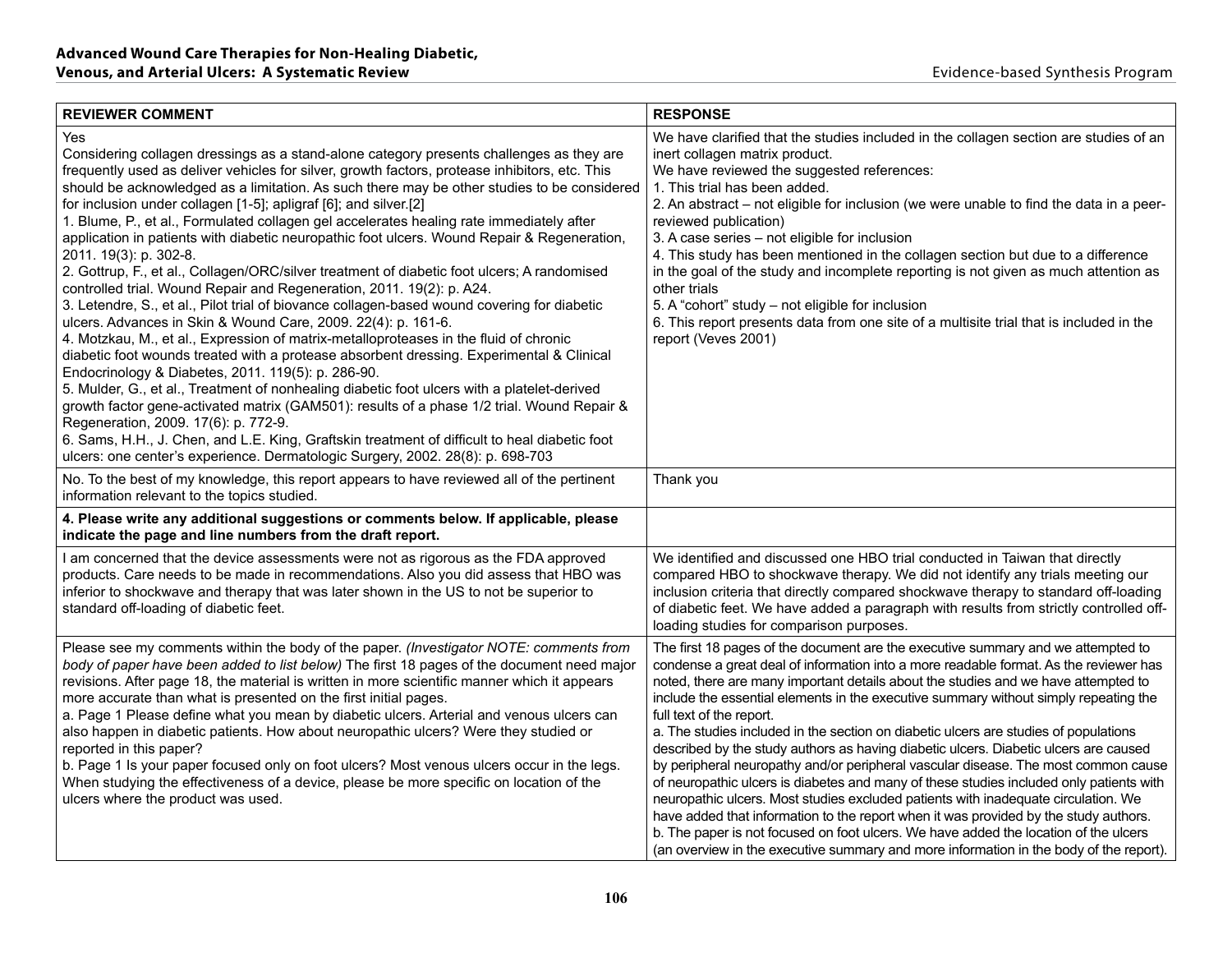| <b>REVIEWER COMMENT</b>                                                                                                                                                                                                                                                                                                                                                                                                                                                                                                                                                                                                                                                                                                                                                                                                                                                                                                                                                                                                                                                                                                                                                                                                                                                                                                                                                                                                                                                                                                                                                                                                                                                                                                                                                                                                                                                                                                                                                                                                                                                                                                                                                                                                                                                                                                                                                                                                                                                                                                                                                                                                                                                                                                                                                                                                                                                                                                                                                                                                                                                                                                                             | <b>RESPONSE</b>                                                                                                                                                                                                                                                                                                                                                                                                                                                                                                                                                                                                                                                                                                                                                                                                                                                                                                                                                                                                                                                                                                                                                                                                                                                                                                                                                                                                                                                                                                                                                                                                                                                                                                                                                                                                                                                                                                                                                                                                                                                                                                                                                                                                                                                                                                                                                                                                                                                                                                                                                                                                                                                                                                                                                                                                                                                |
|-----------------------------------------------------------------------------------------------------------------------------------------------------------------------------------------------------------------------------------------------------------------------------------------------------------------------------------------------------------------------------------------------------------------------------------------------------------------------------------------------------------------------------------------------------------------------------------------------------------------------------------------------------------------------------------------------------------------------------------------------------------------------------------------------------------------------------------------------------------------------------------------------------------------------------------------------------------------------------------------------------------------------------------------------------------------------------------------------------------------------------------------------------------------------------------------------------------------------------------------------------------------------------------------------------------------------------------------------------------------------------------------------------------------------------------------------------------------------------------------------------------------------------------------------------------------------------------------------------------------------------------------------------------------------------------------------------------------------------------------------------------------------------------------------------------------------------------------------------------------------------------------------------------------------------------------------------------------------------------------------------------------------------------------------------------------------------------------------------------------------------------------------------------------------------------------------------------------------------------------------------------------------------------------------------------------------------------------------------------------------------------------------------------------------------------------------------------------------------------------------------------------------------------------------------------------------------------------------------------------------------------------------------------------------------------------------------------------------------------------------------------------------------------------------------------------------------------------------------------------------------------------------------------------------------------------------------------------------------------------------------------------------------------------------------------------------------------------------------------------------------------------------------|----------------------------------------------------------------------------------------------------------------------------------------------------------------------------------------------------------------------------------------------------------------------------------------------------------------------------------------------------------------------------------------------------------------------------------------------------------------------------------------------------------------------------------------------------------------------------------------------------------------------------------------------------------------------------------------------------------------------------------------------------------------------------------------------------------------------------------------------------------------------------------------------------------------------------------------------------------------------------------------------------------------------------------------------------------------------------------------------------------------------------------------------------------------------------------------------------------------------------------------------------------------------------------------------------------------------------------------------------------------------------------------------------------------------------------------------------------------------------------------------------------------------------------------------------------------------------------------------------------------------------------------------------------------------------------------------------------------------------------------------------------------------------------------------------------------------------------------------------------------------------------------------------------------------------------------------------------------------------------------------------------------------------------------------------------------------------------------------------------------------------------------------------------------------------------------------------------------------------------------------------------------------------------------------------------------------------------------------------------------------------------------------------------------------------------------------------------------------------------------------------------------------------------------------------------------------------------------------------------------------------------------------------------------------------------------------------------------------------------------------------------------------------------------------------------------------------------------------------------------|
| c. Page 1 How about the impact of PVD and plantar pressures? I can heal a wound that is<br>neuropathic or has infection as long as there is blood flow to the tissue!!!!<br>d. Page 1 I am not sure the statement "venous disease accounts for the majority of chronic<br>ulcers" is correct. Venous ulcers is seen mostly on non-American populations, but current<br>research shows occurrence of PAD related ulcers in US population<br>e. Page 1 Please define what you mean by diabetic ulcers? Are these patients who are<br>diabetic with normal arterial, venous and nerve supplies? How are these patient populations<br>different than those who have "arterial" ulcers or "venous ulcers?<br>f. Page 3. Is this study shared with Dr. Robbins, our VA Central Office Chief of Podiatry?<br>He needs to be informed on this study as this study can impact the podiatry field at the VA<br>tremendously. His input on who should review this paper is important.<br>g. Page 3 – overview of sizes of ulcers – Where are these ulcers? On the leg/shin area?<br>Dorsal foot? Plantar foot? Each location will respond differently to different wound care<br>product)<br>h. Page 3 - KQ1 (diabetic ulcers) - Did all the subject studied for this question have normal<br>blood flow and sensate feet?<br>i. Page 4 - Collagen - Were there any beneficial effect in using collagen? Are you then telling<br>the reader that using collagen on wounds is a waste of money? Is there any wound type that<br>collagen can be helpful, i.e., draining wound? As a reader, I get the conclusion that I will be<br>wasting my money and time if I used collagen. Is that what you want your readers to get out<br>of this paragraph?<br>j. Page 4 – Biological Dressings – Did all the subjects have normal blood flow? Please define<br>what you mean by biological dressing. Are these different than biological skin equivalents?<br>k. Page $4$ – Biological Skin Equivalents – a) I am not sure what you mean metabolically<br>active dermagraft. As a practitioner who uses dermagraft, I have never heard of this<br>terminology. b) It is helpful to include how many (in average) dermagraft or apligraf<br>application took in order to heal the wounds, as there is always the cost of care than can also<br>impact treatment regimen used. Also in the past we were told that one application of apligraf<br>was enough to get the wound to heal but now they are recommending weekly applications.<br>The same goes for dermagraft. When dermagraft first hit the market, we could only use it up<br>to 3 applications and now it is up to 7 applications. It is important to include how many graft<br>applications these studies used in order to get the reported results.<br>I. Page 5 - Platelet-rich Plasma - Please add how many applications of PRP it took to get the<br>wound to heal? Was it daily, weekly, monthly application?<br>m. Page 5 – Silver Products – Please be more specific as to exact type of silver products<br>used. The silver ointment used for many years is silvadene cream which is cheaper than | c. As noted in the overview of studies for KQ1, only one trial enrolled patients with<br>strictly ischemic diabetic ulcers; in 27 of 35 trials, the ulcers were either neuropathic<br>or patients with vascular disease were excluded.<br>d. This statement is correct. In the US, venous disease is responsible for 72% of<br>leg ulcers, mixed venous and arterial disease for 22%, and pure arterial disease for<br>about 6%. References have been added.<br>e. As noted in item "a" above, we categorized studies based on the study authors'<br>descriptions of their included populations. We have added an overview of the<br>studies which shows that, in most cases, studies of patients with diabetic ulcers<br>excluded patients with inadequate blood flow. We recognize that patients with<br>diabetes who are judged to have "adequate circulation" via clinical examination<br>including pulses and blood pressure assessment may have microvascular arterial<br>insufficiency. Nonetheless, we have categorized patients according to authors'<br>definitions and included descriptions of the individual studies.<br>f. Dr. Robbins was a member of the Technical Expert Panel for the report, provided<br>input on the key questions, scope of review, study inclusion criteria and outcomes<br>of interest (including categorization of populations and interventions) and has<br>reviewed the report.<br>g. We have added location to the overview of the studies. We also added this<br>information to the results section in the full report and in the executive summary if<br>there appeared to be differences in outcomes based on ulcer location.<br>h. We have added this information to the overview of the studies.<br>i. One study of collagen as a matrix material found a benefit for ulcer healing. We<br>have clarified that other treatments may use collagen as a vehicle for delivery of<br>the active substance (e.g., silver).<br>j. One study excluded patients with severe arterial disease and the other included<br>only patients with adequate circulation. We have defined biological dressings as<br>acellular matrices with a biologically active component. We have defined biological<br>skin equivalents as tissue constructs designed to resemble layers of human skin.<br>k. The finding about metabolically active dermagraft was from an early trial<br>(Naughton 1997). They found that some samples had lower metabolic activity (non-<br>therapeutic range) and suggest that, as a result, the manufacturing process was<br>modified to ensure that all samples have an appropriate therapeutic level. We have<br>clarified this. We have also added information about the number of applications to<br>the full report<br>I. We have added this information to the executive summary and the report. |
| most other wound products. Now we have so many silver dressings with nano and micro size<br>silver in it and each product is different based on its technology! So not all silver products are<br>the same. The paragraph above can be very misleading, does not have any scientific value                                                                                                                                                                                                                                                                                                                                                                                                                                                                                                                                                                                                                                                                                                                                                                                                                                                                                                                                                                                                                                                                                                                                                                                                                                                                                                                                                                                                                                                                                                                                                                                                                                                                                                                                                                                                                                                                                                                                                                                                                                                                                                                                                                                                                                                                                                                                                                                                                                                                                                                                                                                                                                                                                                                                                                                                                                                          | m. This information was in the main report and has now been clarified in the<br>executive summary.                                                                                                                                                                                                                                                                                                                                                                                                                                                                                                                                                                                                                                                                                                                                                                                                                                                                                                                                                                                                                                                                                                                                                                                                                                                                                                                                                                                                                                                                                                                                                                                                                                                                                                                                                                                                                                                                                                                                                                                                                                                                                                                                                                                                                                                                                                                                                                                                                                                                                                                                                                                                                                                                                                                                                             |
| to it as it does not specify which specific silver technology you are referring to.                                                                                                                                                                                                                                                                                                                                                                                                                                                                                                                                                                                                                                                                                                                                                                                                                                                                                                                                                                                                                                                                                                                                                                                                                                                                                                                                                                                                                                                                                                                                                                                                                                                                                                                                                                                                                                                                                                                                                                                                                                                                                                                                                                                                                                                                                                                                                                                                                                                                                                                                                                                                                                                                                                                                                                                                                                                                                                                                                                                                                                                                 |                                                                                                                                                                                                                                                                                                                                                                                                                                                                                                                                                                                                                                                                                                                                                                                                                                                                                                                                                                                                                                                                                                                                                                                                                                                                                                                                                                                                                                                                                                                                                                                                                                                                                                                                                                                                                                                                                                                                                                                                                                                                                                                                                                                                                                                                                                                                                                                                                                                                                                                                                                                                                                                                                                                                                                                                                                                                |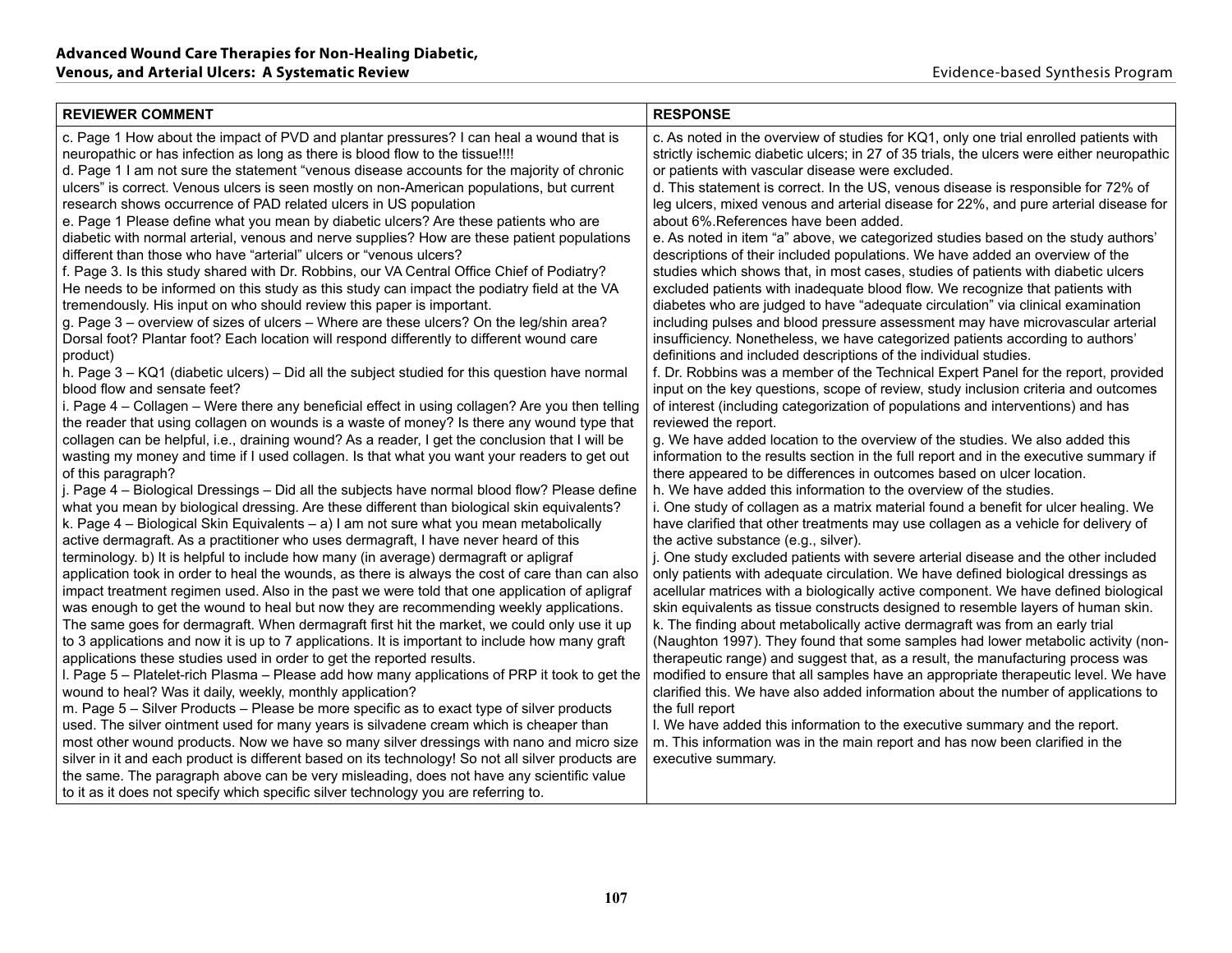| <b>REVIEWER COMMENT</b>                                                                                                                                                                                                                                                                                                                                                                                                                                                                                                                                                                                                                                                                                                                                                                                                                                                                                                                                                                                                                                                                                                                                                                                                                                                                                                                                                                                                                                                                                                                                                                                                                                                                                                                                                                                                                                                                                                                                                                                                                                                                                                                                                                                                                                                                                                                                                                                                                                                                                                                                                                                                                                                                                                                                                                                                                                                                                                                                                                                                                                                                                                                                                                                                                                                                                                                                                                                                                                                                                                                                                                                                                                                                                                                                    | <b>RESPONSE</b>                                                                                                                                                                                                                                                                                                                                                                                                                                                                                                                                                                                                                                                                                                                                                                                                                                                                                                                                                                                                                                                                                                                                                                                                                                                                                                                                                                                                                                                                                                                                                                                                                                                                                                                                                                                                                                                                                                                                                                                                                                                                                                                                                                                                                                                                                                                                                                                                                                                                                                                                                                                                                                                                                                                                                                                                                                                                                                                                                                                                                                                                                   |
|------------------------------------------------------------------------------------------------------------------------------------------------------------------------------------------------------------------------------------------------------------------------------------------------------------------------------------------------------------------------------------------------------------------------------------------------------------------------------------------------------------------------------------------------------------------------------------------------------------------------------------------------------------------------------------------------------------------------------------------------------------------------------------------------------------------------------------------------------------------------------------------------------------------------------------------------------------------------------------------------------------------------------------------------------------------------------------------------------------------------------------------------------------------------------------------------------------------------------------------------------------------------------------------------------------------------------------------------------------------------------------------------------------------------------------------------------------------------------------------------------------------------------------------------------------------------------------------------------------------------------------------------------------------------------------------------------------------------------------------------------------------------------------------------------------------------------------------------------------------------------------------------------------------------------------------------------------------------------------------------------------------------------------------------------------------------------------------------------------------------------------------------------------------------------------------------------------------------------------------------------------------------------------------------------------------------------------------------------------------------------------------------------------------------------------------------------------------------------------------------------------------------------------------------------------------------------------------------------------------------------------------------------------------------------------------------------------------------------------------------------------------------------------------------------------------------------------------------------------------------------------------------------------------------------------------------------------------------------------------------------------------------------------------------------------------------------------------------------------------------------------------------------------------------------------------------------------------------------------------------------------------------------------------------------------------------------------------------------------------------------------------------------------------------------------------------------------------------------------------------------------------------------------------------------------------------------------------------------------------------------------------------------------------------------------------------------------------------------------------------------------|---------------------------------------------------------------------------------------------------------------------------------------------------------------------------------------------------------------------------------------------------------------------------------------------------------------------------------------------------------------------------------------------------------------------------------------------------------------------------------------------------------------------------------------------------------------------------------------------------------------------------------------------------------------------------------------------------------------------------------------------------------------------------------------------------------------------------------------------------------------------------------------------------------------------------------------------------------------------------------------------------------------------------------------------------------------------------------------------------------------------------------------------------------------------------------------------------------------------------------------------------------------------------------------------------------------------------------------------------------------------------------------------------------------------------------------------------------------------------------------------------------------------------------------------------------------------------------------------------------------------------------------------------------------------------------------------------------------------------------------------------------------------------------------------------------------------------------------------------------------------------------------------------------------------------------------------------------------------------------------------------------------------------------------------------------------------------------------------------------------------------------------------------------------------------------------------------------------------------------------------------------------------------------------------------------------------------------------------------------------------------------------------------------------------------------------------------------------------------------------------------------------------------------------------------------------------------------------------------------------------------------------------------------------------------------------------------------------------------------------------------------------------------------------------------------------------------------------------------------------------------------------------------------------------------------------------------------------------------------------------------------------------------------------------------------------------------------------------------|
| n. Page 5 - NPWT - Please be more specific. How much better improvement? 50%?, 60%,<br>70% better? Was it significantly or marginally better? How about time to gain complete<br>healing? Or was this study based on wound reduction size only.<br>Page 6-7 - KQ1 summary a) under Secondary Outcomes - were these ulcers "diabetic<br>ulcers" or "arterial" ulcers? b) The above summary does not cover the answer to all of<br>the questions specifically "Is efficacy dependent on ancillary therapies?" – not clearly<br>covered for each individual treatment regimen and "Does efficacy differ according to patient<br>demographics, comorbid conditions, treatment compliance, or activity level?" – not clearly<br>covered for each individual treatment regimen<br>o. Page 7 - Biological Skin Equivalents – The comments above contradict the FDA reported<br>studies. Apligraf was initially approved by the FDA in 1998 for use in venous ulcers. Later, its<br>indication expended to include arterial/diabetic ulcers in 2000. So is FDA wrong?<br>p. Page 8 - Silver Products - please be specific on type of silver dressing used<br>g. Page 8 – Intermittent Pneumatic Compression Therapy – How about time to healing? Did<br>the IPC reduce the time to healing? How about ulcer recurrence rate?<br>r. Page $10 - KQ3$ – How come this is different than the answers to other questions above?<br>Are not there device/product-specific studies for arterial ulcers? How about use of collagen?<br>skin substitutes i.e., apligraf? How about HBO therapy? PRP? This section is too brief and<br>does not do the justice to treatment of Arterial ulcers which are the most common ulcers seen<br>in our practices.<br>s. Page 10 Discussion - In your discussion, please focus on positive findings. The studies<br>may be of poor or moderate quality as such studies are often difficult to do. Please<br>remember (and emphasize in your paper) that there are many reasons and factors affecting<br>the occurrence of a wound, the needed treatment and the effectiveness of therapy. Each<br>wound is different as it is the patient who owns the wound! That is not what was concluded<br>previously in the previous pages!!<br>t. Page 10 - "No treatment produced greater healing when compared to another advanced<br>therapy." This statement is inaccurate! I do not believe that many of the studies (except a<br>handful) compared one advanced therapy against another!<br>u. Page 11 Paragraph beginning with "The findings for venous ulcers  silver products (that<br>is not what was concluded previously in the previous pages!!), electromagnetic therapy<br>(this contradicts what was concluded previously in the previous pages!!), significantly better<br>healing (really? How come this was not noted in the sections above?)<br>v. Page 11 Paragraph beginning with "We identified only one study of  " Were these ulcers<br>revascularized before use of apligraf or were they all ischemic wounds???<br>w. Main Report - Venous Leg Ulcer Description (70-90% of leg ulcers) - NOT foot ulcers!<br>Location makes a huge difference on the etiology of the ulcer!<br>x. Main Report - Arterial Leg Ulcer Description (6-10% of lower extremity ulcers) - Do these<br>include ulcers in the foot? Or is it all in the leg. Please note, there is an anatomical difference<br>when you talk about lower extremity, leg, or foot. Having said that you cannot combine the<br>wound healing rate and success (or failure of) for all of these regions as each region heals<br>differently?<br>y. Main Report – Topical Oxygen Therapy Description – Is this even discussed in the above<br>reported studies? | n. We have added the absolute risk difference for NPWT and the other treatments.<br>o. We found significant improvement in percentage of ulcers healed with Apligraf<br>for both diabetic and venous ulcers. We did not review FDA reasoning behind<br>their approval process (which may have included studies and data not available or<br>eligible for this report) and make no statement regarding their approval.<br>p. We have added this information.<br>q. The IPC trial did not report time to healing or ulcer recurrence.<br>r. We agree that arterial ulcers and treatment for these are important. However, we<br>identified only one trial specifically focused on arterial ulcers. We noted in the text<br>that some of the patients in the diabetic ulcer studies may have had microvascular<br>disease despite the fact that most studies excluded patients with macrovascular<br>disease. Similarly, patients may have had mixed venous and arterial disease. This<br>is an important area requiring future research.<br>s. We have reported the findings from our review of RCTs. We highlight findings<br>(both positive and negative) where data support strong evidence to affect practice<br>and policy. We agree that it is important to highlight positive findings if there<br>is at least moderate certainty of benefit. However, it is also important to note<br>areas where treatments are not effective or there is insufficient evidence, so that<br>clinicians and patients can avoid use of treatments of low value/low effectiveness.<br>We recognize that all patients have unique clinical circumstances-this is not unique<br>to patients with chronic wound care needs. As with any condition, intervention, and<br>outcome we summarize the findings from the available evidence, rate the quality of<br>individual studies, determine strength of evidence, and make comments about the<br>broader applicability to patients typically seen. Based on this evidence clinicians<br>can make judgments regarding extrapolation to individual patients though we<br>suggest that our findings can serve as the foundation for implementation.<br>t. We have clarified that far fewer of the studies eligible for our review included an<br>advanced therapy comparator.<br>u. We have clarified this section. Overall the findings were mixed for each product<br>group but there were some individual trials with positive results.<br>v. We have clarified that the patients had undergone revascularization.<br>w. We have clarified ulcer location for studies cited throughout the report.<br>x. The literature typically refers to arterial ulcers as a group in the lower extremity.<br>It does not tease out foot vs. leg. We agree that there are different factors involved<br>in healing of the foot vs. the leg. We have clarified ulcer location for studies cited<br>throughout the report.<br>y. The topic nominators requested that we include topical oxygen but no studies<br>met our inclusion criteria. We have noted that in the report. |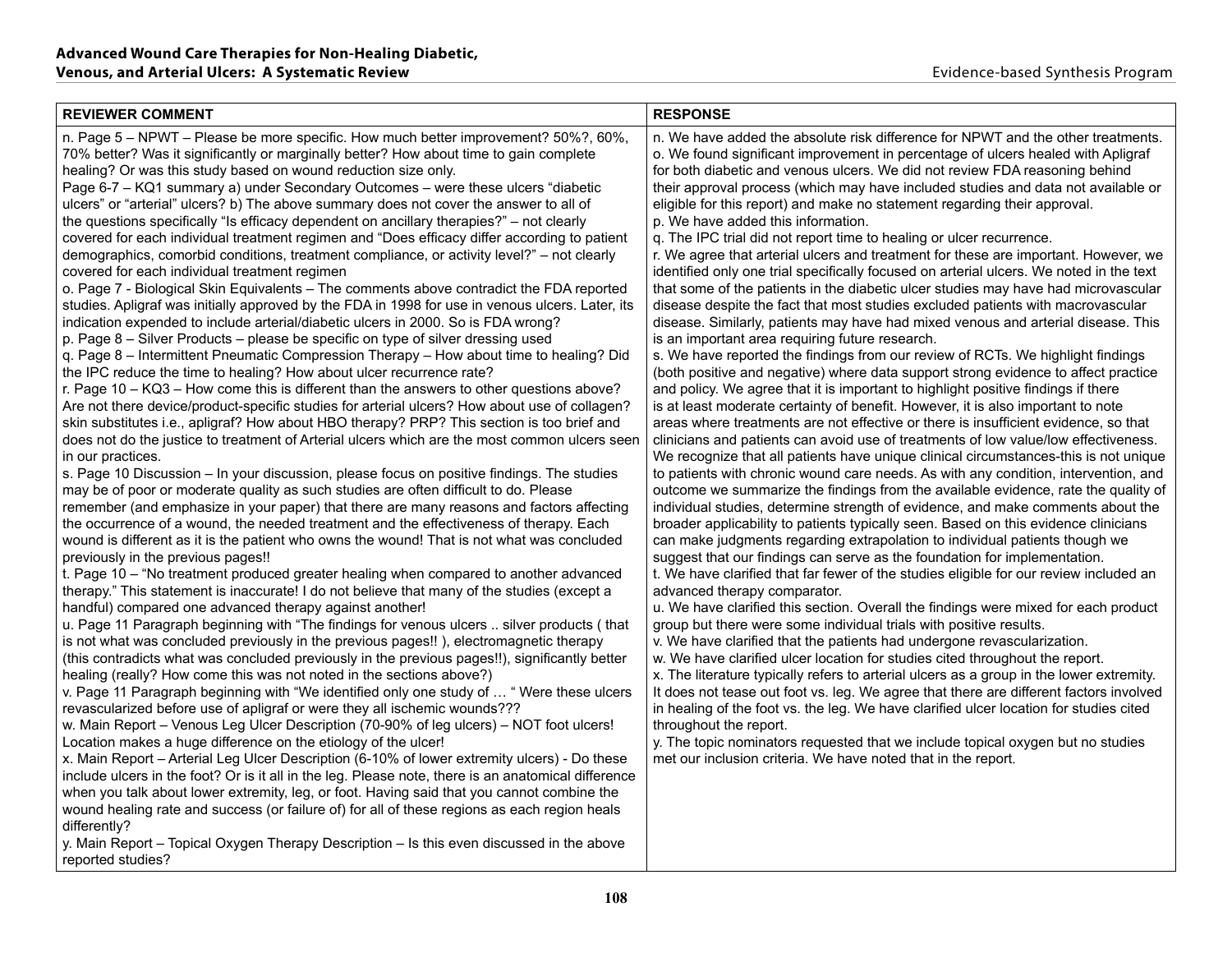| <b>REVIEWER COMMENT</b>                                                                                                                                                                                                                                                                                                                                                                                                                                                                                                                                                                                                                                                                                                                                                                                                                                                                                                                                                                                                                                                                                                                                                                                                                                                                                                                                                                                                                                                                                                                       | <b>RESPONSE</b>                                                                                                                                                                                                                                                                                                                                                                  |
|-----------------------------------------------------------------------------------------------------------------------------------------------------------------------------------------------------------------------------------------------------------------------------------------------------------------------------------------------------------------------------------------------------------------------------------------------------------------------------------------------------------------------------------------------------------------------------------------------------------------------------------------------------------------------------------------------------------------------------------------------------------------------------------------------------------------------------------------------------------------------------------------------------------------------------------------------------------------------------------------------------------------------------------------------------------------------------------------------------------------------------------------------------------------------------------------------------------------------------------------------------------------------------------------------------------------------------------------------------------------------------------------------------------------------------------------------------------------------------------------------------------------------------------------------|----------------------------------------------------------------------------------------------------------------------------------------------------------------------------------------------------------------------------------------------------------------------------------------------------------------------------------------------------------------------------------|
| The report and tables are comprehensive but limitations to the methodology are not<br>highlighted in test. For example, recurrence of ulceration (or amputation) are usually lacking.<br>Additionally, whether or not compliance with standard wound healing practices, (debridement,<br>off-loading) is equally allocated between treatment and control groups is not highlighted.                                                                                                                                                                                                                                                                                                                                                                                                                                                                                                                                                                                                                                                                                                                                                                                                                                                                                                                                                                                                                                                                                                                                                           | We reported recurrence and amputation if reported by the study authors.<br>We have added comments about compliance. Most studies indicated that off<br>loading etc. was part of the treatment protocol but few reported compliance<br>measures (for treatment or control groups).                                                                                                |
| 1. As expected the results of the synthesis confirms the paucity of high level evidence to<br>support the products used every day. The recommendations for criteria for future research<br>are appreciated and will require that publications from this review be developed to get that<br>word out.<br>2. Although the draft does speak somewhat to the limitations of the study I would recommend<br>that it be highlighted and more specific to include important outcomes such as quality of life,<br>recurrence, and prevention of amputations.                                                                                                                                                                                                                                                                                                                                                                                                                                                                                                                                                                                                                                                                                                                                                                                                                                                                                                                                                                                          | 1. Thank you<br>2. We have added more specific information to the limitations and future research<br>sections.                                                                                                                                                                                                                                                                   |
| 1. None of the citations described on page 77 have accompanying references.<br>2. In paragraph 3 of the discussion on page 77, greater emphasis should be placed the<br>importance of offloading and adherence for DFU healing. The largest effect sizes for DFU<br>healing in the literature are in offloading [1-3] causing leaders to suggest changes to the<br>methodology for DFU trials. [4] This limitation should also be described on page 26 in the<br>quality assessment section. Greater emphasis should also be placed on the importance of<br>compression with VLU trials.[5]<br>3. The limitations and recommendations section do not adequately convey the magnitude<br>of the problem associated with current industry sponsored trials' DFU inclusion/exclusion<br>criteria. For example, ischemia and infection are either excluded or causes for censoring<br>in DFU trials despite being highly prevalent conditions in clinical practice. For example,<br>large cohort studies suggested a prevalence of clinically infected DFU's in 58-61% of<br>patients [6, 7]; with up to 49% having peripheral arterial disease. [7] Fife also reports other<br>populations that are excluded, including diabetes and significant comorbidities such as renal<br>failure, ischemia, sickle cell, tobacco abuse, and steroid dependency [8] that are frequently<br>encountered in practice.<br>4. In the executive summary, please provide point estimates for effect sizes in the silver,<br>NPWT, and HBOT paragraphs on page 5. | 1. The reference list is now complete.<br>2. We have added information about off-loading for DFU healing and compression<br>for VLU (including the suggested references). Thank you for the reference<br>suggestions.<br>3. We have added to these sections. Thank you for the reference suggestions.<br>4. We have added absolute risk reduction data to the executive summary. |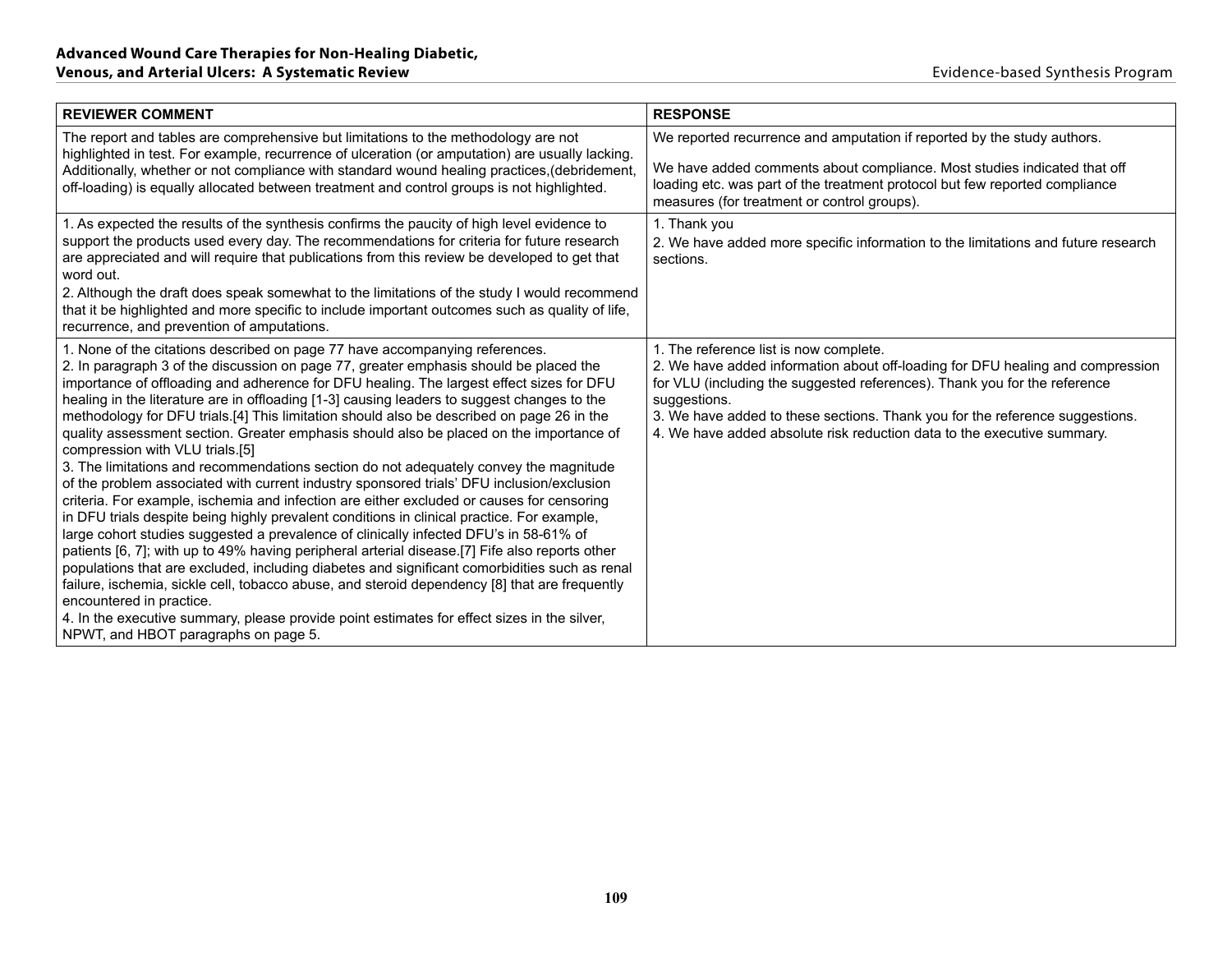| <b>REVIEWER COMMENT</b>                                                                                                                                                                                                                                                                                                                                                                                                                                                                                                                                                                                                                                                                                                                                                                         | <b>RESPONSE</b>                                                                                               |
|-------------------------------------------------------------------------------------------------------------------------------------------------------------------------------------------------------------------------------------------------------------------------------------------------------------------------------------------------------------------------------------------------------------------------------------------------------------------------------------------------------------------------------------------------------------------------------------------------------------------------------------------------------------------------------------------------------------------------------------------------------------------------------------------------|---------------------------------------------------------------------------------------------------------------|
| 1. Armstrong, D.G., et al., Evaluation of Removable and Irremovable Cast Walkers in the<br>Healing of Diabetic Foot Wounds: a Randomized Controlled Trial. Diabetes Care, 2005.<br>28(3): p. 551-4.<br>2. Armstrong, D.G., et al., Off-loading the diabetic foot wound: a randomized clinical trial.<br>Diabetes Care, 2001. 24(6): p. 1019-22.<br>3. Katz, I.A., et al., A randomized trial of two irremovable off-loading devices in the management<br>of plantar neuropathic diabetic foot ulcers. Diabetes Care, 2005. 28(3): p. 555-9.<br>4. Boulton, A.J. and D.G. Armstrong, Trials in neuropathic diabetic foot ulceration: time for a<br>paradigm shift? Diabetes Care, 2003. 26(9): p. 2689-90.<br>5. Mustoe, T.A., K. O'Shaughnessy, and O. Kloeters, Chronic wound pathogenesis and |                                                                                                               |
| current treatment strategies: a unifying hypothesis. Plast Reconstr Surg, 2006. 117(7 Suppl):<br>p. 35S-41S.                                                                                                                                                                                                                                                                                                                                                                                                                                                                                                                                                                                                                                                                                    |                                                                                                               |
| 6. Lavery, L.A., et al., Validation of the Infectious Diseases Society of America's diabetic foot<br>infection classification system. Clin Infect Dis, 2007. 44(4): p. 562-5.<br>7. Prompers, L., et al., High prevalence of ischaemia, infection and serious comorbidity in<br>patients with diabetic foot disease in Europe. Baseline results from the Eurodiale study.<br>Diabetologia, 2007. 50(1): p. 18-25.<br>8. Fife, C., Wound Care in the 21st Century. US Surgery, 2007: p. 63-64.                                                                                                                                                                                                                                                                                                   |                                                                                                               |
| personally found the information related to biological skin equivalents to be most interesting.<br>These treatment adjuncts are VERY expensive and it would appear from the report that they<br>offer only modest benefit in wound healing compared to standard therapy and no significant<br>improvement in shortening the time for ulcer healing. My "take home" message here was that<br>these products should be used very judiciously, if at all.                                                                                                                                                                                                                                                                                                                                          | Thank you.                                                                                                    |
| 5. Are there any clinical performance measures, programs, quality improvement<br>measures, patient care services, or conferences that will be directly affected by this<br>report? If so, please provide detail.                                                                                                                                                                                                                                                                                                                                                                                                                                                                                                                                                                                | Thank you $-$ we will share these suggestions with the people responsible for<br>dissemination of the report. |
| Yes. The wound clinics, podiatry sections, and possibly plastic surgery and general surgery<br>sections if they deal with lower extremity wound care.                                                                                                                                                                                                                                                                                                                                                                                                                                                                                                                                                                                                                                           |                                                                                                               |
| Will likely impact criteria for use                                                                                                                                                                                                                                                                                                                                                                                                                                                                                                                                                                                                                                                                                                                                                             |                                                                                                               |
| Yes, as stated above this synthesis will help us develop a guideline for the appropriate use<br>of these expensive products using a combination of common sense and the evidence found<br>in this study. We will have to resist the temptation to ban the use of products altogether but<br>rather to place limits on how and where they are used. We must preserve the clinician's<br>right to practice the art of medicine while recognizing we cannot continue to waste dollars on<br>therapies that do not work. One telling point was that despite healing a wound faster or more<br>completely there was no difference in all-cause mortality. This speaks to the need to develop<br>algorithms that are interdisciplinary and address the systemic diseases as well as the wound.        |                                                                                                               |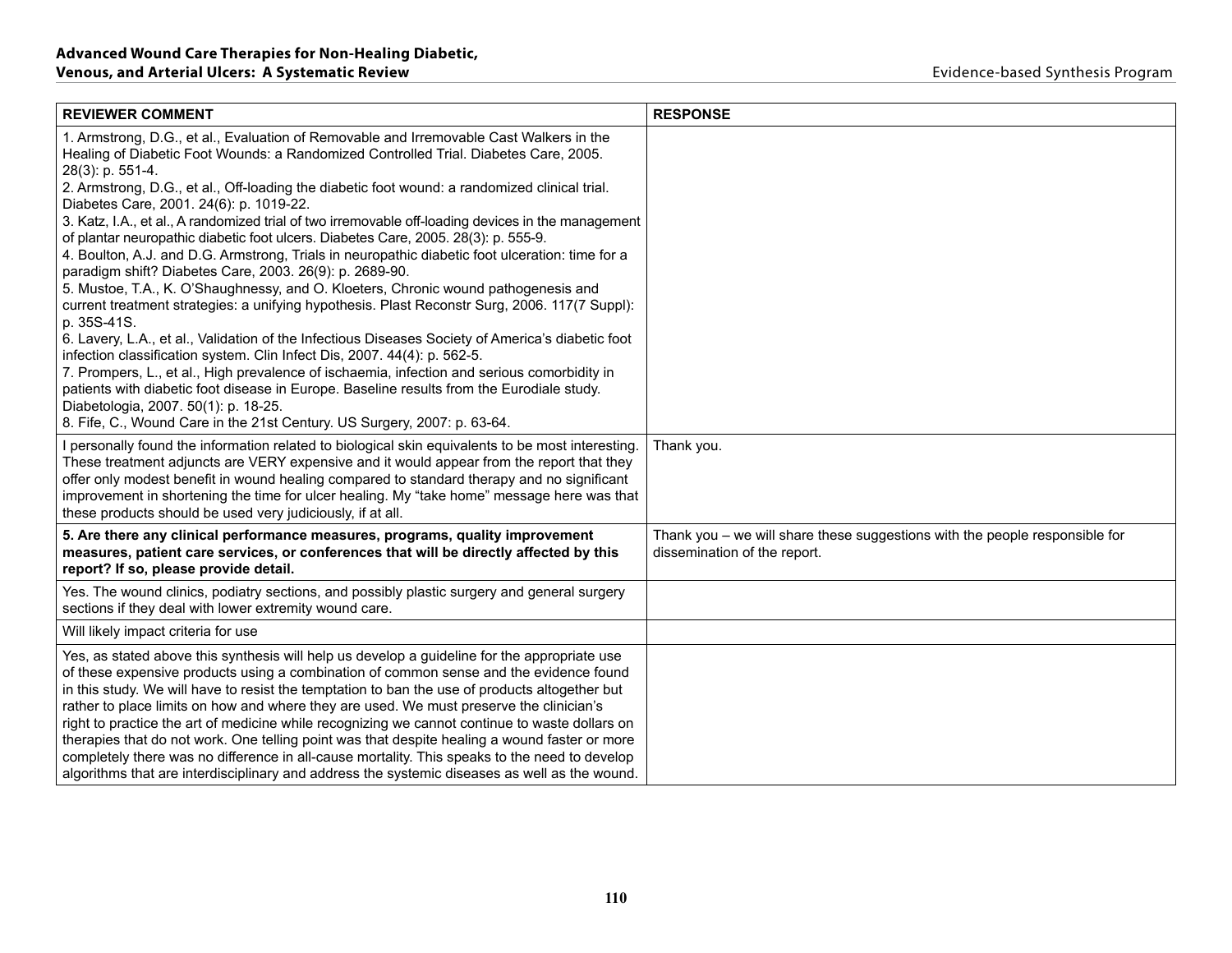| <b>REVIEWER COMMENT</b>                                                                                                                                                                                                                                                                                                                                                                                                                                                                                                                                                                                                                                                                                                                                                        | <b>RESPONSE</b>                                                                                                                                                                                                                                                                                                                                                                                                                                                                                                                                                                                          |
|--------------------------------------------------------------------------------------------------------------------------------------------------------------------------------------------------------------------------------------------------------------------------------------------------------------------------------------------------------------------------------------------------------------------------------------------------------------------------------------------------------------------------------------------------------------------------------------------------------------------------------------------------------------------------------------------------------------------------------------------------------------------------------|----------------------------------------------------------------------------------------------------------------------------------------------------------------------------------------------------------------------------------------------------------------------------------------------------------------------------------------------------------------------------------------------------------------------------------------------------------------------------------------------------------------------------------------------------------------------------------------------------------|
| This report has implications for National VA programs such as PACT and NSQIP. Results<br>should be disseminated and presented at the VA's Annual Desert Foot Conference and<br>HSR&D meeting. National presentations should also be considered at ADA and SAWC. The<br>National PACT program may choose to study current use of advanced modality care in each<br>strata using wound healing cameras to measure wound healing rates and appropriate use<br>criteria and their effect on patient outcome in a pre & post-design.                                                                                                                                                                                                                                                |                                                                                                                                                                                                                                                                                                                                                                                                                                                                                                                                                                                                          |
| I would hope that the use of collagen products, biological dressings and platelet rich plasma<br>would, for the most part, cease in most clinics treating the wounds described in the studies.<br>On the other hand, the values of negative pressure wound therapy and hyperbaric oxygen in<br>helping with wound healing in selected cases supports my own clinical experience in this area.                                                                                                                                                                                                                                                                                                                                                                                  |                                                                                                                                                                                                                                                                                                                                                                                                                                                                                                                                                                                                          |
| 6. Please provide any recommendations on how this report can be revised to more<br>directly address or assist implementation needs.                                                                                                                                                                                                                                                                                                                                                                                                                                                                                                                                                                                                                                            |                                                                                                                                                                                                                                                                                                                                                                                                                                                                                                                                                                                                          |
| I worry that efficacy assessments do not always translate to general care of the VA                                                                                                                                                                                                                                                                                                                                                                                                                                                                                                                                                                                                                                                                                            | We appreciate this concern and have added the following statement to the<br>discussion: "Our review assessed results from randomized controlled trials in<br>selected populations and controlled settings. It is not well known how outcomes<br>reported in these studies will translate to findings in daily practice settings including<br>in Veterans Health Administration facilities. Patients were likely more compliant than<br>typical patients and received very close monitoring. Therefore, results from these<br>may overestimate benefits and underestimate harms in nonstudy populations." |
| You need to notify Dr. Jeff Robbins, the Chief of Podiatry at the VA central office about this<br>report. He has a list of whom are most expert in the field within the VA.<br>As there is a number of factors in treating wounds, the paper must emphasize the difficulty<br>in performing studies and coming up with a conclusion on what is best for healing chronic<br>wounds. The factors affecting doing a solid, strong study include but not limited to: the type of<br>the wound, the host barriers, the host's associated comorbidities, the host's associated level<br>of nutritional status, compliance with treatment, location of the ulcers (plantar vs. dorsal),<br>degree of blood flow (not all small vessel disease act the same!), the host's medications, | We thank the reviewer for these comments. Dr. Robbins is involved with this<br>project.                                                                                                                                                                                                                                                                                                                                                                                                                                                                                                                  |
| 1) This is a long report and while the tables and appendices are important they should<br>probably come at the end and be referenced in the body of the document.<br>2) We could release the executive summary widely and reference the full document. I am<br>concerned that the field clinicians will not read a 178 page document.<br>3) In addition I am interested in helping in the production of some publications based on<br>these findings to share with the scientific community.                                                                                                                                                                                                                                                                                   | 1 and 2) We recognize the length of the report. We believe the information<br>included is needed to provide the "interested reader" the full body of evidence we<br>considered. We agree clinicians and policy makers are unlikely to read the whole<br>document. We have tried to highlight the main findings in the executive summary<br>and are willing to conduct other dissemination activities including Cyberseminars,<br>Management Briefs etc. to further convey the main messages to a wide audience.<br>3) We are considering derivative manuscripts from this report.                        |
| There is a growing chasm between operations and research. Those who conduct systematic<br>reviews or meta-analyses frequently are not PI's conducting the studies or actively engaged<br>in patient care.[1] A careful compilation of improvement opportunities for study designs<br>should be created for both funding agencies (including industry) and PI's. These should also<br>be disseminated to NIH and VA program officers.<br>1. Gottrup, F., Controversies in performing a randomized control trial and a systemic review.<br>Wound Repair Regen, 2012. 20(4): p. 447-8.                                                                                                                                                                                            | We have cited several documents detailing recommendations for future research.                                                                                                                                                                                                                                                                                                                                                                                                                                                                                                                           |
| The report is extremely well done and readable as it stands. I have no recommendations for<br>improvement.                                                                                                                                                                                                                                                                                                                                                                                                                                                                                                                                                                                                                                                                     | Thank you.                                                                                                                                                                                                                                                                                                                                                                                                                                                                                                                                                                                               |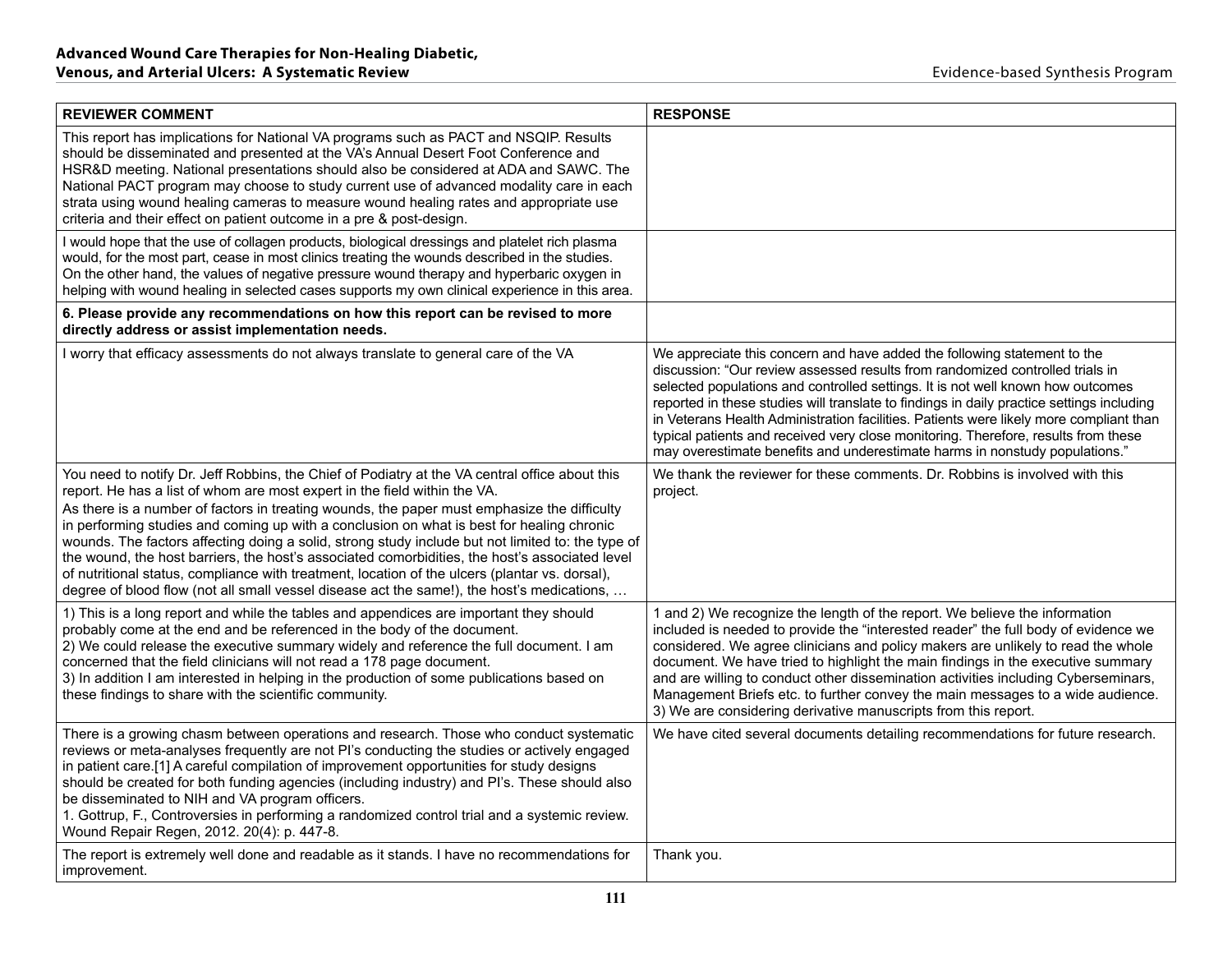## **APPENDIX D. EVIDENCE TABLES**

#### **Table 1. Study Characteristics Table**

| <b>Study, Year</b><br>Country<br><b>Funding Source</b>                                                            | <b>Inclusion/Exclusion Criteria</b>                                                                                                                                                                                                                                                                                                                                                                   | <b>Patient Characteristics</b><br><b>Ulcer Type</b>                                                                                                                                                                                                                                                                                                                                                                                                                                                                                                                                                       | <b>Intervention</b><br>Comparator<br><b>Length of Follow-up</b>                                                                                                                                                                                                                                                                                                                                                                                                                                 | <b>Study Quality</b>                                                                                                                                                                                                                            |
|-------------------------------------------------------------------------------------------------------------------|-------------------------------------------------------------------------------------------------------------------------------------------------------------------------------------------------------------------------------------------------------------------------------------------------------------------------------------------------------------------------------------------------------|-----------------------------------------------------------------------------------------------------------------------------------------------------------------------------------------------------------------------------------------------------------------------------------------------------------------------------------------------------------------------------------------------------------------------------------------------------------------------------------------------------------------------------------------------------------------------------------------------------------|-------------------------------------------------------------------------------------------------------------------------------------------------------------------------------------------------------------------------------------------------------------------------------------------------------------------------------------------------------------------------------------------------------------------------------------------------------------------------------------------------|-------------------------------------------------------------------------------------------------------------------------------------------------------------------------------------------------------------------------------------------------|
| Abidia 2003 <sup>49</sup><br>United Kingdom<br>Funding Source: NR<br>Therapy Type:<br>Hyperbaric oxygen<br>(HBOT) | Inclusion: diabetes; ischemic lower extremity<br>ulcers $(>1$ cm and $< 10$ cm in maximum<br>diameter); no signs of healing for >6 weeks<br>despite optimum medical management;<br>occlusive arterial disease confirmed by ankle-<br>brachial pressure index $< 0.8$ (or great toe $< 0.7$ if<br>calf vessels incompressible)<br>Exclusion: planned vascular surgery,<br>angioplasty, or thrombolysis | N=16 (of 18 randomized)<br>Age (years): 71<br>Gender (% male): 50<br>Race/ethnicity: NR<br>BMI: NR<br>Pre-albumin: NR<br>$HbA_{c}C$ (%): NR<br>Smoking: 19%<br># Work days missed: NR<br>ABI: <0.8 for inclusion<br>Wound location: foot<br>Wound type: ischemic diabetic<br>Wound size, mm <sup>2</sup> (median): HBOT 106;<br>control 78<br>Wound grade (Wagner*, %): Grade I 6;<br>II <sub>94</sub><br>Wound duration, months: HBOT 6;<br>control 9<br>Comorbid conditions (%):<br>History of CAD/CVD: (previous bypass<br>31, angioplasty 6)<br>History of DM: 100<br>History of amputation: minor 19 | Intervention (n=9): HBOT; 2.4 ATA<br>for 90 minutes on 30 occasions<br>over 6 weeks; multi-place chamber<br>Control (n=9): sham (hyperbaric<br>air)<br>ALL: specialized multidisciplinary<br>wound management program<br>(off-loading, debridement, moist<br>dressing)<br>Antibiotic Use: As needed<br>Treatment Duration: 6 weeks<br>Follow-up Duration: 1 year<br>Study Withdrawal $(\%)$ : 20 (n=2)<br>Treatment Compliance: "The<br>protocol was strictly followed<br>throughout the study" | Allocation concealment:<br>Adequate<br>Blinding: Patients,<br>investigators, outcome<br>assessors<br>Intention to treat analysis<br>(ITT): No, two withdrawals<br>not included in analysis<br>Withdrawals/dropouts<br>adequately described: Yes |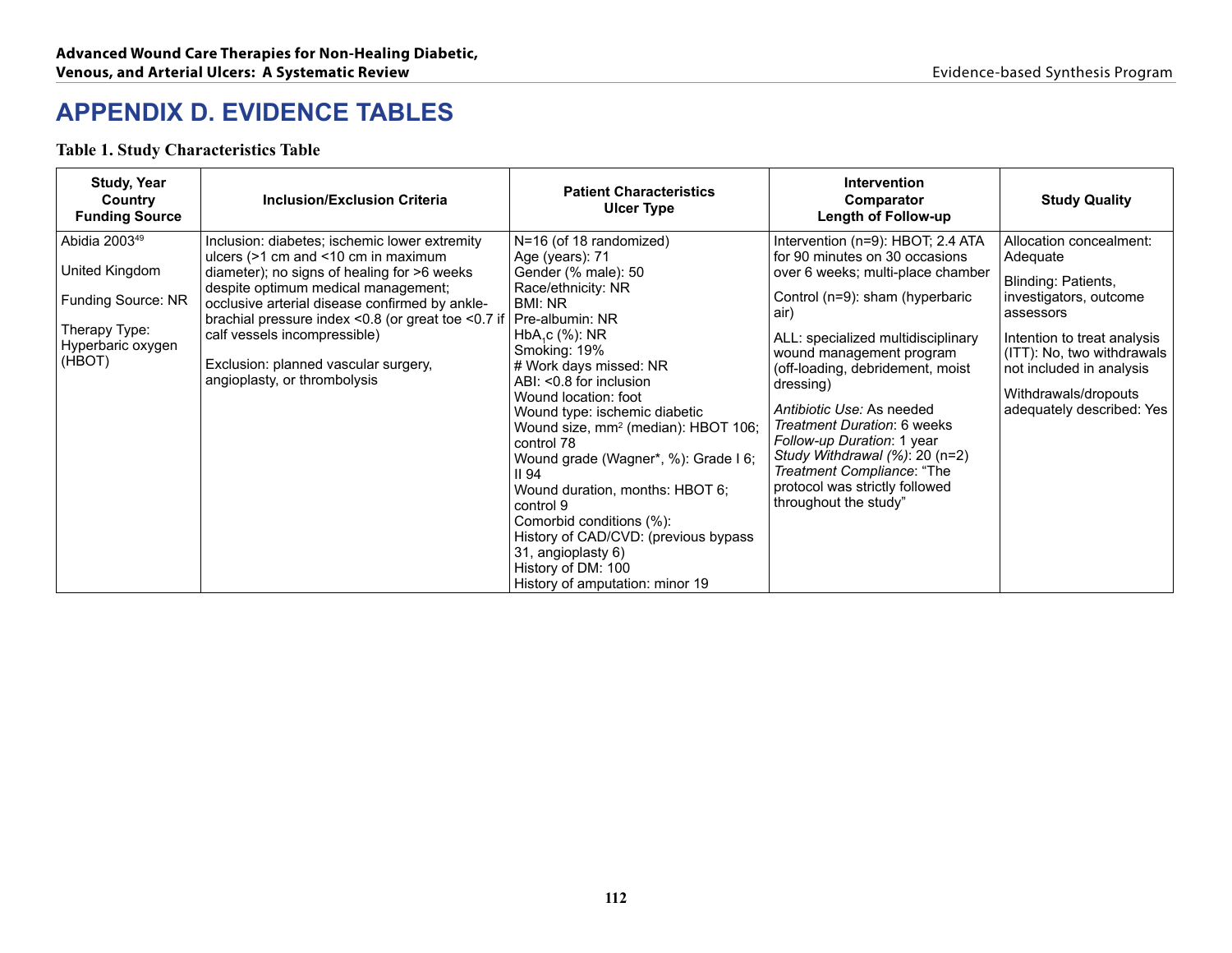| <b>Study, Year</b><br>Country<br><b>Funding Source</b>                                                                    | <b>Inclusion/Exclusion Criteria</b>                                                                                                                                                                                                                                                                                                                                                                                                                                                                                                                                                                                                                                                                       | <b>Patient Characteristics</b><br><b>Ulcer Type</b>                                                                                                                                                                                                                                                                                                                                                                                                             | Intervention<br>Comparator<br><b>Length of Follow-up</b>                                                                                                                                                                                                                                                                                                                                                                                                                                                                              | <b>Study Quality</b>                                                                                                                                                                                                                                                            |
|---------------------------------------------------------------------------------------------------------------------------|-----------------------------------------------------------------------------------------------------------------------------------------------------------------------------------------------------------------------------------------------------------------------------------------------------------------------------------------------------------------------------------------------------------------------------------------------------------------------------------------------------------------------------------------------------------------------------------------------------------------------------------------------------------------------------------------------------------|-----------------------------------------------------------------------------------------------------------------------------------------------------------------------------------------------------------------------------------------------------------------------------------------------------------------------------------------------------------------------------------------------------------------------------------------------------------------|---------------------------------------------------------------------------------------------------------------------------------------------------------------------------------------------------------------------------------------------------------------------------------------------------------------------------------------------------------------------------------------------------------------------------------------------------------------------------------------------------------------------------------------|---------------------------------------------------------------------------------------------------------------------------------------------------------------------------------------------------------------------------------------------------------------------------------|
| Agrawal 2009 <sup>28</sup><br>India<br>Funding Source: NR<br>Therapy Type:<br>Platelet-derived<br>Growth Factor           | Inclusion: ≥30 years of age; Wagner stage I, II,<br>III, or IV ulcers; foot ulcer duration >3 months;<br>free of infection; adequate lower-limb blood<br>supply (transcutaneous oxygen tension ≥30<br>mmHg), no or moderate peripheral vascular<br>disease<br>Exclusion: active neoplastic disease; diagnosis<br>of active infection characterized by warmth,<br>erythema, lymphangitis, lymphadenopathy,<br>oedema, or pain; received immunosuppressive<br>therapy during the preceding three months;<br>liver disease, pulmonary tuberculosis,<br>thyroid disorder uremia, alcoholism or<br>renal insufficiency; undergoing vascular<br>reconstruction or receiving steroid or<br>anticoagulant therapy | $N = 28$<br>Age (years): 55<br>Gender (% male): 68<br>Race/ethnicity: NR<br>BMI: 25.7<br>Pre-albumin: NR<br>HbA,c (%): 8.8<br>Smoking: NR<br># Work days missed: NR<br>ABI: NR<br>Wound location: foot<br>Wound type: diabetic<br>Wound size: 41.5 cm <sup>2</sup> (ulcer size<br>significantly larger in study group<br>$p=0.003$<br>Wound grade: NR<br>Wound duration: NR<br>Infection: excluded<br>Comorbid conditions (%):<br>Diabetes: 100                 | Intervention (n=14): rhPDGF 0.01%<br>gel at 2.2ug/cm <sup>2</sup> /day<br>Comparator (n=14): placebo gel at<br>$2.2$ ug/cm <sup>2</sup> /day<br>ALL: standard regimen of high-<br>quality care (included glycemic<br>control, debridement, dressings,<br>pressure relief)<br>Antibiotic Use: as needed<br>Treatment Duration: 12 weeks<br>Follow-up Duration: NR<br>Study Withdrawal (%): 18 (all from<br>control group at week 12)<br>Treatment Compliance: NR                                                                       | Allocation concealment:<br>Unclear<br><b>Blinding: Unclear</b><br>Intention to treat analysis<br>$(ITT)$ : No<br>Withdrawals/dropouts<br>adequately described:<br>Partial - 5 withdrawals<br>from the control group<br>with no reason for<br>withdrawal                         |
| Aminian 2000 <sup>27</sup><br>Iran<br>Funding Source:<br>Government<br>Therapy Type:<br>Platelet-Derived<br>Growth Factor | Inclusion: chronic non-healing diabetic ulcers<br>of at least eight weeks duration; controlled<br>blood sugar; normal peripheral blood platelet<br>count (>150,000/cu mm); negative history of<br>malignancy<br>Exclusion: determined to have non-diabetic<br>ulcers                                                                                                                                                                                                                                                                                                                                                                                                                                      | N=12 ulcers (7 patients) of 14 ulcers (9<br>patients) randomized<br>Age (years): 60<br>Gender (% male): 100<br>Race/ethnicity: NR<br><b>BMI: NR</b><br>Pre-albumin: NR<br>HbA <sub>1</sub> c $%$ ): NR<br>Smoking: NR<br># Work days missed: NR<br>ABI: NR<br>Wound location: foot<br>Wound type: diabetic ulcer<br>Wound size: $5.9 \text{ cm}^2$<br>Wound grade: NR<br>Wound duration: 12.9 wks<br>Infection: NR<br>Comorbid conditions (%):<br>Diabetes: 100 | Intervention (n=7 ulcers):<br>autologous platelet extract (APE)<br>+ silver sulfadiazine dressing 12<br>hours on and 12 hours off<br>Comparator (n=5 ulcers): saline<br>solution and silver sulfadiazine 12<br>hours on and 12 hours off<br>ALL: supportive, conventional care<br>(debridement, blood sugar checked<br>weekly, off-loading)<br>Antibiotic Use: oral, if needed<br>Treatment Duration: 8 weeks<br>Follow-up Duration: NR<br>Study Withdrawal (%): 22%<br>Treatment Compliance: 1/9 pts<br>withdrawn for non-compliance | Allocation concealment:<br>Inadequate<br><b>Blinding: Unclear</b><br>Intention to treat analysis<br>$(ITT)$ : No<br>Withdrawals/dropouts<br>adequately described: Yes<br>- 2 patients with 2 ulcers<br>excluded after entering<br>study (non-compliance,<br>non-diabetic ulcer) |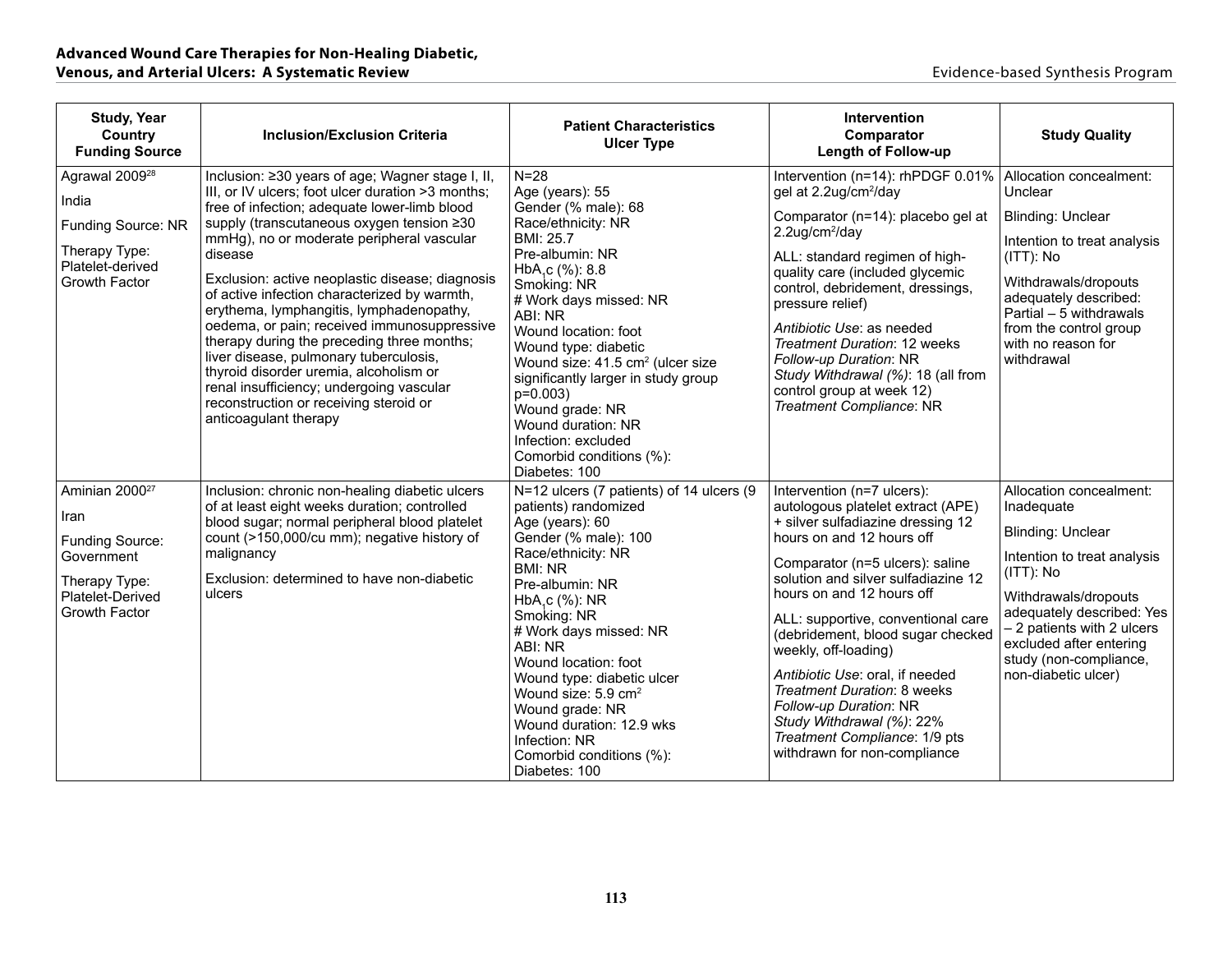| <b>Study, Year</b><br>Country<br><b>Funding Source</b>                                                                                                                                                                                                                                                           | <b>Inclusion/Exclusion Criteria</b>                                                                                                                                                                                                                                                                                                                                                                                                                                                                                                                                                                                                                                                                                                                                                              | <b>Patient Characteristics</b><br><b>Ulcer Type</b>                                                                                                                                                                                                                                                                                                                                                                                                                                                                           | Intervention<br>Comparator<br><b>Length of Follow-up</b>                                                                                                                                                                                                                                                                                                                                                                                                                                                     | <b>Study Quality</b>                                                                                                                                                                                                                                                                      |
|------------------------------------------------------------------------------------------------------------------------------------------------------------------------------------------------------------------------------------------------------------------------------------------------------------------|--------------------------------------------------------------------------------------------------------------------------------------------------------------------------------------------------------------------------------------------------------------------------------------------------------------------------------------------------------------------------------------------------------------------------------------------------------------------------------------------------------------------------------------------------------------------------------------------------------------------------------------------------------------------------------------------------------------------------------------------------------------------------------------------------|-------------------------------------------------------------------------------------------------------------------------------------------------------------------------------------------------------------------------------------------------------------------------------------------------------------------------------------------------------------------------------------------------------------------------------------------------------------------------------------------------------------------------------|--------------------------------------------------------------------------------------------------------------------------------------------------------------------------------------------------------------------------------------------------------------------------------------------------------------------------------------------------------------------------------------------------------------------------------------------------------------------------------------------------------------|-------------------------------------------------------------------------------------------------------------------------------------------------------------------------------------------------------------------------------------------------------------------------------------------|
| Armstrong 2005 <sup>81</sup><br>Apelqvist 2008 <sup>82</sup><br>United States (18<br>sites)<br>Funding Source:<br>Industry (not involved<br>in analysis or write-up<br>of manuscript; did not<br>maintain veto power<br>over final article)<br>Therapy Type:<br><b>Negative Pressure</b><br><b>Wound Therapy</b> | Inclusion: age ≥18; wound from diabetic foot<br>amputation to transmetatarsal level of foot;<br>evidence of adequate perfusion (transcutaneous<br>O2 on dorsum of foot ≥30 mmHg or ABI ≥0.7<br>and ≤1.2, and toe pressure ≥30 mmHg);<br>University of Texas grade 2 or 3 in depth<br>Exclusion: active Charcot arthropathy of<br>foot; wound from burn, venous insufficiency,<br>untreated cellulitis or osteomyelitis, collagen<br>vascular disease, malignant disease, or<br>uncontrolled hyperglycemia (HbA <sub>1</sub> c >12%);<br>treated with corticosteroids, immunosuppressive<br>drugs, or chemotherapy; VAC therapy in past<br>30 days, present or previous (past 30 days)<br>treatment with growth factors; normothermic<br>therapy, hyperbaric medicine, or bioengineered<br>tissue | $N = 162$<br>Age (years): 59<br>Gender (% male): 81<br>Race/ethnicity (%): Non-Hispanic white:<br>48; African-American: 17; Mexican-<br>American: 32; Native American: 3<br><b>BMI: 31</b><br>Pre-albumin (g/L): 0.19<br>HbA,c (%): 8.2<br>Smoking: 9%<br># Work days missed: NR<br>ABI: 1.1<br>Wound location: foot<br>Wound type: amputation<br>Wound size: 20.7 cm <sup>2</sup><br>Wound grade: U of Texas 2/3 Wound<br>duration: 1.5 months<br>Comorbid conditions (%):<br>History of DM: 100 (90% T2)                    | Intervention (n=77): VAC system;<br>dressing changes every 48 hrs<br>Comparator (n=85): standard<br>care (moist wound therapy with<br>alginates, hydrocolloids, foams, or<br>hydrogels; dressing changes every<br>day unless otherwise advised<br>ALL: off-loading therapy as<br>indicated; sharp debridement at<br>randomization and as needed<br>Antibiotic Use: NR<br>Treatment Duration: wound closure<br>or 112 days<br>Follow-up Duration: none<br>Study Withdrawal (%): 0<br>Treatment Compliance: NR | Allocation concealment:<br>Adequate<br><b>Blinding: Partial</b><br>(independently assessed<br>and confirmed closure<br>with digital planimetry)<br>Intention to treat<br>analysis (ITT): Yes - no<br>withdrawals<br>Withdrawals/dropouts<br>adequately described: Yes<br>- no withdrawals |
| Belcaro 2010 <sup>38</sup><br>Italy<br>Funding Source: NR<br>Therapy Type: Silver<br>Oxide Ointment                                                                                                                                                                                                              | Inclusion:<br>Venous Ulcer (VU) Patients: chronic venous<br>ulcers, venous microangiopathy, and peri-<br>malleaolar ulcerations<br>Diabetic Ulcer (DU) Patients: diabetic<br>microangiopathy and plantar ulcers due<br>to reduced arterial pressure, diabetic<br>microangiopahty and neuropathy, and localized<br>infection<br>Exclusion:<br>Venous Ulcer Patients: venous thrombosis or<br>arterial problems in past year; severe ischemia<br>and necrosis (based on Doppler detected tibial<br>pulse)<br>Diabetic Ulcer Patients: none reported                                                                                                                                                                                                                                                | Venous Ulcer Patients: N=82<br>Age (years): 47<br>Gender (% male): 46<br>Diabetic Ulcer Patients: N=66<br>Age (years): 55.9<br>Gender (% male): 44<br><b>Both Groups:</b><br>Race/ethnicity: NR<br><b>BMI: NR</b><br>Pre-albumin: NR<br>HbA <sub>1</sub> c (%): NR<br>Smoking: NR<br># Work days missed: NR<br>ABI: NR<br>Wound location: plantar (DU)<br>Wound type: venous, diabetic<br>Wound size: VU 3.2 cm <sup>2</sup> , DU 2.2 cm <sup>2</sup><br>Wound grade: NR<br>Wound duration: NR<br>Comorbid conditions (%): NR | Intervention (n=44 VU, n=34<br>DU): silver ointment around and<br>at edges of ulcerated area twice<br>daily after noninvasive washing;<br>bandage and elastic stocking<br>Comparator (n=38 VU, n=32<br>DU): cleansing & wound care;<br>compression (mild for DU)<br>Antibiotic Use: NR<br>Treatment Duration: 4 weeks<br>Follow-up Duration: No follow-up<br>post tx<br>Study Withdrawal (%): 0<br>Treatment Compliance: NR                                                                                  | Allocation concealment:<br>Unclear<br><b>Blinding: Unclear</b><br>Intention to treat<br>analysis (ITT): Yes (no<br>withdrawals)<br>Withdrawals/dropouts<br>adequately described: Yes<br>(none)                                                                                            |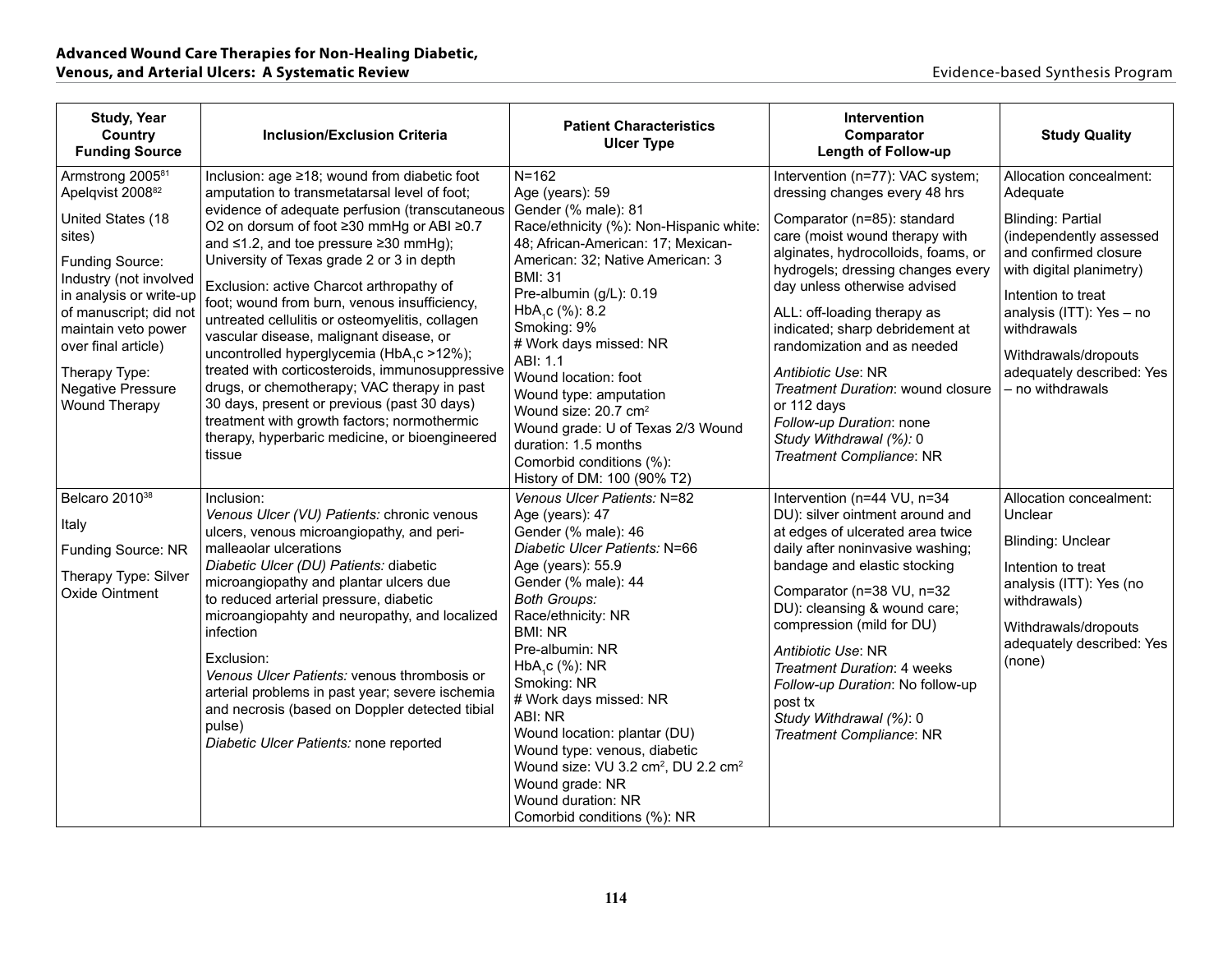| <b>Study, Year</b><br>Country<br><b>Funding Source</b>                                                                                      | <b>Inclusion/Exclusion Criteria</b>                                                                                                                                                                                                                                                                                                                                                                                                                                                                                                                                     | <b>Patient Characteristics</b><br><b>Ulcer Type</b>                                                                                                                                                                                                                                                                                                                                                                                                                                                           | <b>Intervention</b><br>Comparator<br><b>Length of Follow-up</b>                                                                                                                                                                                                                                                                                                                                                                                                                                                         | <b>Study Quality</b>                                                                                                                                                                                                                                                                    |
|---------------------------------------------------------------------------------------------------------------------------------------------|-------------------------------------------------------------------------------------------------------------------------------------------------------------------------------------------------------------------------------------------------------------------------------------------------------------------------------------------------------------------------------------------------------------------------------------------------------------------------------------------------------------------------------------------------------------------------|---------------------------------------------------------------------------------------------------------------------------------------------------------------------------------------------------------------------------------------------------------------------------------------------------------------------------------------------------------------------------------------------------------------------------------------------------------------------------------------------------------------|-------------------------------------------------------------------------------------------------------------------------------------------------------------------------------------------------------------------------------------------------------------------------------------------------------------------------------------------------------------------------------------------------------------------------------------------------------------------------------------------------------------------------|-----------------------------------------------------------------------------------------------------------------------------------------------------------------------------------------------------------------------------------------------------------------------------------------|
| Bhansali 2009 <sup>30</sup><br>India<br>Funding Source:<br>Industry (provided<br>gel)<br>Therapy Type:<br>Platelet-derived<br>Growth Factor | Inclusion: >20 years old with type 1 or 2<br>diabetes; at least one neuropathic plantar ulcer<br>of Wagner grade ≥ 2 without X-ray evidence of<br>osteomyelitis; ABI>0.9; controlled infection after<br>run-in<br>Exclusion: none reported                                                                                                                                                                                                                                                                                                                              | N=20 (24 ulcers)<br>Age (years): 51<br>Gender (% male): 60<br>Race/ethnicity: NR<br><b>BMI: 24</b><br>Pre-albumin: NR<br>HbA <sub>1</sub> c (%): 8.1<br>Smoking: NR<br># Work days missed: NR<br>ABI: 1.05<br>Wound location: forefoot: 75%; mid:<br>20%; hind: 5%<br>Wound type: diabetic<br>Wound size: 14.6 cm <sup>2</sup><br>Wound grade: Wagner ≥ 2<br>Wound duration: <4 weeks=20%; >4<br>weeks=80%<br>Infection: 45%<br>Comorbid conditions (%):<br>History of DM: 100%<br>History of amputation: 35% | Intervention (n=13): 0.01% rh-<br>PDGF-BB gel<br>Comparator (n=11): standard<br>wound care (saline soaked<br>dressing)<br>ALL: daily dressing changes; off-<br>loading (85% total contact cast,<br>10% bedridden, 5% special shoe)<br>Antibiotic Use: As needed<br>Treatment Duration: 20 weeks<br>Follow-up Duration: NR<br>Study Withdrawal (%): 0<br>Treatment Compliance: NR                                                                                                                                        | Allocation concealment:<br>Unclear<br>Blinding: No (open label)<br>Intention to treat analysis<br>(ITT): Yes<br>Withdrawals/dropouts<br>adequately described: Yes<br>(none)                                                                                                             |
| Bishop 1992 <sup>63</sup><br>United States (2<br>sites)<br>Funding Source:<br>Industry<br>Therapy Type: Silver<br>Products                  | Inclusion: age 21 to 90 years; venous stasis<br>ulcers of at least 3 months duration; surface<br>area 3 cm <sup>2</sup> to 50 cm <sup>2</sup> ; negative pregnancy test<br>and using adequate contraceptive (women of<br>childbearing age)<br>Exclusion: hypersensitivity to any components<br>of test medication; >10 <sup>5</sup> bacteria/gram<br>of tissue in the ulcer; systemic sepsis<br>or presence of bone infection; ABI<0.5;<br>hypercupremia (Wilson's disease); systemic<br>immunosuppressive or cytotoxic therapy;<br>insulin-dependent diabetes mellitus | N=86 (of 93 randomized)<br>Age (years): 56<br>Gender (% male): 50<br>Race/ethnicity: white: 62; black: 33;<br>other: 6<br><b>BMI: NR</b><br>Pre-albumin: NR<br>$HbA1c$ (%): NR<br>Smoking: 33.7% currently<br># Work days missed: NR<br>ABI: NR<br>Wound location: "lower extremity"<br>Wound type: venous stasis<br>Wound size: 10.5 cm <sup>2</sup><br>Wound grade: NR<br>Wound duration: 46.4 months<br>Comorbid conditions (%):<br>History of DM: 9%                                                      | Intervention (n=29): 0.4% tripeptide<br>copper complex cream<br>Comparator (n=28): 1% silver<br>sulphadiazine cream<br>Placebo (n=29): tripeptide vehicle<br>ALL: applied daily following saline<br>rinse; non-adherent dressing and<br>elastic wrap; limb elevated when<br>sitting; no standing >2 hrs<br>Antibiotic Use: NR<br>Treatment Duration: 4 weeks<br>Follow-up Duration: 1 year<br>Study Withdrawal (%): 7.5<br>Treatment Compliance: patient<br>diary and medication weighed at<br>end of study; results NR | Allocation concealment:<br>Unclear<br>Blinding: Yes (evaluator)<br>Intention to treat analysis<br>(ITT): No<br>Withdrawals/dropouts<br>adequately described:<br>Partial (3 were immediate<br>dropouts; 4 additional<br>patients did not complete<br>the trial; reasons not<br>provided) |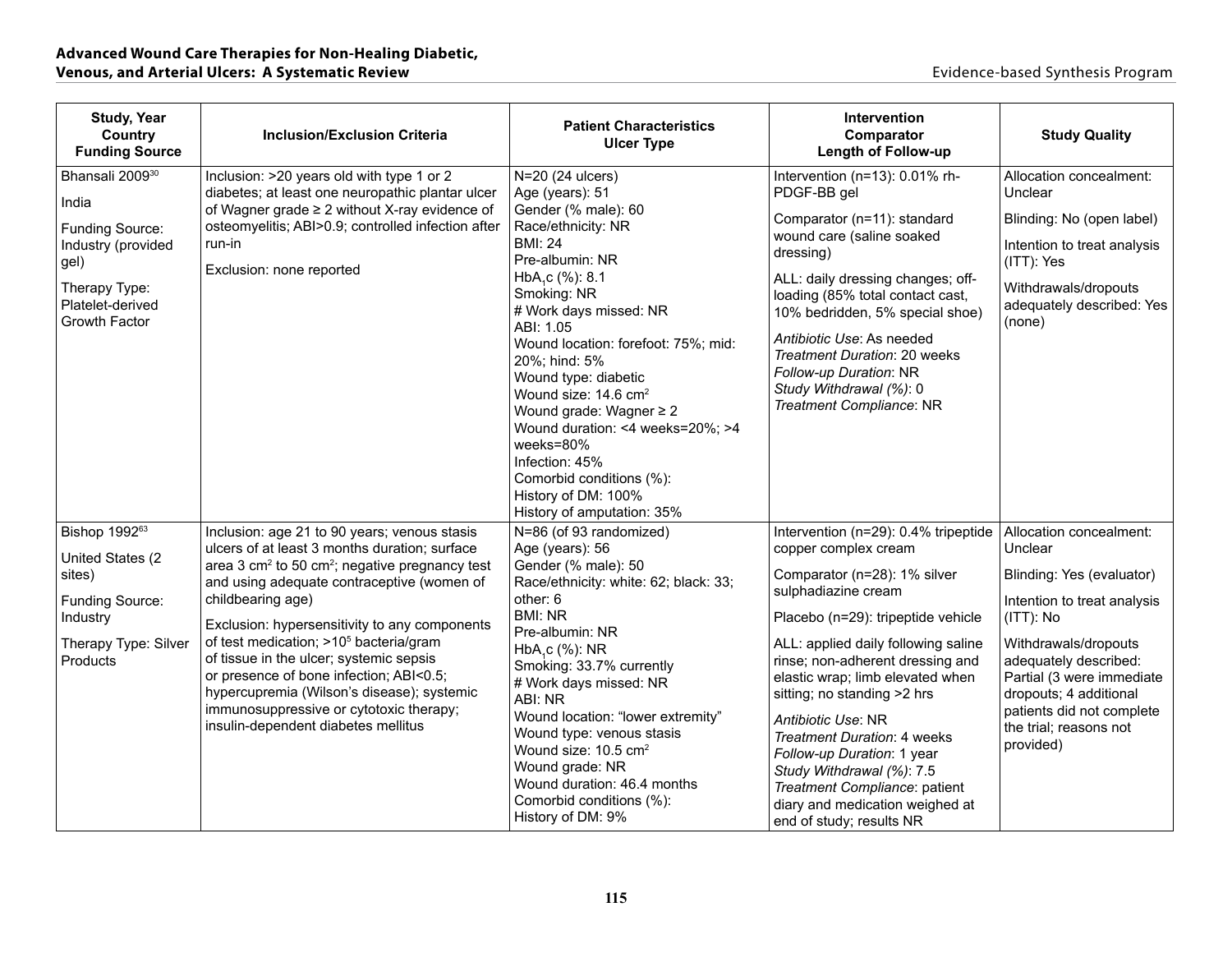| <b>Study, Year</b><br>Country<br><b>Funding Source</b>     | <b>Inclusion/Exclusion Criteria</b>                                                                                                                                                                                                                                                         | <b>Patient Characteristics</b><br><b>Ulcer Type</b>                                                                                                                                                                                                                           | <b>Intervention</b><br>Comparator<br><b>Length of Follow-up</b>                                                                                                                                                                                                                   | <b>Study Quality</b>                                                                                 |
|------------------------------------------------------------|---------------------------------------------------------------------------------------------------------------------------------------------------------------------------------------------------------------------------------------------------------------------------------------------|-------------------------------------------------------------------------------------------------------------------------------------------------------------------------------------------------------------------------------------------------------------------------------|-----------------------------------------------------------------------------------------------------------------------------------------------------------------------------------------------------------------------------------------------------------------------------------|------------------------------------------------------------------------------------------------------|
| Blair 1988 <sup>64</sup>                                   | Inclusion: ulcers up to 10 cm <sup>2</sup>                                                                                                                                                                                                                                                  | $N = 60$                                                                                                                                                                                                                                                                      | Intervention (n=30): silver                                                                                                                                                                                                                                                       | Allocation concealment:                                                                              |
| United Kingdom                                             | Exclusion: ABI<0.8                                                                                                                                                                                                                                                                          | Age (years): 69<br>Gender (% male): NR                                                                                                                                                                                                                                        | sulphadiazine dressing (Flamazine)                                                                                                                                                                                                                                                | Adequate                                                                                             |
| Funding Source: NR                                         |                                                                                                                                                                                                                                                                                             | Race/ethnicity: NR<br><b>BMI: NR</b>                                                                                                                                                                                                                                          | Comparator (n=30): non-adherent<br>and non-occlusive dressing                                                                                                                                                                                                                     | <b>Blinding: Unclear</b>                                                                             |
| Therapy Type: Silver<br>Products                           |                                                                                                                                                                                                                                                                                             | Pre-albumin: NR                                                                                                                                                                                                                                                               | ALL: out-patient treatment;                                                                                                                                                                                                                                                       | Intention to treat analysis<br>(ITT): Yes                                                            |
|                                                            |                                                                                                                                                                                                                                                                                             | HbA <sub>1</sub> c (%): NR<br>Smoking: NR<br># Work days missed: NR<br>ABI: NR<br>Wound location: NR<br>Wound type: venous<br>Wound size: 3.4 cm <sup>2</sup><br>Wound grade: NR<br>Wound duration: 26.2 months since<br>ulcer was last healed<br>Comorbid conditions (%): NR | dressings changed weekly in<br>venous ulcer clinic; standard high<br>pressure graduated compression<br>bandage over the dressing<br>Antibiotic Use: NR<br><b>Treatment Duration: 12 weeks</b><br>Follow-up Duration: none<br>Study Withdrawal (%): 7%<br>Treatment Compliance: NR | Withdrawals/dropouts<br>adequately described: Yes                                                    |
| Blume 2008 <sup>42</sup>                                   | Inclusion: diabetic adults (18+); stage 2 or 3                                                                                                                                                                                                                                              | N=335 (of 341 randomized)                                                                                                                                                                                                                                                     | Intervention (n=172): NPWT -<br>vacuum-assisted closure therapy;                                                                                                                                                                                                                  | Allocation concealment:                                                                              |
| United States and                                          | (Wagner's) calcaneal, dorsal, or plantar foot<br>ulcer; ≥2 cm <sup>2</sup> after debridement; adequate                                                                                                                                                                                      | Age (years): 59<br>Gender (% male): 78                                                                                                                                                                                                                                        | dressing changes every 48-72 hrs                                                                                                                                                                                                                                                  | Adequate<br>Blinding: Patients and                                                                   |
| Canada (29 sites)<br><b>Funding Source:</b><br>Industry    | blood circulation (dorsum transcutaneous O <sub>2</sub><br>test ≥30 mmHg); ABI 0.7-1.2 with toe pressure<br>≥30 mmHg or triphasic or biphasic Doppler<br>waveforms at ankle                                                                                                                 | Race/ethnicity (%): African-American:<br>15; Caucasian: 58; Hispanic: 24; Native<br>American: 2; other: 1<br><b>BMI: NR</b>                                                                                                                                                   | Comparator (n=169): advanced<br>moist wound therapy (AMWT)                                                                                                                                                                                                                        | physicians not blinded;<br>unclear if outcome<br>assessment was blinded                              |
| Therapy Type:<br><b>Negative Pressure</b><br>Wound Therapy | Exclusion: active Charcot disease; electrical,<br>chemical, or radiation burns; collagen<br>vascular disease; ulcer malignancy; untreated<br>osteomyelitis; cellulitis; uncontrolled                                                                                                        | Pre-albumin: 20.5<br>HbA,c (%): 8.2<br>Smoking: 19%<br># Work days missed: NR<br>ABI: 1.0                                                                                                                                                                                     | Off-load: NPWT 97%; AMWT 98%<br>Antibiotic Use: NR (28% treated for<br>infection before randomization)<br>Treatment Duration: 112 days<br>Follow-up Duration: 3 and 9                                                                                                             | Intention to treat analysis<br>(ITT): Modified (received<br>at least one post-baseline<br>treatment) |
|                                                            | hyperglycemia; inadequate lower extremity<br>perfusion; normothermic or hyperbaric<br>oxygen therapy; use of corticosteroids,<br>immunosupressants, or chemotherapy; growth<br>factor products; skin or dermal substitutes within<br>30 days; enzymatic debridement; pregnant or<br>nursing | Wound location: calcaneal, dorsal, or<br>plantar<br>Wound type: diabetic ulcer<br>Wound size: 12.3 cm <sup>2</sup><br>Wound grade: 2 or 3<br>Wound duration: 202 days<br>Comorbid conditions (%):<br>History of DM: 100                                                       | months after closure<br>Study Withdrawal (%): NPWT:<br>32%; AMWT: 25%<br>Treatment Compliance: 6/169<br>(4%) in NPWT group were non-<br>compliant vs. 0% in AMWT group<br>(not defined)                                                                                           | Withdrawals/dropouts<br>adequately described: Yes                                                    |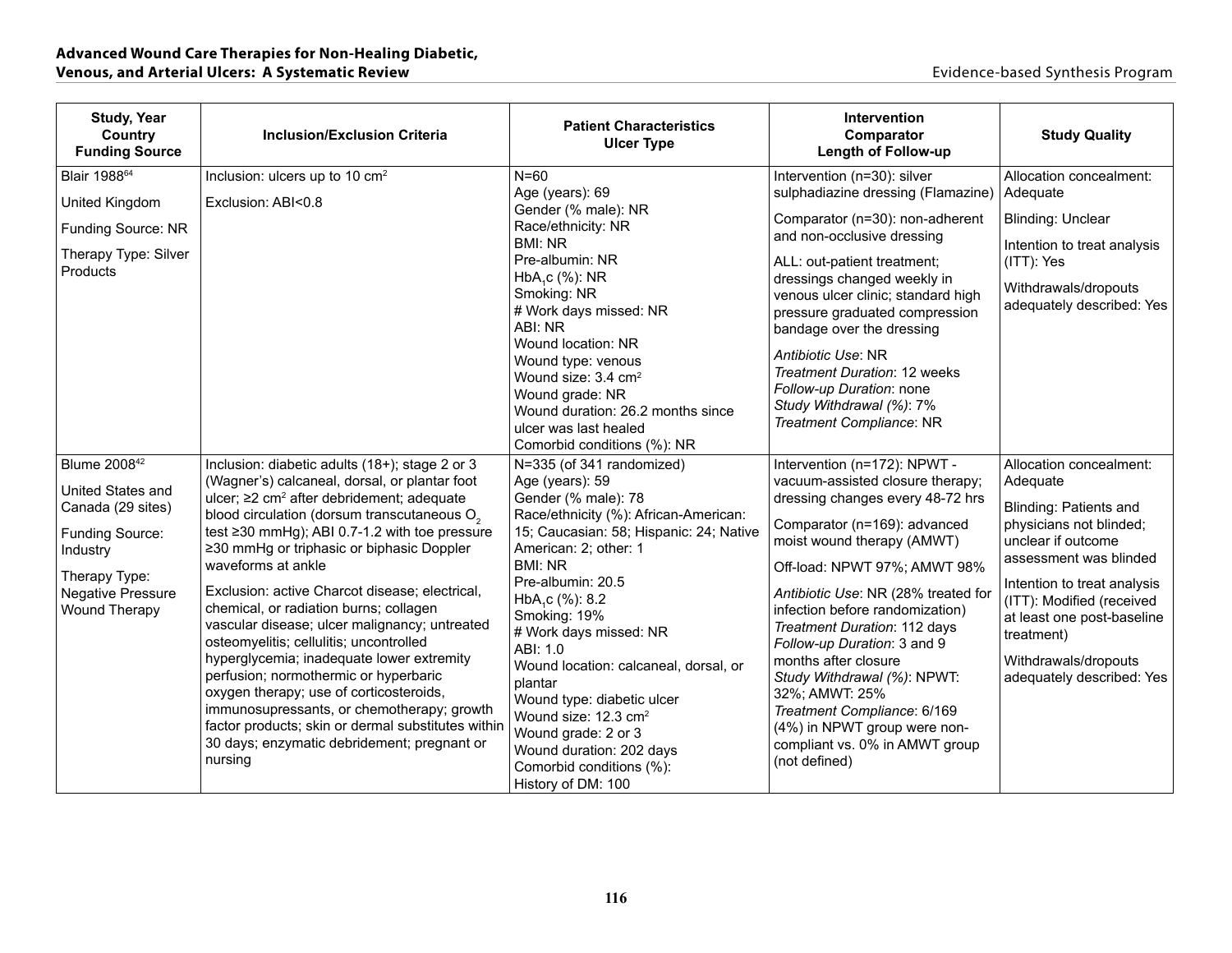| <b>Study, Year</b><br>Country<br><b>Funding Source</b>                                                                     | <b>Inclusion/Exclusion Criteria</b>                                                                                                                                                                                                                                                                                                                                                                                                                                                         | <b>Patient Characteristics</b><br><b>Ulcer Type</b>                                                                                                                                                                                                                                                                                                                                                                      | <b>Intervention</b><br>Comparator<br>Length of Follow-up                                                                                                                                                                                                                                                                                                                                                                                                                     | <b>Study Quality</b>                                                                                                                                                                                                                                                                                                              |
|----------------------------------------------------------------------------------------------------------------------------|---------------------------------------------------------------------------------------------------------------------------------------------------------------------------------------------------------------------------------------------------------------------------------------------------------------------------------------------------------------------------------------------------------------------------------------------------------------------------------------------|--------------------------------------------------------------------------------------------------------------------------------------------------------------------------------------------------------------------------------------------------------------------------------------------------------------------------------------------------------------------------------------------------------------------------|------------------------------------------------------------------------------------------------------------------------------------------------------------------------------------------------------------------------------------------------------------------------------------------------------------------------------------------------------------------------------------------------------------------------------------------------------------------------------|-----------------------------------------------------------------------------------------------------------------------------------------------------------------------------------------------------------------------------------------------------------------------------------------------------------------------------------|
| Blume 2011 <sup>15</sup><br>United States (22<br>sites)<br><b>Funding Source:</b><br>Industry<br>Therapy Type:<br>Collagen | Inclusion: type 1 or 2 diabetes; over age 18 yrs;<br>Wagner Grade 1 cutaneous lower extremity<br>ulcer; 1.5-10.0 cm <sup>2</sup> ; present ≥6 wks; peripheral<br>neuropathy; adequate blood flow (TcpO <sub>2</sub><br>>40mmHg or toe pressure ≥40mmHg)<br>Exclusion: HbA <sub>1</sub> c >12%; ulcer on heel; cellulitis;<br>biopsy positive for beta hemolytic streptococci<br>or total bacterial load >1X10 <sup>6</sup> CFU/g; decrease<br>in ulcer size >30% from screening to Tx day 1 | $N = 52$<br>Age (years): 56<br>Gender (% male): 77<br>Race/ethnicity (%): white 64, black 12,<br>Hispanic 23, other 2<br><b>BMI: 34</b><br>Pre-albumin: NR<br>HbA <sub>1</sub> c (%): 8.0<br>Smoking: NR<br># Work days missed: NR<br>ABI: NR<br>Wound location: 89% plantar<br>Wound type: diabetic<br>Wound size: 2.9 cm <sup>2</sup><br>Wound duration: 15.1 months<br>Comorbid conditions (%):<br>History of DM: 100 | Intervention (n=33): formulated<br>collagen gel (FCG) (combined 1<br>dose and 2 dose groups)<br>(NOTE: included 2 <sup>nd</sup> intervention<br>arm with non-FDA product)<br>Comparator (n=19): standard care<br>(debride, moist dressing)<br>ALL: debridement; 2 wk standard<br>care run-in; off-loading shoe<br>Antibiotic Use: NR<br><b>Treatment Duration: 12 weeks</b><br>Follow-up Duration: None<br>Study Withdrawal (%): 6/5 (8/124)<br>Treatment Compliance: see WD | Allocation concealment:<br>Unclear<br>Blinding: Investigators<br>were blinded; other study<br>personnel were not<br>Intention to treat analysis<br>(ITT): Yes for safety<br>analysis; per-protocol for<br>other outcomes<br>Withdrawals/dropouts<br>adequately described: Yes<br>(including 2 in FCG group<br>for non-compliance) |
| Brigido 200674<br><b>United States</b><br><b>Funding Source: NR</b><br>Therapy Type:<br>Collagen                           | Inclusion: full thickness (Wagner grade II)<br>chronic wound ≥6 weeks without epidermal<br>coverage; non-infected; palpable/ audible pulse<br>to the lower extremity<br>Exclusion: none reported                                                                                                                                                                                                                                                                                            | $N = 28$<br>Age (years): 64<br>Gender (% male): NR<br>Race/ethnicity: NR<br><b>BMI: NR</b><br>Pre-albumin: NR<br>HbA <sub>1</sub> c (%): 8.0<br>Smoking: NR<br># Work days missed: NR<br>ABI: NR<br>Wound location: leg/foot<br>Wound type: mixed<br>Wound size: NR<br>Wound grade: Wagner grade II<br>Wound duration: NR<br>Infection: excluded if infected<br>Comorbid conditions (%): NR                              | Intervention (n=14): Graftjacket<br>(single application); mineral oil<br>soaked fluff compression dressing<br>changed on days 5, 10, and 15<br>then weekly assessment<br>Comparator (n=14): Curasol<br>wound gel; gauze dressing; weekly<br>debridement<br>ALL: initial sharp debridement; off-<br>loading with walking boot<br>Antibiotic Use: NR<br><b>Treatment Duration: 16 weeks</b><br>Follow-up Duration: None<br>Study Withdrawal (%): 0<br>Treatment Compliance: NR | Allocation concealment:<br>Unclear<br>Blinding: No<br>Intention to treat analysis<br>(ITT): Yes<br>Withdrawals/dropouts<br>adequately described: Yes<br>- all patients completed<br>study                                                                                                                                         |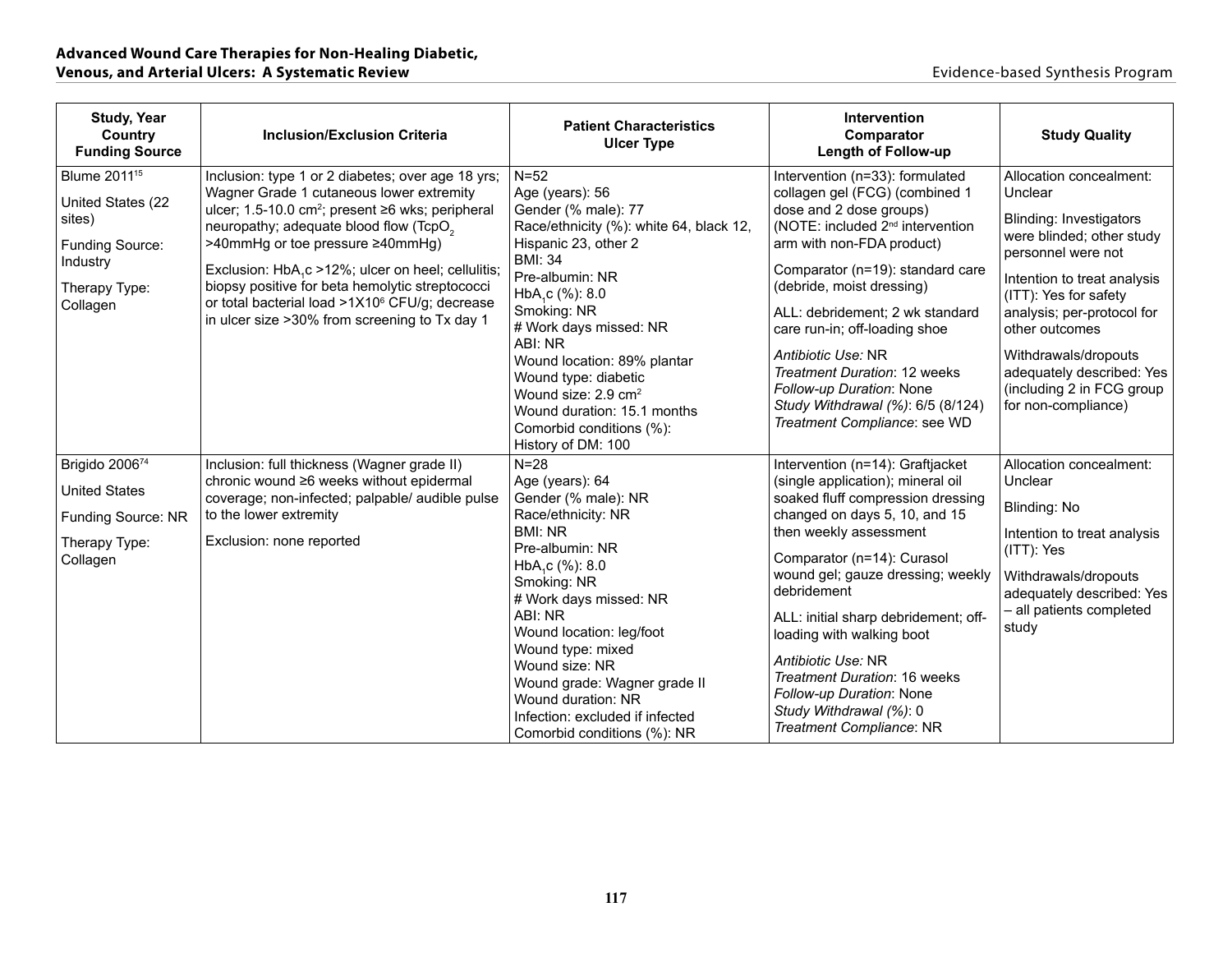| <b>Study, Year</b><br>Country<br><b>Funding Source</b>                                                                                                     | <b>Inclusion/Exclusion Criteria</b>                                                                                                                                                                                                                                                                                                                                                                                                                                                           | <b>Patient Characteristics</b><br><b>Ulcer Type</b>                                                                                                                                                                                                                                                                                                                                                                                                                                                               | Intervention<br>Comparator<br><b>Length of Follow-up</b>                                                                                                                                                                                                                                                                                                                                                                                                                                                                                                                  | <b>Study Quality</b>                                                                                                                                                            |
|------------------------------------------------------------------------------------------------------------------------------------------------------------|-----------------------------------------------------------------------------------------------------------------------------------------------------------------------------------------------------------------------------------------------------------------------------------------------------------------------------------------------------------------------------------------------------------------------------------------------------------------------------------------------|-------------------------------------------------------------------------------------------------------------------------------------------------------------------------------------------------------------------------------------------------------------------------------------------------------------------------------------------------------------------------------------------------------------------------------------------------------------------------------------------------------------------|---------------------------------------------------------------------------------------------------------------------------------------------------------------------------------------------------------------------------------------------------------------------------------------------------------------------------------------------------------------------------------------------------------------------------------------------------------------------------------------------------------------------------------------------------------------------------|---------------------------------------------------------------------------------------------------------------------------------------------------------------------------------|
| Chang 2000 <sup>73</sup><br><b>United States</b><br>Funding Source: NR<br>Therapy Type:<br><b>Biological Skin</b><br>Equivalent                            | Inclusion: non-healing foot ulcer or required<br>partial open foot amputation; ABI <0.5 prior to<br>revascularization surgery; underwent bypass or<br>angioplasty within 60 days of inclusion<br>Exclusion: ABI < 0.7 after revascularization<br>surgery; recent steroid use; chemotherapy;<br>previous radiation; wound <2.0 cm <sup>2</sup> ; infected<br>wound, necrotic tissue, exposed bone, or<br>exposed tendons                                                                       | $N = 31$<br>Age (years): 70<br>Gender (% male): 77<br>Race/ethnicity (%): NR<br><b>BMI: NR</b><br>HbA <sub>1</sub> c (%): NR<br>Smoking: NR<br># Work days missed: NR<br>ABI: NR (see inclusion criteria)<br>Wound type: previously ischemic<br>wounds s/p revascularization surgery<br>Wound size: 4.8 cm <sup>2</sup><br>Wound duration: NR<br>Infection: excluded<br>Comorbid conditions (%):<br>History of DM: 58%<br>History of amputation: 45% History of<br>PVD: 100%<br>History of renal failure: 39%     | Intervention (n=21): meshed<br>(N=10) or unmeshed (N=11) tissue<br>graft (Apligraf); non-adherent<br>dressing, Unna boot & ace wrap;<br>followed every 5-7 days (or more)<br>for 1 <sup>st</sup> month; Unna boot dressing<br>changes each visit until graft<br>maturation<br>Comparator (n=10): moist saline<br>gauze sponges with dry cotton<br>gauze wrapping; changed 2x/day<br>Antibiotic Use: NR<br>Treatment Duration: wound closure<br>or $\geq 6$ months after randomization<br>Follow-up Duration: same<br>Study Withdrawal (%): NR<br>Treatment Compliance: NR | Allocation concealment:<br>Unclear<br>Blinding: No<br>Intention to treat analysis<br>(ITT): Unclear<br>Withdrawals/dropouts<br>adequately described:<br>Unclear if any dropouts |
| d'Hemecourt 1998 <sup>35</sup><br>United States (10<br>sites)<br>Funding Source:<br>Industry<br>Therapy Type:<br>Platelet-derived<br><b>Growth Factors</b> | Inclusion: ≥19 years old; type 1 or 2 diabetes; at<br>least one full thickness (Stage 3 or 4) diabetic<br>ulcer of >8 weeks duration; wound size 1.0-10.0<br>cm <sup>2</sup> ; adequate arterial circulation<br>Exclusion: osteomyelitis affecting target ulcer<br>area; >3 chronic ulcers present at baseline; non-<br>diabetic wounds; cancer at time of enrollment;<br>use of concomitant medications (corticosteroids,<br>chemotherapy, immunosuppressive agents);<br>pregnant or nursing | $N = 172$<br>Age (years): 58<br>Gender (% male): 74<br>Race/ethnicity (%): white: 85; black: 10;<br>other: 5<br><b>BMI: NR</b><br>Pre-albumin: NR<br>HbA <sub>1</sub> c (%): NR<br>Smoking: NR<br># Work days missed: NR<br>ABI: NR<br>Wound location: right leg: 3%; left leg:<br>4%; right foot: 47%; left foot: 47%<br>Wound type: diabetic ulcer<br>Wound size: 3.2 cm <sup>2</sup><br>Wound grade: 97% Stage III<br>Wound duration: 42.3 weeks<br>Infection: NR<br>Comorbid conditions (%):<br>Diabetes: 100 | Intervention (n=30): becaplermin<br>gel 100ug/g and standard care<br>Comparator A (n=70): sodium<br>carboxymethylcellulose Gel<br>(NaCMC) and standard care<br>Comparator B (n=68): standard<br>care - sharp debridement, saline<br>gauze dressing changes every 12<br>hours, off-loading<br>Antibiotic Use: systemic control of<br>infection if present<br>Treatment Duration: 20 weeks<br>Follow-up Duration: NR<br>Study Withdrawal (%): 24<br>Treatment Compliance: NR                                                                                                | Allocation concealment:<br>Unclear<br>Blinding: Yes - patients,<br>evaluators<br>Intention to treat analysis<br>(ITT): Yes<br>Withdrawals/dropouts<br>adequately described: Yes |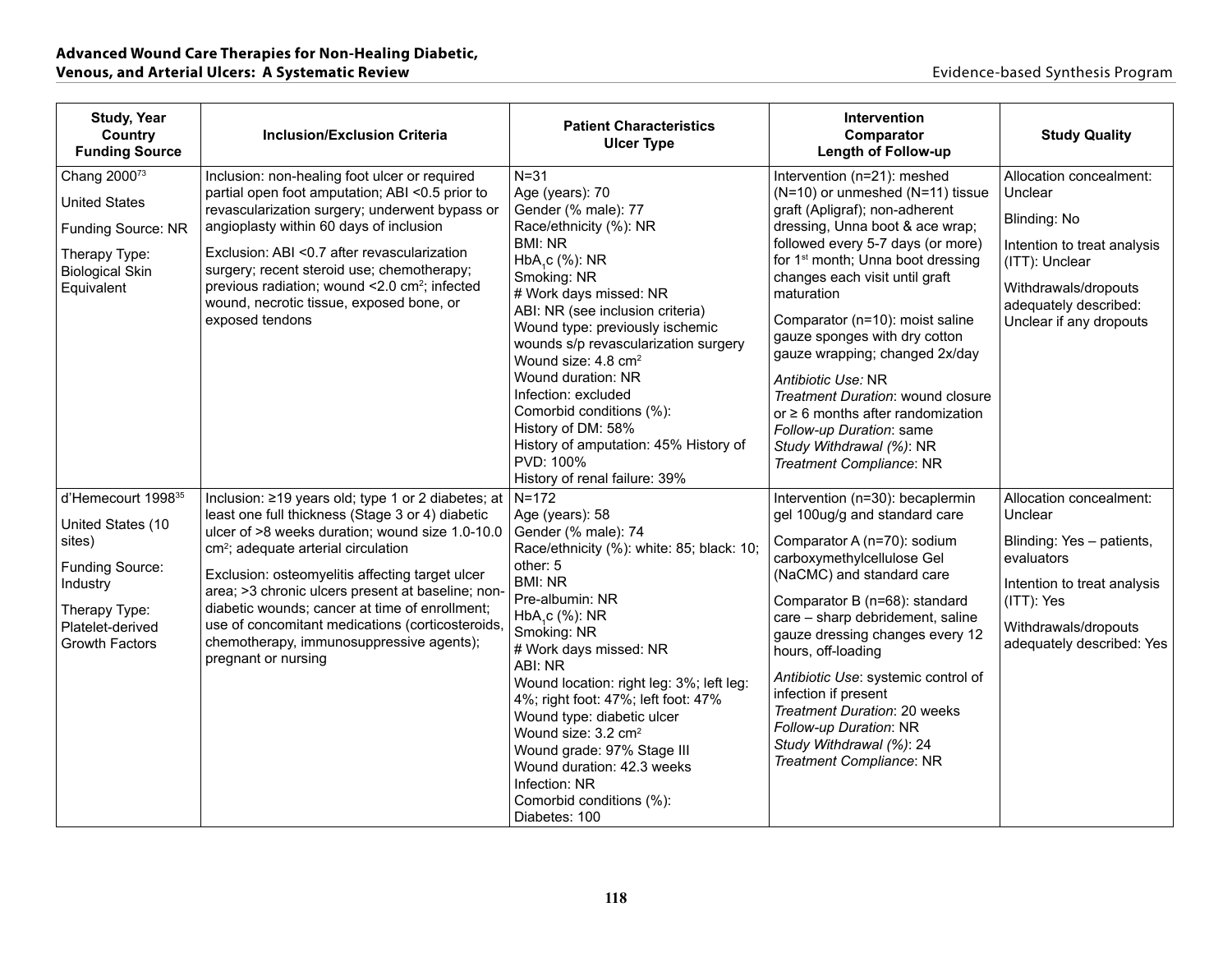| <b>Study, Year</b><br>Country<br><b>Funding Source</b>                                                                                        | <b>Inclusion/Exclusion Criteria</b>                                                                                                                                                                                                                                                                                                                                                                                                                                                                           | <b>Patient Characteristics</b><br><b>Ulcer Type</b>                                                                                                                                                                                                                                                                                                                                      | Intervention<br>Comparator<br><b>Length of Follow-up</b>                                                                                                                                                                                                                                                                                                                    | <b>Study Quality</b>                                                                                                                                                                                           |
|-----------------------------------------------------------------------------------------------------------------------------------------------|---------------------------------------------------------------------------------------------------------------------------------------------------------------------------------------------------------------------------------------------------------------------------------------------------------------------------------------------------------------------------------------------------------------------------------------------------------------------------------------------------------------|------------------------------------------------------------------------------------------------------------------------------------------------------------------------------------------------------------------------------------------------------------------------------------------------------------------------------------------------------------------------------------------|-----------------------------------------------------------------------------------------------------------------------------------------------------------------------------------------------------------------------------------------------------------------------------------------------------------------------------------------------------------------------------|----------------------------------------------------------------------------------------------------------------------------------------------------------------------------------------------------------------|
| DiDomenico 2011 <sup>26</sup><br><b>United States</b><br>Funding Source:<br>Industry<br>Therapy Type:<br><b>Biological Skin</b><br>Equivalent | Inclusion: type 1 or 2 diabetes; Wagner grade 1<br>or University of Texas 1a ulcer; wound duration<br>>4 weeks; area 0.5-4 cm <sup>2</sup> ; HbA,c <12; ABI<br>>0.75; palpable pulses on the study foot; able to<br>comply with off-loading<br>Exclusion: infection or gangrenous tissue or<br>abscesses; exposed bone, tendon, or joint<br>capsule; non-diabetic etiology; use of topical<br>medications that may affect graft material;<br>adjuvant therapy such as hyperbaric oxygen;<br>wound depth <9 mm | N=28 patients (29 wounds)<br>Age (years): NR<br>Gender (% male): NR<br>Race/ethnicity: NR<br><b>BMI: NR</b><br>Pre-albumin: NR<br>HbA,c (%): NR<br>Smoking: NR<br># Work days missed: NR<br>ABI: NR<br>Wound location: NR<br>Wound type: diabetic ulcer<br>Wound size: 1.9 cm <sup>2</sup><br>Wound grade: see inclusion<br>Wound duration: see inclusion<br>Comorbid conditions (%): NR | Intervention (n=17 wounds):<br>Apligraf; up to 5 applications<br>Comparator (n=12 wounds):<br>Theraskin; up to 5 applications<br>ALL: debridement, off-loading;<br>dressing changes every other day<br>or daily, as needed<br>Antibiotic Use: NR<br>Treatment Duration: 12 weeks<br>Follow-up Duration: to 20 weeks<br>Study Withdrawal (%): NR<br>Treatment Compliance: NR | Allocation concealment:<br>Unclear<br>Blinding: Unclear<br>Intention to treat analysis<br>(ITT): Unclear<br>Withdrawals/dropouts<br>adequately described: Yes                                                  |
| Dimakakos 200965<br>Greece<br>Funding Source: NR<br>Therapy Type: Silver<br>Dressing                                                          | Inclusion: leg ulcer classified as exclusively<br>infected and venous in origin<br>Exclusion: pregnancy; psychiatric disorders;<br>diabetes; collagen disease; steroid use; history<br>of allergies; ABPI<1                                                                                                                                                                                                                                                                                                   | $N=42$<br>Age (years): 60<br>Gender (% male): 38<br>Race/ethnicity: NR<br><b>BMI: NR</b><br>Pre-albumin: NR<br>HbA,c (%): NR<br>Smoking: NR<br># Work days missed: NR<br>ABI: NR<br>Wound location: leg<br>Wound type: venous<br>Wound size: NR<br>Wound grade: NR<br>Wound duration: 62% >1 mo<br>Infection: excluded<br>Comorbid conditions: 0% DM                                     | Intervention (n=21): non-adhesive<br>silver-releasing foam<br>Comparator (n=21): non-adhesive<br>foam<br>ALL: cleansing with sterile water<br>and 10% povidone iodine solution;<br>compression bandage<br>Antibiotic Use: as needed<br>Treatment Duration: 9 weeks<br>Follow-up Duration: NR<br>Study Withdrawal (%): NR<br>Treatment Compliance: NR                        | Allocation concealment:<br>Unclear<br><b>Blinding: Unclear</b><br>Intention to treat analysis<br>(ITT): No withdrawals/<br>dropouts reported<br>Withdrawals/dropouts<br>adequately described:<br>None reported |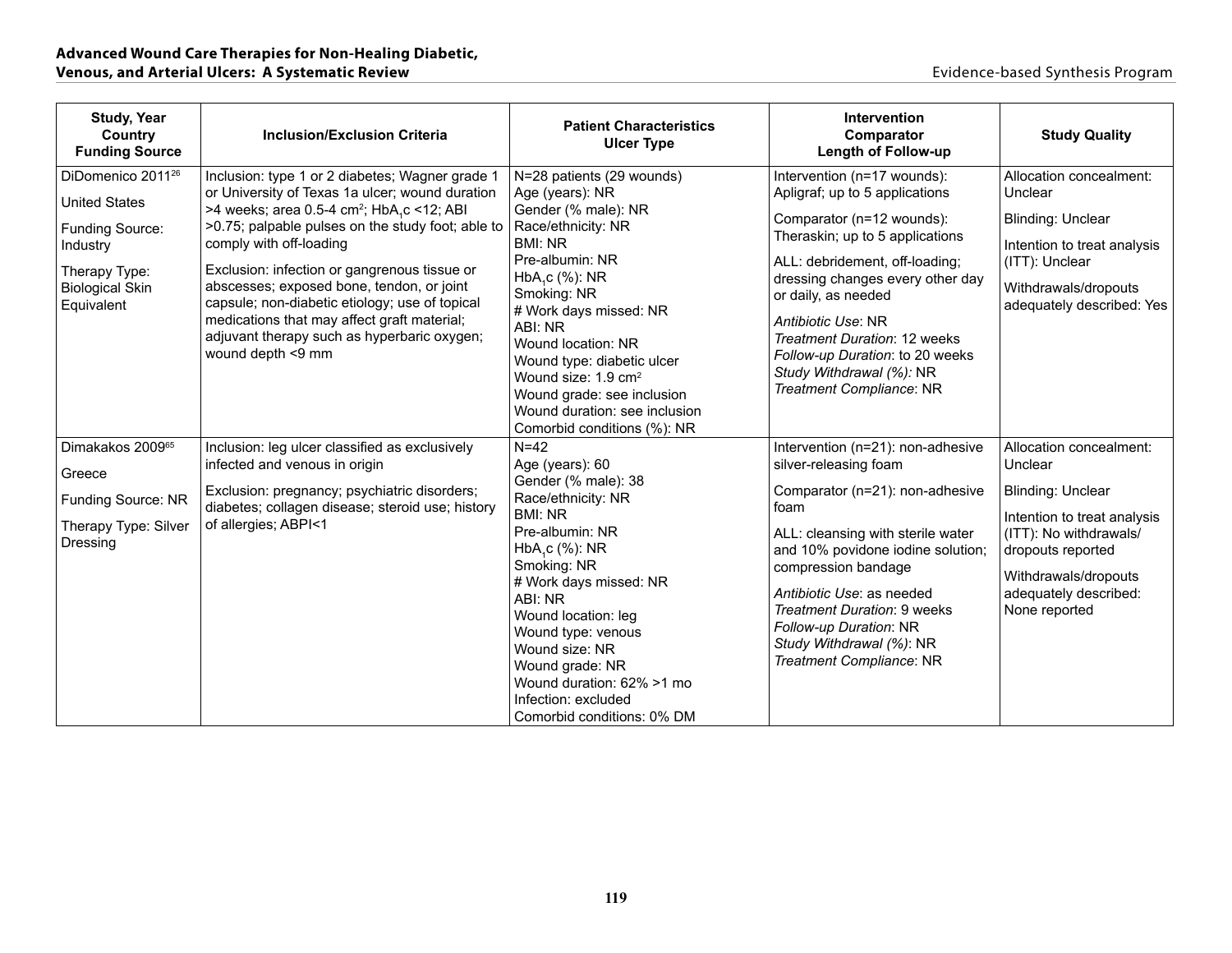| <b>Study, Year</b><br>Country<br><b>Funding Source</b>                                                                                                                            | <b>Inclusion/Exclusion Criteria</b>                                                                                                                                                                                                                                                                                                                                                                                                                                                                                                                                                                                                                                                                                                                                                                                                                                                                                                       | <b>Patient Characteristics</b><br><b>Ulcer Type</b>                                                                                                                                                                                                                                                                                                                                                                                                                                                                                                | Intervention<br>Comparator<br>Length of Follow-up                                                                                                                                                                                                                                                                                                                                                     | <b>Study Quality</b>                                                                                                                                                                                                                                                                                                                   |
|-----------------------------------------------------------------------------------------------------------------------------------------------------------------------------------|-------------------------------------------------------------------------------------------------------------------------------------------------------------------------------------------------------------------------------------------------------------------------------------------------------------------------------------------------------------------------------------------------------------------------------------------------------------------------------------------------------------------------------------------------------------------------------------------------------------------------------------------------------------------------------------------------------------------------------------------------------------------------------------------------------------------------------------------------------------------------------------------------------------------------------------------|----------------------------------------------------------------------------------------------------------------------------------------------------------------------------------------------------------------------------------------------------------------------------------------------------------------------------------------------------------------------------------------------------------------------------------------------------------------------------------------------------------------------------------------------------|-------------------------------------------------------------------------------------------------------------------------------------------------------------------------------------------------------------------------------------------------------------------------------------------------------------------------------------------------------------------------------------------------------|----------------------------------------------------------------------------------------------------------------------------------------------------------------------------------------------------------------------------------------------------------------------------------------------------------------------------------------|
| Donaghue 1998 <sup>17</sup><br><b>United States</b><br>Funding Source:<br>Industry<br>Therapy Type:<br>Collagen                                                                   | Inclusion: >21 years of age; serum albumin<br>>2.5 grams/dl; adequate blood flow to lower<br>extremity (palpable pulses); foot ulceration of at<br>least 1 cm <sup>2</sup><br>Exclusion: severe renal or liver impairment<br>(liver or creatinine tests 2 or more times higher<br>than normal); presence of any disorder that<br>may interfere with wound healing; evidence of<br>osteomyelitis; clinical signs of infection; history<br>of drug or alcohol abuse                                                                                                                                                                                                                                                                                                                                                                                                                                                                         | $N = 75$<br>Age (years): 59<br>Gender (% male): 72<br>Race/ethnicity: NR<br><b>BMI: NR</b><br>Pre-albumin: 3.7<br>$HbA1c$ (%): NR<br>Smoking: NR<br># Work days missed: NR<br>ABI: NR<br>Wound location: foot<br>Wound type: diabetic ulcer<br>Wound size: 2.7 cm <sup>2</sup><br>Wound grade: Wagner I: 12%; II: 75%;<br>III: 13%<br>Wound duration: 172 days<br>Infection: excluded<br>Comorbid conditions (%):<br>Diabetes: 100                                                                                                                 | Intervention (n=50): collagen-<br>alginate<br>Comparator (n=25): conventional<br>treatment with saline-moistened<br>gauze<br>ALL: felted foam dressing with<br>window at site of ulcer; use of<br>healing sandals; patient self<br>dressing change as required<br>Antibiotic Use: NR<br>Treatment Duration: 8 weeks<br>Follow-up Duration: NR<br>Study Withdrawal (%): 19<br>Treatment Compliance: NR | Allocation concealment:<br>Unclear<br>Blinding: No<br>Intention to treat analysis<br>(ITT): Yes<br>Withdrawals/dropouts<br>adequately described: Yes                                                                                                                                                                                   |
| Driver 2006 <sup>37</sup><br>United States (14<br>sites including VA<br>wound care clinics)<br><b>Funding Source:</b><br>Industry<br>Therapy Type:<br><b>Platelet Rich Plasma</b> | Inclusion: type 1 or 2 diabetes; age 18-95; ulcer<br>>4 weeks; HbA,c <12%; index ulcer on plantar,<br>medial, or lateral foot; area 0.5-20 cm <sup>2</sup> ; Charcot<br>deformity free of acute changes & undergone<br>structural consolidation; ulcer free of infection;<br>no bone, muscle, ligament, or tendon exposure;<br>≥4 cm from any other wound; adequate<br>perfusion<br>Exclusion: investigational drug or device trial<br>(30 days); ulcer size decrease ≥50% in 7 day<br>run-in; non-diabetic ulcers; serum albumin<br><2.5 g/dL; hemoglobin <10.5 mg/dL; radiation<br>or chemotherapy; renal dialysis; immune<br>deficiency; known abnormal platelet activation<br>disorder; peripheral vascular repair in past<br>30 days; known or suspected osteomyelitis;<br>surgery required for healing; exposed tendon,<br>ligaments, muscle, or bone; disorder that may<br>affect compliance; alcohol or drug abuse (past<br>year) | N=40 (of 72 randomized)<br>Age (years): 57<br>Gender (% male): 80<br>Race/ethnicity: Caucasian: 60; Hispanic<br>30; black: 7.5; other: 2.5<br><b>BMI: NR</b><br>Pre-albumin: NR<br>HbA <sub>1</sub> c (%): 7.9<br>Smoking: NR<br># Work days missed: NR<br>ABI: NR<br>Wound location (%): right foot: 60; left<br>foot: 40; toe: 38; heel: 40 (NR for 9<br>patients)<br>Wound type: diabetic ulcer<br>Wound size: 3.5 cm <sup>2</sup><br>Wound grade: NR<br>Wound duration: NR<br>Infection: excluded<br>Comorbid conditions (%):<br>Diabetes: 100 | Intervention (n=40): platelet rich<br>plasma (AutoloGel); applied twice<br>weekly<br>Comparator (n=32): saline gel<br>(Normigel); applied twice weekly<br>Antibiotic Use: NR<br>Treatment Duration: 12 weeks<br>Follow-up Duration: 3 months<br>Study Withdrawal (%): 44<br>Treatment Compliance: NR                                                                                                  | Allocation concealment:<br>Adequate<br>Blinding: Yes (patients,<br>investigators, outcome<br>assessors)<br>Intention to treat analysis<br>(ITT): Yes but focused<br>on per protocol analysis<br>due to protocol violations<br>$(n=24)$ and failure to<br>complete treatment (n=8)<br>Withdrawals/dropouts<br>adequately described: Yes |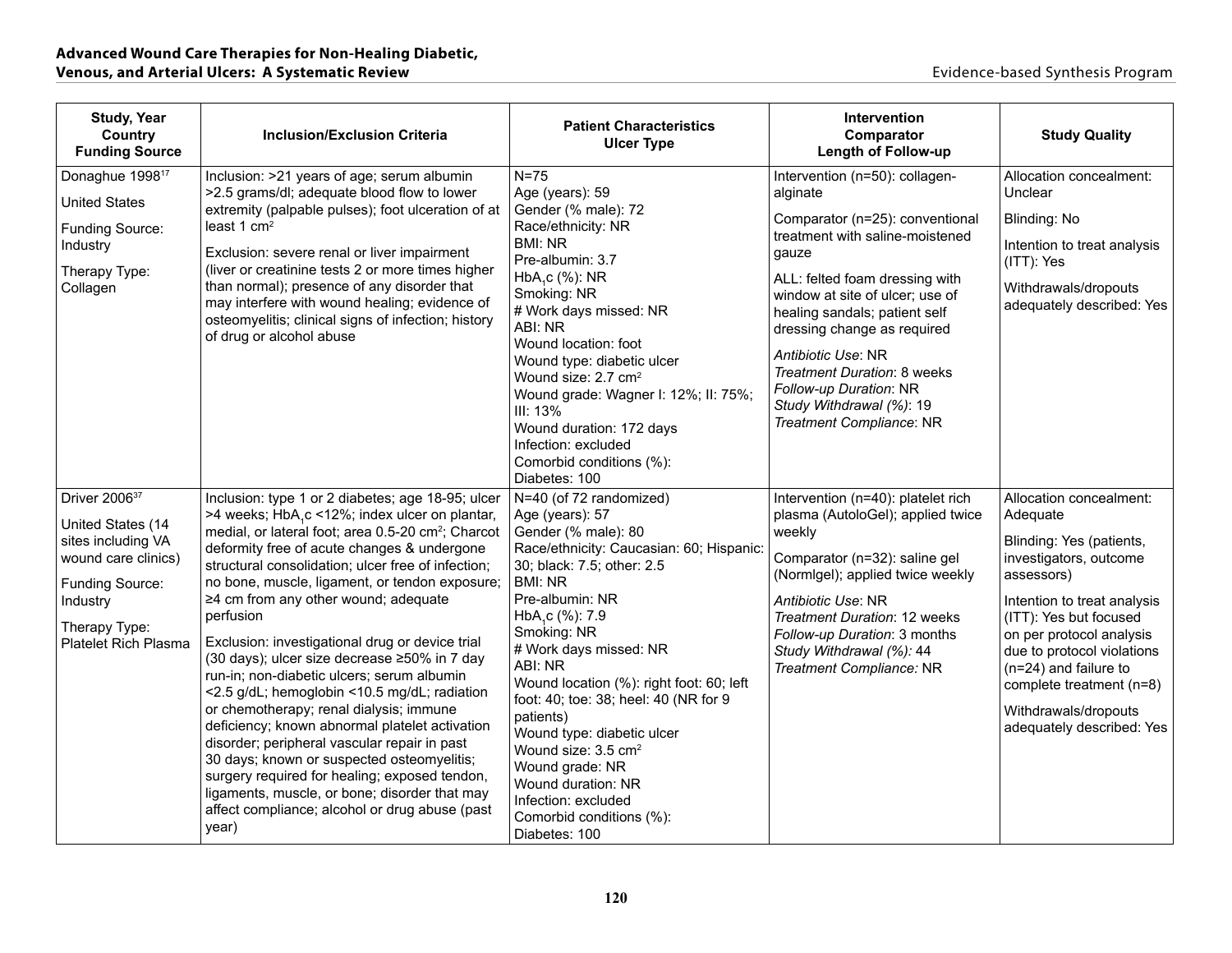| <b>Study, Year</b><br>Country<br><b>Funding Source</b>                                                                                         | <b>Inclusion/Exclusion Criteria</b>                                                                                                                                                                                                                                                                                                                                                                                                                                                                                                                                                                                                                                                                                | <b>Patient Characteristics</b><br><b>Ulcer Type</b>                                                                                                                                                                                                                                                                                                                                                                                                                                                                                                       | <b>Intervention</b><br>Comparator<br><b>Length of Follow-up</b>                                                                                                                                                                                                                                                                                                                                                                                                                                                                                                                        | <b>Study Quality</b>                                                                                                                                                                                                                                                                                                                                                                                            |
|------------------------------------------------------------------------------------------------------------------------------------------------|--------------------------------------------------------------------------------------------------------------------------------------------------------------------------------------------------------------------------------------------------------------------------------------------------------------------------------------------------------------------------------------------------------------------------------------------------------------------------------------------------------------------------------------------------------------------------------------------------------------------------------------------------------------------------------------------------------------------|-----------------------------------------------------------------------------------------------------------------------------------------------------------------------------------------------------------------------------------------------------------------------------------------------------------------------------------------------------------------------------------------------------------------------------------------------------------------------------------------------------------------------------------------------------------|----------------------------------------------------------------------------------------------------------------------------------------------------------------------------------------------------------------------------------------------------------------------------------------------------------------------------------------------------------------------------------------------------------------------------------------------------------------------------------------------------------------------------------------------------------------------------------------|-----------------------------------------------------------------------------------------------------------------------------------------------------------------------------------------------------------------------------------------------------------------------------------------------------------------------------------------------------------------------------------------------------------------|
| Duzgun 2008 <sup>47</sup><br>Turkey<br>Funding Source: NR<br>Therapy Type:<br>Hyperbaric Oxygen<br>(HBOT)                                      | Inclusion: diabetic; ≥18 years; foot wound<br>present for ≥4 weeks despite appropriate<br>local and systemic wound care; wounds were<br>categorized according to a modification of<br>the Wagner classification; contraindication<br>to hyperbaric oxygen therapy (untreated<br>pneumothorax, COPD, history of otic surgery,<br>upper respiratory tract infection, febrile state,<br>history of idiopathic convulsion, hypoglycemia,<br>current corticosteroid, amphetamine,<br>catecholamine, or thyroid hormone use)<br>Exclusion: none reported                                                                                                                                                                 | $N = 100$<br>Age (years): 61<br>Gender (% male): HBOT 74%;<br>Std Care 54%; p<0.05<br>Race/ethnicity: NR<br>BMI (>30, %): 63 (HBOT 80%<br>Std Care 46%; p<0.05)<br>Pre-albumin: NR<br>HbA.c (%): 8.4<br>Smoking: 56%<br># Work days missed: NR<br>ABI: NR<br>Wound location (%): foot<br>Wound type: diabetic<br>Wound size, cm <sup>2</sup> : NR<br>Wound grade (Wagner) (%):<br>Grade II 18%; III 37%; IV 45%<br>Wound duration, months: NR<br>Comorbid conditions (%):<br>History of DM: 100%<br>History of HTN: 60%<br>History of hyperlipidemia: 58% | Intervention (n=50): HBOT<br>administered at maximum working<br>pressure of 20 ATA; unichamber<br>pressure room; volume of 10m <sup>3</sup><br>at 2 to 3 ATA for 90 minutes +<br>standard therapy; treatment was 2<br>sessions/day, then 1 session on the<br>following day<br>Comparator (n=50): standard<br>therapy<br>ALL: daily wound care (dressing<br>changes, debridement); amputation<br>when indicated<br>Antibiotic Use: as needed<br>Treatment Duration: 20 to 30 days<br>Follow-up Duration: 92 weeks<br>Study Withdrawal (%): None<br>reported<br>Treatment Compliance: NR | Allocation concealment:<br>Inadequate "according<br>to a predetermined<br>sequence wherein<br>consecutively enrolled<br>patients corresponding to<br>an even random number<br>received ST, and those<br>corresponding to an odd<br>random number received<br>ST+HBOT"<br>Blinding: None reported<br>Intention to treat analysis<br>(ITT): Yes<br>Withdrawals/dropouts<br>adequately described:<br>None reported |
| Edmonds 2009 <sup>25</sup><br>Europe, Australia<br>(multi-site)<br>Funding Source: NR<br>Therapy Type:<br><b>Biological Skin</b><br>Equivalent | Inclusion: diabetes type 1 or 2; 18-80 years<br>old; primarily neuropathic origin, not infected;<br>present at least 2 weeks; surface area 1-16<br>cm <sup>2</sup> ; adequate vascular supply; able to follow<br>treatment protocol (incl. off-loading)<br>Exclusion: active Charcot foot; non-neuropathic<br>origin; target ulcer with evidence of skin<br>cancer; osteomyelitis at any location requiring<br>treatment; infected target ulcer; medical<br>condition which could impair healing; pregnant;<br>corticosteroid use (current or prior); use of<br>immunosuppressive agents; radiation therapy or<br>chemotherapy; prior treatment of study wound;<br>history of drug or alcohol abuse (in past year) | N=72 (of 82 randomized)<br>Age (years): 59<br>Gender (% male): 86<br>Race/ethnicity (%): NR<br><b>BMI: NR</b><br>HbA,c (%): NR<br>Smoking: NR<br># Work days missed: NR<br>ABI: NR<br>Wound location: plantar, forefoot<br>Wound type: diabetic ulcer<br>Wound size: 3.0 cm <sup>2</sup><br>Wound grade: NR<br>Wound duration: 1.8 years<br>Comorbid Conditions (%):<br>Diabetes: 100                                                                                                                                                                     | Intervention (n=33): Apligraf (at<br>week 0 and weeks 4 and 8, if<br>needed) + Mepitel contact layer<br>dressing<br>Comparator (n=39): Mepitel<br>ALL: weekly debridement if<br>needed; saline-moist dressing; off-<br>loading<br>Antibiotic Use: NR<br><b>Treatment Duration: 12 weeks</b><br>Follow-up Duration:<br>24 weeks post-treatment<br>Study Withdrawal (%): 12<br>Treatment Compliance: NR                                                                                                                                                                                  | Allocation concealment:<br>Adequate<br>Blinding: No<br>Intention to treat analysis<br>$(ITT)$ : No<br>Withdrawals/dropouts<br>adequately described: Yes                                                                                                                                                                                                                                                         |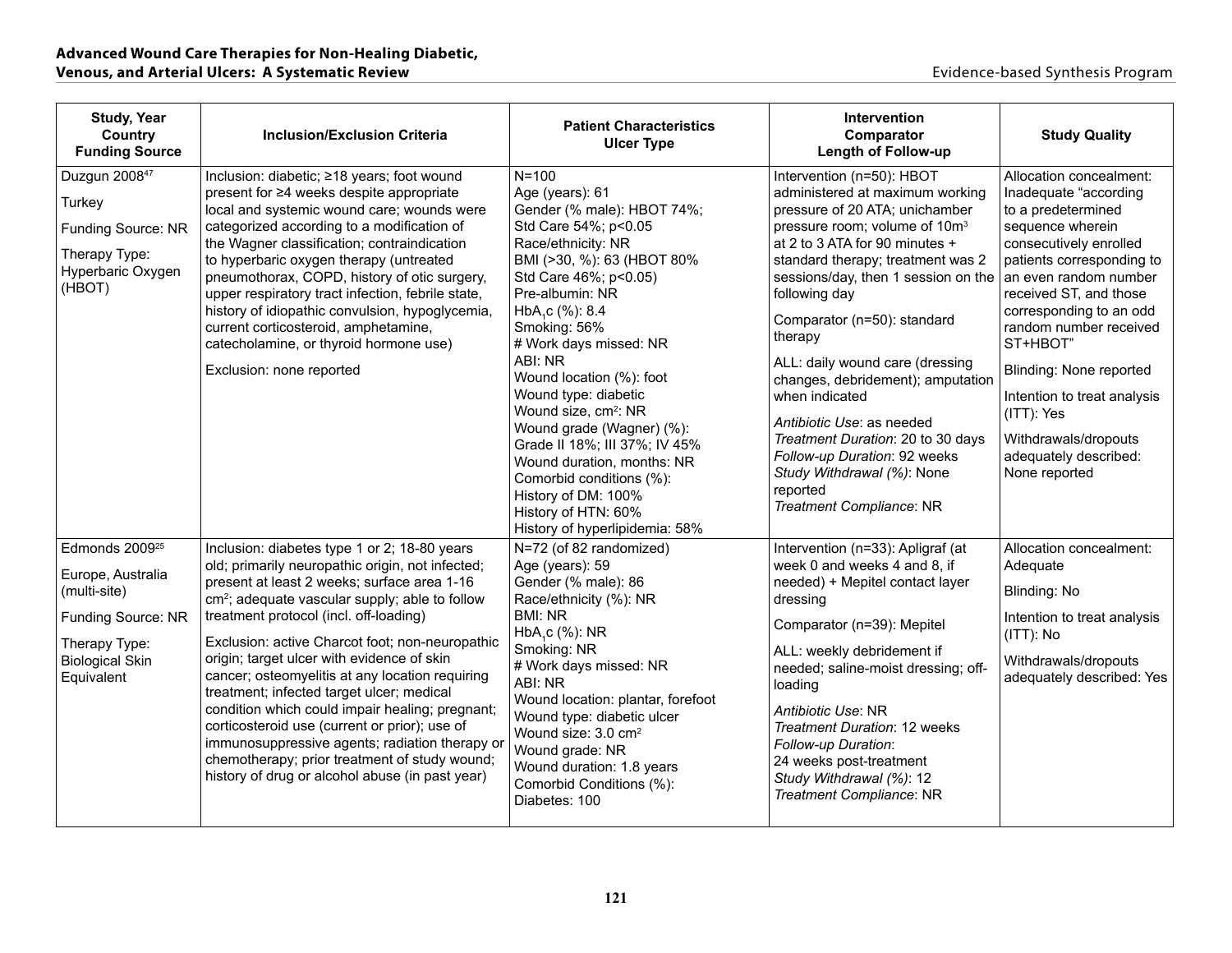| <b>Study, Year</b><br>Country<br><b>Funding Source</b>                                                                                                                             | <b>Inclusion/Exclusion Criteria</b>                                                                                                                                                                                                                                                                                                                                                                                                                                                                                                                                                                                                       | <b>Patient Characteristics</b><br><b>Ulcer Type</b>                                                                                                                                                                                                                                                                                                                                                                                                              | Intervention<br>Comparator<br><b>Length of Follow-up</b>                                                                                                                                                                                                                                                                                                                                                                                                                                                         | <b>Study Quality</b>                                                                                                                                                                                                                                                |
|------------------------------------------------------------------------------------------------------------------------------------------------------------------------------------|-------------------------------------------------------------------------------------------------------------------------------------------------------------------------------------------------------------------------------------------------------------------------------------------------------------------------------------------------------------------------------------------------------------------------------------------------------------------------------------------------------------------------------------------------------------------------------------------------------------------------------------------|------------------------------------------------------------------------------------------------------------------------------------------------------------------------------------------------------------------------------------------------------------------------------------------------------------------------------------------------------------------------------------------------------------------------------------------------------------------|------------------------------------------------------------------------------------------------------------------------------------------------------------------------------------------------------------------------------------------------------------------------------------------------------------------------------------------------------------------------------------------------------------------------------------------------------------------------------------------------------------------|---------------------------------------------------------------------------------------------------------------------------------------------------------------------------------------------------------------------------------------------------------------------|
| Falanga 1998 <sup>54</sup><br>United States (15<br>sites)<br>Funding Source:<br>Industry<br>Therapy Type:<br><b>Biological Skin</b><br>Equivalent                                  | Inclusion: 18-85 years of age; ulcer due to<br>venous insufficiency (clinical signs/symptoms);<br>no significant arterial insufficiency (ABI>0.65);<br>evidence of venous insufficiency (air<br>plethysmography or photo-plethysmography<br>(refilling time <20 seconds)<br>Exclusion: clinical signs of cellulitis, vasculitis,<br>or collagen vascular disease; pregnancy or<br>lactation; uncontrolled diabetes; other impaired<br>wound healing (renal, hepatic, hematologic,<br>neurologic, or immunological disease); received<br>corticosteroids, immunosuppressive agents,<br>radiation therapy, or chemotherapy in past<br>month | N=275 (of 309 randomized)<br>Age (years): 60<br>Gender (% male): 52<br>Race/ethnicity(%): white 76; black 18;<br>Asian 1; Hispanic 4<br><b>BMI: NR</b><br>HbA <sub>1</sub> c (%): NR<br>Smoking: NR<br># Work days missed: NR<br>ABI: >0.65 per inclusion<br>Wound location: NR<br>Wound type: venous<br>Wound size: 1.2 cm <sup>2</sup><br>Wound duration: <6 months: 31%; 6-12<br>months: 21%; 1-2 years: 14%; >2 years:<br>35%<br>Comorbid conditions (%): NR | Intervention (n=146): human skin<br>equivalent (Apligraf) + elastic<br>wrap; applied up to 5 times in first<br>3 wks (days 0, 3-5, 7, 14, and/or<br>21) until estimated area of graft<br>"take" >50%; compression alone<br>continued for total of 8 wks<br>Comparator (n=129): compression<br>therapy reapplied weekly for 8 wks<br>Antibiotic Use: NR<br>Treatment Duration: 8 weeks<br>Follow-up Duration: 6 months<br>Study Withdrawal (%): unclear;<br>analysis of 275/309 (89%)<br>Treatment Compliance: NR | Allocation concealment:<br>Adequate<br>Blinding: No<br>Intention to treat analysis<br>(ITT): No<br>Withdrawals/dropouts<br>adequately described:<br>Partial - number of<br>dropouts (n=72) is<br>different than number not<br>included in data analysis<br>$(n=34)$ |
| Falanga 1999 <sup>55</sup><br>See Falanga1998 <sup>54</sup><br>United States (15<br>sites)<br>Funding Source:<br>Industry<br>Therapy Type:<br><b>Biological Skin</b><br>Equivalent | Inclusion: same as above with ulcer duration of<br>>1 year<br>Exclusion: same as above                                                                                                                                                                                                                                                                                                                                                                                                                                                                                                                                                    | N=120 for efficacy analysis<br>(demographics from n=122; 2<br>extra in treatment group by "double<br>randomization")<br>Age (years): 58<br>Gender (% male): 61<br>Race/ethnicity (%): white 71; black 22;<br>Asian 0; Hispanic 6<br>Wound size: 1.74 cm <sup>2</sup><br>Wound duration >1 year: 100%<br>Comorbid conditions (%): NR                                                                                                                              | Intervention (n=74): same as above<br>Comparator (n=48): same as above<br>Antibiotic Use: NR<br>Treatment Duration: 8 weeks<br>Follow-up Duration: 6 months<br>Study Withdrawal (%): NR for<br>subset of patients<br>Treatment Compliance: NR                                                                                                                                                                                                                                                                    | Allocation concealment:<br>Not applicable to subset<br>Blinding: No<br>Intention to treat analysis<br>$(ITT)$ : No<br>Withdrawals/dropouts<br>adequately described: No<br>- number of dropouts in<br>subset not reported                                            |
| Fumal 2002 <sup>79</sup><br>Belgium<br>Funding Source: NR<br>Therapy Type: Silver<br>Products                                                                                      | Inclusion: at least 2 similar looking chronic leg<br>ulcers; minimal size 16 cm <sup>2</sup> ; no evidence for<br>clinical infection<br>Exclusion: neurological disorders; arterial<br>occlusion; hypertension; diabetes; intake<br>of antibiotics or any other drug acting on<br>microcirculation or blood coagulation                                                                                                                                                                                                                                                                                                                   | N=17 patients (34 ulcers)<br>Age (years): 55<br>NOTE: no other patient characteristics<br>reported                                                                                                                                                                                                                                                                                                                                                               | Intervention (n=17 ulcers): 1%<br>silver sulfadiazine cream applied<br>3x/week<br>Comparator (n=17 ulcers):<br>standard care<br>ALL: saline rinse, hydrocolloid<br>dressing, compression bandage<br>Antibiotic Use: NR<br>Treatment Duration: 6 weeks<br>Follow-up Duration: none<br>Study Withdrawal (%): NR<br>Treatment Compliance: NR                                                                                                                                                                        | Allocation concealment:<br><b>NR</b><br>Blinding: No<br>Intention to treat analysis<br>(ITT): Yes (no withdrawals<br>reported)<br>Withdrawals/dropouts<br>adequately described:<br>None reported                                                                    |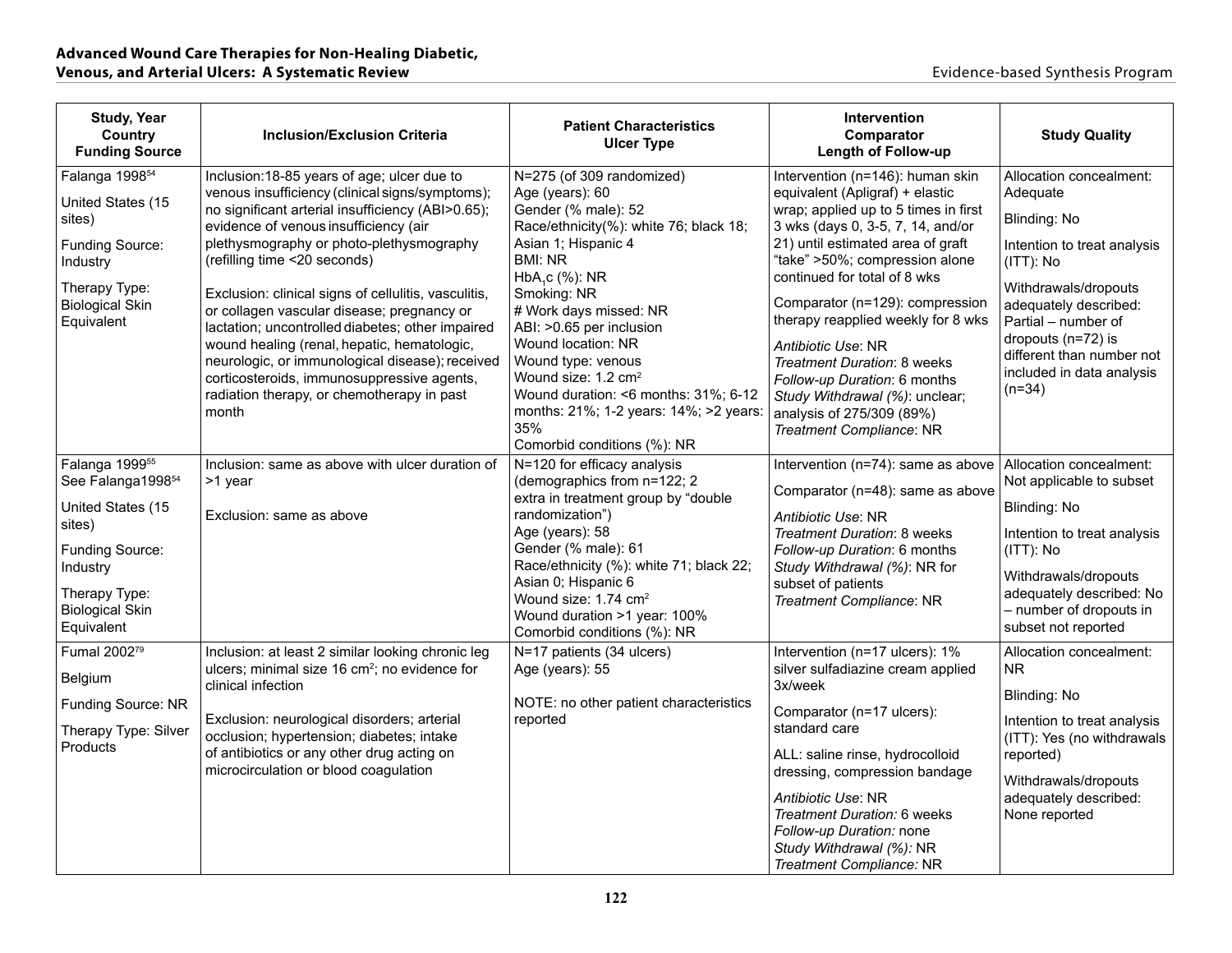| <b>Study, Year</b><br>Country<br><b>Funding Source</b>                                                                                                                           | <b>Inclusion/Exclusion Criteria</b>                                                                                                                                                                                                                                                                                                                                                                                                                                                                                                                                                                                                                                                                                                     | <b>Patient Characteristics</b><br><b>Ulcer Type</b>                                                                                                                                                                                                                                                                                                                                                    | <b>Intervention</b><br>Comparator<br><b>Length of Follow-up</b>                                                                                                                                                                                                                                                                                                                                                                                                                                    | <b>Study Quality</b>                                                                                                                                                                           |
|----------------------------------------------------------------------------------------------------------------------------------------------------------------------------------|-----------------------------------------------------------------------------------------------------------------------------------------------------------------------------------------------------------------------------------------------------------------------------------------------------------------------------------------------------------------------------------------------------------------------------------------------------------------------------------------------------------------------------------------------------------------------------------------------------------------------------------------------------------------------------------------------------------------------------------------|--------------------------------------------------------------------------------------------------------------------------------------------------------------------------------------------------------------------------------------------------------------------------------------------------------------------------------------------------------------------------------------------------------|----------------------------------------------------------------------------------------------------------------------------------------------------------------------------------------------------------------------------------------------------------------------------------------------------------------------------------------------------------------------------------------------------------------------------------------------------------------------------------------------------|------------------------------------------------------------------------------------------------------------------------------------------------------------------------------------------------|
| Gentzkow 1996 <sup>21</sup><br>Pilot study for<br>Naughton<br>United States (5<br>sites)<br>Funding Source:<br>Industry<br>Therapy Type:<br><b>Biological Skin</b><br>Equivalent | Inclusion: type 1 or 2 diabetes under reasonable<br>control; ulcers on plantar surface or heel;<br>full-thickness defect >1 cm <sup>2</sup> ; wound bed free<br>of necrotic debris/infection and suitable for<br>skin graft (no exposed tendon, bone, or joint;<br>no tunnels or sinus tracts that could not be<br>debrided); adequate circulation (clinical signs<br>and ankle-arm index (AAI) > 0.75); ability to<br>complete 12-week trial<br>Exclusion: >1 hospitalization during previous 6<br>months due to hypoglycemia, hyperglycemia or<br>ketoacidosis; ulcers of nondiabetic origin; use<br>of medications known to interfere with healing<br>(e.g., corticosteroids, immunosuppressives, or<br>cytotoxic agents); pregnancy | $N = 50$<br>Age (years): 61<br>Gender (% male): 70<br>Race/ethnicity (%): NR<br><b>BMI: NR</b><br>HbA <sub>1</sub> c (%): 8.4<br>Smoking: NR<br># Work days missed: NR<br>ABI: ankle-arm index 1.0<br>Wound location: plantar surface or heel<br>Wound type: diabetic ulcer<br>Wound size: 2.4 cm <sup>2</sup><br>Wound grade: NR<br>Wound duration: 55.6 weeks<br>Comorbid conditions (%): NR         | Intervention: Dermagraft<br>Group A (n=12): weekly (8 pieces &<br>8 applications)<br>Group $B$ (n=14): every 2 wks (8)<br>eight pieces & 4 applications)<br>Group C (n=11): every 2 wks (4<br>pieces & 4 applications)<br>Control Group D (n=13): standard<br>wound therapy<br>ALL: sharp debridement; saline-<br>moist gauze; off-loading<br>Antibiotic Use: NR<br><b>Treatment Duration: 12 weeks</b><br>Follow-up Duration: mean 14 mos<br>Study Withdrawal (%): NR<br>Treatment Compliance: NR | Allocation concealment:<br>Adequate<br>Blinding: No<br>Intention to treat analysis<br>(ITT): Yes<br>Withdrawals/dropouts<br>adequately described: No                                           |
| Hammarlund 1994 <sup>72</sup><br>Sweden<br><b>Funding Source: NR</b><br>Therapy Type:<br>Hyperbaric Oxygen<br>(HBOT)                                                             | Inclusion: non-diabetic chronic (> 1 year<br>duration) leg ulcers; distal blood pressure at<br>ankle and first digit within normal range (≥100%<br>and ≥70%, respectively, of upper arm blood<br>pressure in mmHg)<br>Exclusion: smoking; concomitant chronic<br>conditions (e.g., diabetes, collagen disease);<br>large vessel disease; ulcers showing tendency<br>to heal (by visual inspection) during 2 months<br>prior to study                                                                                                                                                                                                                                                                                                    | $N = 16$<br>Age (years, median): HBOT 71; control<br>63<br>Gender (% male): 50<br>Race/ethnicity: NR<br>BMI: NR<br>Pre-albumin: NR<br>HbA,c (%): NR<br>Smoking: 0% (excluded)<br># Work days missed: NR<br>ABI: NR<br>Wound location: leg<br>Wound type: venous<br>Wound size: 992 mm <sup>2</sup><br>Wound grade: NR<br>Wound duration: NR but >1 yr<br>Comorbid conditions (%):<br>History of DM: 0% | Intervention (n=8): HBOT at 2.5<br>ATA for 90 minutes 5 days/week;<br>multi-place hyperbaric chamber;<br>pressurized for total of 30 sessions<br>over 6 weeks<br>Comparator (n=8): placebo<br>(hyperbaric air)<br>ALL: continued pre-study treatment<br>Antibiotic Use: NR<br>Treatment Duration: 6 weeks<br>Follow-up Duration: 18 weeks (12<br>from week 6)<br>Study Withdrawal: 0<br>Treatment Compliance: 100%                                                                                 | Allocation concealment:<br>Adequate<br>Blinding: Patients,<br>investigators<br>Intention to treat analysis<br>(ITT): Yes (none)<br>Withdrawals/dropouts<br>adequately described: Yes<br>(none) |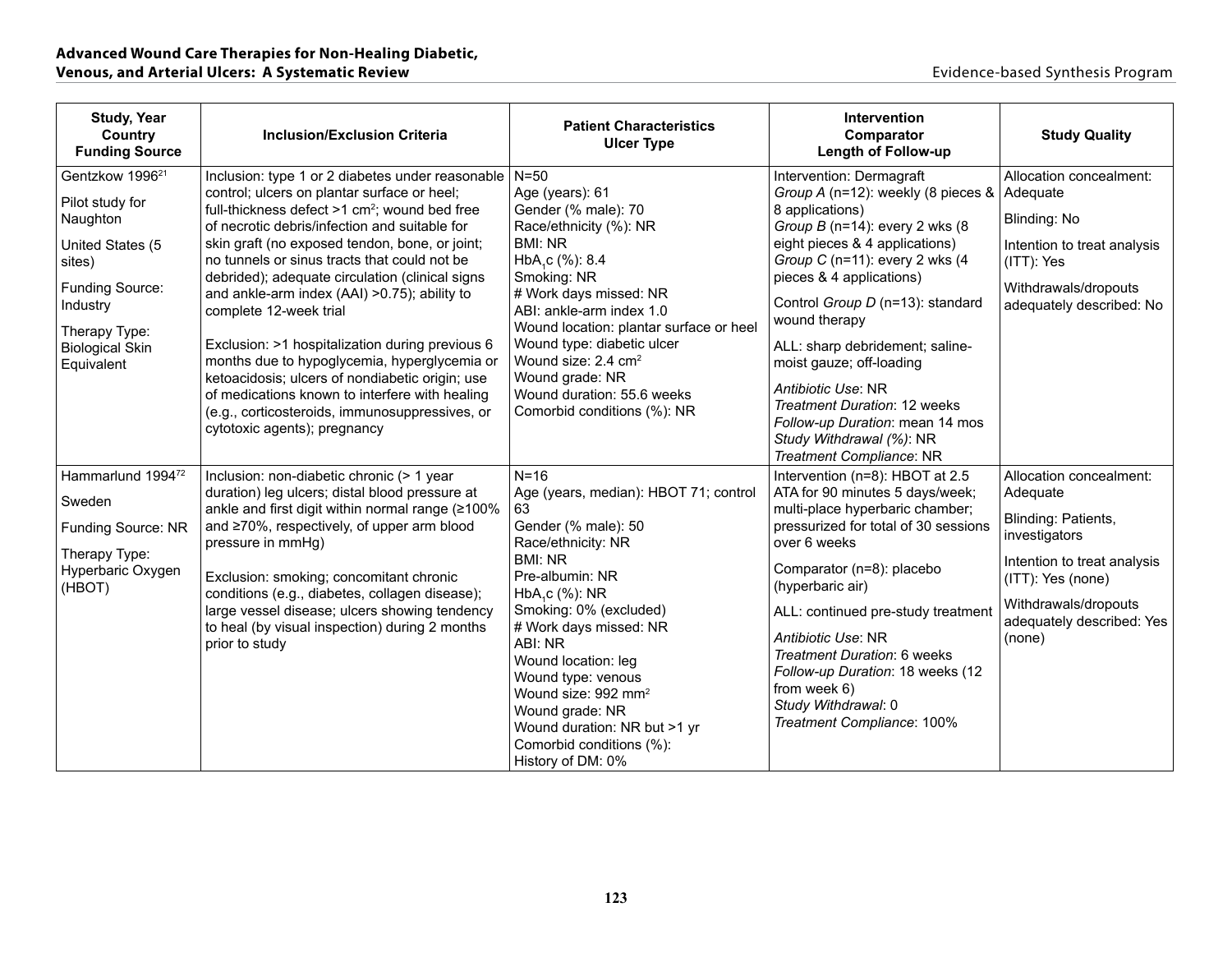| <b>Study, Year</b><br>Country<br><b>Funding Source</b>                                                                                                                                                                                                                          | <b>Inclusion/Exclusion Criteria</b>                                                                                                                                                                                                                                                                                                                                                                                                                                                                                                                                                                                                                                                                                                                                                                                                                                                                                                                                                               | <b>Patient Characteristics</b><br><b>Ulcer Type</b>                                                                                                                                                                                                                                                                                                                                                                                                                                                    | <b>Intervention</b><br>Comparator<br>Length of Follow-up                                                                                                                                                                                                                                                                                                                                                                                                                                                                                                                                                 | <b>Study Quality</b>                                                                                                                                                                                                                                                                                                                                                           |
|---------------------------------------------------------------------------------------------------------------------------------------------------------------------------------------------------------------------------------------------------------------------------------|---------------------------------------------------------------------------------------------------------------------------------------------------------------------------------------------------------------------------------------------------------------------------------------------------------------------------------------------------------------------------------------------------------------------------------------------------------------------------------------------------------------------------------------------------------------------------------------------------------------------------------------------------------------------------------------------------------------------------------------------------------------------------------------------------------------------------------------------------------------------------------------------------------------------------------------------------------------------------------------------------|--------------------------------------------------------------------------------------------------------------------------------------------------------------------------------------------------------------------------------------------------------------------------------------------------------------------------------------------------------------------------------------------------------------------------------------------------------------------------------------------------------|----------------------------------------------------------------------------------------------------------------------------------------------------------------------------------------------------------------------------------------------------------------------------------------------------------------------------------------------------------------------------------------------------------------------------------------------------------------------------------------------------------------------------------------------------------------------------------------------------------|--------------------------------------------------------------------------------------------------------------------------------------------------------------------------------------------------------------------------------------------------------------------------------------------------------------------------------------------------------------------------------|
| Hardikar 2005 <sup>29</sup><br>India (8 sites)<br>Funding Source: NR<br>Therapy Type:<br>Platelet-derived<br>Growth Factor                                                                                                                                                      | Inclusion: type 1 or 2 diabetes; 18-80 years old;<br>≥1 full thickness chronic neuropathic ulcer of ≥4<br>weeks duration; stage 3 or 4 (Wound, Ostomy<br>and Continence Nurses); infection controlled;<br>area 1-40 cm <sup>2</sup> ; adequate perfusion of foot<br>(by ultrasonography, pulse, ABI, ankle or toe<br>pressure)<br>Exclusion: arterial venous ulcers; osteomyelitis<br>or burn ulcers; poor nutritional status<br>(total proteins <6.5 g/dL); uncontrolled<br>hyperglycemia (HbA <sub>1</sub> c>12%), persistent<br>infection; life threatening concomitant<br>diseases; foot deformities; chronic renal<br>insufficiency (sCr>3mg/dL); corticosteroid or<br>immunosuppressant use; hypersensitivity to<br>gel components; childbearing age, pregnant or<br>nursing without contraceptive use                                                                                                                                                                                      | $N = 113$<br>Age (years): 55<br>Gender (% male): 70<br>Race/ethnicity (%): native of India: 100<br><b>BMI: NR</b><br>Pre-albumin: NR<br>HbA <sub>1</sub> c (%): 7.5<br>Smoking: NR<br># Work days missed: NR<br>ABI: 1.06<br>Wound location: foot<br>Wound type: diabetic<br>Wound size: 12.8 cm <sup>2</sup><br>Wound grade: NR<br>Wound duration: 22.6 weeks<br>Comorbid conditions (%):<br>History of DM: 100                                                                                       | Intervention (n=55): 100ug rh-<br>PDGF (0.01%) gel applied daily<br>with volume calculated based on<br>ulcer size<br>Comparator (n=58): placebo gel<br>applied daily<br>ALL: debridement, daily ulcer<br>cleaning and dressing, off-loading<br>Antibiotic Use: appropriate use of<br>systemic antibiotics advised<br>Treatment Duration: 20 weeks<br>Follow-up Duration: NR<br>Study Withdrawal (%): 18.6<br>Treatment Compliance: 97.3% (for<br>gel application, dressing changes,<br>and off-loading)                                                                                                  | Allocation concealment:<br>Unclear<br><b>Blinding: Unclear</b><br>(reported to be double-<br>blind but not specified)<br>Intention to treat analysis<br>(ITT): No<br>Withdrawals/dropouts<br>adequately described:<br>Yes                                                                                                                                                      |
| Harding 2005 <sup>60</sup><br>Multinational-<br>Belgium, United<br>Kingdom, Germany,<br>and Poland (21 sites)<br>Funding Source:<br>Industry<br>Therapy Type:<br>Keratinocytes<br>(LyphoDerm;<br>freeze-dried lysate<br>from cultured<br>allogeneic epidermal<br>keratinocytes) | Inclusion: age 30-85; clinical and documented<br>(refilling time <20 sec or duplex ultrasound<br>in past 12 months) venous insufficiency; no<br>evidence of significant arterial insufficiency<br>(ABI>0.8); ulcer duration >6 wks not healed with<br>std care; size: 1-20 cm <sup>2</sup><br>Exclusion: arterial, decubitus, or diabetic<br>ulcer; cellulitis or vasculitis; condition that<br>impairs healing; systemic corticosteroids,<br>immunosuppressive agents, radiation therapy,<br>chemotherapy or surgical treatment/sclero-<br>therapy (past 3 months or planned); bed/<br>wheelchair-bound; clinically significant infected<br>ulcer; consistently bleeding or excessively<br>exudating wound; exposed bone/tendon/fascia;<br>treatment with cell- or growth factor-derived<br>therapies (past month or planned); DVT; other<br>clinical study (past month); allergic to study<br>materials; alcohol or drug abuse (past 5 years);<br>ulcer margin change > 3 mm during 4 wk run-in | N=194 (of 200 randomized)<br>Age (years): 67.5 (median)<br>Gender (% male): 39<br>Race/ethnicity (%): white: 100<br>BMI: 28.9 (median)<br>Pre-albumin: NR<br>HbA <sub>1</sub> c $(%$ (%): NR<br>Smoking: NR<br># Work days missed: NR<br>ABI:1.1 (median)<br>Wound location: leg (61% on medial<br>side)<br>Wound type: venous leg ulcers<br>Wound size: 5.2 cm <sup>2</sup> (median)<br>Wound grade: NR<br>Wound duration: 43 weeks (median)<br>Comorbid conditions (%):<br>History of DM: 6 (12/194) | Intervention (n=95): LyphoDerm<br>$0.9\%$ ; 8 applications (wks 0, 1,<br>$2, 3, 4, 6, 8, 10$ + standard care<br>(dressing with hydrocolloid and<br>compression therapy)<br>Comparator (n=53): vehicle only +<br>standard care<br>Comparator (n=46): standard care<br>ALL: 4 week run-in period with<br>alginate, hydrocolloid, foam,<br>hydrogel dressings, or petrolatum<br>gauze and compression therapy<br>Antibiotic Use: NR<br>Study Duration: 28 wks (4 wk run<br>in, 10 wk tx, 14 wk follow up)<br>Study Withdrawal (%): 8.2 (16/194)<br>Treatment Compliance: 86.6% had<br>no protocol deviation | Allocation concealment:<br>Unclear<br>Blinding: No<br>Intention to treat analysis<br>(ITT): No (excluded 6<br>patients who weren't<br>treated then one patient<br>from std care group with<br>no baseline data); due<br>to protocol violations,<br>created an "as treated"<br>ITT group (n=193) and a<br>PP group (n=167)<br>Withdrawals/dropouts<br>adequately described: Yes |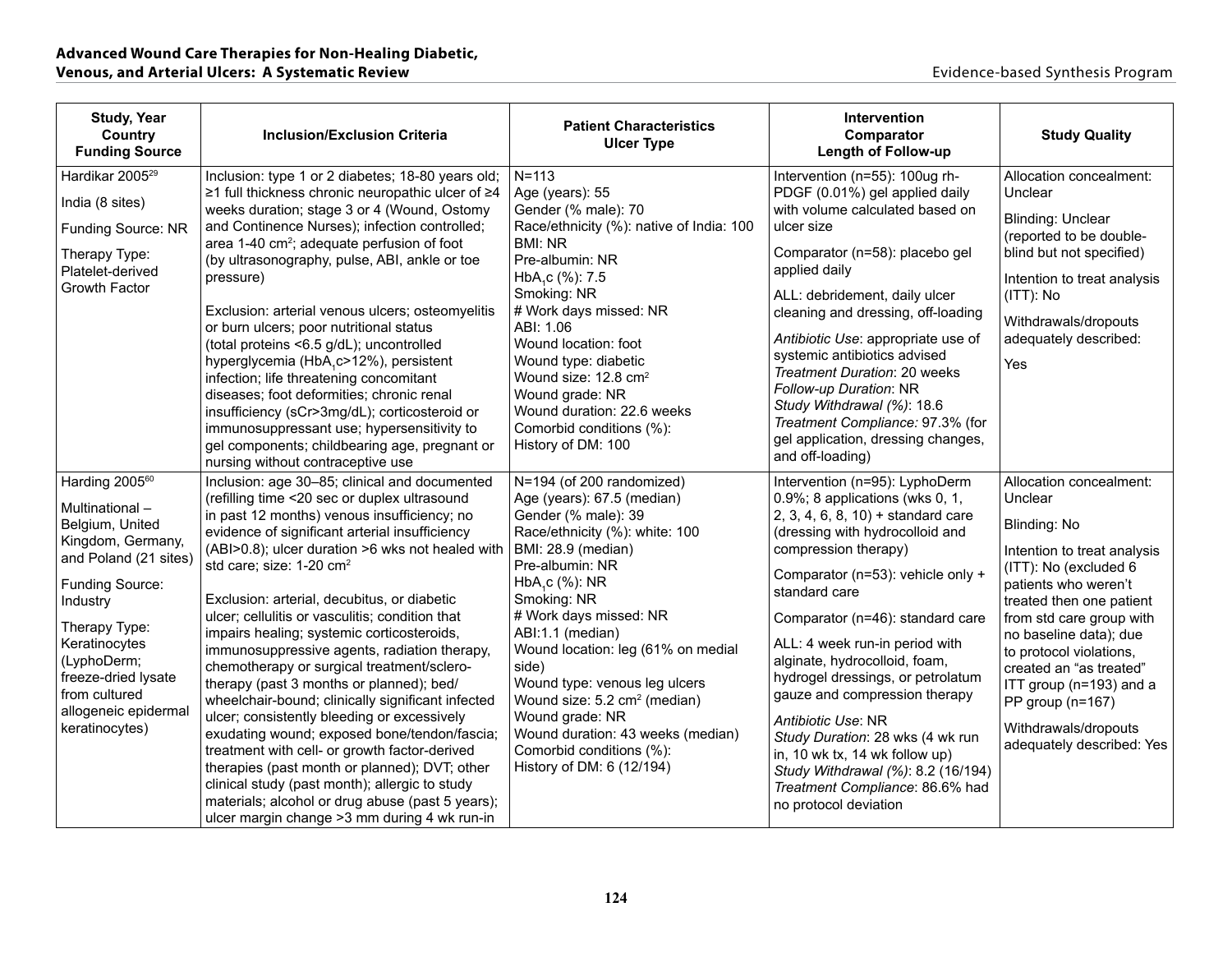| <b>Study, Year</b><br>Country<br><b>Funding Source</b>                                                                                                                                                                      | <b>Inclusion/Exclusion Criteria</b>                                                                                                                                                                                                                                                                                                                                                                                                                                                                               | <b>Patient Characteristics</b><br><b>Ulcer Type</b>                                                                                                                                                                                                                                                                                            | Intervention<br>Comparator<br><b>Length of Follow-up</b>                                                                                                                                                                                                                                                                                                     | <b>Study Quality</b>                                                                                                                                                    |
|-----------------------------------------------------------------------------------------------------------------------------------------------------------------------------------------------------------------------------|-------------------------------------------------------------------------------------------------------------------------------------------------------------------------------------------------------------------------------------------------------------------------------------------------------------------------------------------------------------------------------------------------------------------------------------------------------------------------------------------------------------------|------------------------------------------------------------------------------------------------------------------------------------------------------------------------------------------------------------------------------------------------------------------------------------------------------------------------------------------------|--------------------------------------------------------------------------------------------------------------------------------------------------------------------------------------------------------------------------------------------------------------------------------------------------------------------------------------------------------------|-------------------------------------------------------------------------------------------------------------------------------------------------------------------------|
| Harding 2011 <sup>66</sup>                                                                                                                                                                                                  | Inclusion: ≥18 years; male or female; ABI ≥0.8;<br>venous leg ulcer (CEAP classification C6);                                                                                                                                                                                                                                                                                                                                                                                                                     | $N = 281$<br>Age (years): 70                                                                                                                                                                                                                                                                                                                   | Intervention (n=145): AQUACEL Ag<br>(4 wks); AQUACEL (4 wks)                                                                                                                                                                                                                                                                                                 | Allocation concealment:<br>Adequate                                                                                                                                     |
| Europe (43 sites)<br>Funding Source:<br>Industry (reported<br>that sponsor<br>designed study and<br>approved final article;<br>authors had full<br>control over contents<br>of article)<br>Therapy Type: Silver<br>Products | duration <24 months; size 5-40 cm <sup>2</sup> ; $\ge$ 3 of the<br>following: pain between dressing changes,<br>perilesional skin erythema, edema, foul odor, or<br>high levels of exudate<br>Exclusion: current antibiotics (week before<br>inclusion); ulcers clinically infected or<br>erysipelas; malignant; recent DVT or venous<br>surgery (past 3 months); progressive neoplastic<br>lesion treated by radiotherapy or chemotherapy;<br>receiving immunosuppressive agents or high<br>dose corticosteroids | Gender (% male): 35<br>Race/ethnicity: NR<br><b>BMI: 30</b><br>Pre-albumin: NR<br>HbA,c (%): NR<br>Smoking: NR<br># Work days missed: NR<br>ABI: 1.04<br>Wound location: 2% foot, 47% ankle,<br>33% calf, 18% gaiter<br>Wound type: venous<br>Wound size: NR<br>Wound grade: CEAP C6<br>Wound duration: 0.76 yr<br>Comorbid conditions (%): NR | Comparator (n=136): Urgotul Silver<br>(4 wks); Urgotul (4 wks)<br>ALL: compression; dressing<br>changes per clinical condition &<br>exudate; cleansing; mechanical<br>debridement if needed<br>Antibiotic Use: NR<br>Treatment Duration: 8 weeks<br>Follow-up Duration: none<br>Study Withdrawal (%): 8%<br>AQUACEL; 12% Urgotul<br>Treatment Compliance: NR | Blinding: Unclear<br>Intention to treat analysis<br>(ITT): Modified (had at<br>least one exposure to<br>treatment)<br>Withdrawals/dropouts<br>adequately described: Yes |
| leran 199070                                                                                                                                                                                                                | Inclusion: skin lesions (ulcers due to idiopathic                                                                                                                                                                                                                                                                                                                                                                                                                                                                 | N=37 (of 44 randomized)                                                                                                                                                                                                                                                                                                                        | Intervention (n=22): EMT stimulator                                                                                                                                                                                                                                                                                                                          | Allocation concealment:                                                                                                                                                 |
| Italy                                                                                                                                                                                                                       | chronic venous insufficiency or post-phlebitic<br>venous insufficiency) present at least for 3                                                                                                                                                                                                                                                                                                                                                                                                                    | Age (years): 66<br>Gender (% male): 38                                                                                                                                                                                                                                                                                                         | (single pulse of electrical current<br>generating a magnetic field of 2.8                                                                                                                                                                                                                                                                                    | Adequate                                                                                                                                                                |
| Funding Source: NR                                                                                                                                                                                                          | months                                                                                                                                                                                                                                                                                                                                                                                                                                                                                                            | Race/ethnicity: NR<br>BMI: NR. Obese 51%                                                                                                                                                                                                                                                                                                       | mT at a frequency of 75 Hz, with<br>an impulse width of 1.3 ms for 3-4                                                                                                                                                                                                                                                                                       | Blinding: Patients,<br>investigators                                                                                                                                    |
| Therapy Type:<br>Electromagnetic<br>(EMT)                                                                                                                                                                                   | Exclusion: patients treated with steroids or<br>affected by systemic diseases; concomitant                                                                                                                                                                                                                                                                                                                                                                                                                        | Pre-albumin: NR<br>HbA,c (%): NR                                                                                                                                                                                                                                                                                                               | hours daily)<br>Comparator (n=22): sham EMT                                                                                                                                                                                                                                                                                                                  | Intention to treat analysis<br>$(ITT)$ : No                                                                                                                             |
|                                                                                                                                                                                                                             | arterial occlusive disease                                                                                                                                                                                                                                                                                                                                                                                                                                                                                        | Smoking: NR<br># Work days missed: NR<br>ABI: NR<br>Wound location: leg<br>Wound type: venous<br>Wound size: <15 cm <sup>2</sup> - EMT 54% (mean<br>4.8), control 46% (5.0); >15 cm <sup>2</sup> - EMT<br>36% (mean 34.2), control 64% (39.9)<br>Wound duration: 26 months<br>Comorbid conditions (%):<br>History of DM: 19                    | ALL: no elastic compression<br>Antibiotic Use: as needed<br>Treatment Duration: 90 days or<br>until wound healed<br>Follow-up Duration: at least one yr<br>Study Withdrawal (%): 16% (n=7)<br>Treatment Compliance: Average<br>stimulator use per day (hours) -<br>intervention 3.8, control 3.7                                                             | Withdrawals/dropouts<br>adequately described: Yes                                                                                                                       |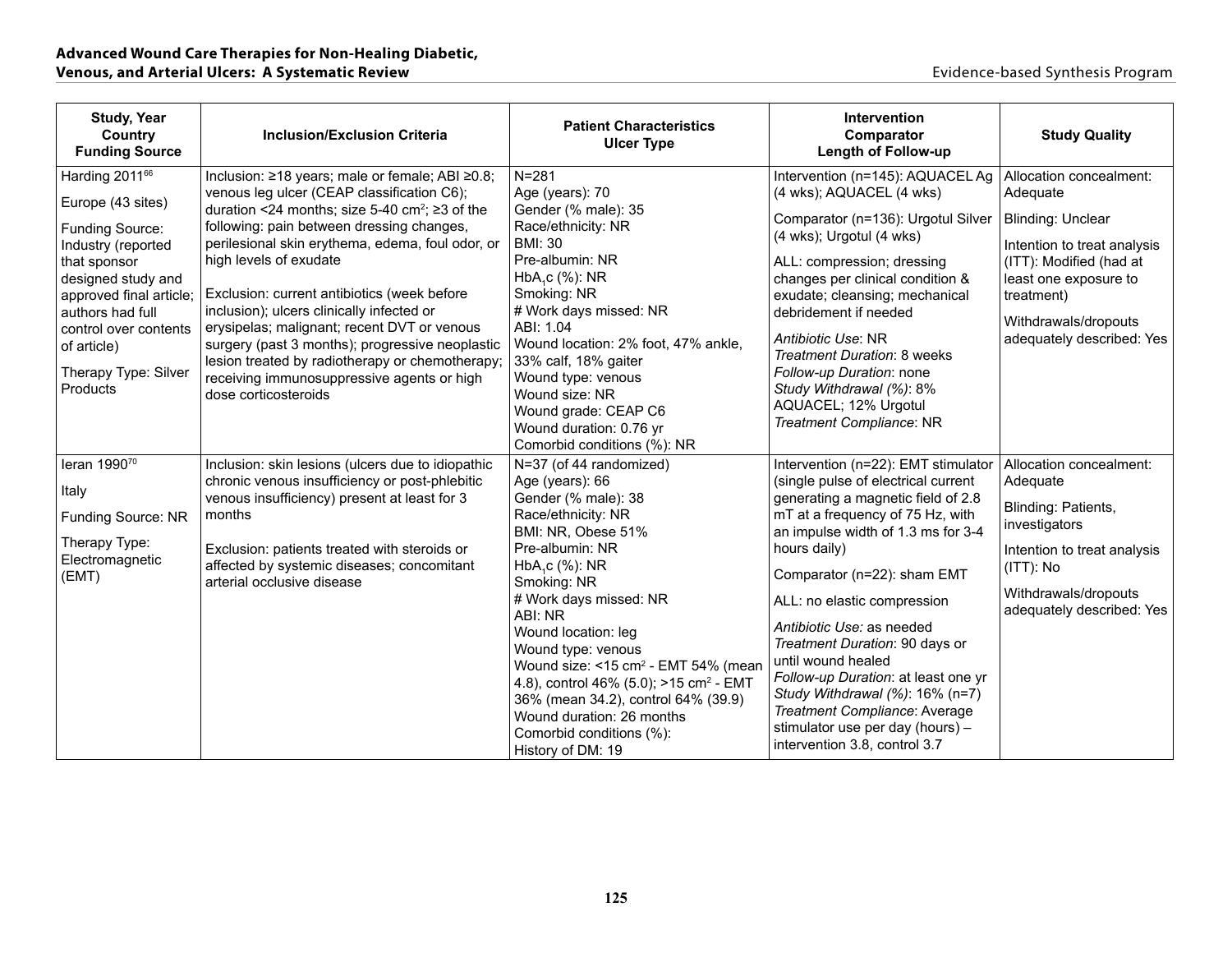| <b>Study, Year</b><br>Country<br><b>Funding Source</b>                                                                         | <b>Inclusion/Exclusion Criteria</b>                                                                                                                                                                                                                                                                                                                                                                                                                                                                                         | <b>Patient Characteristics</b><br><b>Ulcer Type</b>                                                                                                                                                                                                                                                                                                                                                                                                                                                                                                      | <b>Intervention</b><br>Comparator<br><b>Length of Follow-up</b>                                                                                                                                                                                                                                                                     | <b>Study Quality</b>                                                                                                                                                   |
|--------------------------------------------------------------------------------------------------------------------------------|-----------------------------------------------------------------------------------------------------------------------------------------------------------------------------------------------------------------------------------------------------------------------------------------------------------------------------------------------------------------------------------------------------------------------------------------------------------------------------------------------------------------------------|----------------------------------------------------------------------------------------------------------------------------------------------------------------------------------------------------------------------------------------------------------------------------------------------------------------------------------------------------------------------------------------------------------------------------------------------------------------------------------------------------------------------------------------------------------|-------------------------------------------------------------------------------------------------------------------------------------------------------------------------------------------------------------------------------------------------------------------------------------------------------------------------------------|------------------------------------------------------------------------------------------------------------------------------------------------------------------------|
| Jacobs 2008 <sup>39</sup><br><b>United States</b><br>Funding Source: NR<br>Therapy Type: Silver<br>Sulfadiazine Cream<br>(SSC) | Inclusion: Wagner grade 1 or 2 ulcerations<br>of the foot; ulcer size 3 cm diameter or less;<br>located on plantar aspect of foot; under care for<br>diabetes mellitus; demonstration of biphasic or<br>triphasic arterial sounds on arterial Doppler; ABI<br>of $\geq 0.75$<br>Exclusion: HbA <sub>1</sub> c greater than 10%; non-<br>palpable pulses or history of claudication or rest<br>pain; clinical evidence of local sepsis (absence<br>of malodor, exudates, or erythema extending >1<br>cm from the ulceration) | $N=40$<br>Age (years): NR<br>Gender (% male): NR<br>Race/ethnicity: NR<br>BMI: NR<br>Pre-albumin: NR<br>HbA <sub>1</sub> c (%): $\leq 10\%$ for inclusion<br>Smoking: NR<br># Work days missed: NR<br>ABI: ≥0.75 for inclusion<br>Wound location: plantar<br>Wound type: diabetic ulcer<br>Wound size: 3 cm diameter or less for<br><i>inclusion</i><br>Wound grade: Wagner 1 or 2<br>Wound duration: NR<br>Comorbid conditions (%):<br>History of DM: 100                                                                                               | Intervention (n=20): Bensal HP<br>applied daily<br>Comparator (n=20): SSC applied<br>every 12 hours<br>ALL: debride; off-loading of weight<br>bearing and shoe pressure<br>Antibiotic Use: NR<br>Treatment Duration: 6 weeks<br>Follow-up Duration: none<br>Study Withdrawal (%): 0<br>Treatment Compliance: NR                     | Allocation concealment:<br>Unclear<br><b>Blinding: Yes</b><br>Intention to treat analysis<br>(ITT): Yes<br>Withdrawals/dropouts<br>adequately described: Yes<br>(none) |
| Jaiswal 2010 <sup>32</sup><br>India<br>Funding Source: NR<br>Therapy Type:<br>Platelet-derived<br><b>Growth Factors</b>        | Inclusion: type I or type II diabetes and chronic<br>ulcers of at least 4 weeks duration; IAET stage<br>III and IV<br>Exclusion: ankle brachial pressure index (ABI)<br>< 0.9                                                                                                                                                                                                                                                                                                                                               | $N=50$<br>Age (years): 53<br>Gender (% male): 84<br>Race/ethnicity: NR<br>BMI: 22.4<br>Pre-albumin: NR<br>HbA <sub>1</sub> c (%): NR<br>Smoking (%): 18<br># Work days missed: NR<br>ABI: NR<br>Wound location: lower limb<br>Wound type: diabetic<br>Wound size: 28.2 cm <sup>2</sup><br>Wound grade: IAET class III - 62%;<br>class $IV - 38%$<br>Wound duration (median wks):<br>Intervention 5; Control 6<br>Infection: NR<br>Comorbid conditions (%):<br>History of DM: 100<br>History of amputation or previous ulcer:<br>4%<br>History of PVD: 0% | Intervention (n=25): topical rhPDGF<br>gel (PLERMIN) applied once daily<br>Comparator (n=25): topical KY Jelly<br>applied once daily<br>ALL: off-loading in patients with<br>plantar ulcers<br>Antibiotic Use: NR<br>Treatment Duration: 10 weeks<br>Follow-up Duration: NR<br>Study Withdrawal (%): NR<br>Treatment Compliance: NR | Allocation concealment:<br>Adequate<br>Blinding: Unclear<br>Intention to treat analysis<br>(ITT): Yes<br>Withdrawals/dropouts<br>adequately described: Yes             |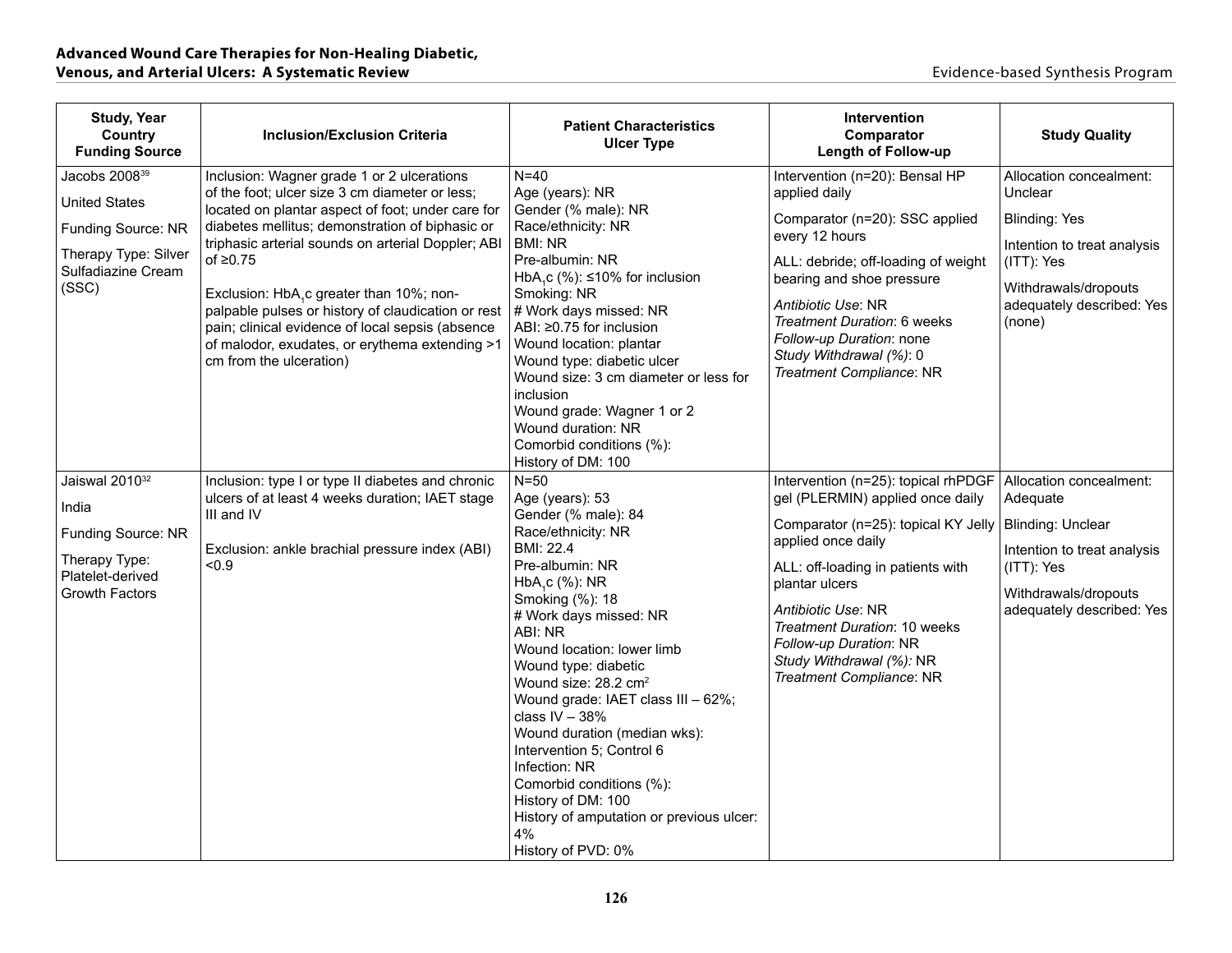| <b>Study, Year</b><br>Country<br><b>Funding Source</b>                                                                                                | <b>Inclusion/Exclusion Criteria</b>                                                                                                                                                                                                                                                                                                                                                                                                                                                                                                                                                                                                                                                                                                                                                                    | <b>Patient Characteristics</b><br><b>Ulcer Type</b>                                                                                                                                                                                                                                                                                                                                                                                                                                   | Intervention<br>Comparator<br><b>Length of Follow-up</b>                                                                                                                                                                                                                                                                                                                                                                                                                                                                                                                     | <b>Study Quality</b>                                                                                                                                                                                                                        |
|-------------------------------------------------------------------------------------------------------------------------------------------------------|--------------------------------------------------------------------------------------------------------------------------------------------------------------------------------------------------------------------------------------------------------------------------------------------------------------------------------------------------------------------------------------------------------------------------------------------------------------------------------------------------------------------------------------------------------------------------------------------------------------------------------------------------------------------------------------------------------------------------------------------------------------------------------------------------------|---------------------------------------------------------------------------------------------------------------------------------------------------------------------------------------------------------------------------------------------------------------------------------------------------------------------------------------------------------------------------------------------------------------------------------------------------------------------------------------|------------------------------------------------------------------------------------------------------------------------------------------------------------------------------------------------------------------------------------------------------------------------------------------------------------------------------------------------------------------------------------------------------------------------------------------------------------------------------------------------------------------------------------------------------------------------------|---------------------------------------------------------------------------------------------------------------------------------------------------------------------------------------------------------------------------------------------|
| Jørgensen 200577<br>Europe and North<br>America (7 countries,<br>15 sites)<br>Funding Source:<br>Industry<br>Therapy Type: Silver<br>Products         | Inclusion: chronic venous or mixed venous/<br>arterial leg ulcer with delayed healing process<br>(area reduction of ≤0.5 cm in past 4 wks); ABI<br>≥0.65; compression therapy for 4 wks prior to<br>inclusion; ulcer size $\geq 2$ cm <sup>2</sup> ; max of 1.5 cm from<br>edge of 10X10 cm dressing; at least 1 of<br>a) increased exudate (past 4 wks),<br>b) increased ulcer area pain (past 4 wks, per<br>patient),<br>c) discoloration of granulation tissue,<br>d) foul odor (per study personnel)<br>Exclusion: clinical infection; current use of<br>antiseptics/antibiotics (1 wk prior to inclusion<br>& through study); HbA,c >10%, current<br>systemic corticosteroids >10mg/d or other<br>immunosuppressants from 4 wks prior to<br>inclusion; disease that may interfere with<br>healing | $N = 129$<br>Age (years): 74 (median)<br>Gender (% male): 36<br>Race/ethnicity: NR<br><b>BMI: NR</b><br>Pre-albumin: NR<br>HbA, c (%): NR<br>Smoking: NR<br># Work days missed: NR<br>ABI: 1.0<br>Wound location: "leg"<br>Wound type: venous or mixed venous/<br>arterial<br>Wound size: 6.4 cm <sup>2</sup> (median)<br>Wound grade: NR<br>Wound duration: 1.05 years (median)<br>Comorbid conditions (%): NR                                                                       | Intervention (n=65): sustained<br>release silver foam dressing<br>(Contreet Foam)<br>Comparator (n=64): foam dressing<br>without added silver (Allevyn<br>Hydrocellular)<br>ALL: compression therapy;<br>dressing in place as long as<br>clinically possible (max=7 days)<br><i>Antibiotic Use</i> : Excluded<br><b>Treatment Duration: 4 weeks</b><br>Follow-up Duration: none<br>Study Withdrawal (%): 15.5%<br>Treatment Compliance: NR                                                                                                                                   | Allocation concealment:<br>Adequate<br>Blinding: No (open study)<br>Intention to treat<br>analysis (ITT): For safety<br>outcomes; per-protocol<br>analysis for performance<br>outcomes<br>Withdrawals/dropouts<br>adequately described: Yes |
| Jude 200740<br>United Kingdom,<br>France, Germany,<br>Sweden (18 sites)<br>Funding Source:<br>Industry<br>Therapy Type: Silver<br>Products (dressing) | Inclusion: type 1 or 2 diabetes with HbA,c<br>≤12%; serum creatinine ≤200 µmol/l; Grade 1 or<br>2 (Wagner) diabetic foot ulcer of non-ischemic<br>etiology<br>Exclusion: allergic to dressing components;<br>known or suspected malignancy local to the<br>study ulcer; taking systemic antibiotics >7 days<br>prior to enrollment; inadequate arterial perfusion<br>(ABI<0.8, great toe SBP<40 mmHg, or forefoot<br>TcPO <sub>2</sub> < 30 mmHg (supine) or < 40 mmHg<br>(sitting))                                                                                                                                                                                                                                                                                                                   | $N = 134$<br>Age (years): 60<br>Gender (% male): 74<br>Race/ethnicity: NR<br><b>BMI: NR</b><br>Pre-albumin: NR<br>HbA <sub>1</sub> c (%): 8.0<br>Smoking: NR<br># Work days missed: NR<br>ABI: 1.8<br>Wound location: 68% plantar; 32% non-<br>plantar<br>Wound type: 75.5% neuropathic, 24.5%<br>neuroischemic<br>Wound size: 3.7 cm <sup>2</sup><br>Wound grade (%): Wagner I 75.5;<br>Wagner II 24.5<br>Wound duration: 1.3 yrs<br>Comorbid conditions (%):<br>History of DM: 100% | Intervention (n=67): sterile, non-<br>woven sodium carboxymethyl-<br>cellulose primary ionic silver<br>(AQAg, 1.2%) dressing; in place up<br>to 7 days or as indicated<br>Comparator (n=67): sterile, non-<br>woven calcium alginate (CA)<br>dressing (moistened for use on dry<br>wounds, changed daily on infected<br>wounds)<br>ALL: off-load of plantar ulcers<br>Antibiotic Use: at clinician's<br>discretion (15.5% at enrollment)<br>Treatment Duration: 8 weeks or to<br>healing<br>Follow-up Duration: none<br>Study Withdrawal (%): 16<br>Treatment Compliance: NR | Allocation concealment:<br>Adequate<br><b>Blinding: No</b><br>Intention to treat analysis<br>(ITT): No (final wound<br>evaluation for 65 of 67 in<br>each group)<br>Withdrawals/dropouts<br>adequately described: Yes                       |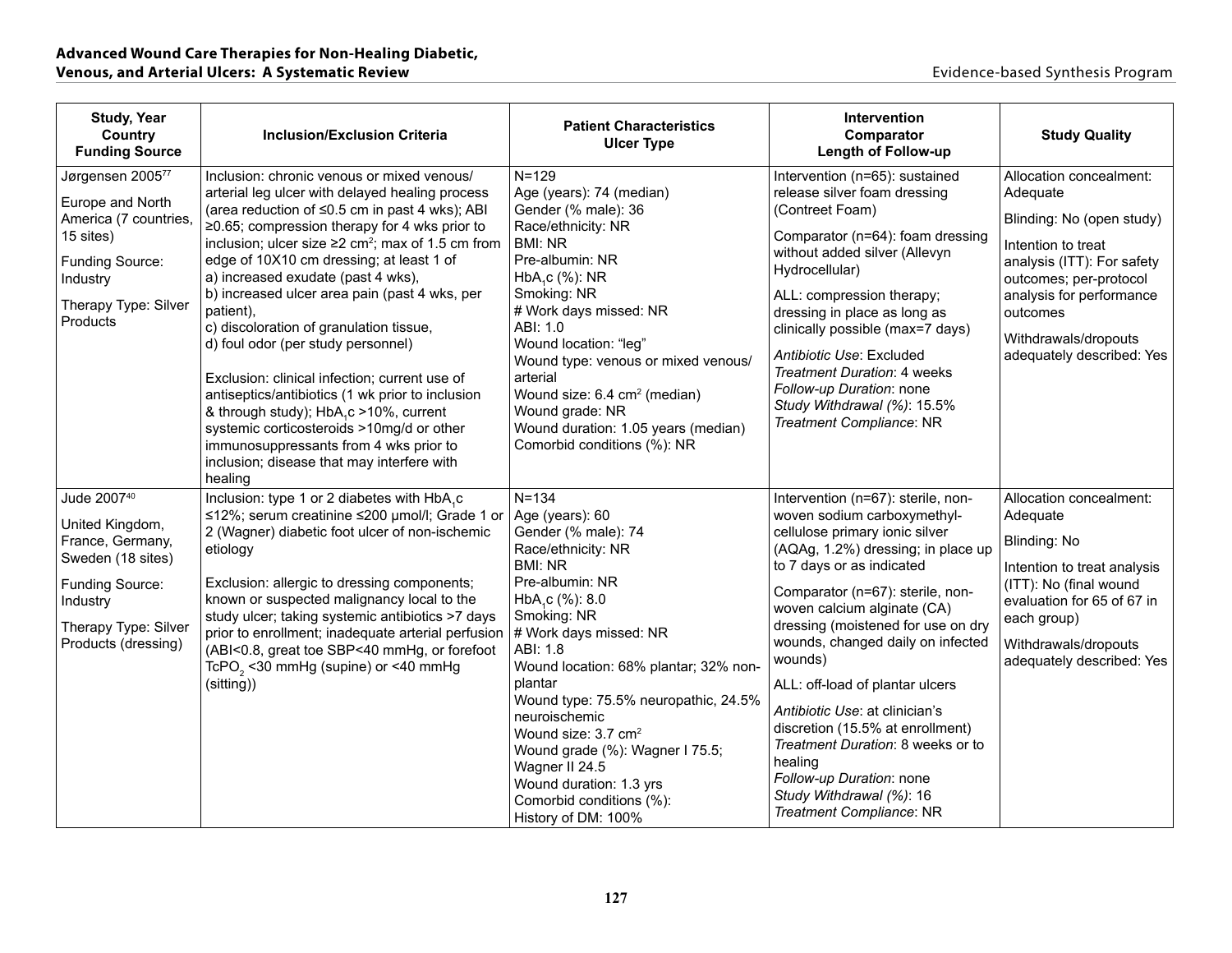| <b>Study, Year</b><br>Country<br><b>Funding Source</b>                                                                    | <b>Inclusion/Exclusion Criteria</b>                                                                                  | <b>Patient Characteristics</b><br><b>Ulcer Type</b>                                                                                                                                                                                                                                                                                                                                                                                                                                          | <b>Intervention</b><br>Comparator<br><b>Length of Follow-up</b>                                                                                                                                                                                                                                                                                                                                                                                                                                           | <b>Study Quality</b>                                                                                                                                                                                                                      |
|---------------------------------------------------------------------------------------------------------------------------|----------------------------------------------------------------------------------------------------------------------|----------------------------------------------------------------------------------------------------------------------------------------------------------------------------------------------------------------------------------------------------------------------------------------------------------------------------------------------------------------------------------------------------------------------------------------------------------------------------------------------|-----------------------------------------------------------------------------------------------------------------------------------------------------------------------------------------------------------------------------------------------------------------------------------------------------------------------------------------------------------------------------------------------------------------------------------------------------------------------------------------------------------|-------------------------------------------------------------------------------------------------------------------------------------------------------------------------------------------------------------------------------------------|
| Karatepe 2011 <sup>43</sup><br>Turkey<br>Funding Source: NR<br>Therapy Type:<br>Negative Pressure<br><b>Wound Therapy</b> | Inclusion: diabetic foot ulcer<br>Exclusion: none reported                                                           | $N=67$<br>Age (years): 67.3<br>Gender (% male): 28<br>Race/ethnicity: NR<br><b>BMI: NR</b><br>Pre-albumin: NR<br>HbA <sub>1</sub> c $%$ ): 85% poor control<br>Smoking: NR<br># Work days missed: NR<br>ABI: 93% > 0.7<br>Wound location: foot<br>Wound type: diabetic ulcer<br>Wound size: 32.4 cm <sup>2</sup><br>Wound grade: NR<br>Wound duration: 9.9 weeks<br>Comorbid conditions (%):<br>History of DM: 100                                                                           | Intervention (n=30): Negative<br>Pressure Wound Therapy (no<br>details provided)<br>Comparator (n=37): Standard<br>wound care (no details provided)<br>Antibiotic Use: NR<br><b>Treatment Duration: NR</b><br>Follow-up Duration: 1 month after<br>healing (mean of 4 months)<br>Study Withdrawal (%): 0<br>Treatment Compliance: NR                                                                                                                                                                      | Allocation concealment:<br>Unclear<br>Blinding: No<br>Intention to treat<br>analysis (ITT): Yes - no<br>withdrawals<br>Withdrawals/dropouts<br>adequately described: Yes<br>- no withdrawals                                              |
| Kenkre 199671<br>United Kingdom<br>Funding Source:<br>Industry<br>Therapy Type:<br>Electromagnetic<br>(EMT)               | Inclusion: venous ulcer with unsatisfactory<br>healing for at least the previous 4 weeks<br>Exclusion: none reported | $N=19$<br>Age (years): 71 (Group 1 (59)<br>significantly younger than Group 2 (78)<br>& Comp. (73))<br>Gender (% male): 26<br>Race/ethnicity: NR<br><b>BMI: NR</b><br>Pre-albumin: NR<br>HbA <sub>1</sub> c (%): NR<br>Smoking: NR<br># Work days missed: NR<br>ABI: NR<br>Wound location: leg<br>Wound type: venous<br>Wound size: EMT 600 Hz: 63 mg (6 to<br>269) EMT 800 Hz: 81 mg (46 to 197)<br>Control: 119 mg (35 to 526)<br>Wound duration: 626 weeks<br>Comorbid conditions (%): NR | Intervention 1 (n=5): EMT<br>(Elmedistraal) - 600 Hz electric field<br>and 25 mT magnetic field<br>Intervention 2 (n=5): EMT<br>(Elmedistraal) - 600 Hz electric field<br>days 1-5 and 800 Hz days 6-30,<br>and 25 mT magnetic field<br>Comparator (n=9): sham (placebo)<br>Antibiotic Use: NR<br>Treatment Duration: 30 min week<br>days for a total of 30 days<br>Follow-up Duration: 4-week<br>observation period (dressing<br>changes only); final assessment on<br>day 50<br>Study Withdrawal (%): 0 | Allocation concealment:<br>Unclear<br>Blinding: Patients,<br>investigators (reported as<br>double-blind)<br>Intention to treat analysis<br>(ITT): Yes (no dropouts)<br>Withdrawals/dropouts<br>adequately described: Yes<br>(no dropouts) |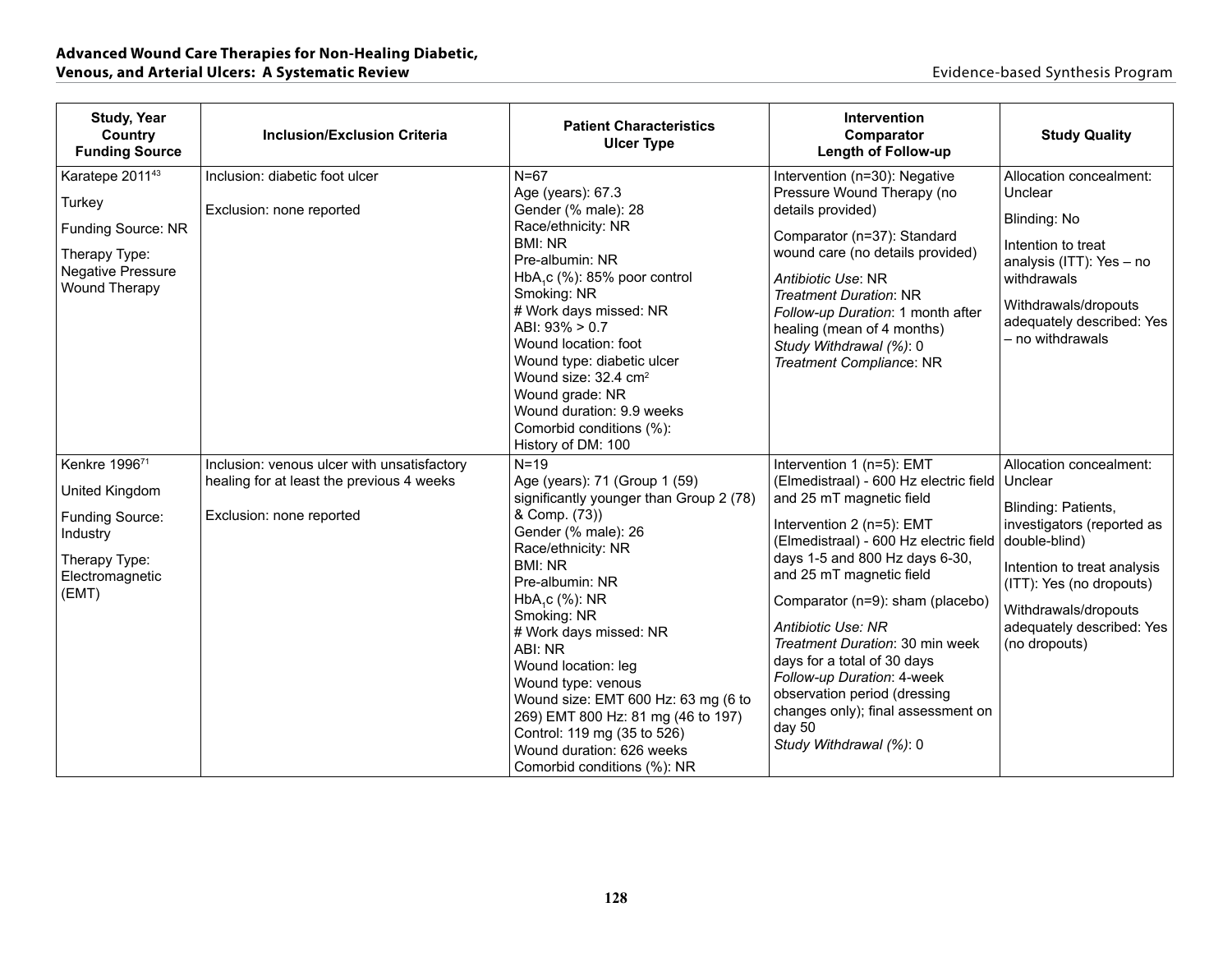| <b>Study, Year</b><br>Country<br><b>Funding Source</b>                                                                                             | <b>Inclusion/Exclusion Criteria</b>                                                                                                                                                                                                                                                                                                                                                                                                                                                                                                                                                                                                                                                                                                                | <b>Patient Characteristics</b><br><b>Ulcer Type</b>                                                                                                                                                                                                                                                                                                                                                                                                      | <b>Intervention</b><br>Comparator<br>Length of Follow-up                                                                                                                                                                                                                                                                                                                                                                                                                                                                        | <b>Study Quality</b>                                                                                                                                                                                                                                    |
|----------------------------------------------------------------------------------------------------------------------------------------------------|----------------------------------------------------------------------------------------------------------------------------------------------------------------------------------------------------------------------------------------------------------------------------------------------------------------------------------------------------------------------------------------------------------------------------------------------------------------------------------------------------------------------------------------------------------------------------------------------------------------------------------------------------------------------------------------------------------------------------------------------------|----------------------------------------------------------------------------------------------------------------------------------------------------------------------------------------------------------------------------------------------------------------------------------------------------------------------------------------------------------------------------------------------------------------------------------------------------------|---------------------------------------------------------------------------------------------------------------------------------------------------------------------------------------------------------------------------------------------------------------------------------------------------------------------------------------------------------------------------------------------------------------------------------------------------------------------------------------------------------------------------------|---------------------------------------------------------------------------------------------------------------------------------------------------------------------------------------------------------------------------------------------------------|
| Kessler 2003 <sup>48</sup><br>France<br>Funding Source:<br>Foundation<br>Therapy Type:<br>Hyperbaric Oxygen<br>(HBOT)                              | Inclusion: type 1 and type 2 diabetes; chronic<br>foot ulcers (Wagner grades I, II, and III)<br>Exclusion: gangrenous ulcers, severe<br>arteriopathy (TcPo2<30 mmHg), emphysema,<br>proliferating retinopathy, claustrophobia                                                                                                                                                                                                                                                                                                                                                                                                                                                                                                                      | N=27 (of 28 randomized)<br>Age (years): 64<br>Gender (% male): 70<br>Race/ethnicity: NR<br>BMI: 29.5<br>Pre-albumin: NR<br>HbA <sub>1</sub> c (%): 8.8<br>Smoking: NR<br># Work days missed: NR<br>ABI: NR<br>Wound location: heel/sole 61%, toe<br>39%<br>Wound type: diabetic<br>Wound size: 2.6 cm <sup>2</sup><br>Wound grade: Wagner I-III<br>Wound duration: ≥3 months<br>Comorbid conditions (%):<br>History of CAD/CVD: 22<br>History of DM: 100 | Intervention (n=15): HBOT; 2.5<br>ATA for two 90-min daily sessions<br>of 100% O <sub>2</sub> breathing; multi-place<br>hyperbaric chamber pressurized; 5<br>days/wk for 2 consecutive wks<br>Comparator (n=13): Wound mgmt<br>ALL: multi-disciplinary wound<br>management program (off-loading,<br>metabolic control, antibiotics)<br>Antibiotic Use: 63%<br>Treatment Duration: 2 weeks<br>Follow-up Duration: 4 weeks<br>Study Withdrawal (%): 4% (n=1)<br>Treatment Compliance: NR;<br>hospitalized for first 2 weeks       | Allocation concealment:<br>Unclear<br><b>Blinding: Outcome</b><br>assessors (surface area<br>of the ulcer)<br>Intention to treat analysis<br>(ITT): No, one withdrawal<br>not included in analysis<br>Withdrawals/dropouts<br>adequately described: Yes |
| Krishnamoorthy<br>200356<br>Multinational (6 sites)<br><b>Funding Source:</b><br>Industry<br>Therapy Type:<br><b>Biological Skin</b><br>Equivalent | Inclusion: full thickness venous leg ulcer without<br>exposure of muscle, tendon or bone; venous<br>reflux in veins of superficial or deep systems;<br>ulcer duration $\geq 2$ months but $\leq 60$ months; size<br>of 3-25 cm <sup>3</sup> ; ABPI $\geq$ 0.7; < 50% healing from<br>screening visit to day of first intervention (with<br>use of multi-layer compression bandage during<br>14 day screening period)<br>Exclusion: other causes of ulceration<br>(rheumatoid vasculitis, diabetic foot ulcer);<br>severe leg edema (could not be controlled with<br>compression bandages); soft-tissue infections<br>that would interfere with wound healing;<br>impaired mobility; any underlying medical<br>condition (e.g., PVD, renal disease) | $N = 53$<br>Age (years): 69<br>Gender (% male): 42<br>Race/ethnicity (%): Caucasian: 94;<br>black: 4; Asian: 2<br><b>BMI: 30.4</b><br>HbA <sub>1</sub> c $%$ ): NR<br>Smoking: NR<br># Work days missed: NR<br>ABI: 1.1<br>Wound location: leg<br>Wound type: venous<br>Wound size (median): 7.0 cm <sup>2</sup> Wound<br>grade: NR<br>Wound duration (median): 47.7 days<br>Infection: NR<br>Comorbid conditions (%): NR                                | Intervention: compression and<br>Group 1 ( $n=13$ ): 1 piece of<br>Dermagraft applied weekly during<br>the first 11 weeks (12 applications)<br>Group 2 ( $n=13$ ): 1 piece of<br>Dermagraft applied at day 0, weeks<br>1, 4 and 8 (4 applications)<br>Group $3$ (n=14): 1 piece of<br>Dermagraft applied at day 0<br>Comparator (n=13): compression<br>therapy alone (Profore)<br>Antibiotic Use: as needed<br>Treatment Duration: 11 weeks<br>Follow-up Duration: NR<br>Study Withdrawal (%): 11.3<br>Treatment Compliance: NR | Allocation concealment:<br>Adequate<br>Blinding: No<br>Intention to treat analysis<br>(ITT): Yes<br>Withdrawals/dropouts<br>adequately described: No                                                                                                    |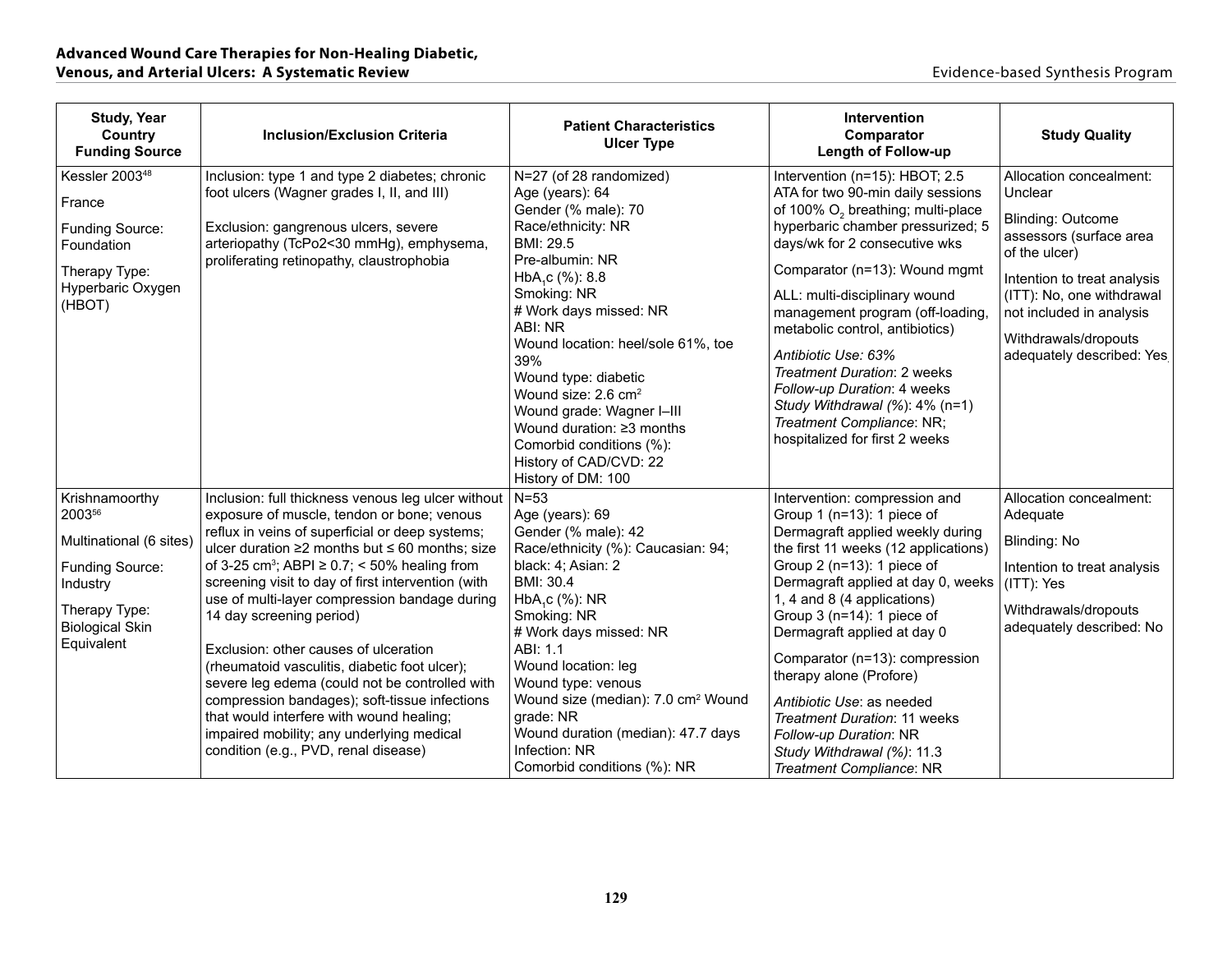| <b>Study, Year</b><br>Country<br><b>Funding Source</b>                                                                                                             | <b>Inclusion/Exclusion Criteria</b>                                                                                                                                                                                                                                                                                                                                                                                                                                                                                                                                                                                                                                                                      | <b>Patient Characteristics</b><br><b>Ulcer Type</b>                                                                                                                                                                                                                                                                                                      | <b>Intervention</b><br>Comparator<br><b>Length of Follow-up</b>                                                                                                                                                                                                                                                                                                                                                                                                                                                                    | <b>Study Quality</b>                                                                                                                                    |
|--------------------------------------------------------------------------------------------------------------------------------------------------------------------|----------------------------------------------------------------------------------------------------------------------------------------------------------------------------------------------------------------------------------------------------------------------------------------------------------------------------------------------------------------------------------------------------------------------------------------------------------------------------------------------------------------------------------------------------------------------------------------------------------------------------------------------------------------------------------------------------------|----------------------------------------------------------------------------------------------------------------------------------------------------------------------------------------------------------------------------------------------------------------------------------------------------------------------------------------------------------|------------------------------------------------------------------------------------------------------------------------------------------------------------------------------------------------------------------------------------------------------------------------------------------------------------------------------------------------------------------------------------------------------------------------------------------------------------------------------------------------------------------------------------|---------------------------------------------------------------------------------------------------------------------------------------------------------|
| Landsman 2008 <sup>20</sup><br>United States (4<br>sites)<br>Funding Source: NR<br>Therapy Type:<br><b>Collagen Compared</b><br>with Biological Skin<br>Equivalent | Inclusion: ≥18 years, insulin or non-insulin<br>dependent diabetes; HbA,c 5.5-12%; diabetic<br>ulcer; epidermal ulcers without exposed bone or<br>tendon; viable wound bed with granulated tissue<br>(bleeding following debridement), ulcer size<br>1-16 cm <sup>2</sup> ; present $\geq$ 4 weeks<br>Exclusion: malnourished; allergic to porcine<br>products; hypersensitivity to Dermagraft; severe<br>arterial disease (ABI <0.9); radiation at ulcer<br>site; corticosteroids or immune suppressant<br>use; immunocompromised; non-diabetic<br>ulcer; vasculitis; severe rheumatoid arthritis;<br>severe infection at wound site; osteomyelitis,<br>necrosis, or avascular ulcer bed; hemodialysis; | $N = 26$<br>Age (years): 63<br>Gender (% male): 69<br>Race/ethnicity: NR<br><b>BMI: NR</b><br>Pre-albumin: NR<br>HbA <sub>1</sub> c (%): NR<br>Smoking: NR<br># Work days missed: NR<br>ABI: NR<br>Wound location: NR<br>Wound type: diabetic ulcer<br>Wound size: 1.9 cm <sup>2</sup><br>Wound grade: NR<br>Wound duration: NR                          | Intervention (n=13): extracellular<br>matrix (OASIS); max of 8<br>applications<br>Comparator (n=13): living skin<br>equivalent (Dermagraft); max of 3<br>applications with reapplication at<br>2 and 4 wks if wound closure not<br>achieved<br>ALL: debrided and cleansed; saline<br>moistened gauze left in place for 1<br>wk; off-loading (boot)<br><b>Treatment Duration: 12 weeks</b><br>Follow-up Duration: 8 weeks                                                                                                           | Allocation concealment:<br>Adequate<br>Blinding: No<br>Intention to treat analysis<br>(ITT): Yes<br>Withdrawals/dropouts<br>adequately described: No    |
| Lindgren 1998 <sup>58</sup><br>Sweden<br><b>Funding Source:</b><br>Industry<br>Therapy Type:<br><b>Biological Skin</b><br>Equivalent,<br>Cryopreserved             | uncontrolled diabetes; active Charcot's<br>neuroarthropathy<br>Inclusion: out-patients; venous ulcers over<br>medial part of the distal third of the legs as<br>determined by clinical impression and ABI<br>(cutoff not given)<br>Exclusion: none reported                                                                                                                                                                                                                                                                                                                                                                                                                                              | Comorbid conditions (%):NR<br>$N=27$<br>Age (years): 76 (median)<br>Gender (% male): 33.3<br>Race/ethnicity: NR<br><b>BMI: NR</b><br>HbA1c (%): NR<br>Smoking: NR<br># Work days missed: NR<br>ABI: 1.0<br>Wound type: venous<br>Wound size: 6.3 cm <sup>2</sup><br>Wound duration:<br><2 years: 44.4%<br>>2 years: 55.6%<br>Comorbid conditions (%): NR | Study Withdrawal (%): NR<br>Treatment Compliance: NR<br>Intervention (n=15): keratinocyte<br>allograft + dressing (Mepitel)<br>Comparator (n=12): dressing only<br>ALL: CO2 laser debridement; if<br>infection-free ≥1 wk then pneumatic<br>compression, treatment & elastic<br>compression; inspected on day 3;<br>tx weekly; in bed for 24 hrs; feet<br>elevated when sitting<br>Antibiotic Use: as needed<br>Treatment Duration: 8 weeks<br>Follow-up Duration: 8 weeks<br>Study Withdrawal (%): 0%<br>Treatment Compliance: NR | Allocation concealment:<br>Unclear<br>Blinding: No<br>Intention to treat analysis<br>(ITT): Unclear<br>Withdrawals/dropouts<br>adequately described: No |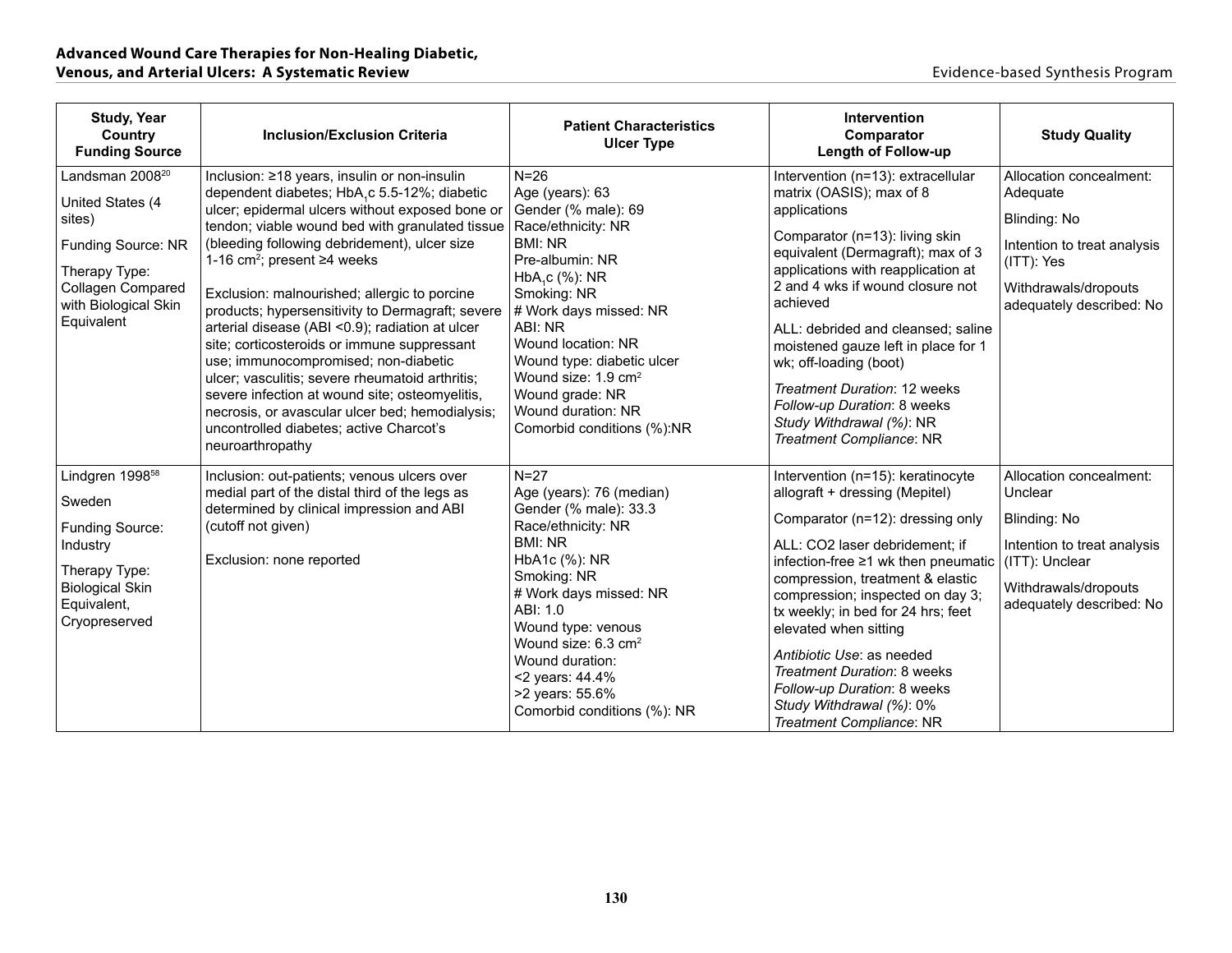| <b>Study, Year</b><br>Country<br><b>Funding Source</b>                                                                | <b>Inclusion/Exclusion Criteria</b>                                                                                                                                                                                                                                                                                                                                                                                                                                                                                                                     | <b>Patient Characteristics</b><br><b>Ulcer Type</b>                                                                                                                                                                                                                                                                                                                                                                                                                                                                                                                                                                                                        | Intervention<br>Comparator<br><b>Length of Follow-up</b>                                                                                                                                                                                                                                                                                                                                                                                                                                                                                                                                                                                                                                                        | <b>Study Quality</b>                                                                                                                                                                                                            |
|-----------------------------------------------------------------------------------------------------------------------|---------------------------------------------------------------------------------------------------------------------------------------------------------------------------------------------------------------------------------------------------------------------------------------------------------------------------------------------------------------------------------------------------------------------------------------------------------------------------------------------------------------------------------------------------------|------------------------------------------------------------------------------------------------------------------------------------------------------------------------------------------------------------------------------------------------------------------------------------------------------------------------------------------------------------------------------------------------------------------------------------------------------------------------------------------------------------------------------------------------------------------------------------------------------------------------------------------------------------|-----------------------------------------------------------------------------------------------------------------------------------------------------------------------------------------------------------------------------------------------------------------------------------------------------------------------------------------------------------------------------------------------------------------------------------------------------------------------------------------------------------------------------------------------------------------------------------------------------------------------------------------------------------------------------------------------------------------|---------------------------------------------------------------------------------------------------------------------------------------------------------------------------------------------------------------------------------|
| Londahl 2010 <sup>46</sup><br>Sweden<br>Funding Source:<br>Foundation<br>Therapy Type:<br>Hyperbaric Oxygen<br>(HBOT) | Inclusion: diabetes; ≥1 full-thickness wound;<br>below ankle; > 3 months; previously treated<br>at diabetes foot clinic for at least 2 months;<br>adequate distal perfusion or nonreconstructable<br>peripheral vascular disease<br>Exclusion: contraindications for hyperbaric<br>treatment (severe obstructive pulmonary<br>disease, malignancy, and untreated<br>thyrotoxicosis); current drug or alcohol misuse;<br>vascular surgery in the lower limbs within the<br>last two months; participation in another study;<br>suspected poor compliance | $N = 94$<br>Age (years): 69<br>Gender (% male): 81<br>Race/ethnicity: NR<br>BMI: NR<br>Pre-albumin: NR<br>$HbA, c(\%): 7.9$<br>Smoking: 25% current<br># Work days missed: NR<br>ABI: NR<br>Wound location (%): toe 40; plantar<br>forefoot 26; middle 14; malleoli 6; heel<br>12; dorsal 1<br>Wound type: diabetic<br>Wound size: $3.0 \text{ cm}^2$<br>Wound grade (Wagner) (%): Grade II<br>26; III 56; IV 18<br>Wound duration, months: 9.5<br>Comorbid conditions (%):<br>History of CAD/CVD: MI 29%; stroke<br>16%<br>History of DM: 100%<br>History of amputation: 11% major; 39%<br>minor<br>History of HTN: 75%<br>History of hyperlipidemia: 88% | Intervention (n=49): HBOT; ATA<br>of 2.5; multi-place hyperbaric<br>chamber; compression of air for<br>5 minutes followed by 85-min<br>daily (session duration 95 min); 5<br>days/wk; 8 weeks (40 treatment<br>sessions)<br>Comparator (n=45): placebo<br>(hyperbaric air); same schedule<br>ALL: standard treatment at multi-<br>disciplinary diabetes foot clinic<br>(debride, off-load, treatment<br>of infection, revascularization,<br>metabolic control)<br>Antibiotic Use: Allowed<br>Treatment Duration: 8 weeks<br>Follow-up Duration: 1 year<br>Study Withdrawal (%): 20 (n=19)<br>Treatment Compliance: 57%<br>attended 40 sessions; 80%<br>attended >35 sessions; compliance<br>with standard tx NR | Allocation concealment:<br>Unclear ("sealed<br>envelopes")<br>Blinding: Patients,<br>investigators, outcome<br>assessments<br>Intention to treat analysis<br>$(ITT)$ : Yes<br>Withdrawals/dropouts<br>adequately described: Yes |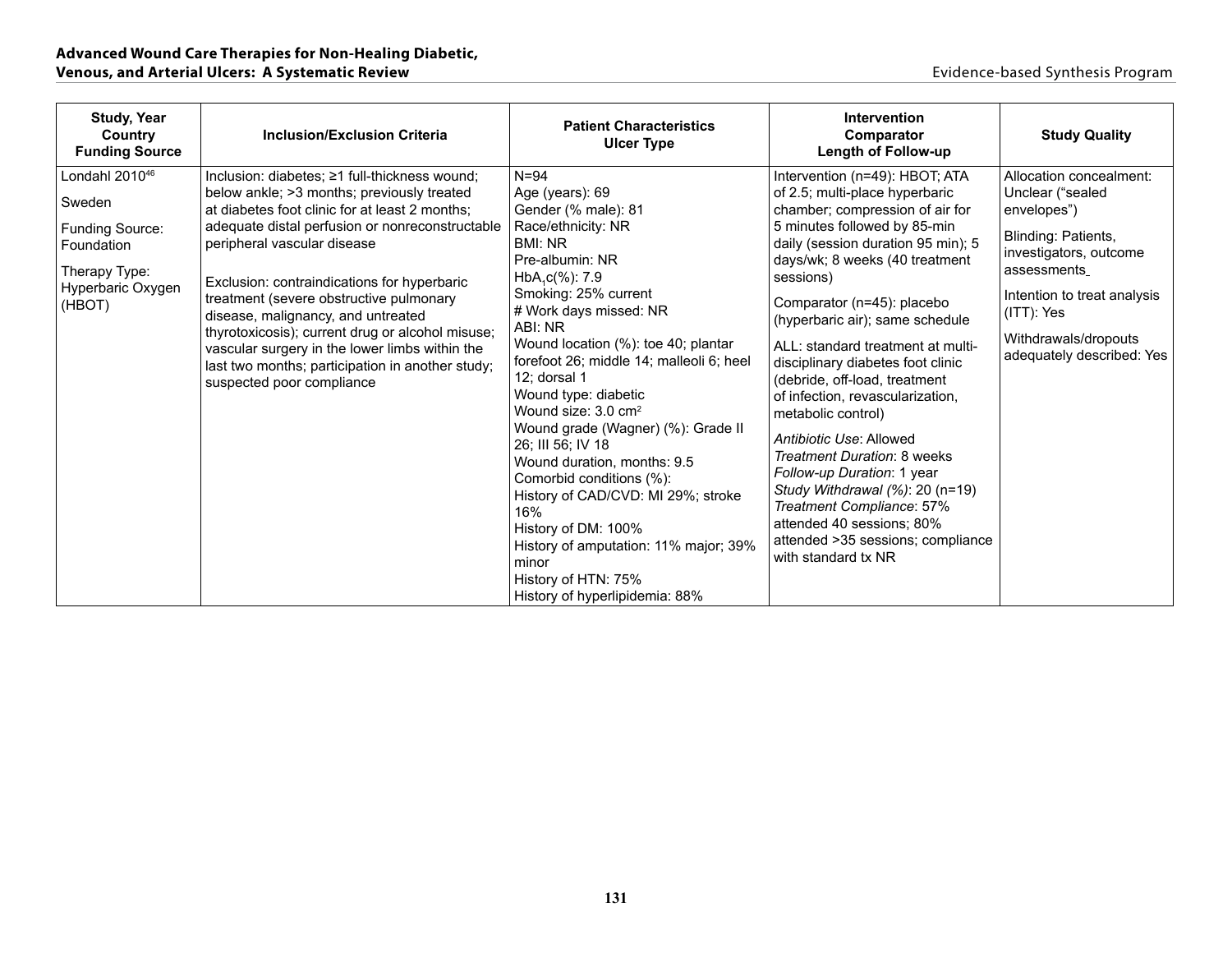| <b>Study, Year</b><br>Country<br><b>Funding Source</b>                                                                                                   | <b>Inclusion/Exclusion Criteria</b>                                                                                                                                                                                                                                                                                                                                                                                                                                                                                                                                                                                                                                                                                                                                        | <b>Patient Characteristics</b><br><b>Ulcer Type</b>                                                                                                                                                                                                                                                                                                                                                                                                                                            | <b>Intervention</b><br>Comparator<br>Length of Follow-up                                                                                                                                                                                                                                                                                                                                                                                                                                                                                                                   | <b>Study Quality</b>                                                                                                                                                                            |
|----------------------------------------------------------------------------------------------------------------------------------------------------------|----------------------------------------------------------------------------------------------------------------------------------------------------------------------------------------------------------------------------------------------------------------------------------------------------------------------------------------------------------------------------------------------------------------------------------------------------------------------------------------------------------------------------------------------------------------------------------------------------------------------------------------------------------------------------------------------------------------------------------------------------------------------------|------------------------------------------------------------------------------------------------------------------------------------------------------------------------------------------------------------------------------------------------------------------------------------------------------------------------------------------------------------------------------------------------------------------------------------------------------------------------------------------------|----------------------------------------------------------------------------------------------------------------------------------------------------------------------------------------------------------------------------------------------------------------------------------------------------------------------------------------------------------------------------------------------------------------------------------------------------------------------------------------------------------------------------------------------------------------------------|-------------------------------------------------------------------------------------------------------------------------------------------------------------------------------------------------|
| Marston 2003 <sup>23</sup><br>United States (35<br>sites)<br><b>Funding Source:</b><br>Industry<br>Therapy Type:<br><b>Biological Skin</b><br>Equivalent | Inclusion: ≥18 years; type 1 or 2 diabetes;<br>plantar forefoot or heel ulcer present ≥2 weeks;<br>1.0-20 cm <sup>2</sup> ; full thickness but no exposed<br>muscle, tendon, bone, or joint capsule; no<br>necrotic debris; healthy vascularized tissue<br>present; ABI > 0.7; adequate circulation to the<br>foot (palpable pulse)<br>Exclusion: gangrene on affected foot; underlying<br>Charcot deformity; ulcer size changed (+ or<br>-) by >50% during 2 wk screening; severe<br>malnutrition (albumin <2.0); random blood sugar<br>>450 mg/dl; urine ketones present; nearby<br>non-study ulcer; on systemic corticosteroids,<br>immunosuppressive/cytotoxic agents; AIDS<br>or HIV-positive; at-risk for bleeding; cellulitis,<br>osteomyelitis, or other infection | N=245 (ulcer duration >6wks)<br>Age (years): 56<br>Gender (% male): 74<br>Race/ethnicity (%): Caucasian 72; Non-<br>Caucasian 28<br><b>BMI: NR</b><br>HbA <sub>1</sub> c (%): NR<br>Smoking: NR<br># Work days missed: NR<br>ABI: NR (>0.7 for inclusion)<br>Wound location: plantar forefoot (87%)<br>or heel (13%)<br>Wound type: diabetic ulcers<br>Wound size: 2.4 cm <sup>2</sup><br>Wound duration: 53 wks (41 wks vs. 67<br>wks, p=NR)<br>Comorbid conditions (%):<br>History of DM 100 | Intervention (n=130): Dermagraft;<br>applied weekly up to 8 times over<br>12 week study<br>Comparator (n=115): standard<br>wound care<br>ALL: sharp debridement + saline-<br>moistened gauze dressings;<br>ambulatory with diabetic footwear<br>Antibiotic Use: NR<br>Treatment Duration: 12 weeks<br>Follow-up Duration: 1 week follow-<br>up to confirm closure<br>Study Withdrawal (%): 19<br>Treatment Compliance: NR                                                                                                                                                  | Allocation concealment:<br>Unclear<br><b>Blinding: Yes</b><br>Intention to treat analysis<br>(ITT): Yes<br>Withdrawals/dropouts<br>adequately described: No                                     |
| McCallon 200044<br><b>United States</b><br>Funding Source: NR<br>Therapy Type:<br><b>Negative Pressure</b><br>Wound Therapy                              | Inclusion: diabetes; age 18-75 years; non-<br>healing foot ulceration present >1 month<br>Exclusion: venous disease; active infection not<br>resolved by initial debridement; coagulopathy                                                                                                                                                                                                                                                                                                                                                                                                                                                                                                                                                                                 | N=10 (pilot study)<br>Age (years): 52.8<br>Gender (% male): NR<br>Race/ethnicity: NR<br>BMI: NR<br>Pre-albumin: NR<br>HbA <sub>1</sub> c (%): NR<br>Smoking: NR<br># Work days missed: NR<br>ABI: NR<br>Wound location: 9 forefoot, 1 midfoot<br>Wound type: diabetic ulcer<br>Wound size: NR<br>Wound grade: NR<br>Wound duration: NR<br>Comorbid conditions (%):<br>History of DM: 100                                                                                                       | Intervention (n=5): continuous<br>pressure (125 mmHg) for 48 hrs;<br>dressing change then intermittent<br>pressure (125 mmHg); dressing<br>change/assessment every 48 hrs<br>Comparator (n=5): saline<br>moistened gauze; changed every<br>12 hrs; assessed 3 times/wk<br>ALL: initial surgical debridement;<br>bed rest or strict non-wt bearing<br>Antibiotic Use: NR<br><b>Treatment Duration: NR</b><br>Follow-up Duration: Followed until<br>delayed primary closure or wound<br>healed by secondary intention<br>Study Withdrawal (%): 0<br>Treatment Compliance: NR | Allocation concealment:<br>Inadequate<br>Blinding: No<br>Intention to treat<br>analysis (ITT): Yes - no<br>withdrawals<br>Withdrawals/dropouts<br>adequately described: Yes<br>- no withdrawals |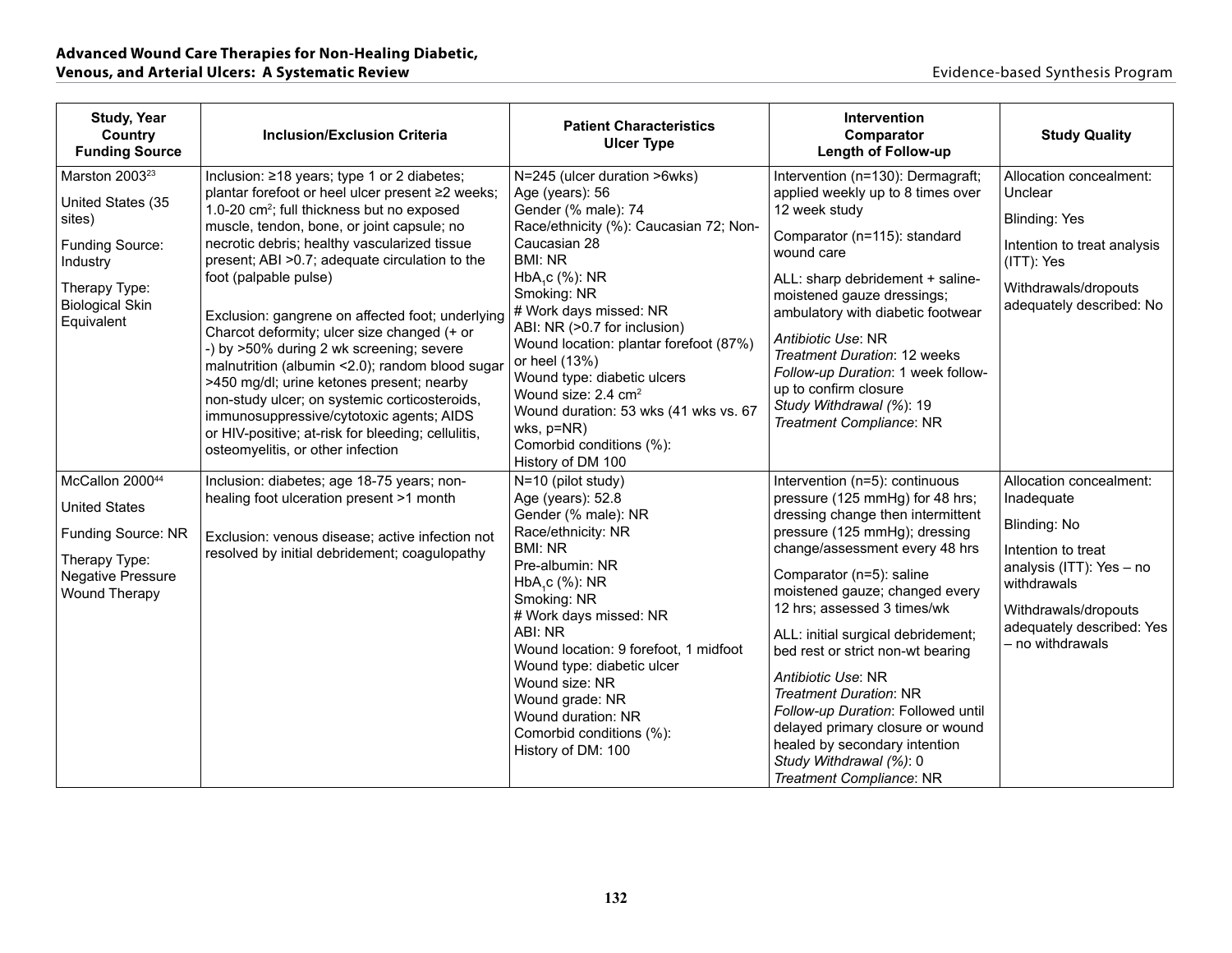| <b>Study, Year</b><br>Country<br><b>Funding Source</b>                                                                                     | <b>Inclusion/Exclusion Criteria</b>                                                                                                                                                                                                                                                                                                                                                                                                                                                                                                                                                                                                                                              | <b>Patient Characteristics</b><br><b>Ulcer Type</b>                                                                                                                                                                                                                                                                                                                                                                                                                 | <b>Intervention</b><br>Comparator<br>Length of Follow-up                                                                                                                                                                                                                                                                                                                                                                                                                                                                          | <b>Study Quality</b>                                                                                                                                              |
|--------------------------------------------------------------------------------------------------------------------------------------------|----------------------------------------------------------------------------------------------------------------------------------------------------------------------------------------------------------------------------------------------------------------------------------------------------------------------------------------------------------------------------------------------------------------------------------------------------------------------------------------------------------------------------------------------------------------------------------------------------------------------------------------------------------------------------------|---------------------------------------------------------------------------------------------------------------------------------------------------------------------------------------------------------------------------------------------------------------------------------------------------------------------------------------------------------------------------------------------------------------------------------------------------------------------|-----------------------------------------------------------------------------------------------------------------------------------------------------------------------------------------------------------------------------------------------------------------------------------------------------------------------------------------------------------------------------------------------------------------------------------------------------------------------------------------------------------------------------------|-------------------------------------------------------------------------------------------------------------------------------------------------------------------|
| Michaels 2009 a, b <sup>67,68</sup><br>England (2 locations)<br>Funding Source:<br>Government<br>Therapy Type: Silver<br><b>Products</b>   | Inclusion: active ulceration of lower leg, present<br>for more than 6 weeks<br>Exclusion: insulin-controlled diabetes<br>mellitus; pregnancy; sensitivity or specific<br>contraindications to the use of silver; ABI <0.8<br>in affected leg; maximum ulcer diameter <1 cm;<br>atypical ulcers (e.g., suspicion of malignancy);<br>coexisting skin conditions or vasculitis; receiving<br>oral or parenteral antibiotic treatment                                                                                                                                                                                                                                                | $N = 213$<br>Age (years): 71<br>Gender (% male): 46<br>Race/ethnicity: NR<br><b>BMI: NR</b><br>Pre-albumin: NR<br>$HbA1c$ (%): NR<br>Smoking: 18.3%<br># Work days missed: NR<br>ABI: NR<br>Wound location: leg<br>Wound type: venous<br>Wound size: 72% <3 cm diam<br>Wound grade: NR<br>Wound duration: 38.5% present for >12<br>weeks<br>Comorbid conditions (%):<br>History of CAD/CVD: 14% history of MI<br>or cardiac failure, 8% history of stroke<br>or TIA | Intervention (n=107): silver-<br>donating dressings (list of 6<br>approved for study)<br>Comparator (n=106): non-silver<br>dressings (any non-antimicrobial<br>low-adherence dressing)<br>ALL: multilayer compression<br>bandage (per local practice);<br>dressings changed weekly unless<br>needed; other interventions used if<br>clinically appropriate<br>Antibiotic Use: NR<br><b>Treatment Duration: 12 weeks</b><br>Follow-up Duration: to 1 year after<br>entry<br>Study Withdrawal (%): 2.3%<br>Treatment Compliance: NR | Allocation concealment:<br>Adequate<br>Blinding: No<br>Intention to treat analysis<br>(ITT): No<br>Withdrawals/dropouts<br>adequately described: Yes              |
| Miller 2010 <sup>78</sup><br>Australia (2 sites)<br><b>Funding Source</b><br>Foundation,<br>Government<br>Therapy Type: Silver<br>Products | Inclusion: lower leg ulcer; ABI ≥0.6; diameter<br>≤15 cm; ≥18 years; no topical antiseptic<br>treatment in week before and no antibiotics 48<br>hrs before recruitment; no systemic steroids;<br>no diagnosis of diabetes or malignancy related<br>to ulcer; not receiving palliative care; no known<br>contraindications to treatment products; $\geq 1$<br>sign of infection or critical colonization (cellulitis,<br>suppuration, lymphangitis, sepsis, bacteremia,<br>changes in granulation tissue, increased or<br>malodorous exudate, new areas of slough or<br>wound breakdown, impaired or delayed wound<br>healing, increased or new pain)<br>Exclusion: none reported | N=266 (of 281 randomized)<br>Age (years): 80<br>Gender (% male): 41<br>Race/ethnicity: NR<br><b>BMI: NR</b><br>Pre-albumin: NR<br>HbA <sub>1</sub> c (%): NR<br>Smoking: NR<br># Work days missed: NR<br>ABI: NR<br>Wound location: lower leg 97%<br>Wound type: venous (74%), mixed<br>(26.3%)<br>Wound size: 705 mm <sup>2</sup><br>Wound grade: NR<br>Wound duration: 54 weeks<br>Comorbid conditions (%):<br>History of DM: 0                                   | Intervention (n=140): Acticoat<br>(silver); clinician chose dressing<br>Comparator (n=141): Iodosorb<br>(iodine); clinician chose dressing<br>ALL: treated until signs of critical<br>colonization and infection absent<br>1 wk; non-antimicrobial dressing<br>if no signs; required adherence to<br>compression bandaging<br>Antibiotic Use: 21% (55/266)<br>Treatment Duration: 12 weeks<br>Follow-up Duration: none<br>Study Withdrawal (%): 5<br>Treatment Compliance: Monitored<br>compression bandage adherence             | Allocation concealment:<br>Adequate<br>Blinding: No - open label<br>Intention to treat analysis<br>(ITT): No<br>Withdrawals/dropouts<br>adequately described: Yes |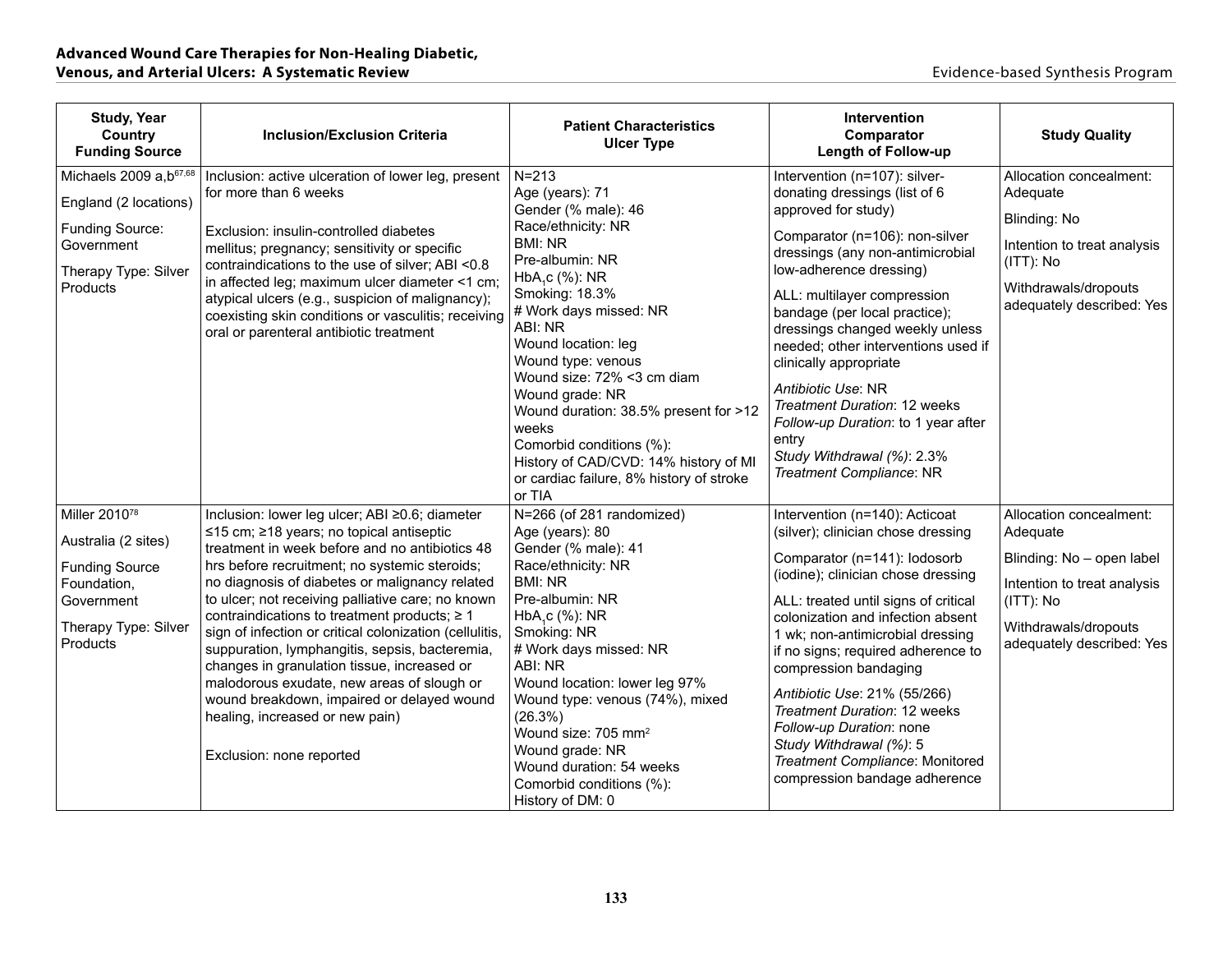| <b>Study, Year</b><br>Country<br><b>Funding Source</b>               | <b>Inclusion/Exclusion Criteria</b>                                                                                                                                                                                                                                                                                                                                                                                                                                     | <b>Patient Characteristics</b><br><b>Ulcer Type</b>                                                                                                                                                                                                                                                                    | <b>Intervention</b><br>Comparator<br><b>Length of Follow-up</b>                                                                                                                                                                                                                                                                                                                                             | <b>Study Quality</b>                              |
|----------------------------------------------------------------------|-------------------------------------------------------------------------------------------------------------------------------------------------------------------------------------------------------------------------------------------------------------------------------------------------------------------------------------------------------------------------------------------------------------------------------------------------------------------------|------------------------------------------------------------------------------------------------------------------------------------------------------------------------------------------------------------------------------------------------------------------------------------------------------------------------|-------------------------------------------------------------------------------------------------------------------------------------------------------------------------------------------------------------------------------------------------------------------------------------------------------------------------------------------------------------------------------------------------------------|---------------------------------------------------|
| Mostow 2005 <sup>53</sup>                                            | Inclusion: chronic venous insufficiency (clinical<br>presentation, history) and/or positive venous                                                                                                                                                                                                                                                                                                                                                                      | $N = 120$<br>Age (years): 64                                                                                                                                                                                                                                                                                           | Intervention (n=62): OASIS; each<br>week to non-epithelialized portion                                                                                                                                                                                                                                                                                                                                      | Allocation concealment:<br>Adequate               |
| United States, United<br>Kingdom, Canada<br>$(12$ Sites)             | reflux; $\geq$ 18 years; ulcer >30 days; 1-49 cm <sup>2</sup> ;<br>between knee and ankle; full thickness and<br>non-healing; visible wound bed with granulation                                                                                                                                                                                                                                                                                                        | Gender (% male): 42<br>Race/ethnicity (%): white 81; black 16;<br>Asian 1; other 3                                                                                                                                                                                                                                     | Comparator (n=58): standard<br>wound care                                                                                                                                                                                                                                                                                                                                                                   | Blinding: No<br>Intention to treat analysis       |
| Funding Source:                                                      | tissue                                                                                                                                                                                                                                                                                                                                                                                                                                                                  | BMI: 31.9                                                                                                                                                                                                                                                                                                              | ALL: weekly debride, dressing                                                                                                                                                                                                                                                                                                                                                                               | (ITT): Yes                                        |
| Industry<br>Therapy Type:<br><b>Biological Dressings</b>             | Exclusion: infected, necrotic, or avascular ulcer<br>bed; cellulitis, osteomyelitis, or exposed bone/<br>tendon/fascia; severe RA; uncontrolled CHF<br>or diabetes (HbA <sub>1</sub> c >12%); ABI <0.8; history<br>of local radiation; corticosteroids or immune<br>suppressives; known allergy or hypersensitivity<br>to products; sickle cell disease; hemodialysis;<br>malnutrition (albumin <2.5 g/dL); investigational<br>drug or device treatment in last 30 days | $HbA1c$ (%): NR<br>Smoking: NR<br># Work days missed: NR<br>ABI: NR, all >0.8 by exclusion<br>Wound type: venous<br>Wound size: 11.1 cm <sup>2</sup><br>Wound duration: 1-3 months: 34.2%;<br>4-6 months: 15.8%; 7-12 months:<br>10.0%; >12 months: 36.7%; not<br>specified: 3.3%<br>Comorbid conditions (%): NR       | changes; non-adherent dressing +<br>4 layer compression bandaging<br>Antibiotic Use: NR<br>Treatment Duration: 12 weeks;<br>control group offered cross-over<br>to OASIS if not healed; treated for<br>4 weeks; continued for total of 12<br>weeks if initial improvement seen<br>Follow-up Duration: 6 months;<br>(retained 45% of ITT population)<br>Study Withdrawal (%): 20<br>Treatment Compliance: NR | Withdrawals/dropouts<br>adequately described: Yes |
| Naughton 1997 <sup>22</sup>                                          | Inclusion: diabetes; neuropathic full-thickness<br>plantar surface foot ulcers of the forefoot or                                                                                                                                                                                                                                                                                                                                                                       | N=235 (of 281 randomized)<br>Age (years): NR                                                                                                                                                                                                                                                                           | Intervention (n=109): Dermagraft;<br>day 0 and weeks 1-7 (8 total)                                                                                                                                                                                                                                                                                                                                          | Allocation concealment:<br>Unclear                |
| United States (20<br>sites)                                          | heel; ulcer size >1.0 cm <sup>2</sup><br>Exclusion: initial rapid healing in response to<br>standard care during a screening period                                                                                                                                                                                                                                                                                                                                     | Gender (% male): NR<br>Race/ethnicity (%): NR<br>wound care<br><b>BMI: NR</b><br>HbA,c (%): NR<br>Smoking: NR<br># Work days missed: NR<br>ABI: NR<br>Wound location: plantar forefoot or heel<br>Wound type: Diabetic ulcer<br>Wound size: NR<br>Wound duration: NR<br>Comorbid conditions (%):<br>History of DM: 100 | Comparator (n=126): standard                                                                                                                                                                                                                                                                                                                                                                                | Blinding: "Single-blinded"                        |
| Funding Source:<br>Industry                                          |                                                                                                                                                                                                                                                                                                                                                                                                                                                                         |                                                                                                                                                                                                                                                                                                                        | ALL: debridement, infection control,                                                                                                                                                                                                                                                                                                                                                                        | Intention to treat analysis<br>$(ITT)$ : No       |
| Therapy Type:<br><b>Biological Skin</b><br>Equivalent-<br>Dermagraft |                                                                                                                                                                                                                                                                                                                                                                                                                                                                         |                                                                                                                                                                                                                                                                                                                        | saline-moistened gauze dressings,<br>and off-weighting<br>Antibiotic Use: NR<br>Treatment Duration: 12 weeks (8<br>week intervention)<br>Follow-up Duration: to 32 weeks<br>Study Withdrawal (%): 16.4<br>Treatment Compliance: NR                                                                                                                                                                          | Withdrawals/dropouts<br>adequately described: No  |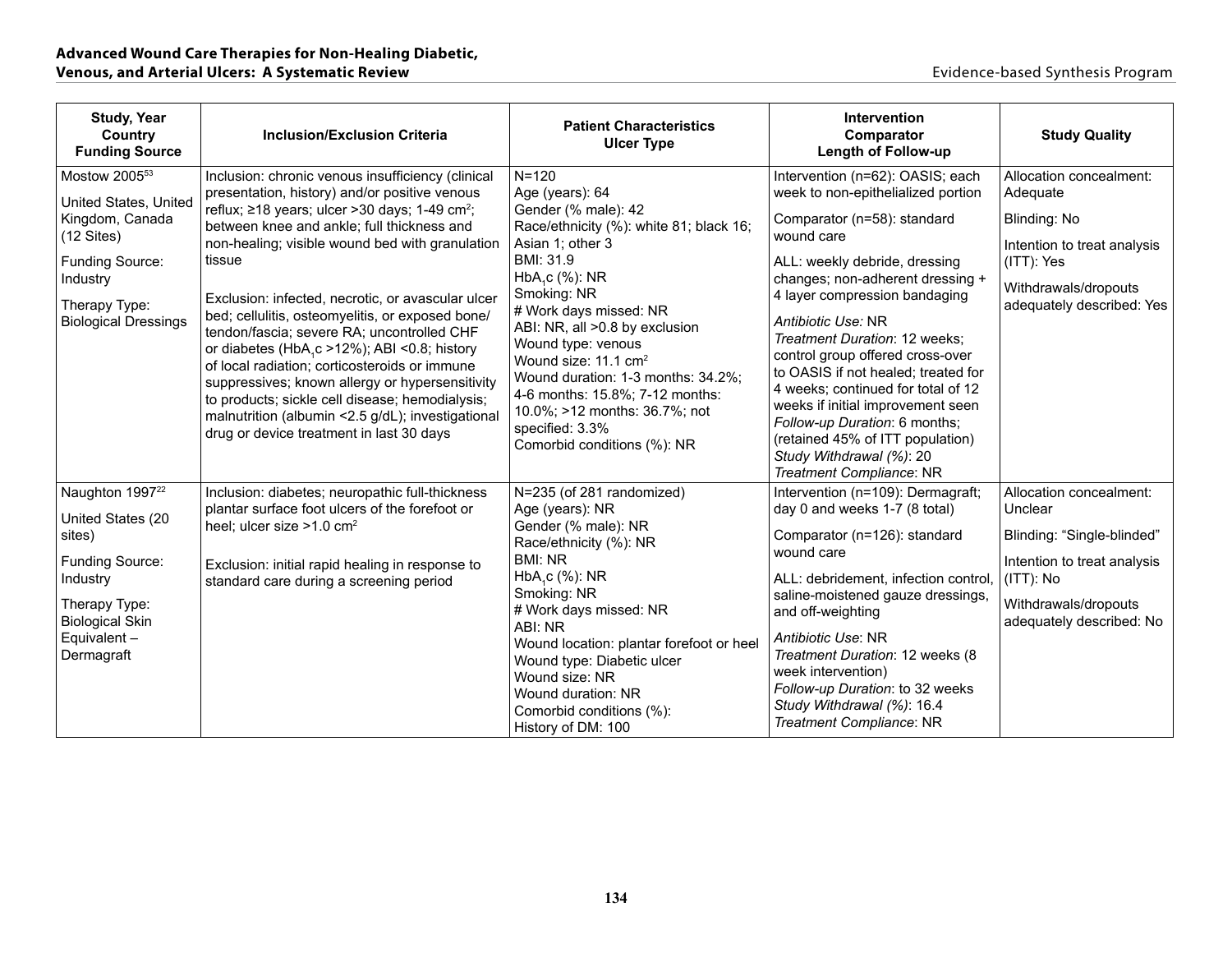| <b>Study, Year</b><br>Country<br><b>Funding Source</b>                                                                                                                                    | <b>Inclusion/Exclusion Criteria</b>                                                                                                                                                                                                                                                                                                                                                                                                       | <b>Patient Characteristics</b><br><b>Ulcer Type</b>                                                                                                                                                                                                                                                                                                                                                                                                                    | Intervention<br>Comparator<br><b>Length of Follow-up</b>                                                                                                                                                                                                                                                                                                                                                                                                                                                                                                                                                                                                                                                                                                 | <b>Study Quality</b>                                                                                                                                         |
|-------------------------------------------------------------------------------------------------------------------------------------------------------------------------------------------|-------------------------------------------------------------------------------------------------------------------------------------------------------------------------------------------------------------------------------------------------------------------------------------------------------------------------------------------------------------------------------------------------------------------------------------------|------------------------------------------------------------------------------------------------------------------------------------------------------------------------------------------------------------------------------------------------------------------------------------------------------------------------------------------------------------------------------------------------------------------------------------------------------------------------|----------------------------------------------------------------------------------------------------------------------------------------------------------------------------------------------------------------------------------------------------------------------------------------------------------------------------------------------------------------------------------------------------------------------------------------------------------------------------------------------------------------------------------------------------------------------------------------------------------------------------------------------------------------------------------------------------------------------------------------------------------|--------------------------------------------------------------------------------------------------------------------------------------------------------------|
| Navratilova 2004 <sup>59</sup><br>Czech Republic<br>Funding Source:<br>Government<br>Therapy Type:<br>Biological Skin<br>Equivalent,<br>cryopreserved<br>versus lyophilized<br>allografts | Inclusion: venous ulcer diagnosed by<br>history, physical examination, and Doppler<br>ultrasonography<br>Exclusion: arterial ulcer; ulcer size $<$ 2 cm <sup>2</sup> ;<br>duration <3months; uncompensated diabetes<br>mellitus; pronounced anemia (hg <10.0g/dL);<br>uncompensated heart insufficiency; pronounced<br>hypoproteinemia (albumin <3.5g/dL); ABI<br><0.8; metastatic malignant tumor; systemic<br>immunosuppressive therapy | $N = 50$<br>Age (years): 63<br>Gender (% male): 36<br>Race/ethnicity: NR<br>BMI: 30.1<br>HbA, c (%): NR<br>Smoking: NR<br># Work days missed: NR<br>ABI: NR, >0.8 per exclusion<br>Wound location: leg<br>Wound type: venous ulcer<br>Wound size: 10.7 cm <sup>2</sup> (cryopreserved<br>12.4 cm <sup>2</sup> , lyophilized 9.0 cm <sup>2</sup> )<br>Wound duration: 23.7 months<br>(cryopreserved 21 months, lyophilized<br>17 months)<br>Comorbid conditions (%): NR | Intervention (n=25): single<br>application of cryopreserved<br>cultured epidermal keratinocytes;<br>nonadherent silicone dressing<br>and gauze bandages; dressings<br>removed after 5 days then<br>changed every 3 days<br>Comparator (n=25): same except<br>allografts of lyophilized cultured<br>epidermal keratinocytes<br>ALL: debride and dressings until<br>clean & granulating wound base<br>achieved; wet saline dressings 1-3<br>days before graft; hospitalized for<br>graft; bed rest and limb elevation<br>for 48 h after grafting<br>Antibiotic Use: systemic; 1 day<br>before allografts if infection<br>Treatment Duration: single<br>application<br>Follow-up Duration: 3 months<br>Study Withdrawal (%): 0%<br>Treatment Compliance: NR | Allocation concealment:<br>No<br>Blinding: No<br>Intention to treat analysis<br>(ITT): Yes<br>Withdrawals/dropouts<br>adequately described:<br>None reported |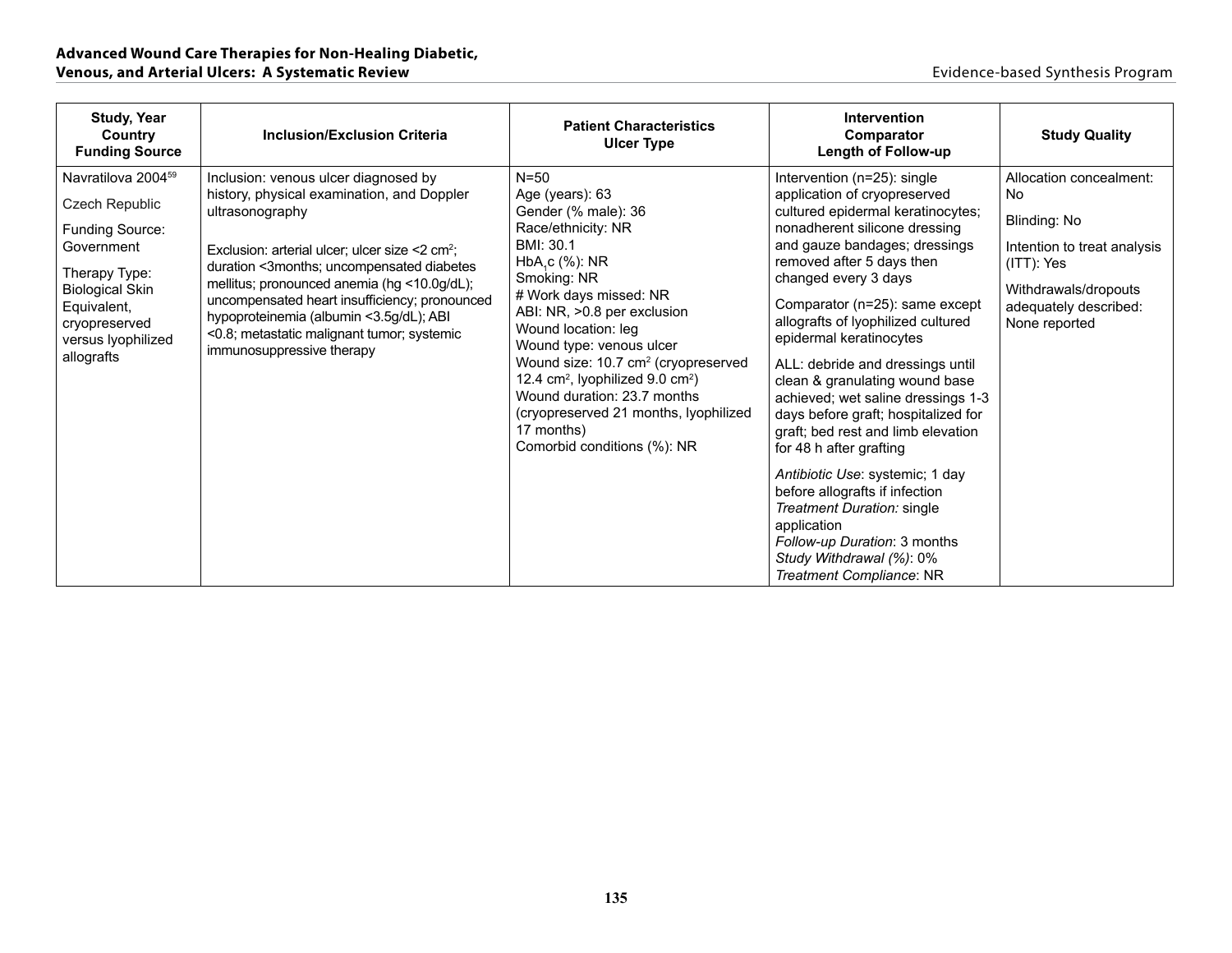| <b>Study, Year</b><br>Country<br><b>Funding Source</b>                                                                                                                                                                                       | <b>Inclusion/Exclusion Criteria</b>                                                                                                                                                                                                                                                                                                                                                                                                                                                                                                                                                                                                                                                                                                                                                                                        | <b>Patient Characteristics</b><br><b>Ulcer Type</b>                                                                                                                                                                                                                                                                                                                                                                                                                                                                                                       | <b>Intervention</b><br><b>Comparator</b><br><b>Length of Follow-up</b>                                                                                                                                                                                                                                                                                                                                                                                                                                                                                                                                                         | <b>Study Quality</b>                                                                                                                                                                                                                                                              |
|----------------------------------------------------------------------------------------------------------------------------------------------------------------------------------------------------------------------------------------------|----------------------------------------------------------------------------------------------------------------------------------------------------------------------------------------------------------------------------------------------------------------------------------------------------------------------------------------------------------------------------------------------------------------------------------------------------------------------------------------------------------------------------------------------------------------------------------------------------------------------------------------------------------------------------------------------------------------------------------------------------------------------------------------------------------------------------|-----------------------------------------------------------------------------------------------------------------------------------------------------------------------------------------------------------------------------------------------------------------------------------------------------------------------------------------------------------------------------------------------------------------------------------------------------------------------------------------------------------------------------------------------------------|--------------------------------------------------------------------------------------------------------------------------------------------------------------------------------------------------------------------------------------------------------------------------------------------------------------------------------------------------------------------------------------------------------------------------------------------------------------------------------------------------------------------------------------------------------------------------------------------------------------------------------|-----------------------------------------------------------------------------------------------------------------------------------------------------------------------------------------------------------------------------------------------------------------------------------|
| Niezgoda 2005 <sup>19</sup><br>United States and<br>Canada (9 Sites)<br>Funding Source:<br>Industry (provided<br>study supplies)<br>Therapy Type:<br><b>Biological Dressings</b><br>Compared to<br>Platelet-derived<br><b>Growth Factors</b> | Inclusion: ≥18 years; type 1 or 2 diabetes; non-<br>healing diabetic ulcer of >30 days; ulcer full<br>thickness with size of 1-49 cm <sup>2</sup> ; visible wound<br>bed with granulation tissue; Grade I, Stage A<br>(UT classification)<br>Exclusion: ulcer of non-diabetic etiology;<br>uncontrolled diabetes (A1C >12%);<br>documented severe arterial disease or low<br>blood supply (TcPO2 <30 mmHg or toe-brachial<br>index <0.70); on corticosteroids or immune<br>suppressives; infected, necrotic, or avascular<br>ulcer bed; cellulitis, osteomyelitis, or exposed<br>bone/tendon/fascia; active Charcot or sickle cell<br>disease; hemodialysis, malnutrition (albumin<br><2.5 g/dL); known allergy/hypersensitivity<br>to products; treatment with any other<br>investigational drug or device (past 30 days) | N=73 (of 98 randomized)<br>Age (years): 58<br>Gender (% male): 60<br>Race/ethnicity %: NR<br>BMI: 32.5<br>Pre-albumin: NR<br>HbA <sub>1</sub> c (%): 8.3<br>Smoking: NR<br># Work days missed: NR<br>ABI: NR<br>Wound location: 65% plantar<br>Wound type: diabetic ulcer<br>Wound size: 4.1 cm <sup>2</sup><br>Wound duration (%): 1-3 months: 49;<br>4-6 months: 16; 7-12 months: 15 > 12<br>months: 19<br>Comorbid conditions (%):<br>History of DM: 100%<br>Type 1 - 49% OASIS, 22% PDGF<br>Type 2 - 51% OASIS, 78% PDGF<br>History of PVD: 0% severe | Intervention (n=37): OASIS; saline<br>and secondary dressing; re-<br>applied weekly as needed<br>Comparator (n=36): PDGF<br>(becaplermin/Regranex); patients<br>applied daily; saline-moistened<br>gauze dressing for 12 hrs then<br>rinsed and covered<br>ALL: off-loading; clean and debride<br>weekly<br>Antibiotic Use: NR<br>Treatment Duration: 12 weeks; if<br>not healed, crossover tx offered;<br>treated for 4 weeks; continued<br>for total of 12 weeks if initial<br>improvement seen<br>Follow-up Duration: 6 months (only<br>50% of per protocol sample)<br>Study Withdrawal (%): 26<br>Treatment Compliance: NR | Allocation concealment:<br>Adequate<br><b>Blinding: Unclear</b><br>Intention to treat analysis<br>$(ITT)$ : No<br>Withdrawals/dropouts<br>adequately described:<br>Yes                                                                                                            |
| Omar 2004 <sup>57</sup><br>United Kingdom<br>Funding Source:<br>Unclear ("statistical<br>advice and<br>guidance" from<br>industry)<br>Therapy Type:<br><b>Biological Skin</b><br>Equivalent,<br>Dermagraft                                   | Inclusion: chronic venous leg ulcers (based on<br>clinical examination, duplex finding of venous<br>dysfunction [all had evidence of superficial<br>reflux, but no deep venous reflux or DVT]; and<br>exclusion of other causes [especially arterial<br>insufficiency, ABPI > 0.9]); duration > 12 wks;<br>ulcer area 3-25 cm <sup>2</sup> , clean ulcer bed with<br>healthy granulation tissue<br>Exclusion: none reported                                                                                                                                                                                                                                                                                                                                                                                                | $N=18$<br>Age (years): 60<br>Gender (% male): 61<br>Race/ethnicity: NR<br><b>BMI: NR</b><br>HbA <sub>1</sub> c (%): NR<br>Smoking: NR<br># Work days missed: NR<br>ABI: 1.06<br>Wound type: venous leg ulcer<br>Wound size: 10.7 cm <sup>2</sup><br>Wound duration: 119.3 weeks<br>Comorbid conditions (%): NR                                                                                                                                                                                                                                            | Intervention (n=10): Dermagraft at<br>weeks 0, 1, 4 & 8<br>Comparator (n=8): non-adherent<br>dressing<br>ALL: cleaning, debridement, four-<br>layer compression bandaging<br>Antibiotic Use: NR<br>Treatment Duration: 12 weeks<br>Follow-up Duration: none<br>Study Withdrawal (%): NR<br>Treatment Compliance: NR                                                                                                                                                                                                                                                                                                            | Allocation concealment:<br>Unclear ("computer-<br>generated code based on<br>the order of admittance to<br>the study")<br>Blinding: Yes (ulcer<br>measurement)<br>Intention to treat analysis<br>(ITT): Unclear<br>Withdrawals/dropouts<br>adequately described:<br>None reported |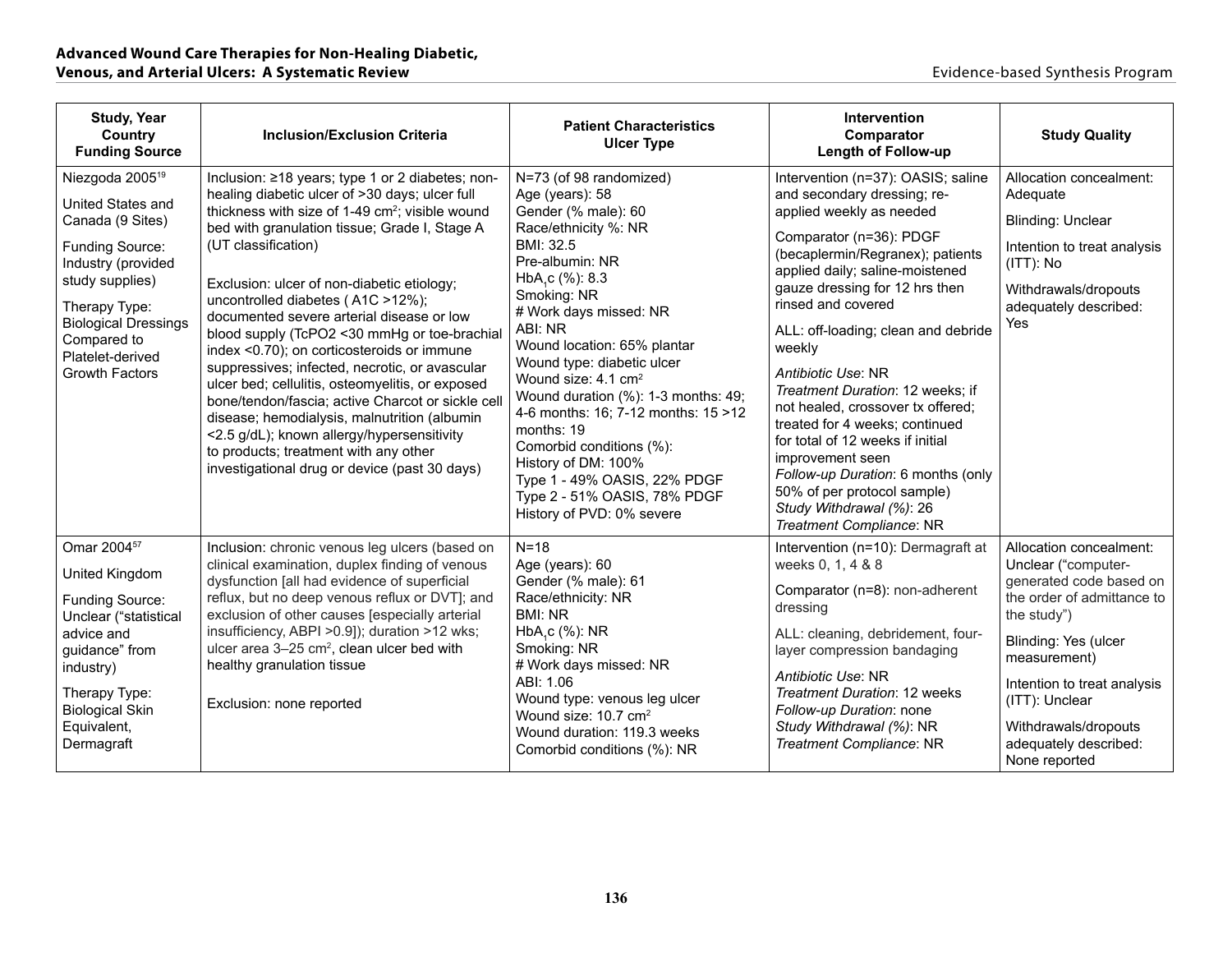| <b>Study, Year</b><br>Country<br><b>Funding Source</b>                                                                                                                                                                                                                    | <b>Inclusion/Exclusion Criteria</b>                                                                                                                                                                                                                                                                                                                                                                                                                                                                                                                         | <b>Patient Characteristics</b><br><b>Ulcer Type</b>                                                                                                                                                                                                                                                                                                                                                                                                                                         | Intervention<br>Comparator<br><b>Length of Follow-up</b>                                                                                                                                                                                                                                                                                                                                                                                                                                                                                                                                                                                                                                                                              | <b>Study Quality</b>                                                                                                                                                                                                                                                                      |
|---------------------------------------------------------------------------------------------------------------------------------------------------------------------------------------------------------------------------------------------------------------------------|-------------------------------------------------------------------------------------------------------------------------------------------------------------------------------------------------------------------------------------------------------------------------------------------------------------------------------------------------------------------------------------------------------------------------------------------------------------------------------------------------------------------------------------------------------------|---------------------------------------------------------------------------------------------------------------------------------------------------------------------------------------------------------------------------------------------------------------------------------------------------------------------------------------------------------------------------------------------------------------------------------------------------------------------------------------------|---------------------------------------------------------------------------------------------------------------------------------------------------------------------------------------------------------------------------------------------------------------------------------------------------------------------------------------------------------------------------------------------------------------------------------------------------------------------------------------------------------------------------------------------------------------------------------------------------------------------------------------------------------------------------------------------------------------------------------------|-------------------------------------------------------------------------------------------------------------------------------------------------------------------------------------------------------------------------------------------------------------------------------------------|
| Reyzelman 2009 <sup>18</sup><br>United States (11<br>sites)<br>Funding<br>Source: Industry<br>(compensation to<br>study personnel and<br>consultants involved<br>in data interpretation<br>and writing; therapy<br>provided at no<br>charge)<br>Therapy Type:<br>Collagen | Inclusion: ≥18 years; type 1 or 2 diabetes;<br>diabetic foot ulcer; 1-25 cm <sup>2</sup> ; absence of<br>infection; adequate circulation to affected<br>extremity (TcPO2 > 30 mmHg, ABI 0.70-1.2, or<br>biphasic Doppler waveforms in arteries of lower<br>extremity)<br>Exclusion: poor glycemic control (HbA,c >12%);<br>serum Cr > 3.0 mg/dl; sensitivity to antibiotics<br>used in preparation of cellular matrix; non<br>revascularable surgical sites; ulcers probing to<br>bone; wound recently treated with biomedical<br>or topical growth factors | N=85 (of 86 randomized)<br>Age (years): 57<br>Gender (% male): NR<br>Race/ethnicity (%): NR<br>BMI: 33.8 (based on n=83)<br>HbA <sub>1</sub> c (%): 7.9<br>Smoking: NR<br># Work days missed: NR<br>ABI: NR<br>Wound location (%): toe 28; foot 44;<br>heel 17; other 11<br>Wound type: diabetic ulcer<br>Wound size: 4.3 cm <sup>2</sup><br>Wound duration: 23.1 weeks<br>(Note: range=0-139 weeks)<br>Comorbid conditions (%):<br>History of DM: 100; Type $1 - 8.2$ ; Type<br>$2 - 91.8$ | Intervention (n=47): single<br>application - 4x4 cm<br>human acellular dermal<br>regenerative tissue matrix graft<br>(GRAFTJACKET); sutured or<br>stapled in place; silver-based<br>non-adherent dressing (Silverlon)<br>applied; secondary dressings as<br>determined by investigator<br>Comparator (n=39): standard<br>care (moist-wound therapy with<br>alginates, foams, hydrocolloids<br>or hydrogels at discretion of<br>physician); dressing changes daily<br>or per treating physician<br>ALL: surgical site prep. before tx;<br>off-load (removable cast walker)<br>Antibiotic Use: if infection present<br>Treatment Duration: 12 weeks<br>Follow-up Duration: none<br>Study Withdrawal (%): 8%<br>Treatment Compliance: NR | Allocation concealment:<br>Unclear<br><b>Blinding: No</b><br>Intention to treat analysis<br>(ITT): Yes (included all<br>but one intervention<br>group patient who<br>was removed from<br>participation due to non-<br>compliance)<br>Withdrawals/dropouts<br>adequately described:<br>Yes |
| Romanelli 200775<br>Italy<br>Funding Source:<br>Industry<br>Therapy Type:<br><b>Biological Dressing</b>                                                                                                                                                                   | Inclusion: >18 years; mixed A/V leg ulcer by<br>clinical and instrumental assessment; venous<br>reflux by Doppler flow studies; ABPI >0.6 and<br><0.8; ulcer duration >6 weeks; $2.5-10$ cm <sup>2</sup> ;<br>>50% granulation tissue on wound bed<br>Exclusion: diabetes; current smoker; ABPI <0.6;<br>clinical signs of wound infection; necrotic tissue<br>on wound bed; known allergy to treatment<br>products; unable to follow protocol                                                                                                              | $N = 54$<br>Age (years): 63<br>Gender (% male): 48<br>Race/ethnicity (%): NR<br><b>BMI: NR</b><br>HbA,c (%): NR (DM excluded)<br>Smoking: 0 (excluded)<br># Work days missed: NR<br>ABI: 0.6 to 0.8<br>Wound type: mixed A/V ulcers<br>Wound size: 6 cm <sup>2</sup><br>Wound duration: 7.8 weeks<br>Comorbid conditions (%):<br>History of DM: 0<br>History of PVD: 100                                                                                                                    | Intervention (n=27): OASIS<br>Comparator (n=27): Hyaloskin<br>ALL: saline + secondary dressing;<br>no compression; observed 2x/wk;<br>dressing change as needed (approx.<br>1x/wk); all dressings applied in clinic<br>Antibiotic Use: NR<br>Treatment Duration: 16 weeks<br>Follow-up Duration: none<br>Study Withdrawal (%): 7.4 (4/54)<br>Treatment Compliance: NR                                                                                                                                                                                                                                                                                                                                                                 | Allocation concealment:<br>Inadequate (every other<br>patient that was selected<br>by clinician for study)<br>Blinding: No<br>Intention to treat analysis<br>(ITT): No<br>Withdrawals/dropouts<br>adequately described:<br>Yes                                                            |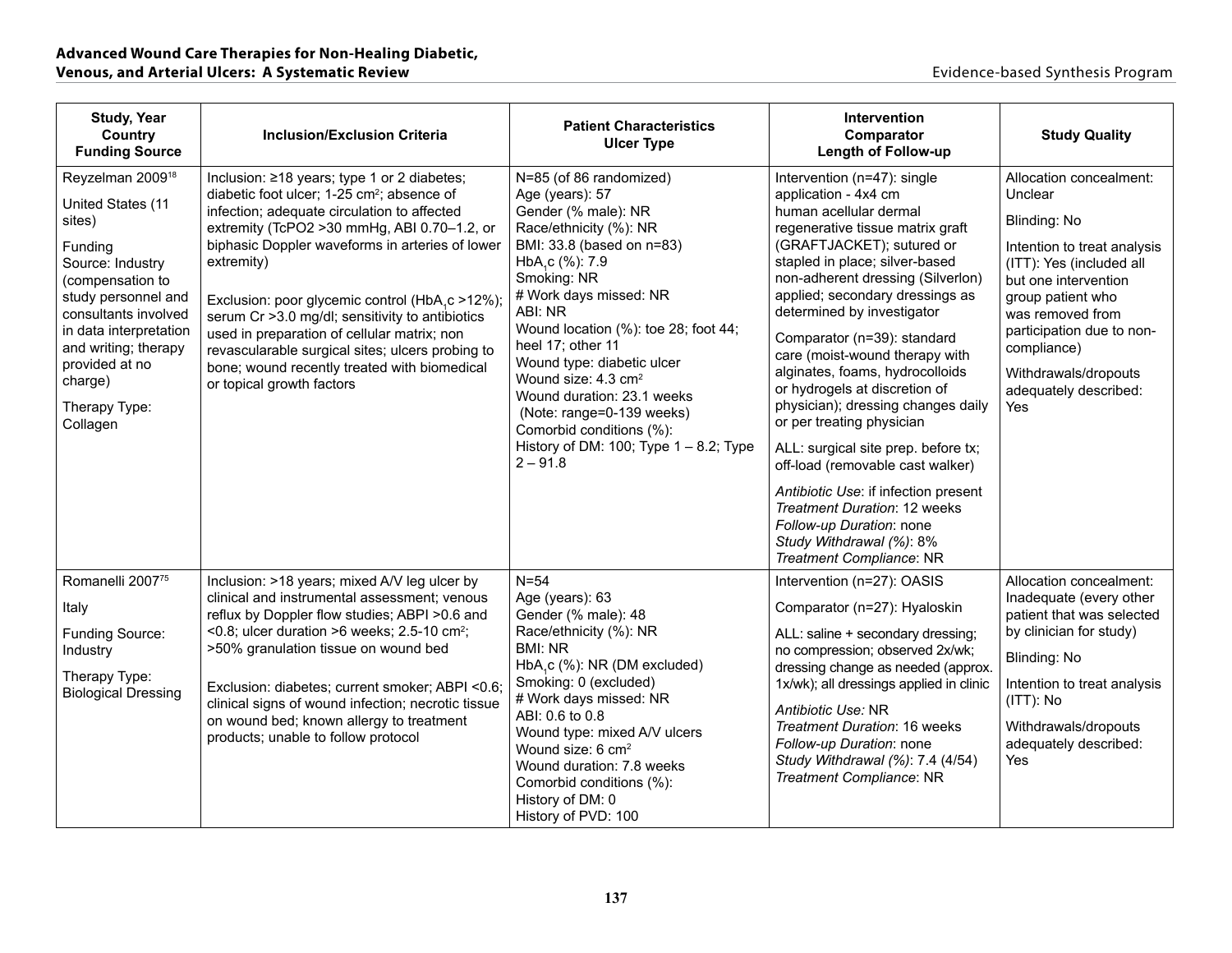| <b>Study, Year</b><br>Country<br><b>Funding Source</b>                                                                   | <b>Inclusion/Exclusion Criteria</b>                                                                                                                                                                                                                                                                                                                                                                                                                           | <b>Patient Characteristics</b><br><b>Ulcer Type</b>                                                                                                                                                                                                                                                                                                                                         | Intervention<br>Comparator<br><b>Length of Follow-up</b>                                                                                                                                                                                                                                                                                                                                                                                                | <b>Study Quality</b>                                                                                                                                                      |
|--------------------------------------------------------------------------------------------------------------------------|---------------------------------------------------------------------------------------------------------------------------------------------------------------------------------------------------------------------------------------------------------------------------------------------------------------------------------------------------------------------------------------------------------------------------------------------------------------|---------------------------------------------------------------------------------------------------------------------------------------------------------------------------------------------------------------------------------------------------------------------------------------------------------------------------------------------------------------------------------------------|---------------------------------------------------------------------------------------------------------------------------------------------------------------------------------------------------------------------------------------------------------------------------------------------------------------------------------------------------------------------------------------------------------------------------------------------------------|---------------------------------------------------------------------------------------------------------------------------------------------------------------------------|
| Romanelli 2010 <sup>76</sup><br>Italy<br>Funding Source:<br>Industry<br>Therapy Type:<br><b>Biological dressing</b>      | Inclusion: venous or mixed A/V leg ulcer; ABI<br>0.6-0.8; duration >6 months; size > 2.5 cm <sup>2</sup> ;<br>50% granulation tissue on wound bed<br>Exclusion: clinical signs of infection; ABI <0.6;<br>necrotic tissue on wound bed; known allergy to<br>treatment products; unable to follow protocol                                                                                                                                                     | $N = 50$<br>Age (years): NR<br>Gender (% male): 48<br>Race/ethnicity (%): NR<br><b>BMI: NR</b><br>HbA <sub>1</sub> c (%): NR<br>Smoking: NR<br># Work days missed: NR<br>ABI: NR but for inclusion 0.6-0.8<br>Wound location: leg<br>Wound type: venous or mixed A/V ulcer<br>Wound size: 24.4 cm <sup>2</sup><br>Wound duration: 7.1 weeks<br>Comorbid conditions (%): NR                  | Intervention (n=25): OASIS<br>Comparator (n=25): petroleum-<br>impregnated gauze<br>ALL: moistened with saline +<br>secondary nonadherent dressing;<br>assessed weekly for up to 8 wks;<br>patients changed secondary<br>dressing at home<br>Antibiotic Use: NR<br>Treatment Duration: 8 weeks<br>Follow-up Duration: stated monthly<br>follow-up for 6 months (results not<br>reported)<br>Study Withdrawal (%): 4% (2/50)<br>Treatment Compliance: NR | Allocation concealment:<br>Unclear<br><b>Blinding: Unclear</b><br>Intention to treat analysis<br>$(ITT)$ : No<br>Withdrawals/dropouts<br>adequately described:<br>Yes     |
| Saad Setta 2011 <sup>36</sup><br>Egypt<br><b>Funding Sources:</b><br>NR.<br>Therapy Type:<br><b>Platelet Rich Plasma</b> | Inclusion: age 40-60 yrs; type 1 or 2 diabetes;<br>normal peripheral platelet count (>150,000<br>$mm3$ )<br>Exclusion: receiving or had received chemo or<br>radiation therapy in past 3 months; screening<br>serum albumin <2.5 ml/dl or hemoglobin <10.5<br>mg/dl or platelet count <100x10 <sup>9</sup> /l; peripheral<br>vascular disease; bacteria count (study ulcer)<br>>10 <sup>5</sup> organisms/gram tissue;, exposed tendons,<br>ligaments or bone | $N=24$<br>Age (years): NR<br>Gender (% male): NR<br>Race/ethnicity: NR<br><b>BMI: NR</b><br>Pre-albumin: NR<br>$HbA1c$ (%): NR<br>Smoking: 33.3%<br># Work days missed: NR<br>ABI: NR<br>Wound location: foot<br>Wound type: diabetic<br>Wound size: 9.4 cm <sup>2</sup><br>Wound grade: NR<br>Wound duration: ≥12 weeks<br>Infection: NR<br>Comorbid conditions (%):<br>History of HTN: 70 | Intervention (n=12): platelet rich<br>plasma applied twice weekly<br>(intervals of 3-4 days)<br>Comparator (n=12): platelet poor<br>plasma (same schedule)<br>ALL: off-loading of ulcer area<br>Antibiotic Use: NR<br>Treatment Duration: 20 weeks<br>Follow-up Duration: none<br>Study Withdrawal (%): NR<br>Treatment Compliance: NR                                                                                                                  | Allocation concealment:<br>Unclear<br>Blinding: No<br>Intention to treat analysis<br>(ITT): Unclear<br>Withdrawals/dropouts<br>adequately described: No<br>(not reported) |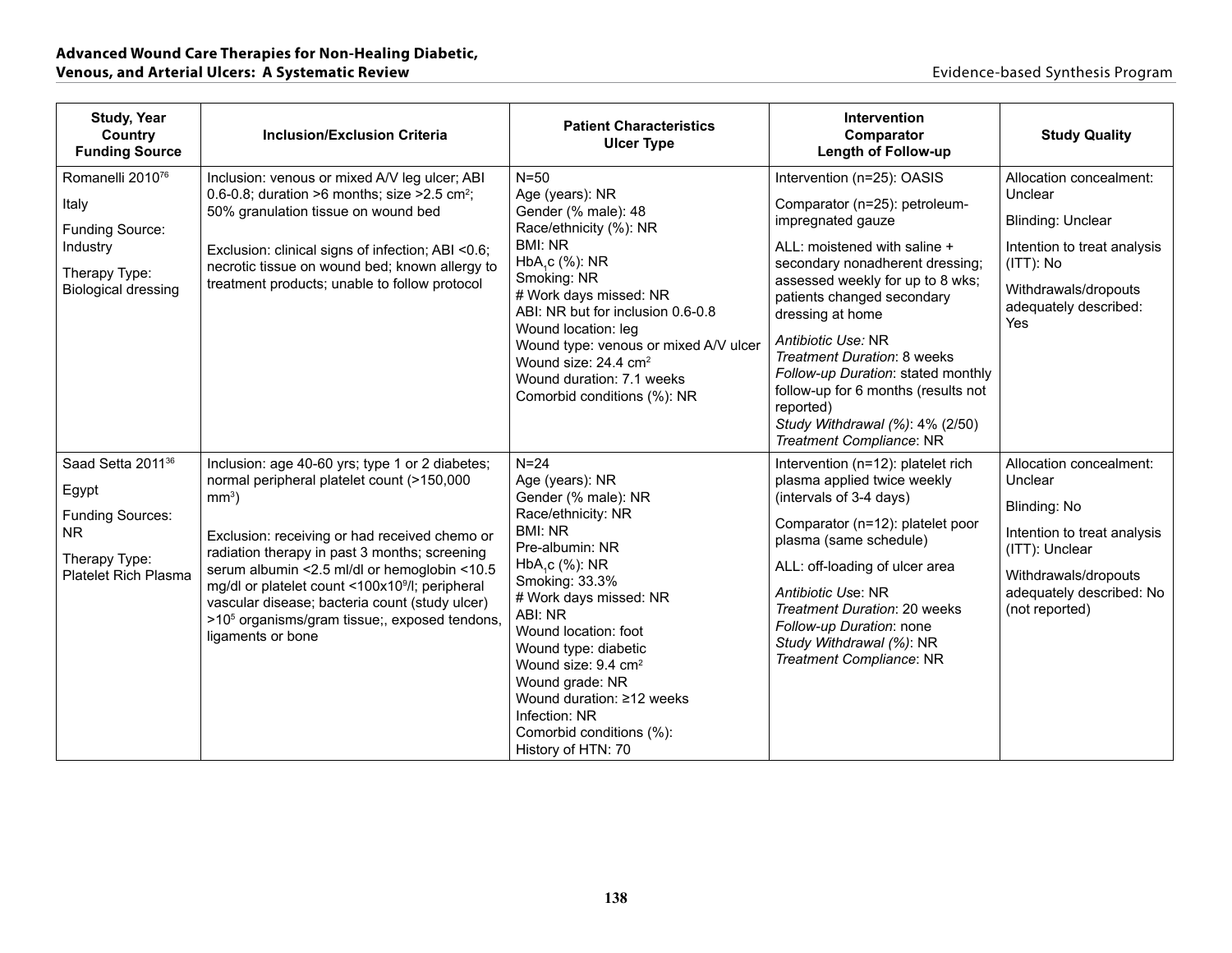| <b>Study, Year</b><br>Country<br><b>Funding Source</b>                                                                                         | <b>Inclusion/Exclusion Criteria</b>                                                                                                                                                                                                                                                                                                                                                               | <b>Patient Characteristics</b><br><b>Ulcer Type</b>                                                                                                                                                                                                                                                                                                           | Intervention<br>Comparator<br><b>Length of Follow-up</b>                                                                                                                                                                                                                                                                                                                                                                    | <b>Study Quality</b>                                                                                                                                                     |
|------------------------------------------------------------------------------------------------------------------------------------------------|---------------------------------------------------------------------------------------------------------------------------------------------------------------------------------------------------------------------------------------------------------------------------------------------------------------------------------------------------------------------------------------------------|---------------------------------------------------------------------------------------------------------------------------------------------------------------------------------------------------------------------------------------------------------------------------------------------------------------------------------------------------------------|-----------------------------------------------------------------------------------------------------------------------------------------------------------------------------------------------------------------------------------------------------------------------------------------------------------------------------------------------------------------------------------------------------------------------------|--------------------------------------------------------------------------------------------------------------------------------------------------------------------------|
| Schuler 1996 <sup>69</sup><br><b>United States</b><br>Funding Source:<br>Industry<br>Therapy Type:<br>Intermittent<br>Pneumatic<br>Compression | Inclusion: age >18 years old; ulcers <50 cm <sup>2</sup> ;<br>ulcers <2 years old<br>Exclusion: ABI <0.9; cancer; massive leg<br>edema due to congestive heart failure; cellulitis;<br>osteomyelitis; sickle cell disease; use of<br>steroids or vasoconstrictive medications; DVT<br>or pulmonary embolism in previous 6 months;<br>vein ligation or injection sclerotherapy in<br>previous year | $N = 54$<br>Age (years): 57<br>Gender (% male): 46<br>Race/ethnicity: NR<br><b>BMI: 33</b><br>Pre-albumin: NR<br>$HbAsc (\%): NR$<br>Smoking (%): 31<br># Work days missed: NR<br>ABI: 1.1<br>Wound location: NR<br>Wound type: venous ulcer<br>Wound size: 9.9 cm <sup>2</sup><br>Wound grade: NR<br>Wound duration: 306 days<br>Comorbid conditions (%): NR | Intervention (n=28): below-knee<br>gradient compression elastic<br>stocking + external pneumatic<br>compression; applied daily (1 hour<br>in morning $+2$ hours in evening)<br>Comparator (n=26): Unna's boot<br>ALL: leg elevation 2X/day<br>Antibiotic Use: NR<br>Treatment Duration: 6 months<br>Follow-up Duration: NR<br>Study Withdrawal (%): 13<br>Treatment Compliance: 93% (4<br>total dropped for non-compliance) | Allocation concealment:<br>Unclear<br>Blinding: No<br>Intention to treat analysis<br>$(ITT)$ : No<br>Withdrawals/dropouts<br>adequately described:<br>Yes                |
| Stacey 200062<br>Australia<br>Funding Source:<br>Government.<br>Industry<br>Therapy Type:<br>Platelet Rich Plasma                              | Inclusion: venous ulceration based on ABI > 0.9.<br>venous refilling time < 25 seconds, blood tests<br>negative for other causes of ulceration<br>Exclusion: none reported                                                                                                                                                                                                                        | $N = 86$<br>Age (years): 71<br>Gender (% male): 42<br>Race/ethnicity: NR<br><b>BMI: NR</b><br>Pre-albumin: NR<br>HbA,c (%): NR<br>Smoking: NR<br># Work days missed: NR<br>ABI: NR<br>Wound location: leg<br>Wound type: venous ulcer<br>Wound size: 4.9 cm <sup>2</sup><br>Wound grade: NR<br>Wound duration: 12 weeks<br>Comorbid conditions (%): NR        | Intervention (n=42): bandage<br>soaked in platelet lysate in<br>phosphate buffered saline (PBS)<br>Comparator (n=44): placebo (PBS)<br>soaked bandage<br>ALL: compression bandaging;<br>dressings/bandages applied twice<br>weekly<br>Antibiotic Use: NR<br>Treatment Duration: 9 months<br>Follow-up Duration: NR<br>Study Withdrawal (%): 9<br>Treatment Compliance: NR                                                   | Allocation concealment:<br>Adequate<br><b>Blinding: Unclear</b><br>Intention to treat analysis<br>(ITT): Unclear<br>Withdrawals/dropouts<br>adequately described:<br>Yes |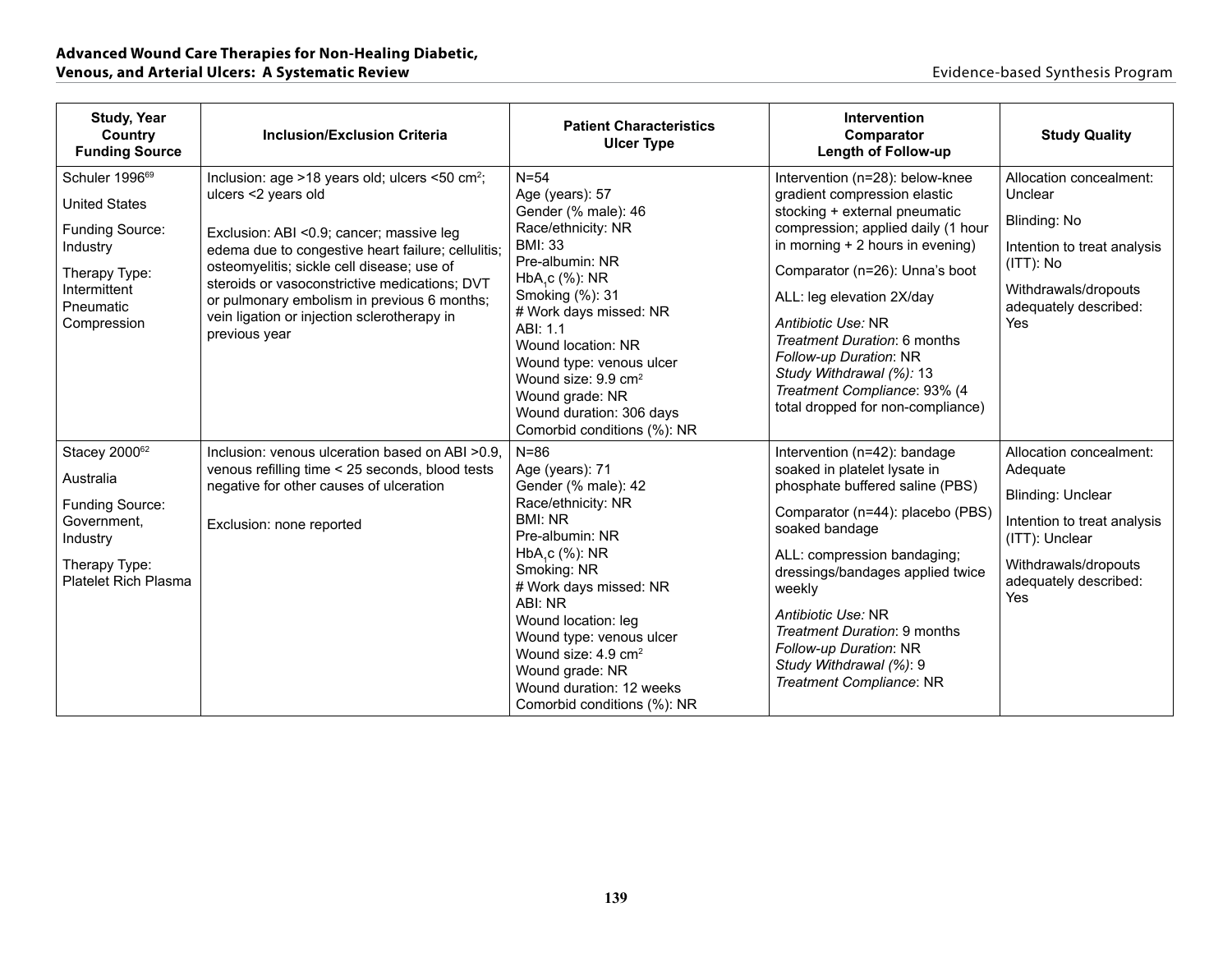| <b>Study, Year</b><br>Country<br><b>Funding Source</b>                                                                                                                                                           | <b>Inclusion/Exclusion Criteria</b>                                                                                                                                                                                                                                                                                                                                                                                                                                                                                                                                                                                                                                                                                                   | <b>Patient Characteristics</b><br><b>Ulcer Type</b>                                                                                                                                                                                                                                                                                                                                                                | <b>Intervention</b><br>Comparator<br>Length of Follow-up                                                                                                                                                                                                                                                                                                                                                                                              | <b>Study Quality</b>                                                                                                                                             |
|------------------------------------------------------------------------------------------------------------------------------------------------------------------------------------------------------------------|---------------------------------------------------------------------------------------------------------------------------------------------------------------------------------------------------------------------------------------------------------------------------------------------------------------------------------------------------------------------------------------------------------------------------------------------------------------------------------------------------------------------------------------------------------------------------------------------------------------------------------------------------------------------------------------------------------------------------------------|--------------------------------------------------------------------------------------------------------------------------------------------------------------------------------------------------------------------------------------------------------------------------------------------------------------------------------------------------------------------------------------------------------------------|-------------------------------------------------------------------------------------------------------------------------------------------------------------------------------------------------------------------------------------------------------------------------------------------------------------------------------------------------------------------------------------------------------------------------------------------------------|------------------------------------------------------------------------------------------------------------------------------------------------------------------|
| Steed 1995, 2006 <sup>33,34</sup><br><b>United States</b><br>Funding Source:<br>Industry (responsible<br>for conduct of trial<br>and all analyses)<br>Therapy Type:<br>Platelet-derived<br><b>Growth Factors</b> | Inclusion: $\geq$ 19 years; ulcer area 1-100 cm <sup>2</sup> ;<br>chronic (≥8 weeks duration) non-healing; full-<br>thickness; lower extremity ulcer resulting from<br>diabetes; free of infection; adequate arterial<br>blood supply<br>Exclusion: nursing, pregnant, or of childbearing<br>potential; hypersensitivity to study gel; >3<br>ulcers; ulcers from large-vessel arterial<br>ischemia, venous insufficiency, pressure,<br>or necrobiosis lipoidica diabeticorum;<br>osteomyelitis; malignant or terminal disease;<br>alcohol or substance abuse; thermal, electrical,<br>or radiation burn wounds at site of target ulcer;<br>receiving corticosteroids, immunosuppressive<br>agents, radiation therapy, or chemotherapy | $N = 118$<br>Age (years): 61<br>Gender (% male): 75<br>Race/ethnicity (%): white: 86; other: 14<br>BMI: NR<br>Pre-albumin: NR<br>HbA, c (%): NR<br>Smoking: NR<br># Work days missed: NR<br>ABI: NR<br>Wound location: foot<br>Wound type: diabetic ulcer<br>Wound size: 7.2 cm <sup>2</sup><br>Wound grade: NR<br>Wound duration: 78 weeks<br>Infection: NR<br>Infection: Excluded<br>Comorbid conditions (%): NR | Intervention (n=61): platelet-<br>derived growth factor (PDGF-BB<br>100ug/g gel) applied once/day by<br>patient or patient caregiver<br>Comparator (n=57): placebo gel<br>applied as above<br>ALL: debridement as needed:<br>instructed on off-loading<br>Antibiotic Use: NR<br>Treatment Duration: 20 weeks<br>Follow-up Duration: NR<br>Study Withdrawal (%): 27<br>Treatment Compliance: 98%<br>(weight of gel tube, diary of<br>dressing changes) | Allocation concealment:<br>Adequate<br>Blinding: Unclear<br>Intention to treat analysis<br>$(ITT)$ : Yes<br>Withdrawals/dropouts<br>adequately described:<br>Yes |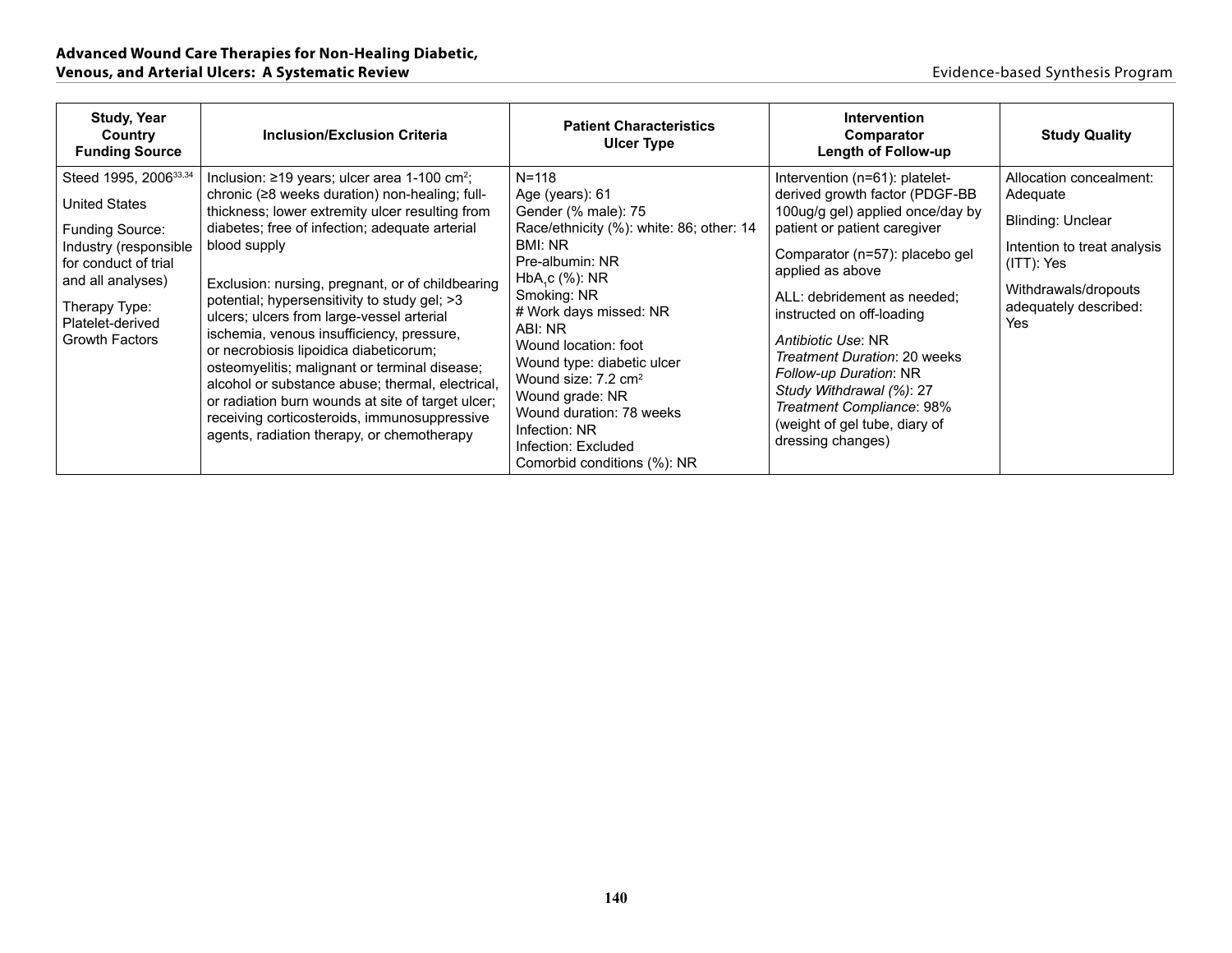| <b>Study, Year</b><br>Country<br><b>Funding Source</b>                                                                                                                                                                  | <b>Inclusion/Exclusion Criteria</b>                                                                                                                                                                                                                                                                                                                                                                                                                                                                                                                                                                                                                                                                                                                                                                                                                                                                                                                                                                                        | <b>Patient Characteristics</b><br><b>Ulcer Type</b>                                                                                                                                                                                                                                                                                                                                                                                                                                                         | Intervention<br>Comparator<br><b>Length of Follow-up</b>                                                                                                                                                                                                                                                                                                                                                                                                                                                                                                                                                                                                                                                                                                                                                                                                            | <b>Study Quality</b>                                                                                                                                |
|-------------------------------------------------------------------------------------------------------------------------------------------------------------------------------------------------------------------------|----------------------------------------------------------------------------------------------------------------------------------------------------------------------------------------------------------------------------------------------------------------------------------------------------------------------------------------------------------------------------------------------------------------------------------------------------------------------------------------------------------------------------------------------------------------------------------------------------------------------------------------------------------------------------------------------------------------------------------------------------------------------------------------------------------------------------------------------------------------------------------------------------------------------------------------------------------------------------------------------------------------------------|-------------------------------------------------------------------------------------------------------------------------------------------------------------------------------------------------------------------------------------------------------------------------------------------------------------------------------------------------------------------------------------------------------------------------------------------------------------------------------------------------------------|---------------------------------------------------------------------------------------------------------------------------------------------------------------------------------------------------------------------------------------------------------------------------------------------------------------------------------------------------------------------------------------------------------------------------------------------------------------------------------------------------------------------------------------------------------------------------------------------------------------------------------------------------------------------------------------------------------------------------------------------------------------------------------------------------------------------------------------------------------------------|-----------------------------------------------------------------------------------------------------------------------------------------------------|
| Vanscheidt 2007 <sup>61</sup><br>Europe (Hungary,<br>Czech Republic,<br>Germany)<br>Funding Source: NR<br>Therapy Type:<br>Keratinocytes<br>(autologous<br>keratinocytes<br>combined with fibrin<br>sealant: BioSeed-S) | Inclusion: age 18-90; chronic venous leg ulcers<br>(>3-month duration); area 2-50 cm <sup>2</sup> after sharp<br>debridement (±5%); venous insufficiency (by<br>Doppler sonography with reflux in superficial<br>and/or deep veins, venous refilling time <20<br>seconds, duplex sonography, or phlebography);<br>ulcer located below knee joint excluding ulcers<br>of distal metatarsal area<br>Exclusion: not able to get/apply compression<br>therapy; ABI <0.8; vasculitis, severe rheumatoid<br>arthritis, or other connective tissue diseases;<br>previous surgery on venous system or<br>sclerotherapy, phlebitis, or DVT in past 3<br>months; significant medical conditions that<br>impair wound healing (e.g., renal and hepatic<br>insufficiency or uncontrolled diabetes); known<br>hypersensitivity to bovine proteins or other<br>constituents of BioSeed-S (if randomized to<br>that group); pregnant or breast-feeding women,<br>or of childbearing age not using contraception<br>during treatment phase | $N = 225$<br>Age (years): 67<br>Gender (% male): 37<br>Race/ethnicity: NR<br>BMI: 28.6<br>Pre-albumin: NR<br>$HbA_{c}C$ (%): NR<br>Smoking: 19.1%<br># Work days missed: NR<br>ABI: NR, but all >0.8 by criteria<br>Wound location: below knee<br>Wound type: venous leg<br>Wound size:<br>2-10 cm <sup>2</sup> : 60.4% (136/225)<br>>10 cm <sup>2</sup> : 38.7% (87/225)<br>Wound grade: NR<br>Wound duration:<br>3-12 months: 59.1%(133/225)<br>>12 months: 40.9% (92/225)<br>Comorbid conditions (%): NR | Intervention (n=116): 2 wks before<br>Day 0 - skin biopsy to collect and<br>cultivate autologous keratinocytes<br>Day 0 - debride, disinfect & rinse;<br>applied autologous keratinocytes<br>within fibrin sealant; pressure<br>dressing; compression therapy;<br>repeated up to 3X in first 3 mos;<br>further applications allowed if >2<br>wks apart; compression therapy<br>maintained throughout 6 months<br>Comparator (n=109): Day 0-<br>Same except non-adherent gauze;<br>continuous compression therapy;<br>sharp debridement and paraffin<br>qauze as needed<br>ALL: debrided, routine dressings<br>and compression for 4 weeks<br>prior to Day 0 (not randomized if<br>responsive to std care after 2 wks)<br>Antibiotic Use: NR<br>Treatment Duration: up to 3 mos<br>Follow-up Duration: 6 mos<br>Study Withdrawal (%): NR<br>Treatment Compliance: NR | Allocation concealment:<br>Unclear<br>Blinding: No<br>Intention to treat analysis<br>(ITT): Yes<br>Withdrawals/dropouts<br>adequately described: No |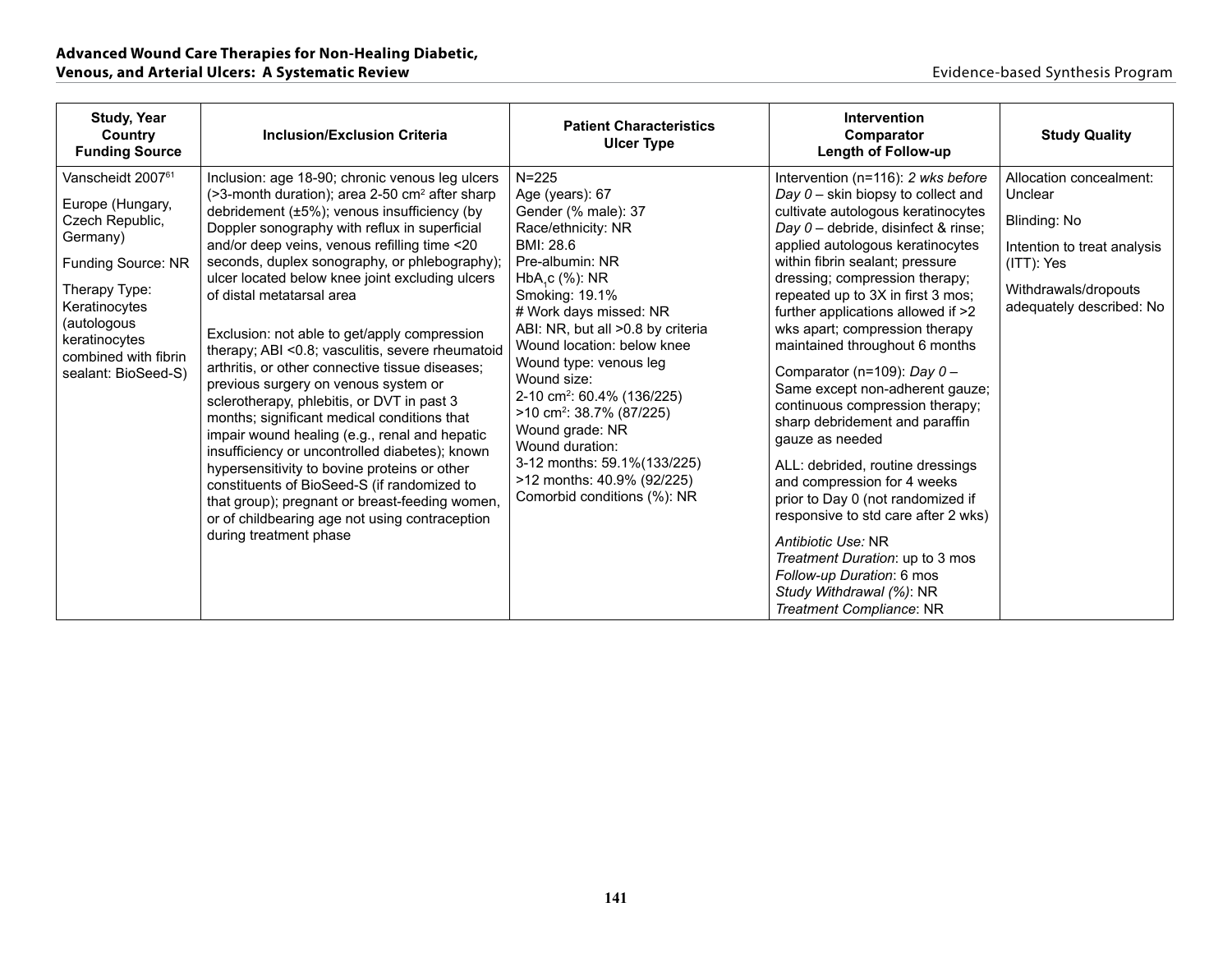| <b>Study, Year</b><br>Country<br><b>Funding Source</b>                                                                                          | <b>Inclusion/Exclusion Criteria</b>                                                                                                                                                                                                                                                                                                                                                                                                                                                                                         | <b>Patient Characteristics</b><br><b>Ulcer Type</b>                                                                                                                                                                                                                                                                                                                                                                                                                        | <b>Intervention</b><br>Comparator<br><b>Length of Follow-up</b>                                                                                                                                                                                                                                                                                                                                                                                                                                                                                    | <b>Study Quality</b>                                                                                                                                                                                             |
|-------------------------------------------------------------------------------------------------------------------------------------------------|-----------------------------------------------------------------------------------------------------------------------------------------------------------------------------------------------------------------------------------------------------------------------------------------------------------------------------------------------------------------------------------------------------------------------------------------------------------------------------------------------------------------------------|----------------------------------------------------------------------------------------------------------------------------------------------------------------------------------------------------------------------------------------------------------------------------------------------------------------------------------------------------------------------------------------------------------------------------------------------------------------------------|----------------------------------------------------------------------------------------------------------------------------------------------------------------------------------------------------------------------------------------------------------------------------------------------------------------------------------------------------------------------------------------------------------------------------------------------------------------------------------------------------------------------------------------------------|------------------------------------------------------------------------------------------------------------------------------------------------------------------------------------------------------------------|
| Veves 2001 <sup>24</sup><br>United States (24<br>sites)<br>Funding Source:<br>Industry<br>Therapy Type:<br><b>Biological Skin</b><br>Equivalent | Inclusion: type 1 or 2 diabetes; age 18-80<br>years; HbA,c 6-12%; full thickness neuropathic<br>ulcers ≥2 weeks in duration (excluded dorsum<br>of foot and calcaneous); ulcer size 1-16 cm <sup>2</sup> ;<br>dorsalis pedis and posterior tibial pulses<br>audible by Doppler<br>Exclusion: clinical infection at ulcer site;<br>significant lower extremity ischemia; active<br>Charcot's disease; ulcer of non-diabetic<br>pathophysiology; significant medical conditions<br>that would impair healing                  | N=208 (of 277 randomized)<br>Age (years): 57<br>Gender (% male): 78<br>Race/ethnicity: white: 69; African<br>American: 16; Hispanic: 13<br><b>BMI: 32</b><br>HbA <sub>1</sub> c (%): 8.6<br>Smoking: NR<br>Alcohol: NR<br># Work days missed: NR<br>ABI: >1.0 54%; <0.8 10%<br>Wound Type: neuropathic diabetic foot<br>ulcer<br>Wound size: 2.9 cm <sup>2</sup><br>Wound Duration: 11.3 months<br>Comorbid Conditions (%): NR                                             | Intervention (n=112): Graftskin<br>(Apligraft); at baseline then weekly,<br>if needed, for maximum of 4 weeks<br>(max of 5 application)<br>Comparator (n=96): saline<br>moistened gauze<br>ALL: scheduled dressing changes;<br>off-loading<br>Antibiotic Use: NR<br>Treatment Duration: maximum of<br>4 weeks<br>Follow-up Duration: 12 weeks with<br>safety evaluation to 3 months<br>Study Withdrawal (%): 21<br>Treatment Compliance: 98%                                                                                                       | Allocation concealment:<br>Adequate-<br>Blinding: No<br>Intention to treat analysis<br>(ITT): Modified (excluded<br>69 patients during 1 week<br>run-in)<br>Withdrawals/dropouts<br>adequately described:<br>Yes |
| Veves 2002 <sup>16</sup><br><b>United States</b><br>$(11$ sites)<br>Funding Source:<br>Industry<br>Therapy Type:<br>Collagen                    | Inclusion: ≥18 years of age; diabetic foot ulcer;<br>≥30 days duration; Wagner grade 1 or 2; area<br>$\geq$ 1 cm <sup>3</sup> ; adequate circulation<br>Exclusion: clinical signs of infection; exposed<br>bone; concurrent condition that may interfere<br>with healing; known alcohol or drug abuse;<br>dialysis; corticosteroids; immunosuppressive<br>agents; radiation or chemotherapy;<br>hypersensitivity to dressing components;<br>inability to be fitted with off-loading device;<br>multiple ulcers on same foot | $N = 276$<br>Age (years): 58.5<br>Gender (% male): 74<br>Race/ethnicity (%): white 63, African<br>American 10; Hispanic 16; Native<br>American 12<br><b>BMI: NR</b><br>Pre-albumin: NR<br>HbA <sub>1</sub> c (%): 8.6<br>Smoking: NR<br># Work days missed: NR<br>ABI: NR<br>Wound location: foot<br>Wound type: diabetic ulcer<br>Wound size: 2.8 cm <sup>2</sup><br>Wound grade: NR<br>Wound duration: 3 months (median)<br>Infection: NR<br>Comorbid conditions (%): NR | Intervention (n=138): collagen &<br>oxidized regenerated cellulose<br>dressing (Promogran); application<br>frequency at clinicians' discretion<br>Comparator (n=138): isotonic<br>sodium chloride solution-<br>moistened gauze<br>ALL: surgical debridement at all<br>study visits; dressing changes<br>according to good clinical practice;<br>off-loading<br>Antibiotic Use: NR<br><b>Treatment Duration: 12 weeks</b><br>Follow-up Duration: NR<br>Study Withdrawal (%): 32<br>Treatment Compliance: >90%<br>(both groups; tx, dressing change) | Allocation concealment:<br>Unclear<br>Blinding: No<br>Intention to treat analysis<br>(ITT): Yes<br>Withdrawals/dropouts<br>adequately described:<br>Yes                                                          |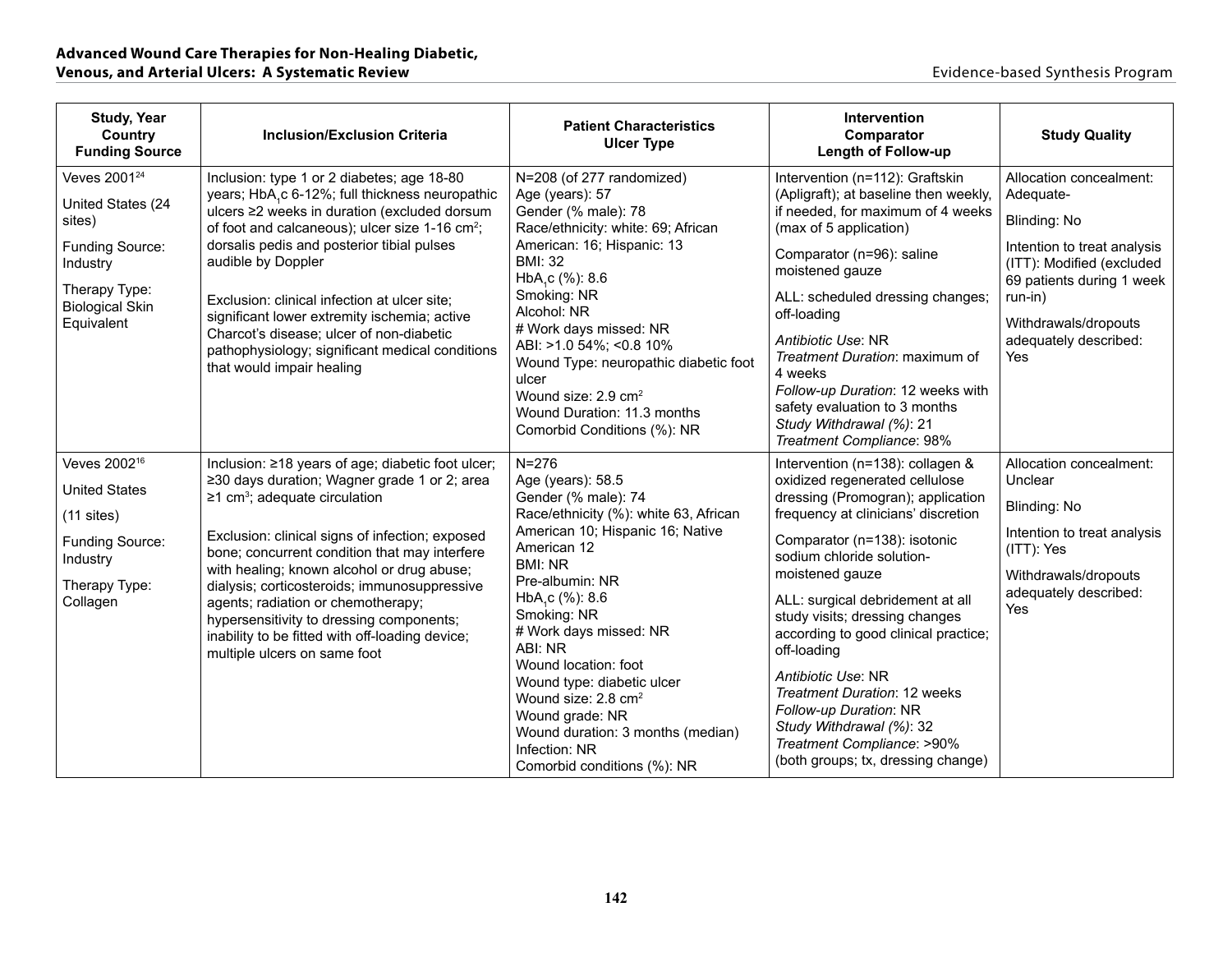| <b>Study, Year</b><br>Country<br><b>Funding Source</b>                                                  | <b>Inclusion/Exclusion Criteria</b>                                                                                                                                                                                                                                                                                                                                                                                                                                                                                                                                                                                  | <b>Patient Characteristics</b><br><b>Ulcer Type</b>                                                                                                                                                                                                                                                                                                                                                                                                          | Intervention<br>Comparator<br><b>Length of Follow-up</b>                                                                                                                                                                                                                                                                                                                                 | <b>Study Quality</b>                                                                                                                                                                                                          |
|---------------------------------------------------------------------------------------------------------|----------------------------------------------------------------------------------------------------------------------------------------------------------------------------------------------------------------------------------------------------------------------------------------------------------------------------------------------------------------------------------------------------------------------------------------------------------------------------------------------------------------------------------------------------------------------------------------------------------------------|--------------------------------------------------------------------------------------------------------------------------------------------------------------------------------------------------------------------------------------------------------------------------------------------------------------------------------------------------------------------------------------------------------------------------------------------------------------|------------------------------------------------------------------------------------------------------------------------------------------------------------------------------------------------------------------------------------------------------------------------------------------------------------------------------------------------------------------------------------------|-------------------------------------------------------------------------------------------------------------------------------------------------------------------------------------------------------------------------------|
| Vin 2002 <sup>52</sup><br>France (14 sites)<br>Funding Source:<br>Industry<br>Therapy Type:<br>Collagen | Inclusion: venous leg ulcers; free of infection;<br>≥30 days duration; ABPI ≥0.8; 2 cm-10 cm in<br>any one dimension(if multiple ulcers largest<br>was selected if ≥3 cm away from any other<br>ulcer)<br>Exclusion: unwilling to wear compression<br>bandage continuously; immobile and unable<br>to care for themselves; medical condition that<br>may interfere with healing including carcinoma,<br>vasculitis, connective tissue disease, and<br>immune system disorders; received topical<br>corticosteroids, immunosuppressive agents,<br>radiation therapy, or chemotherapy in 30 days<br>before study entry | $N=73$<br>Age (years): 73<br>Gender (% male): 35<br>Race/ethnicity: NR<br><b>BMI: 28</b><br>Pre-albumin: NR<br>HbA <sub>1</sub> c (%): NR<br>Smoking (%): 8<br># Work days missed: NR<br>ABI: 1.1<br>Wound location: leg<br>Wound type: venous ulcer<br>Wound size: 8.2 cm <sup>2</sup><br>Wound grade: NR<br>Wound duration: 9.2 months<br>Comorbid conditions (%):<br>History of CAD: 11; History of DM: 14;<br>History of HTN: 49                         | Intervention (n=37): Promogran<br>dressing + Adaptec (petrolatum-<br>impregnated dressing)<br>Comparator (n=36): Adaptec only<br>ALL: compression bandages;<br>dressing changes 2x/wk or more<br>Antibiotic Use: NR<br>Treatment Duration: to 12 weeks<br>Follow-up Duration (mean):<br>Promogran=65.9 days<br>Adaptec=63.8 days<br>Study Withdrawal (%): 26<br>Treatment Compliance: NR | Allocation concealment:<br>Unclear<br><b>Blinding: Partial</b><br>(investigator assessment<br>validated by 2 clinicians)<br>Intention to treat analysis<br>(ITT): Yes<br>Withdrawals/dropouts<br>adequately described:<br>Yes |
| Viswanathan 201141<br>India<br>Funding Source:<br>Industry<br>Therapy Type: Silver<br>Products          | Inclusion: type 2 diabetes; Wagner Grade I, II,<br>or III ulcer<br>Exclusion: clinical signs of severe infection;<br>exposed bone; unwilling to participate in study                                                                                                                                                                                                                                                                                                                                                                                                                                                 | N=38 (of 40 randomized)<br>Age (years): 59<br>Gender (% male): NR<br>Race/ethnicity: NR<br>Pre-albumin: NR<br>HbA.c (%): 10.7<br>Smoking: NR<br># Work days missed: NR<br>ABI: NR<br>Wound location: plantar (66% fore, 24%<br>mid, 11% hind)<br>Wound type: diabetic ulcer<br>Wound size: 4.6 X 3.3 cm<br>Wound grade: 29.0% I, 31.6% II, 39.5%<br>Ш<br>Wound duration: 14.5 days<br>Comorbid conditions (%):<br>History of DM: 100<br>History of PAD: 23.7 | Intervention (n=20): diabetic<br>wound cream (polyherbal<br>formulation)<br>Comparator (n=20): silver<br>sulphadiazine cream<br>ALL: daily dressing changes<br>(saline wash, cream applied)<br>Antibiotic Use: If ulcers showed<br>clinical signs of infection<br>Treatment Duration: unclear<br>Follow-up Duration: 5 months<br>Study Withdrawal (%): 5<br>Treatment Compliance: NR     | Allocation concealment:<br>Unclear<br><b>Blinding: Unclear</b><br>Intention to treat analysis:<br>No<br>Withdrawals/dropouts<br>adequately described:<br>Yes                                                                  |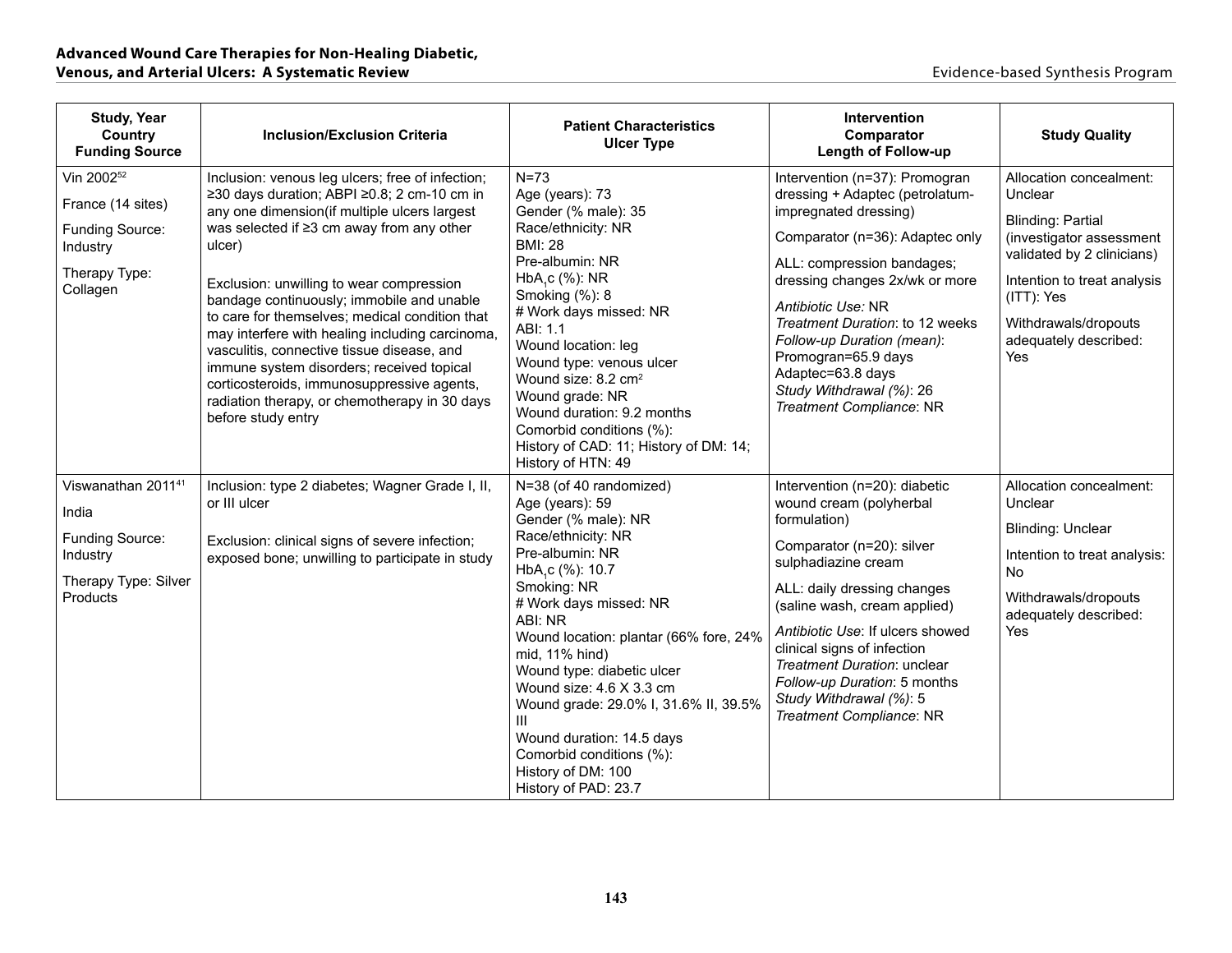| <b>Study, Year</b><br>Country<br><b>Funding Source</b>                                                                                                                                                                                                                 | <b>Inclusion/Exclusion Criteria</b>                                                                                                                                                                                                                                                                                                                | <b>Patient Characteristics</b><br><b>Ulcer Type</b>                                                                                                                                                                                                                                                                                                                                                                                                                                                           | <b>Intervention</b><br>Comparator<br><b>Length of Follow-up</b>                                                                                                                                                                                                                                                                                                                                                                                                                                                                                                                                                                                                         | <b>Study Quality</b>                                                                                                                                                                                                           |
|------------------------------------------------------------------------------------------------------------------------------------------------------------------------------------------------------------------------------------------------------------------------|----------------------------------------------------------------------------------------------------------------------------------------------------------------------------------------------------------------------------------------------------------------------------------------------------------------------------------------------------|---------------------------------------------------------------------------------------------------------------------------------------------------------------------------------------------------------------------------------------------------------------------------------------------------------------------------------------------------------------------------------------------------------------------------------------------------------------------------------------------------------------|-------------------------------------------------------------------------------------------------------------------------------------------------------------------------------------------------------------------------------------------------------------------------------------------------------------------------------------------------------------------------------------------------------------------------------------------------------------------------------------------------------------------------------------------------------------------------------------------------------------------------------------------------------------------------|--------------------------------------------------------------------------------------------------------------------------------------------------------------------------------------------------------------------------------|
| Vuerstack 2006 <sup>80</sup><br>Netherlands (2 sites)<br>Funding Source:<br>Industry (no<br>influence on data<br>analysis, data<br>interpretation,<br>writing of report,<br>or manuscript<br>submission)<br>Therapy Type:<br>Negative Pressure<br><b>Wound Therapy</b> | Inclusion: hospitalized with chronic<br>venous, combined venous and arterial, or<br>microangiopathic leg ulcers (>6 months<br>duration); ambulatory; failed conservative local<br>treatment for $\geq 6$ months<br>Exclusion: age >85 years; use of immune<br>suppression; allergy to wound therapies;<br>malignant or vasculitis origin; ABI <0.6 | $N = 60$<br>Age (years): 72 (median)<br>Gender (% male): 23<br>Race/ethnicity: NR<br>BMI: NR<br>Pre-albumin: NR<br>$HbAsc (\%): NR$<br>Smoking: 26%<br># Work days missed: NR<br>ABI: 100 (median)<br>Wound location: leg<br>Wound type: venous (43%), combined<br>arterial/venous (13%), arteriolosclerotic<br>(46%)<br>Wound size: 38 cm <sup>2</sup><br>Wound grade: NR<br>Wound duration: 7.5 months<br>Comorbid conditions (%):<br>History of DM: 17% (type 2)<br>History of HTN: 43%<br>Immobility: 42% | Intervention (n=30; 28 received<br>tx): vacuum-assisted; permanent<br>negative pressure (125 mmHg)<br>until skin graft + 4 days after graft<br>Comparator (n=30; 26 received<br>tx): daily local wound care and<br>compression therapy until skin<br>graft; standard care after graft<br>ALL: initial necrosectomy; full-<br>thickness punch skin graft when<br>100% granulation tissue on surface<br>and wound secretion minimal; only<br>toilet and basic hygiene mobility<br>during treatment<br>Antibiotic Use: 3.5% at baseline<br>Treatment Duration: to closure<br>Follow-up Duration: 12 months<br>Study Withdrawal (%): 10<br>Treatment Compliance: Inpatients | Allocation concealment:<br>Adequate<br>Blinding: No<br>Intention to treat analysis<br>(ITT): Unclear (ITT)<br>for adverse events<br>but unclear for other<br>outcomes)<br>Withdrawals/dropouts<br>adequately described:<br>Yes |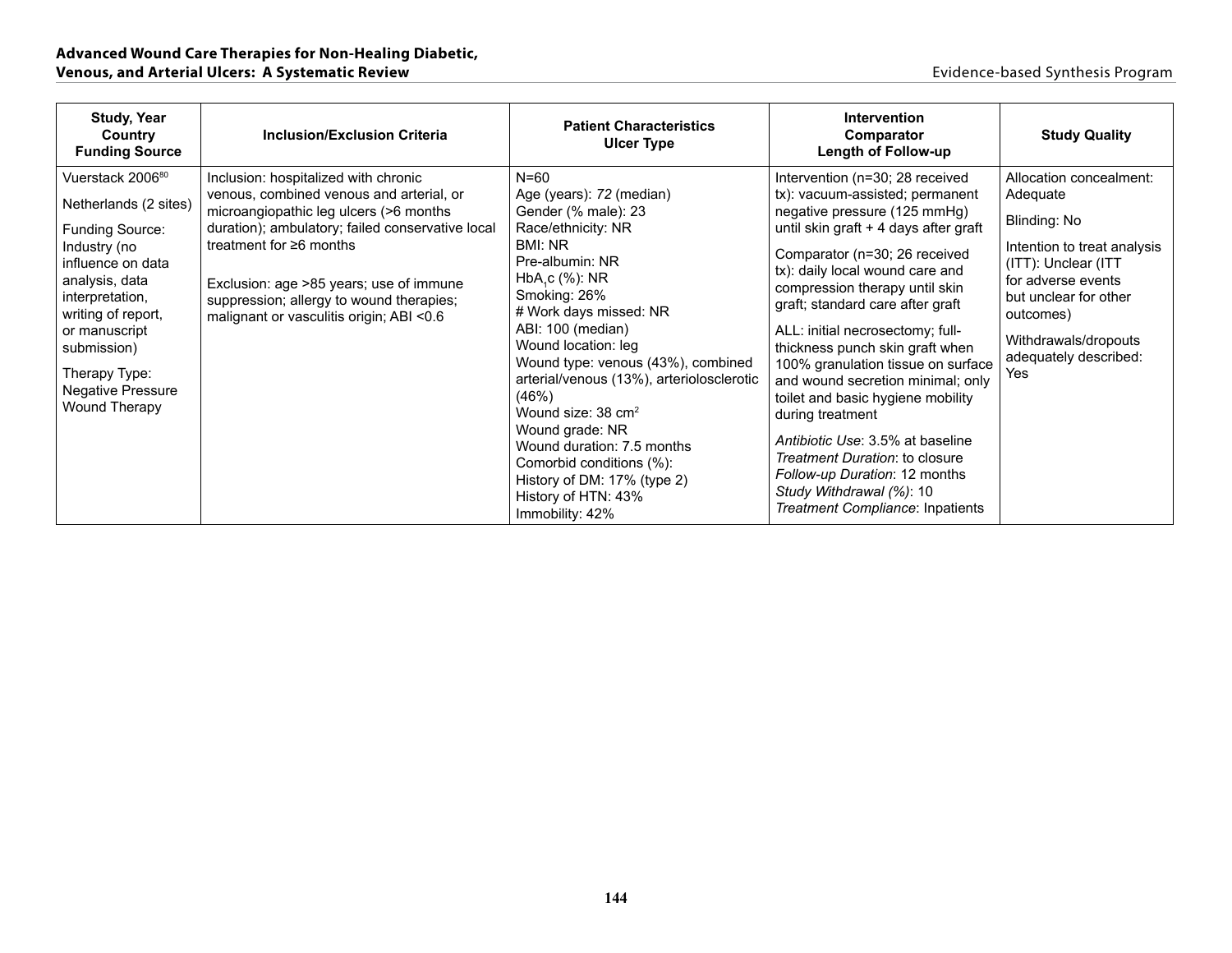| Study, Year<br>Country<br><b>Funding Source</b>                                                                                     | <b>Inclusion/Exclusion Criteria</b>                                                                                                                                                                                                                                                                                                                                                                                                                                                                                                                                            | <b>Patient Characteristics</b><br><b>Ulcer Type</b>                                                                                                                                                                                                                                                                                                                                                                                                     | <b>Intervention</b><br>Comparator<br><b>Length of Follow-up</b>                                                                                                                                                                                                                                                                                                                                                                                                                                                                                                                                                                                               | <b>Study Quality</b>                                                                                                                                                                                                         |
|-------------------------------------------------------------------------------------------------------------------------------------|--------------------------------------------------------------------------------------------------------------------------------------------------------------------------------------------------------------------------------------------------------------------------------------------------------------------------------------------------------------------------------------------------------------------------------------------------------------------------------------------------------------------------------------------------------------------------------|---------------------------------------------------------------------------------------------------------------------------------------------------------------------------------------------------------------------------------------------------------------------------------------------------------------------------------------------------------------------------------------------------------------------------------------------------------|---------------------------------------------------------------------------------------------------------------------------------------------------------------------------------------------------------------------------------------------------------------------------------------------------------------------------------------------------------------------------------------------------------------------------------------------------------------------------------------------------------------------------------------------------------------------------------------------------------------------------------------------------------------|------------------------------------------------------------------------------------------------------------------------------------------------------------------------------------------------------------------------------|
| Wainstein 201150<br>Israel<br>Funding Source: NR,<br>device supplied by<br>manufacturer<br>Therapy Type:<br>Ozone-oxygen<br>Therapy | Inclusion: adult (age ≥18 years); type 2 or type<br>1 diabetes; Wagner classification stage 2 or 3<br>or post-debridement stage 4 foot ulcer<br>Exclusion: gangrenous foot ulcer; active<br>osteomyelitis; history of collagen diseases;<br>hyperthyroidism; pregnancy or nursing; HbA,c<br>>10.5%; ABI <0.65; hemoglobin <8 g/dL; liver<br>function tests (alanine transaminase, aspartate<br>transaminase, or c-glutamyl transpeptidase)<br>elevated to more than three times the upper<br>normal limit; serum creatinine > 2.5 mg/dL or<br>dialysis; known allergy to ozone | $N = 61$<br>Age (years): 63<br>Gender (% male): 62<br>Race/ethnicity: NR<br>BMI: NR<br>Pre-albumin: NR<br>HbA <sub>1</sub> c (%): 8.6<br>Smoking: 8% current<br># Work days missed: NR<br>ABI: 26% 0.65-0.8; 23% 0.8-1.0; 46%<br>>1.0<br>Wound location: foot<br>Wound type: diabetic<br>Wound size (cm <sup>2</sup> ): ozone 4.9, sham 3.5<br>Wound grade: Wagner 2-4<br>Wound duration: 15.8 years<br>Comorbid conditions (%):<br>History of DM: 100% | Intervention (n=31): ozone-<br>oxygen; Phase $I - tx$ sessions<br>4x/wk for 4 wks or granulation in<br>50% of wound area; max of 1 day<br>between txs (5 day week); gas<br>concentration: 96% oxygen & 4%<br>$(80 \lg/mL)$ ozone; Phase $II - tx$<br>sessions 2x/wk to complete 12 wk<br>tx; gas concentration: 98% oxygen<br>& 2% (40 lg/mL) ozone<br>Comparator (n=30); sham tx;<br>device circulated room air only<br>ALL: debridement; daily wound<br>dressings as needed; tx<br>sessions=26 min<br>Antibiotic Use: as needed<br>Treatment Duration: 12 weeks<br>Follow-up Duration: none<br>Study Withdrawal (%): 44 (27/61)<br>Treatment Compliance: NR | Allocation concealment:<br>Unclear<br><b>Blinding: Double (patient</b><br>and investigator)<br>Intention to treat analysis<br>(ITT): Yes, all randomized<br>included<br>Withdrawals/dropouts<br>adequately described:<br>Yes |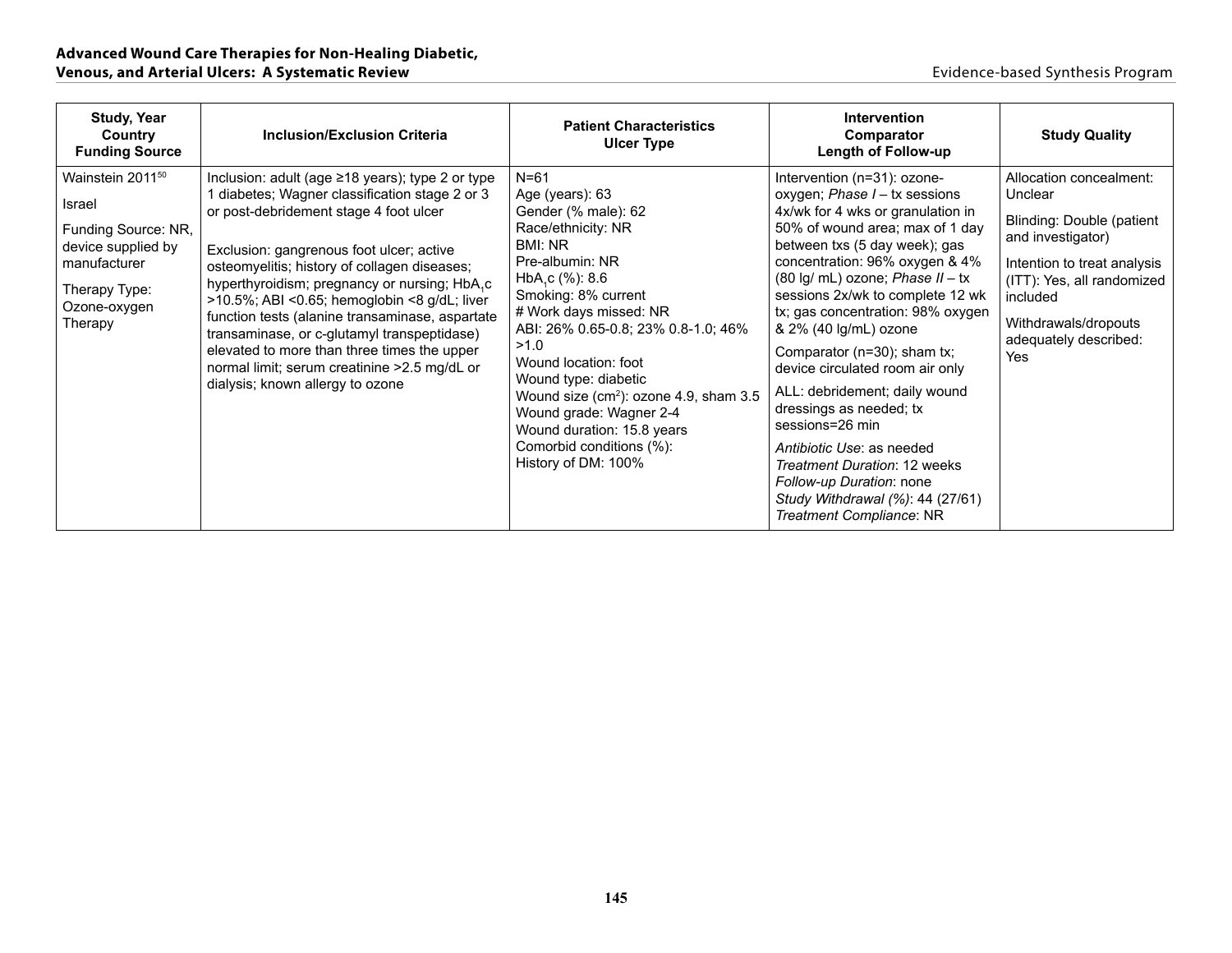| <b>Study, Year</b><br>Country<br><b>Funding Source</b>                                                                                                | <b>Inclusion/Exclusion Criteria</b>                                                                                                                                                                                                                                                                                                                                                                                                                                                                                                                                                     | <b>Patient Characteristics</b><br><b>Ulcer Type</b>                                                                                                                                                                                                                                                                                                                                                                                                                                                                                                                     | <b>Intervention</b><br>Comparator<br><b>Length of Follow-up</b>                                                                                                                                                                                                                                                                                                                                                                                                                                                                                                                                                                                                                                       | <b>Study Quality</b>                                                                                                                                                                                                         |
|-------------------------------------------------------------------------------------------------------------------------------------------------------|-----------------------------------------------------------------------------------------------------------------------------------------------------------------------------------------------------------------------------------------------------------------------------------------------------------------------------------------------------------------------------------------------------------------------------------------------------------------------------------------------------------------------------------------------------------------------------------------|-------------------------------------------------------------------------------------------------------------------------------------------------------------------------------------------------------------------------------------------------------------------------------------------------------------------------------------------------------------------------------------------------------------------------------------------------------------------------------------------------------------------------------------------------------------------------|-------------------------------------------------------------------------------------------------------------------------------------------------------------------------------------------------------------------------------------------------------------------------------------------------------------------------------------------------------------------------------------------------------------------------------------------------------------------------------------------------------------------------------------------------------------------------------------------------------------------------------------------------------------------------------------------------------|------------------------------------------------------------------------------------------------------------------------------------------------------------------------------------------------------------------------------|
| Wang 2011 <sup>45</sup><br>Taiwan<br>Funding Source:<br>Research Fund<br>through a University<br>Therapy Type:<br>Hyperbaric Oxygen<br>(HBOT)         | Inclusion: chronic non-healing foot ulcers of<br>more than 3 months duration<br>Exclusion: cardiac arrhythmia or pacemaker;<br>pregnancy; skeletal immaturity; malignancy                                                                                                                                                                                                                                                                                                                                                                                                               | N=77 (of 86 randomized)<br>Age (years): 62<br>Gender (% male): NR<br>Race/ethnicity: Asian<br><b>BMI: NR</b><br>Pre-albumin: NR<br>$HbA_1c(\%)$ : 8.4<br>Smoking: NR<br># Work days missed: NR<br>ABI: 0.99 (HBOT 0.91, control 1.07;<br>p=0.06 between groups)<br>Wound location (%): plantar foot 71;<br>dorsal foot 29<br>Wound type: diabetic<br>Wound size, cm <sup>2</sup> (median): HBOT7;<br>control 4 ( $p=0.06$ )<br>Wound grade (Wagner) (%): NR<br>Wound duration, months (median):<br>HBOT 6; control 6<br>Comorbid conditions (%):<br>History of DM: 100% | Intervention: HBOT (n=45, 2 with<br>bilateral ulcers); ATA of 2.5; 90 min<br>5 days/wk for 4 wks (20 sessions);<br>multi-place hyperbaric chamber +<br>standard treatment<br>Comparator: extracorporeal<br>shockwave therapy (dermaPACE<br>device) (n=41, 5 with bilateral<br>ulcers); dosage dependent on<br>ulcer size - min of 500 impulses<br>at E2 (0.23mJ/ mm <sup>2</sup> energy flux<br>density) at 4 shocks/sec; 2 times/<br>wk for 3 wks (6 sessions)<br>Antibiotic Use: per physician<br>Treatment Duration: 3-4 weeks<br>depending on therapy; some<br>subjects received 2 <sup>nd</sup> course<br>Follow-up Duration: none<br>Study Withdrawal (%): 10 (n=9)<br>Treatment Compliance: NR | Allocation concealment:<br>Inadequate (odd-even)<br>Blinding: No<br>Intention to treat analysis<br>$(ITT)$ : No<br>Withdrawals/dropouts<br>adequately described:<br>Yes                                                      |
| Wieman 1998 <sup>31</sup><br>United States (23<br>sites)<br>Funding Source:<br>Industry<br>Therapy Type:<br>Platelet-derived<br><b>Growth Factors</b> | Inclusion: type I or II diabetes; ≥1 full thickness<br>(IAET stage III or IV) wound of lower extremity<br>present for ≥8 weeks; transcutaneous oxygen<br>tension (TcPo <sub>2</sub> ) ≥30 mmHg<br>Exclusion: osteomyelitis affecting target<br>ulcer; post-debridement ulcer size exceeding<br>100 cm <sup>2</sup> ; non-diabetic ulcers; cancer; other<br>concomitant diseases; receiving treatment or<br>medication (radiation therapy, corticosteroids,<br>chemotherapy, or immunosuppressive agents);<br>nursing, pregnant, or of childbearing potential<br>not using contraception | $N = 382$<br>Age (years): 58<br>Gender (% male): 67<br>Race/ethnicity: white: 81; black: 12;<br>Asian: 0.3; Hispanic: 6.3; other: 0.3<br><b>BMI: NR</b><br>Pre-albumin: NR<br>HbA <sub>1</sub> c (%): NR<br>Smoking: NR<br># Work days missed: NR<br>ABI: NR<br>Wound location: 55% foot dorsum<br>Wound type: diabetic<br>Wound size: 2.7 cm <sup>2</sup><br>Wound grade: IAET stage III/IV<br>Wound duration: 49 weeks<br>Infection: NR<br>Comorbid conditions (%): NR                                                                                                | Intervention: becaplermin gel <sup>#</sup><br>A) 30ug/g (n=132): amount<br>determined weekly at study visits<br>B) 100ug/g (n=123): amount<br>determined weekly at study visits<br>Comparator (n=127): placebo<br>ALL: daily treatment with gel,<br>sharp debridement; moist saline<br>dressings (2x/day), off-loading<br>Antibiotic Use: as needed<br>Treatment Duration: 20 weeks<br>Follow-up Duration: 3 months<br>Study Withdrawal (%): 19<br>Treatment Compliance: 97.4% (no<br>details provided)<br>Regranex 0.01%                                                                                                                                                                             | Allocation concealment:<br>Unclear<br><b>Blinding: Unclear</b><br>(reported to be double-<br>blind but not specified)<br>Intention to treat analysis<br>$(ITT)$ : No<br>Withdrawals/dropouts<br>adequately described:<br>Yes |

NR=Not Reported; HbA<sub>1</sub>c=Hemoglobin A<sub>1</sub>c; DM=Diabetes Mellitus; HTN=Hypertension; CAD/CVD=Coronary Artery Disease/Cardiovascular Disease; PVD=Peripheral Vascular Disease; ITT=Intention to Treat Analysis; BMI=Body Mass Index; PRP=Platelet Rich Plasma; rhPDGF=recombinant human Platelet-derived Growth Factor; IAET=International Association of Enterostomal Therapy; IPC=Intermittent Pneumatic Compression; ABI=Ankle Brachial Index; NPWT=Negative Pressure Wound Therapy; HBOT=Hyperbaric Oxygen Therapy

\*The Wagner grade system is a classification based on 6 wound grades (scored 0 to 5) to assess ulcer depth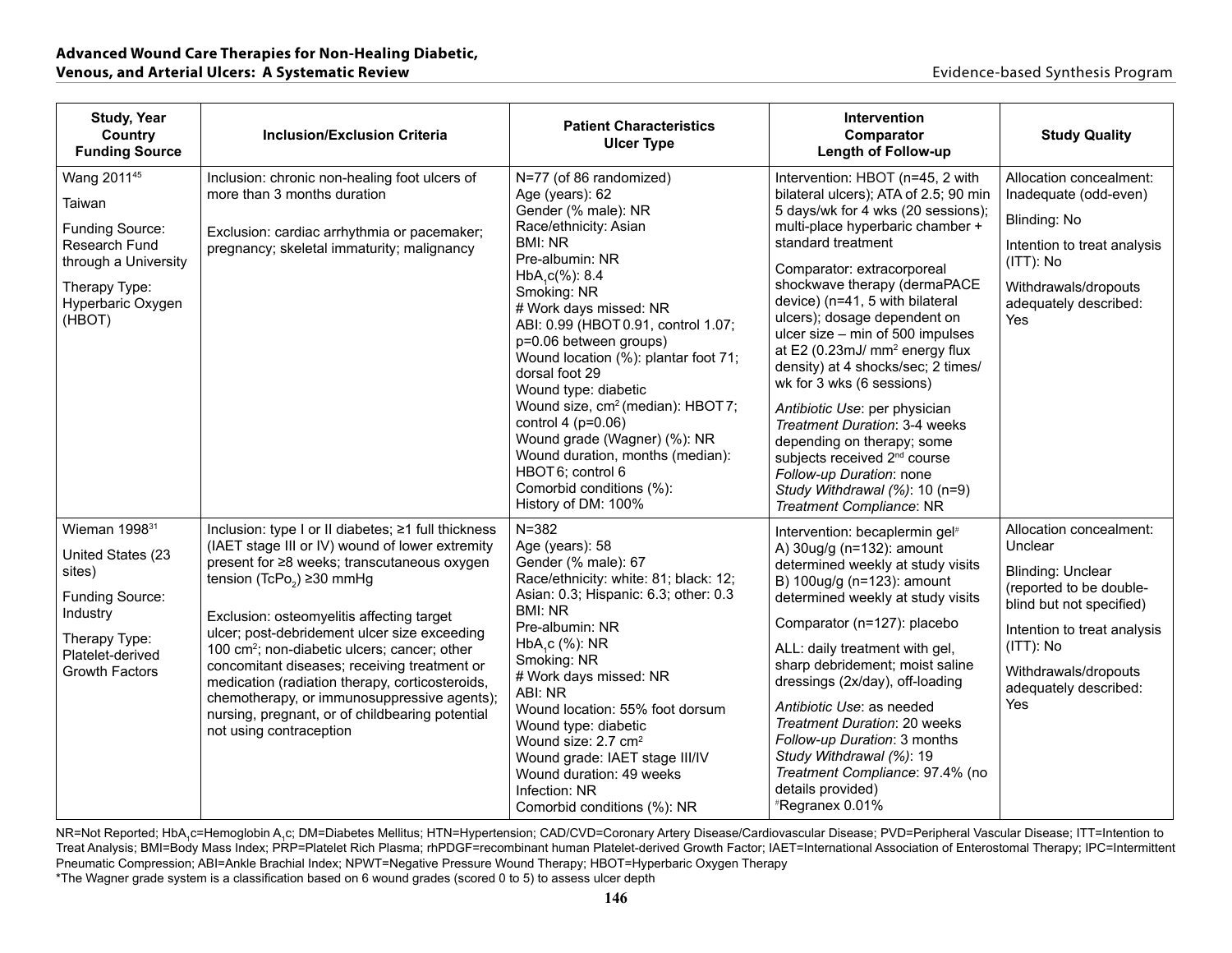## **Table 2. Primary Outcomes**

| Study, year                                                     | Time of<br>assess- | Healed ulcers*<br>% (n/N)                                                                                                                                                                                                                                                            |                                                                                                        |                                                                                            | Mean time (± SD or SE)** to<br>ulcer healing                                        | <b>Global assessment</b> |         |                  | <b>Return to daily activities</b><br>% (n/N) |
|-----------------------------------------------------------------|--------------------|--------------------------------------------------------------------------------------------------------------------------------------------------------------------------------------------------------------------------------------------------------------------------------------|--------------------------------------------------------------------------------------------------------|--------------------------------------------------------------------------------------------|-------------------------------------------------------------------------------------|--------------------------|---------|------------------|----------------------------------------------|
|                                                                 | ment<br>(weeks)    | <b>Treatment</b>                                                                                                                                                                                                                                                                     | Control                                                                                                | <b>Treatment</b>                                                                           | Control                                                                             | <b>Treatment</b>         | Control | <b>Treatment</b> | Control                                      |
|                                                                 |                    |                                                                                                                                                                                                                                                                                      |                                                                                                        | <b>DIABETIC ULCERS</b>                                                                     |                                                                                     |                          |         |                  |                                              |
| <b>Collagen</b>                                                 |                    |                                                                                                                                                                                                                                                                                      |                                                                                                        |                                                                                            |                                                                                     |                          |         |                  |                                              |
| <b>Blume 2011</b> <sup>15</sup><br>(Formulated Collagen<br>Gel) | 12                 | 45 (14/31)<br>$(p=ns)$                                                                                                                                                                                                                                                               | 31(5/16)                                                                                               |                                                                                            |                                                                                     |                          |         |                  |                                              |
| Reyzelman 2009 <sup>18</sup><br>(Graftskin)                     | 12                 | 69.6 (32/46)<br>$(p=0.03)$                                                                                                                                                                                                                                                           | 46.2 (18/39)                                                                                           | $5.7 \pm 3.5$<br>weeks $(n=32)$<br>$(p=ns)$                                                | $6.8 \pm 3.3$ weeks<br>$(n=18)$                                                     |                          |         |                  |                                              |
| Veves 2002 <sup>16</sup><br>(Promogran)                         | 12                 | 37 (51/138)<br>$(p=ns)$<br>Wound duration <6<br>months:<br>45 (43/95);<br>$(p=0.056)$<br>duration >6 months:<br>19 (8/43)<br>$(p=0.83)$<br>Wagner grade 1<br>or grade $2 - no$<br>difference<br>Ulcer size $<$ 10 cm <sup>2</sup><br>or $\geq$ 10 cm <sup>2</sup> – no<br>difference | 28 (39/138)<br>Wound duration<br>$<$ 6 months:<br>33 (29/89)<br>duration $>6$<br>months:<br>20 (10/49) | $7.0 \pm 0.4$<br>weeks<br>(p<0.0001)                                                       | $5.8 \pm 0.4$ weeks                                                                 |                          |         |                  |                                              |
| Donaghue 1998 <sup>17</sup><br>(Fibracol)                       | $\bf 8$            | 48 (24/50)<br>$(p=ns)$                                                                                                                                                                                                                                                               | 36 (9/25)                                                                                              | 6.2 weeks<br>$(p=ns)$                                                                      | 5.8 weeks                                                                           |                          |         |                  |                                              |
| <b>Biological Dressings</b>                                     |                    |                                                                                                                                                                                                                                                                                      |                                                                                                        |                                                                                            |                                                                                     |                          |         |                  |                                              |
| Niezgoda 2005 <sup>19</sup><br>(OASIS vs PDGF)                  | 12                 | 49 (18/37)<br>$(p=0.06)$                                                                                                                                                                                                                                                             | 28 (10/36)                                                                                             | 67 days<br>$p=0.25$                                                                        | 73 days                                                                             |                          |         |                  |                                              |
| Landsman 2008 <sup>20</sup><br>(OASIS vs. BSE<br>[Dermagraft])  | 12                 | 76.9 (10/13)<br>$(p=ns)$                                                                                                                                                                                                                                                             | 84.6 (11/13)                                                                                           | $35.7 \pm 41.5$<br>days<br>$(p=0.73)$                                                      | $40.9 \pm 32.3$ days                                                                |                          |         |                  |                                              |
| <b>Biological Skin Equivalents</b>                              |                    |                                                                                                                                                                                                                                                                                      |                                                                                                        |                                                                                            |                                                                                     |                          |         |                  |                                              |
| Gentzkow 1996 <sup>21</sup><br>(Dermagraft)                     | 12                 | Group A: 50.0<br>$(6/12)$ (p=0.03; A<br>versus D)<br>Group B: 21.4<br>(3/14)<br>Group C: 18.2<br>(2/11)                                                                                                                                                                              | Group D:<br>7.7<br>(1/13)                                                                              | Group A: 12<br>weeks<br>Group $B$ : $>12$<br>weeks<br>Group $C:$ >12<br>weeks<br>(medians) | Group $D:$ >12<br>weeks<br>p=0.056 when<br>comparing<br>groups A and D<br>(medians) |                          |         |                  |                                              |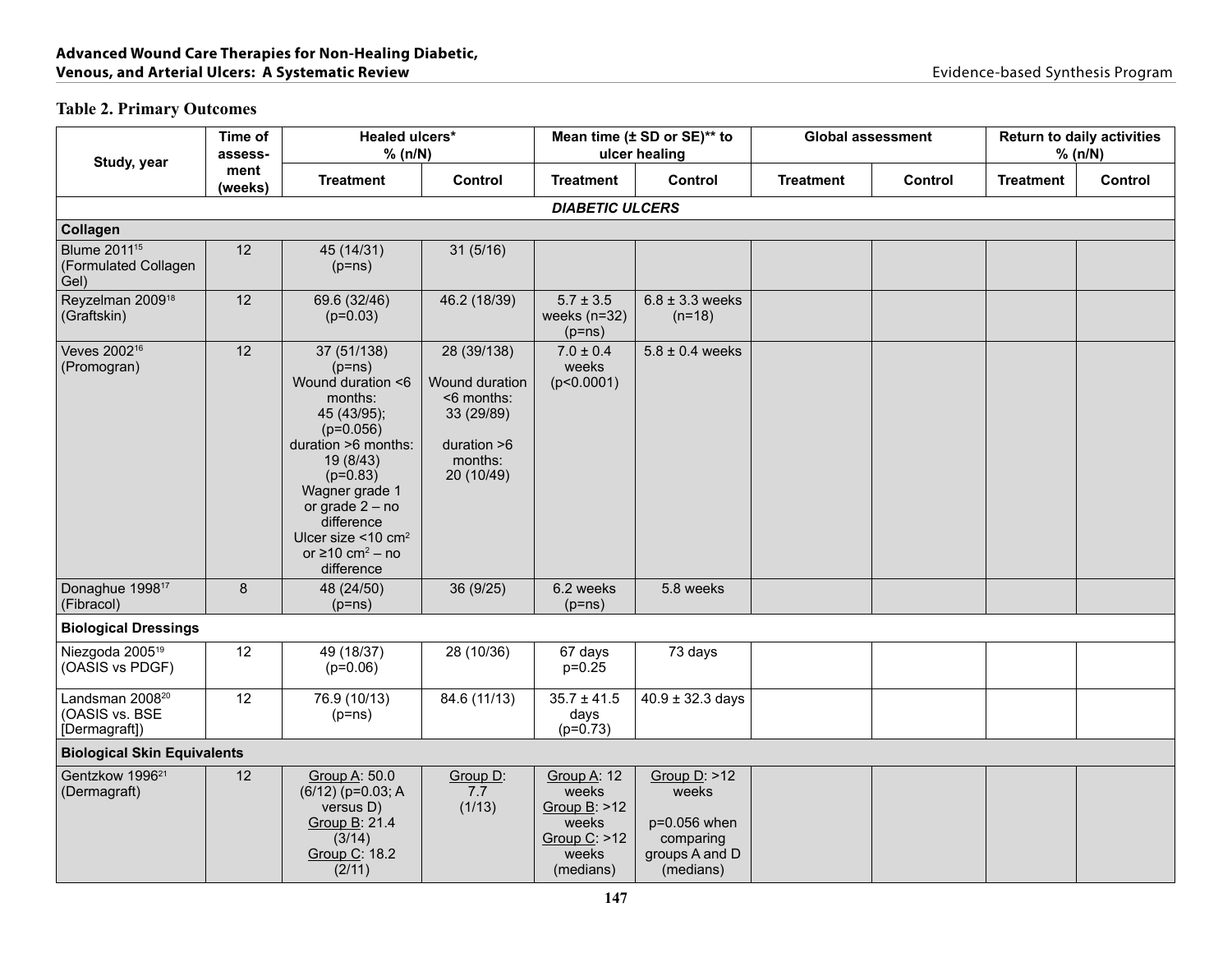| Study, year                                                   | Time of<br>assess-                   | Healed ulcers*<br>% (n/N)                                                                                        |                            | Mean time (± SD or SE)** to<br>ulcer healing                          |                                                           | <b>Global assessment</b> |         | <b>Return to daily activities</b><br>% (n/N) |         |
|---------------------------------------------------------------|--------------------------------------|------------------------------------------------------------------------------------------------------------------|----------------------------|-----------------------------------------------------------------------|-----------------------------------------------------------|--------------------------|---------|----------------------------------------------|---------|
|                                                               | ment<br>(weeks)                      | <b>Treatment</b>                                                                                                 | <b>Control</b>             | <b>Treatment</b>                                                      | Control                                                   | <b>Treatment</b>         | Control | <b>Treatment</b>                             | Control |
| Naughton 1997 <sup>22</sup><br>(Dermagraft)                   | 12 (then<br>followed to<br>32 weeks) | 38.5<br>(42/109)<br>$(p=0.14)$<br>Received<br>Metabolically active<br>Dermagraft:<br>48.7 (37/76)<br>$(p=0.008)$ | 31.7<br>(40/126)           | 13 weeks<br>(median)                                                  | 28 weeks<br>(median)                                      |                          |         |                                              |         |
| Marston 2003 <sup>23</sup><br>(Dermagraft)                    | 12                                   | 30 (39/130)<br>$(p=0.049)$                                                                                       | 18 (21/115)                |                                                                       | Reported that treatment group<br>healed faster $(p=0.04)$ |                          |         |                                              |         |
| Veves 2001 <sup>24</sup><br>(Apligraf)                        | 12                                   | 56 (63/112)<br>$(p=0.004)$                                                                                       | 38 (36/96)                 | 65 days<br>(median)<br>$p=0.003$                                      | 90 days<br>(median)                                       |                          |         |                                              |         |
| Edmonds 2009 <sup>25</sup><br>(Apligraf)                      | 12                                   | 51.5 (17/33)<br>$(p=0.049)$                                                                                      | 26.3 (10/38)               | 84 days<br>(median)                                                   | Not estimated<br>since <50% had<br>full closure           |                          |         |                                              |         |
| DiDomenico 2011 <sup>26</sup><br>(Apligraf vs.<br>Theraskin)  | 12<br>20                             | 41.3 (7/17)<br>$(p=ns)$<br>47.1 (8/17)<br>$(p=ns)$                                                               | 66.7 (8/12)<br>66.7 (8/12) | $6.9 \pm 4.1$<br>weeks $(n=8)$<br>$(p=ns)$                            | $5.0 \pm 3.4$ weeks<br>$(n=8)$                            |                          |         |                                              |         |
| <b>Platelet-derived Growth Factor</b>                         |                                      |                                                                                                                  |                            |                                                                       |                                                           |                          |         |                                              |         |
| Aminian 2000 <sup>27</sup><br>(rhPDGF)                        | 8                                    | 57(4/7)<br><b>Ulcers</b><br>$(p=0.08)$                                                                           | 0(0/5)<br>Ulcers           | $6.5 +/- 3.7$<br>weeks                                                | No complete<br>healing                                    |                          |         |                                              |         |
| Agrawal 2009 <sup>28</sup><br>(PDGF)                          | 12                                   | 64 (9/14)<br>(p<0.001)                                                                                           | 21(3/14)                   | <b>NR</b>                                                             | ${\sf NR}$                                                |                          |         |                                              |         |
| Hardikar 2005 <sup>29</sup><br>(rhPDGF)                       | $10$                                 | 71(39/55)<br>(p<0.001)                                                                                           | 31 (18/58)                 | 46 days<br>(p<0.001)                                                  | 61 days                                                   |                          |         |                                              |         |
|                                                               | 20                                   | 85 (47/55)<br>$(p<0.05^{\beta})$                                                                                 | 53 (31/58)                 | 57 days<br>(p<0.01)                                                   | 96 days                                                   |                          |         |                                              |         |
| Bhansali 2009 <sup>30</sup><br>(rhPDGF)                       | 20                                   | 100 (13/13)<br>$(p=ns)$                                                                                          | 100 (11/11)                | $50.1 +/- 23.4$<br>days<br>$(p=0.02)$                                 | $86.1 +/- 30.7$<br>days                                   |                          |         |                                              |         |
| Wieman 1998 <sup>31</sup><br>$(rhPDGF -$<br>Bercaplermin gel) | 20                                   | 100µg/g:<br>50 (61/123)<br>$(p=0.007)$<br>$30\mu g/g$ :<br>36 (48/132)<br>(p=ns vs. placebo<br>gel)              | 35 (44/127)                | $100\mu g/g$ :<br>86 days<br>$(p=0.01)$<br>$30\mu g/g$ :<br><b>NR</b> | 127 days                                                  |                          |         |                                              |         |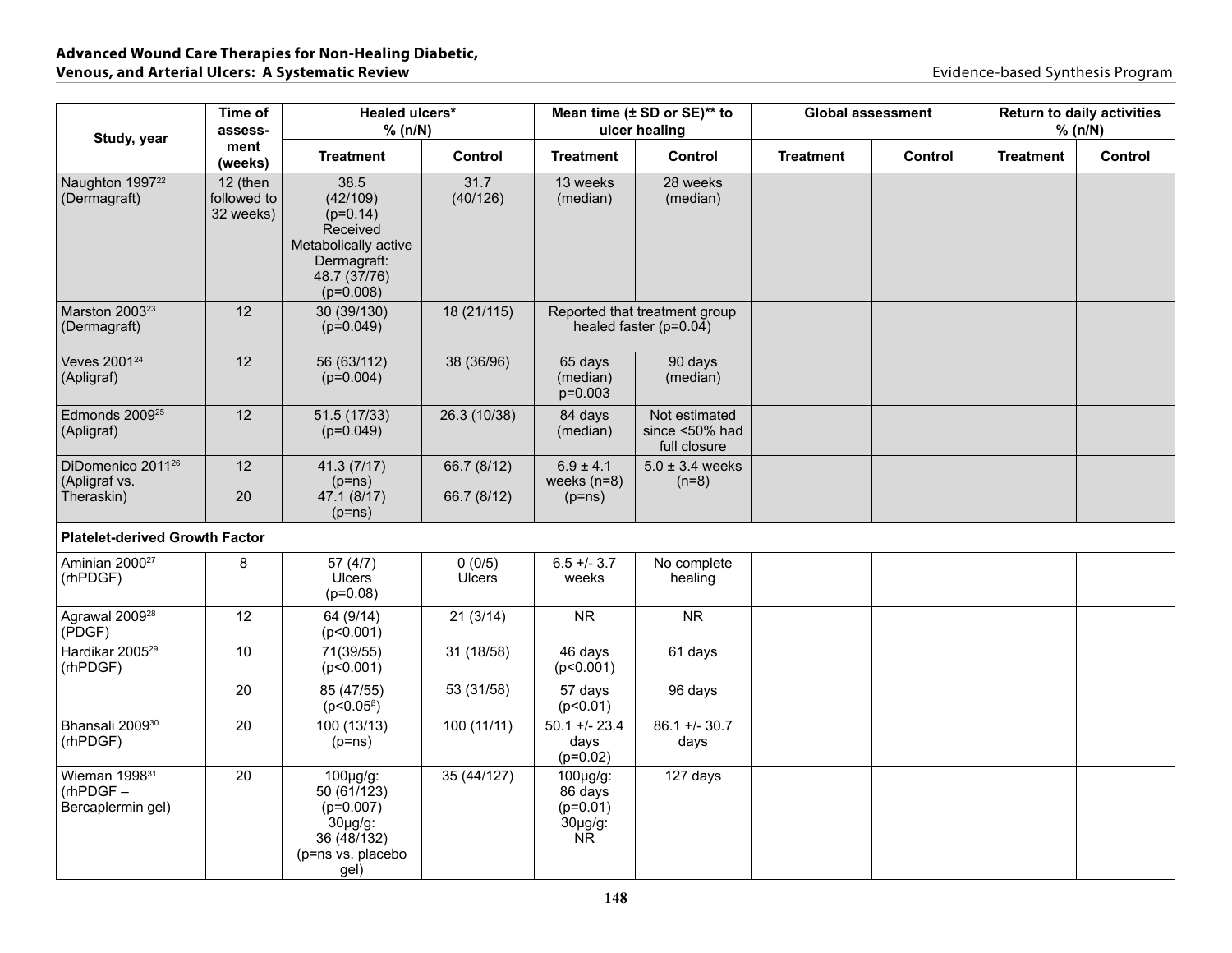| Study, year                                                                             | Time of<br>assess- | Healed ulcers*<br>% (n/N)                                      |                                                       |                                                              | Mean time (± SD or SE)** to<br>ulcer healing |                                                                                                                                                                                                                           | <b>Global assessment</b>                                                                                                                                | <b>Return to daily activities</b><br>% (n/N) |         |
|-----------------------------------------------------------------------------------------|--------------------|----------------------------------------------------------------|-------------------------------------------------------|--------------------------------------------------------------|----------------------------------------------|---------------------------------------------------------------------------------------------------------------------------------------------------------------------------------------------------------------------------|---------------------------------------------------------------------------------------------------------------------------------------------------------|----------------------------------------------|---------|
|                                                                                         | ment<br>(weeks)    | <b>Treatment</b>                                               | Control                                               | <b>Treatment</b>                                             | Control                                      | <b>Treatment</b>                                                                                                                                                                                                          | <b>Control</b>                                                                                                                                          | <b>Treatment</b>                             | Control |
| Jaiswal 2010 <sup>32</sup><br>(rhPDGF)                                                  | 10                 | 60 (15/25)<br>$(p=ns)$                                         | 72 (18/25)                                            |                                                              |                                              |                                                                                                                                                                                                                           |                                                                                                                                                         |                                              |         |
| Steed1995 200633,34<br>(rhPDGF)                                                         | 20                 | 48 (29/61)<br>$(p=0.01)$                                       | 25 (14/57)                                            | 30 to 40 days<br>shorter than<br>control group<br>$(p=0.01)$ |                                              |                                                                                                                                                                                                                           |                                                                                                                                                         |                                              |         |
| d'Hemecourt 1998 <sup>35</sup><br>(PDGF [Bercaplermin<br>gel) vs. NaCMC or<br>Std care) | 20                 | Gel:<br>44 (15/34)<br>(p=0.04 vs. std care,<br>p=ns vs. NaCMC) | <b>NaCMC</b><br>36 (25/70)<br>Std care:<br>22 (15/68) | Gel<br>85 days<br>$(p=ns vs.$<br>NaCMC or std<br>care)       | NaCMC: 98<br>days<br>Std care:<br>141 days   |                                                                                                                                                                                                                           |                                                                                                                                                         |                                              |         |
| <b>Platelet Rich Plasma</b>                                                             |                    |                                                                |                                                       |                                                              |                                              |                                                                                                                                                                                                                           |                                                                                                                                                         |                                              |         |
| Saad Setta 2011 <sup>36</sup>                                                           | 20                 | 100 (12/12)<br>$(p=ns)$                                        | 75 (9/12)                                             | 11.5 weeks<br>(p<0.005)                                      | 17.0 weeks                                   |                                                                                                                                                                                                                           |                                                                                                                                                         |                                              |         |
| Driver 2006 <sup>37</sup>                                                               | 12                 | ITT: 33 (13/40)<br>$(p=ns)$<br>PP: 68 (13/19)<br>$(p=ns)$      | ITT: 28 (9/32)<br>PP: 43 (9/21)                       | PP: 43 days<br>(mean); 45<br>days (median)<br>$(p=ns)$       | PP: 47 days<br>(mean); 85 days<br>(median)   |                                                                                                                                                                                                                           |                                                                                                                                                         |                                              |         |
| <b>Silver Products</b>                                                                  |                    |                                                                |                                                       |                                                              |                                              |                                                                                                                                                                                                                           |                                                                                                                                                         |                                              |         |
| Belcaro 2010 <sup>38</sup><br>(Silver Ointment)                                         | 4                  | 39 (13/34)<br>(p<0.05)                                         | 16 (5/32)                                             |                                                              |                                              |                                                                                                                                                                                                                           |                                                                                                                                                         |                                              |         |
| Jacobs 2010 <sup>39</sup><br>(Silver Cream (control<br>(x))                             | $\,6\,$            | 40 (8/20)<br>$(p=ns)$                                          | 30 (6/20)<br>(Silver)                                 |                                                              |                                              |                                                                                                                                                                                                                           |                                                                                                                                                         |                                              |         |
| Jude 2008 <sup>40</sup><br>(Silver Dressing)                                            | 8 or<br>healing    | 31 (21/67)<br>$(p=ns)$                                         | 22 (15/67)                                            | $53 \pm 1.8$ days<br>$(p=ns)$                                | $58 \pm 1.7$ days                            | (all p=ns except as<br>noted)<br>Healed or<br>Improved:<br>87.7%<br>Plantar: 81.4%<br>Non-plantar: 100%<br><b>Baseline</b><br>antibiotics: 91.7%<br>$(p=0.02)$<br>None: 86.8%<br>Neuro: 91.2%<br>Neuro-ischemic:<br>77.0% | 70.8%<br>Plantar: 69.6%<br>Non-plantar:<br>73.7%<br><b>Baseline</b><br>antibiotics:<br>50.0%<br>None: 73.8%<br>Neuro: 71.7%<br>Neuro-ischemic:<br>68.4% |                                              |         |
| Viswanathan 201141<br>(Silver Cream (control<br>tx)                                     | 20<br>(5 months)   |                                                                |                                                       | $43 \pm 26.8$ days<br>$(p=ns)$                               | $44 \pm 30.7$ days<br>(Silver)               |                                                                                                                                                                                                                           |                                                                                                                                                         |                                              |         |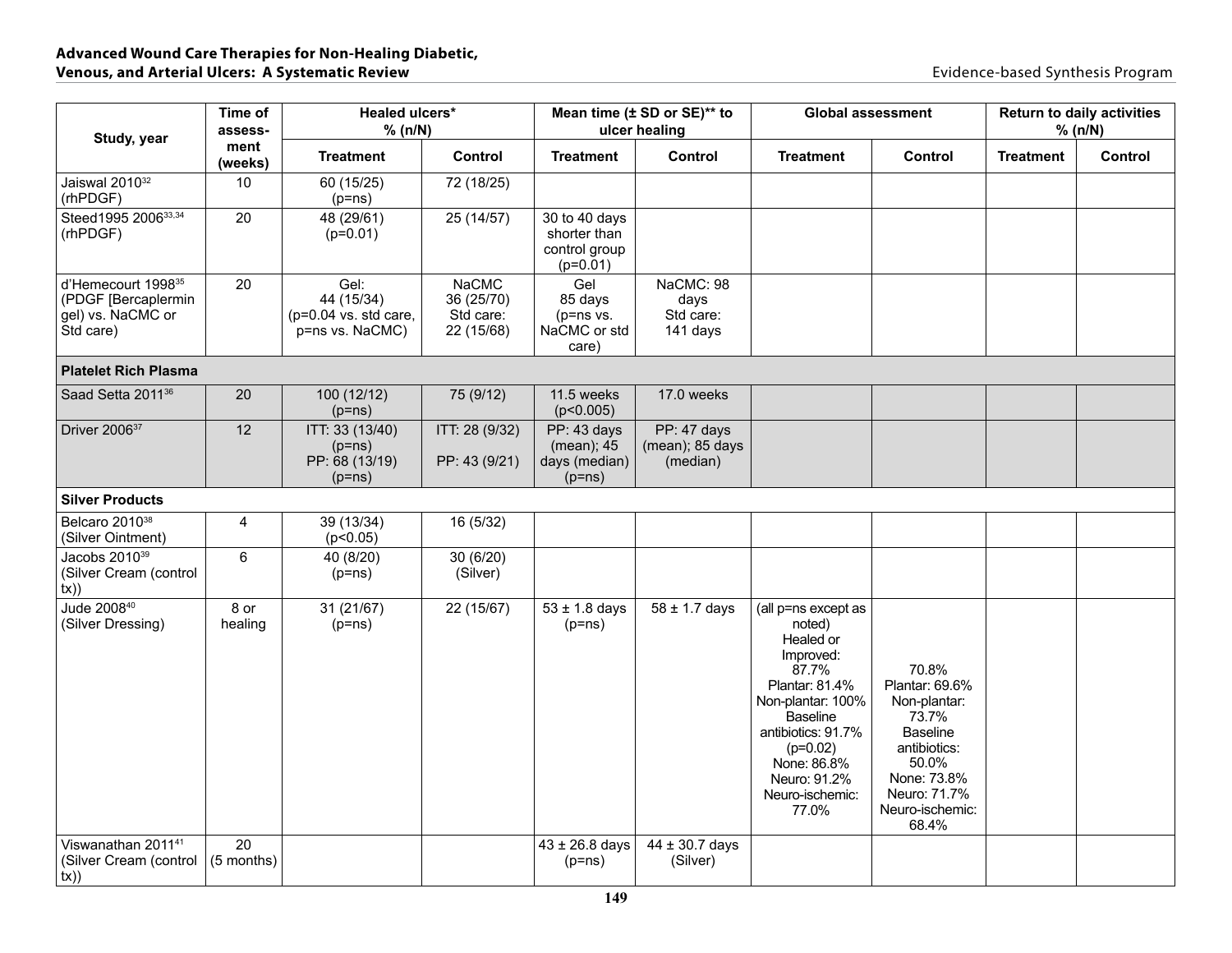| Study, year                                                                          | Time of<br>assess-              | Healed ulcers*<br>% (n/N)                                                                           |                                                                         |                                           | Mean time (± SD or SE)** to<br>ulcer healing |                  | <b>Global assessment</b> |                  | <b>Return to daily activities</b><br>% (n/N) |  |
|--------------------------------------------------------------------------------------|---------------------------------|-----------------------------------------------------------------------------------------------------|-------------------------------------------------------------------------|-------------------------------------------|----------------------------------------------|------------------|--------------------------|------------------|----------------------------------------------|--|
|                                                                                      | ment<br>(weeks)                 | <b>Treatment</b>                                                                                    | Control                                                                 | <b>Treatment</b>                          | Control                                      | <b>Treatment</b> | Control                  | <b>Treatment</b> | Control                                      |  |
| <b>Negative Pressure Wound Therapy</b>                                               |                                 |                                                                                                     |                                                                         |                                           |                                              |                  |                          |                  |                                              |  |
| Blume 2008 <sup>42</sup>                                                             | Ulcer<br>closure or<br>112 days | 43 (73/169)<br>$(p=0.007)$                                                                          | 29 (48/166)                                                             | 96 days<br>(median)                       | Could not be<br>estimated                    |                  |                          |                  |                                              |  |
| Karatepe 2011 <sup>43</sup>                                                          | Re-<br>epithel-<br>ization      |                                                                                                     |                                                                         | 4 (1.9) weeks<br>(p<0.05)                 | 5 (1.4) weeks                                |                  |                          |                  |                                              |  |
| McCallon 200044                                                                      | Satis-<br>factory<br>healing    | Patients remained in study until<br>satisfactory healing                                            |                                                                         | $23 \pm 17.4$ days<br>$(n=5)$<br>$(p=ns)$ | $43 \pm 32.5$ days<br>$(n=5)$                |                  |                          |                  |                                              |  |
| <b>Hyperbaric Oxygen Therapy</b>                                                     |                                 |                                                                                                     |                                                                         |                                           |                                              |                  |                          |                  |                                              |  |
| Wang 2011 <sup>45</sup><br>(vs. extracorporeal<br>shock wave therapy)                | 4                               | First course of<br>treatment<br>25 (10/40)<br>$(p=0.008)$<br>Second course<br>6(1/17)<br>$(p=0.01)$ | First course of<br>treatment<br>55 (24/44)<br>Second course<br>50(7/14) |                                           |                                              |                  |                          |                  |                                              |  |
| Löndahl 2010 <sup>46</sup><br>(vs. sham)                                             | 52                              | 52 (25/48)<br>$(p=0.03)$                                                                            | 29 (12/42)                                                              |                                           |                                              |                  |                          |                  |                                              |  |
| Duzgun 2008 <sup>47</sup><br>(vs. standard/<br>multi-disciplinary                    | 92                              | 66 (33/50)<br>(p<0.001)<br>Wagner 2                                                                 | 0/50<br>Wagner 2                                                        |                                           |                                              |                  |                          |                  |                                              |  |
| wound therapy)                                                                       |                                 | 100(6/6)<br>(p<0.001)                                                                               | 0/12                                                                    |                                           |                                              |                  |                          |                  |                                              |  |
|                                                                                      |                                 | Wagner 3<br>68 (13/19)<br>(p<0.001)                                                                 | Wagner 3<br>0/18                                                        |                                           |                                              |                  |                          |                  |                                              |  |
|                                                                                      |                                 | Wagner 4<br>56 (14/25)<br>(p<0.001)                                                                 | Wagner 4<br>0/20                                                        |                                           |                                              |                  |                          |                  |                                              |  |
| Kessler 2003 <sup>48</sup><br>(vs. standard/<br>multi-disciplinary<br>wound therapy) | 4                               | 14(2/14)<br>$(p=ns)$                                                                                | 0/13                                                                    |                                           |                                              |                  |                          |                  |                                              |  |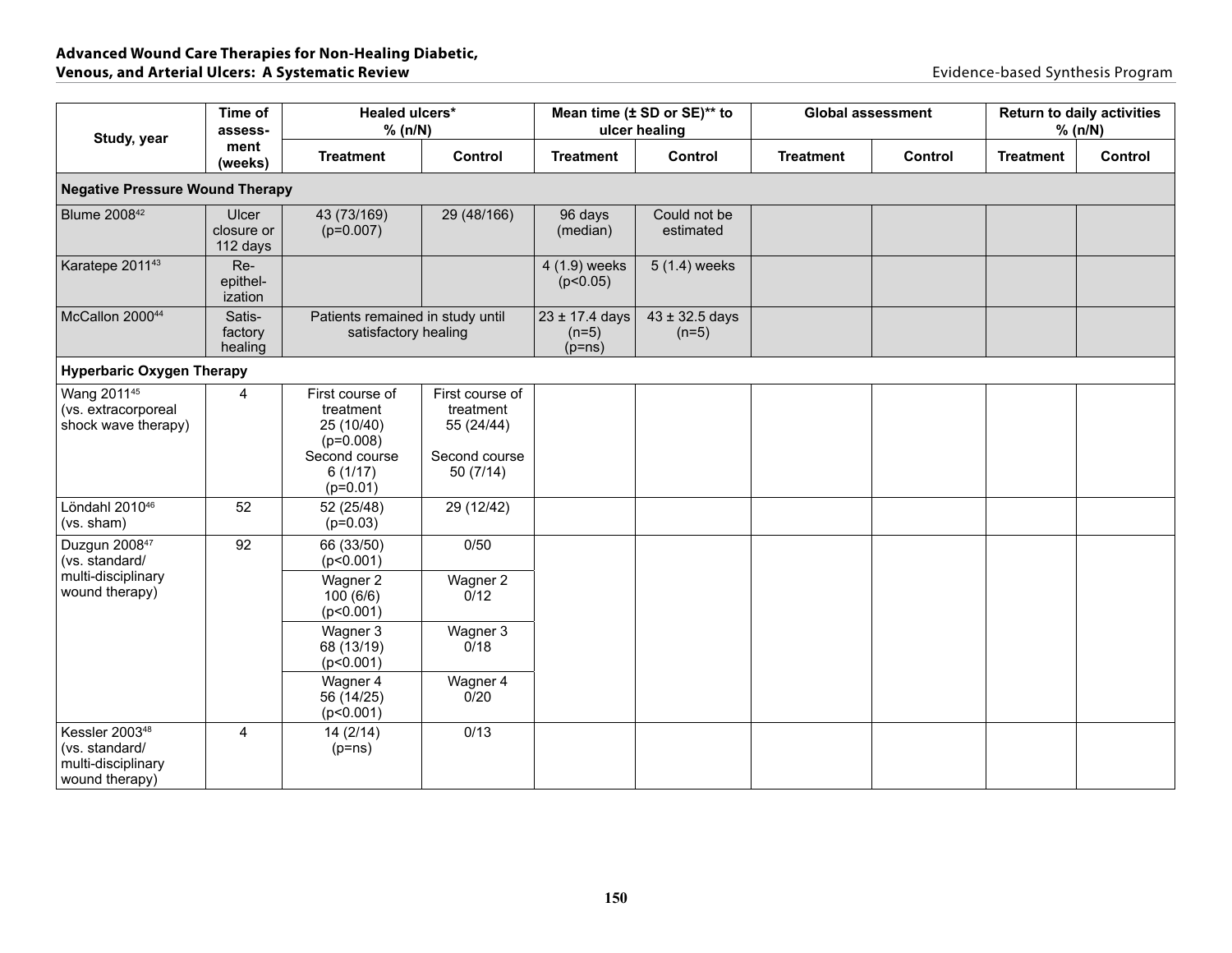| Study, year                                                            | Time of<br>assess-   | Healed ulcers*<br>% (n/N)                                               |                                      |                                                                       | Mean time (± SD or SE)** to<br>ulcer healing |                  | <b>Global assessment</b> |                  | <b>Return to daily activities</b><br>% (n/N) |  |
|------------------------------------------------------------------------|----------------------|-------------------------------------------------------------------------|--------------------------------------|-----------------------------------------------------------------------|----------------------------------------------|------------------|--------------------------|------------------|----------------------------------------------|--|
|                                                                        | ment<br>(weeks)      | <b>Treatment</b>                                                        | Control                              | <b>Treatment</b>                                                      | Control                                      | <b>Treatment</b> | Control                  | <b>Treatment</b> | Control                                      |  |
| Abidia 2003 <sup>49</sup><br>(vs. sham)                                | 6                    | 62.5(5/8)<br>$(p=0.12)$                                                 | 12.5(1/8)                            |                                                                       |                                              |                  |                          |                  |                                              |  |
|                                                                        | 26                   | 62.5(5/8)<br>$(p=0.31)$                                                 | 25(2/8)                              |                                                                       |                                              |                  |                          |                  |                                              |  |
|                                                                        | 52                   | 62.5(5/8)<br>$(p=0.03)$                                                 | 0(0/8)                               |                                                                       |                                              |                  |                          |                  |                                              |  |
| <b>Ozone-Oxygen Therapy</b>                                            |                      |                                                                         |                                      |                                                                       |                                              |                  |                          |                  |                                              |  |
| Wainstein 2011 <sup>50</sup>                                           | 24                   | 40.6<br>(13/32)                                                         | reported as 33%<br>n unclear         |                                                                       |                                              |                  |                          |                  |                                              |  |
|                                                                        |                      |                                                                         |                                      | <b>VENOUS ULCERS</b>                                                  |                                              |                  |                          |                  |                                              |  |
| Collagen                                                               |                      |                                                                         |                                      |                                                                       |                                              |                  |                          |                  |                                              |  |
| Vin 2002 <sup>52</sup><br>(Promogran)                                  | 12                   | ITT: 49 (18/37)<br>$(p=ns)$                                             | ITT: 33 (12/36)                      |                                                                       |                                              |                  |                          |                  |                                              |  |
|                                                                        |                      | PP: 41%<br>$(p=ns)$                                                     | PP: 31%                              |                                                                       |                                              |                  |                          |                  |                                              |  |
| <b>Biological Dressings (BD)</b>                                       |                      |                                                                         |                                      |                                                                       |                                              |                  |                          |                  |                                              |  |
| Mostow 2005 <sup>53</sup><br>(OASIS)                                   | 12 weeks<br>6 months | 55 (34/62)<br>$(p=0.02)$<br>6 months<br>67 (20/30)                      | 34 (20/58)<br>6 months<br>46 (11/24) |                                                                       |                                              |                  |                          |                  |                                              |  |
|                                                                        |                      | $(p=ns)$                                                                |                                      |                                                                       |                                              |                  |                          |                  |                                              |  |
| <b>Biological Skin Equivalents</b>                                     |                      |                                                                         |                                      |                                                                       |                                              |                  |                          |                  |                                              |  |
| Falanga 1998 <sup>54</sup><br>Falanga 1999 <sup>55</sup><br>(Apligraf) | 6 months             | 63<br>(92/146)<br>$(p=0.02)$<br>Wound duration<br>$>1$ yr<br>47 (34/72) | 49 (63/129)<br>19 (9/48)             | 61 days<br>(median)<br>$(p=0.003)$<br>Duration<br>$>1$ yr<br>181 days | 181 days<br>(median)<br>Could not be         |                  |                          |                  |                                              |  |
|                                                                        |                      | (p<0.005)                                                               |                                      | p < 0.005                                                             | determined                                   |                  |                          |                  |                                              |  |
| Krishnamoorthy<br>200356<br>(Dermagraft)                               | 12                   | Group 1: 38 (5/13)<br>$(p=ns)$<br>Group 2: 38 (5/13)                    | Group 4: 15<br>(2/13)                |                                                                       |                                              |                  |                          |                  |                                              |  |
|                                                                        |                      | $(p=ns)$<br>Group 3: 7 (1/14)<br>$(p=ns)$                               |                                      |                                                                       |                                              |                  |                          |                  |                                              |  |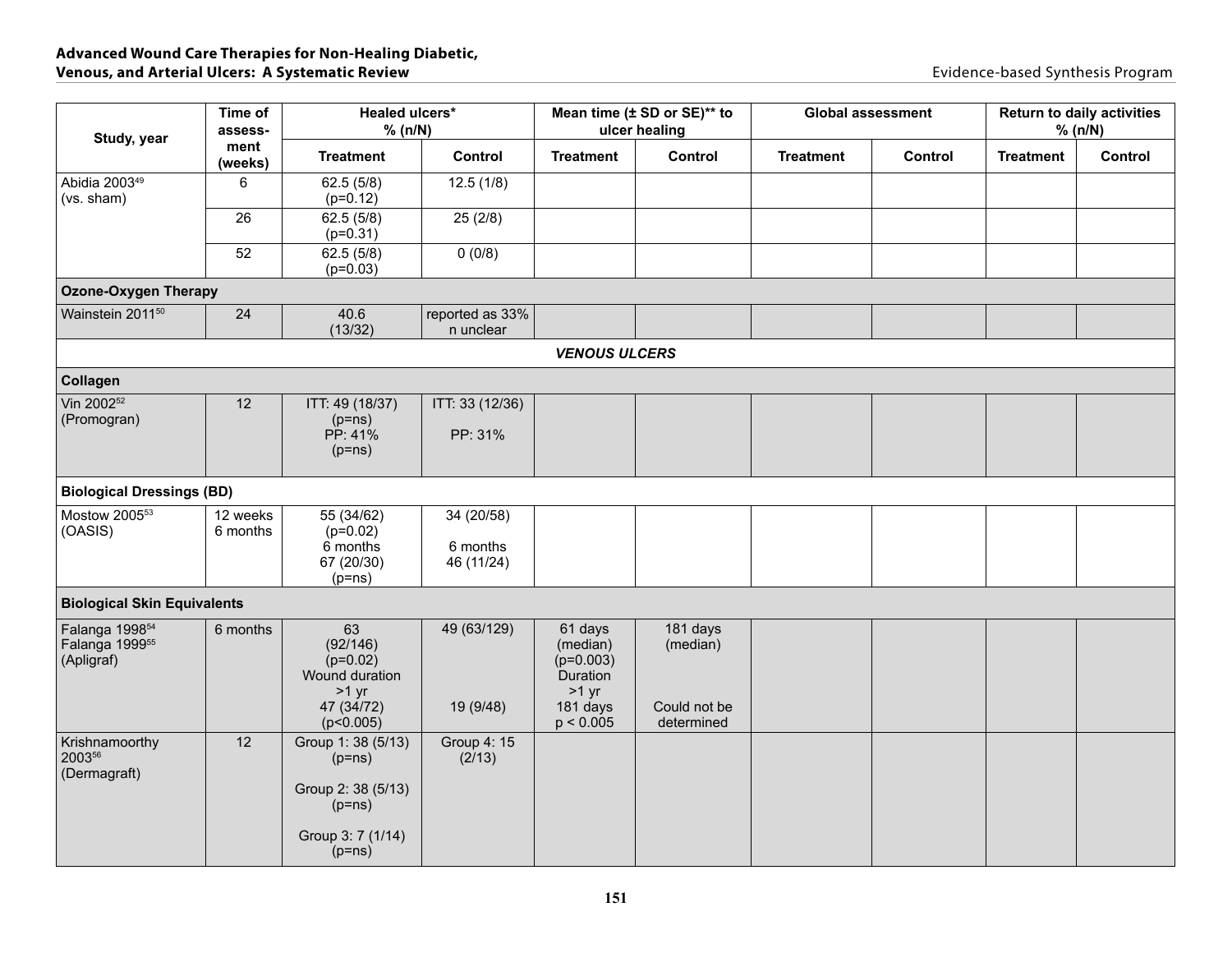| Study, year                                                                                               | Time of<br>assess- |                                                                | Healed ulcers*<br>% (n/N)                                |                                           | Mean time (± SD or SE)** to<br>ulcer healing |                                                    | <b>Global assessment</b>                     |                  | <b>Return to daily activities</b><br>% (n/N) |  |
|-----------------------------------------------------------------------------------------------------------|--------------------|----------------------------------------------------------------|----------------------------------------------------------|-------------------------------------------|----------------------------------------------|----------------------------------------------------|----------------------------------------------|------------------|----------------------------------------------|--|
|                                                                                                           | ment<br>(weeks)    | <b>Treatment</b>                                               | Control                                                  | <b>Treatment</b>                          | Control                                      | <b>Treatment</b>                                   | Control                                      | <b>Treatment</b> | Control                                      |  |
| Omar 2004 <sup>57</sup><br>(Dermagraft)                                                                   | 12                 | 50(5/10)<br>$(p=0.15)$                                         | 12(1/8)                                                  |                                           |                                              |                                                    |                                              |                  |                                              |  |
| Keratinocytes                                                                                             |                    |                                                                |                                                          |                                           |                                              |                                                    |                                              |                  |                                              |  |
| Lindgren 1998 <sup>58</sup><br>(Cryopreserved,<br>allogeneic cells)                                       | $\bf 8$            | 13<br>(2/15)<br>$(p=ns)$                                       | 17<br>(2/12)                                             |                                           |                                              |                                                    |                                              |                  |                                              |  |
| Navratilova 2004 <sup>59</sup><br>(Cryopreserved vs.<br>lyophilized)                                      | 12                 | Cryo-preserved<br>84 (21/25) (p=ns)                            | Lyophilized<br>80 (20/25)                                | Cryo-<br>preserved<br>32 days<br>$(p=ns)$ | Lyophilized<br>27 days                       |                                                    |                                              |                  |                                              |  |
| Harding 2005 <sup>60</sup><br>(Lyophilized,<br>allogeneic)<br>NOTE: Control group<br>is combined standard | 24                 | "As treated ITT<br>cohort" 38<br>(36/95)<br>$(p=0.11)$         | "As treated<br>ITT cohort" 27<br>(26/98)                 | $139.7 \pm 5.6$<br>days<br>$(p=0.20)$     | $148.5 \pm 5.6$ days                         |                                                    |                                              |                  |                                              |  |
| care and standard<br>care + vehicle groups                                                                |                    | "As randomized ITT<br>cohort"<br>37 (36/98)<br>$(p=0.14)$      | "As randomized<br>ITT cohort"<br>27 (26/95)              |                                           |                                              |                                                    |                                              |                  |                                              |  |
| Vanscheidt 2007 <sup>61</sup><br>(Autologous, in fibrin<br>sealant)                                       | 6 months           | 38 (44/116)<br>$(p=0.01)$                                      | 22 (24/109)                                              | 176 days<br>(median)<br>(p<0.0001)        | Median not<br>reached (>201<br>days)         |                                                    |                                              |                  |                                              |  |
| <b>Platelet Rich Plasma</b>                                                                               |                    |                                                                |                                                          |                                           |                                              |                                                    |                                              |                  |                                              |  |
| Stacey 200062<br>(PRP)                                                                                    | 39                 | 79 (33/42)<br>$(p=ns)$                                         | 77 (34/44)                                               |                                           |                                              |                                                    |                                              |                  |                                              |  |
| <b>Silver</b>                                                                                             |                    |                                                                |                                                          |                                           |                                              |                                                    |                                              |                  |                                              |  |
| Belcaro 2010 <sup>38</sup><br>(Silver Ointment)                                                           | 4                  | 42 (19/44)<br>(p<0.05)                                         | 22 (8/38)                                                |                                           |                                              |                                                    |                                              |                  |                                              |  |
| Bishop 1992 <sup>63</sup><br>(Silver Cream (control<br>tx)                                                | $\overline{4}$     | 0/29<br>Tripeptide (p=0.01<br>vs. Silver; p=ns vs.<br>placebo) | 21(6/28)<br>(Silver)<br>3(1/29)<br>Tripeptide<br>placebo |                                           |                                              | $5.0‡$ (Tripeptide)<br>(p<0.0001 vs.<br>other txs) | 3.7<br>(Silver)<br>5.0 Tripeptide<br>placebo |                  |                                              |  |
| Blair 1988 <sup>64</sup><br>(Silver Dressing)                                                             | 12                 | 63 (19/30)<br>$(p=ns)$                                         | 80 (24/30)                                               |                                           |                                              |                                                    |                                              |                  |                                              |  |
| Dimakakos 2008 <sup>65</sup><br>(Silver Dressing)                                                         | 9                  | 81 (17/21)<br>$(p=0.02)$                                       | 48 (10/21)                                               | 6.1 weeks<br>$(p=NR)$                     | 6.4 weeks                                    |                                                    |                                              |                  |                                              |  |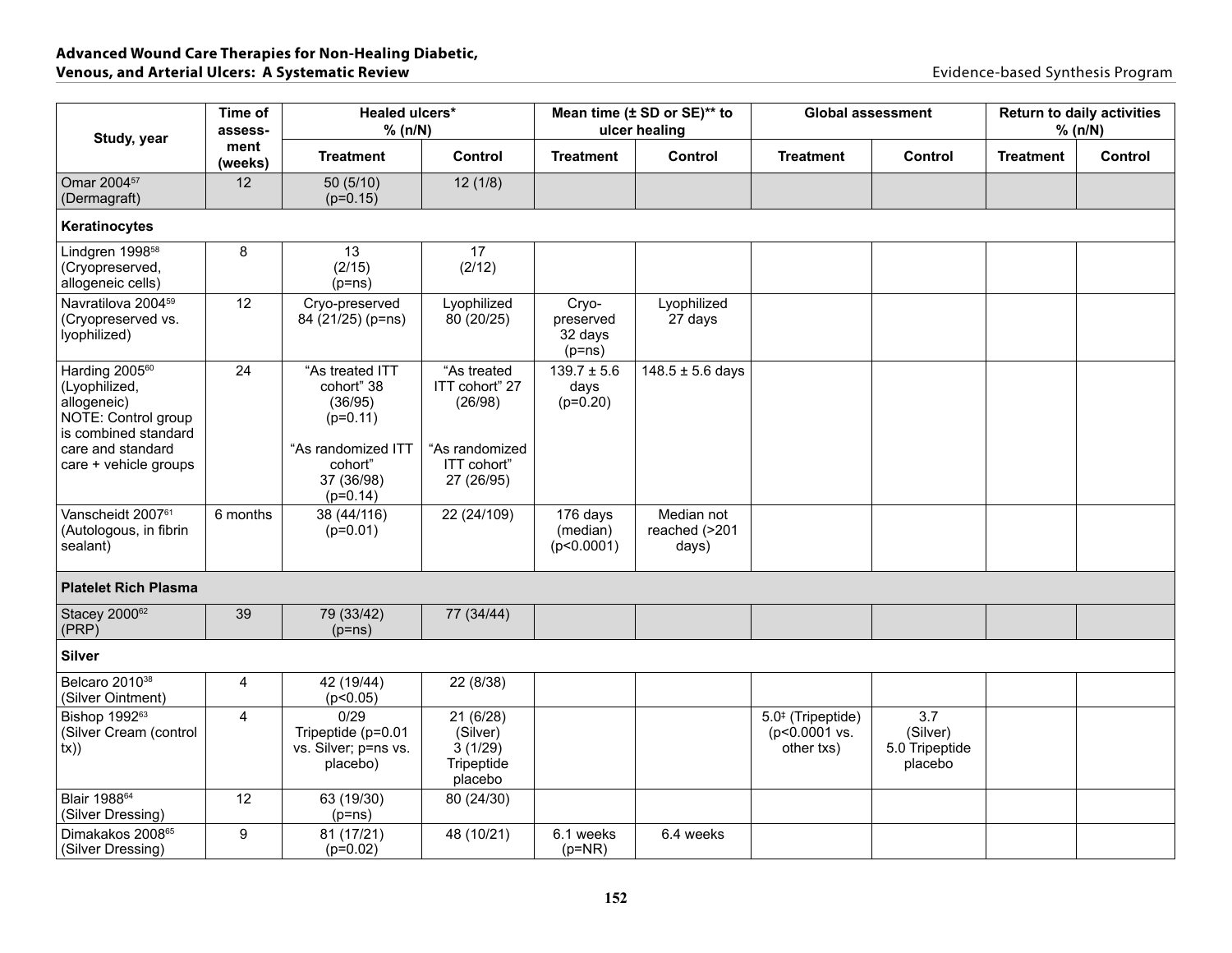| Study, year                                              | Time of<br>assess-                      | Healed ulcers*<br>% (n/N)                                                             |                           |                                 | Mean time (± SD or SE)** to<br>ulcer healing |                                                          | <b>Global assessment</b>             | <b>Return to daily activities</b><br>% (n/N)                                                                                                                                                                                                                 |                                                                                               |
|----------------------------------------------------------|-----------------------------------------|---------------------------------------------------------------------------------------|---------------------------|---------------------------------|----------------------------------------------|----------------------------------------------------------|--------------------------------------|--------------------------------------------------------------------------------------------------------------------------------------------------------------------------------------------------------------------------------------------------------------|-----------------------------------------------------------------------------------------------|
|                                                          | ment<br>(weeks)                         | <b>Treatment</b>                                                                      | Control                   | <b>Treatment</b>                | Control                                      | <b>Treatment</b>                                         | Control                              | <b>Treatment</b>                                                                                                                                                                                                                                             | Control                                                                                       |
| Harding 2011 <sup>66</sup><br>(2 Silver Dressings)       | 8 (4 with<br>silver, 4<br>without)      | 17 (24/145)<br>AQUACEL (p=0.09)                                                       | 15 (21/136)<br>Urgotul    |                                 |                                              | 67 (97/145) <sup>†</sup><br><b>AQUACEL</b><br>$(p=0.01)$ | 52 (69/136)<br>Urgotul               |                                                                                                                                                                                                                                                              |                                                                                               |
| Michaels 2009 a, b <sup>67,68</sup><br>(Silver Dressing) | 12 weeks<br>and 1 year                  | 12 weeks<br>60 (62/104)<br>1 year<br>96 (95/99)<br>(both p=ns)                        | 57 (59/104)<br>96 (90/94) | 67 days<br>(median)<br>$(p=ns)$ | 58 days<br>(median)                          |                                                          |                                      |                                                                                                                                                                                                                                                              |                                                                                               |
| <b>Intermittent Pneumatic Compression</b>                |                                         |                                                                                       |                           |                                 |                                              |                                                          |                                      |                                                                                                                                                                                                                                                              |                                                                                               |
| Schuler 1996 <sup>69</sup>                               | 26                                      | 71 (20/28)<br>$(p=ns)$                                                                | 60 (15/25)                |                                 |                                              |                                                          |                                      |                                                                                                                                                                                                                                                              |                                                                                               |
| <b>Electromagnetic Therapy</b>                           |                                         |                                                                                       |                           |                                 |                                              |                                                          |                                      |                                                                                                                                                                                                                                                              |                                                                                               |
| leran 199070                                             | 12.9 (day<br>90)                        | 67 (12/18)<br>$(p=0.05)$                                                              | 32(6/19)                  | 71 days                         | 76 days                                      | $Excellent$ <sup>#</sup><br>28 (5/18)                    | $Excellent$ <sup>#</sup><br>11(2/19) | Patient not<br>restricted in                                                                                                                                                                                                                                 | Patient not<br>restricted in                                                                  |
|                                                          | 52                                      | 89 (16/18)<br>$(p=0.005)$                                                             | 42 (8/19)                 |                                 |                                              | Excellent and<br>good <sup>#</sup>                       | Excellent and<br>$good*$             | activity<br>44 (8/18)                                                                                                                                                                                                                                        | activity<br>58(11/19)                                                                         |
|                                                          | 1 year<br>follow-<br>up from<br>healing | 67 (12/18)<br>$(p=0.008)$                                                             | 21(4/19)                  |                                 |                                              | 83(15/18)<br>(both p=ns)                                 | 53(10/19)                            | Activity<br>lasted $<$ 6 h<br>39 (7/18)<br>(both p=ns)                                                                                                                                                                                                       | Activity lasted<br>$6 h$<br>11(2/19)                                                          |
| Kenkre 1996 <sup>71</sup>                                | Day 30                                  | 0/10<br>$(p=ns)$                                                                      | 11(1/9)                   |                                 |                                              |                                                          |                                      | ability to walk up flight of                                                                                                                                                                                                                                 | Groups A and B2 improved                                                                      |
|                                                          | Day 50                                  | All EMT<br>20(2/10)<br>EMT Group 1<br>20(1/5)<br>EMT Group 2<br>20(1/5)<br>(all p=ns) | 22(2/9)                   |                                 |                                              |                                                          |                                      | stairs following tx<br>-All groups improved in<br>of houses<br>-Baseline: "went out for<br>entertainment less often"<br>to friends and neighbors"<br>37% (7/19); "went out<br>(12/19)<br>-Day 30: 42% (8/19), 16%<br>(3/19), and 37% (7/19),<br>respectively | walking a distance of a block<br>58% (11/19); "less sociable<br>visiting less frequently" 63% |
| <b>Hyperbaric Oxygen Therapy</b>                         |                                         |                                                                                       |                           |                                 |                                              |                                                          |                                      |                                                                                                                                                                                                                                                              |                                                                                               |
| Hammarlund 1994 <sup>72</sup>                            | 18                                      | 25(2/8)<br>$(p=ns)$                                                                   | 0/8                       |                                 |                                              |                                                          |                                      |                                                                                                                                                                                                                                                              |                                                                                               |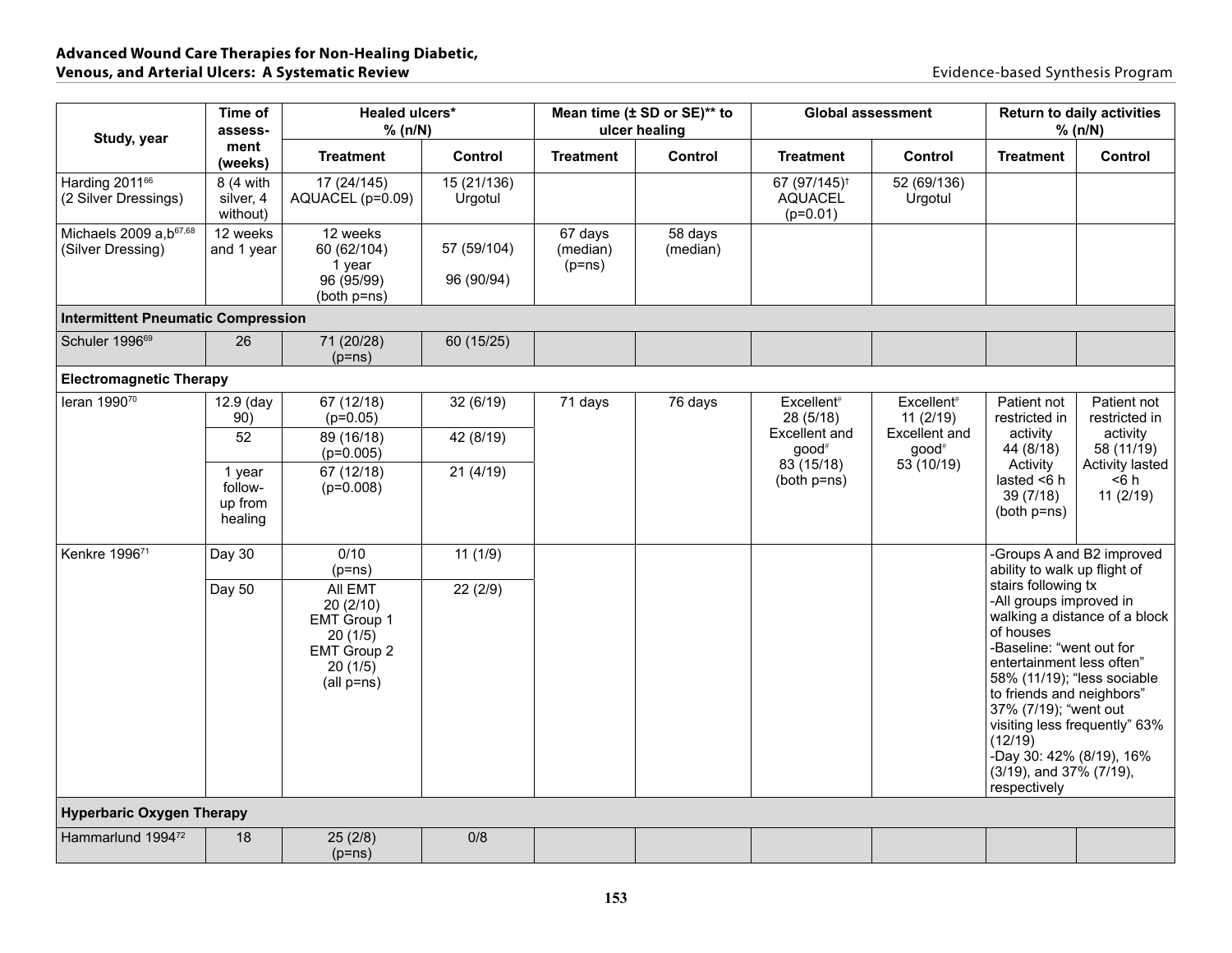| Study, year                                                          | Time of<br>assess-                       | Healed ulcers*<br>% (n/N)                                                                                                           |                                                                                                                      |                                                             | Mean time (± SD or SE)** to<br>ulcer healing | <b>Global assessment</b> |         |                  | <b>Return to daily activities</b><br>% (n/N) |
|----------------------------------------------------------------------|------------------------------------------|-------------------------------------------------------------------------------------------------------------------------------------|----------------------------------------------------------------------------------------------------------------------|-------------------------------------------------------------|----------------------------------------------|--------------------------|---------|------------------|----------------------------------------------|
|                                                                      | ment<br>(weeks)                          | <b>Treatment</b>                                                                                                                    | Control                                                                                                              | <b>Treatment</b>                                            | Control                                      | <b>Treatment</b>         | Control | <b>Treatment</b> | Control                                      |
|                                                                      |                                          |                                                                                                                                     |                                                                                                                      | <b>ARTERIAL ULCERS</b>                                      |                                              |                          |         |                  |                                              |
| Chang 2000 <sup>73</sup><br>(Biologic Skin<br>Equivalent - Apligraf) | 24                                       | 4 weeks<br>32(7/21)<br>8 weeks<br>62 (13/21)<br>12 weeks<br>86 (18/21)<br>24 weeks<br>100 (21/21)<br>(p<0.01 at all time<br>points) | 4 weeks<br>0/10<br>8 weeks<br>0/10<br>12 weeks<br>40 (4/10)<br>24 weeks<br>Reported to<br>be 75% (of 10<br>patients) | 7 weeks<br>(median)<br>$(p=0.002)$                          | 15 weeks<br>(median)                         |                          |         |                  |                                              |
|                                                                      |                                          |                                                                                                                                     |                                                                                                                      |                                                             | <b>MIXED LOWER EXTREMITY ULCERS</b>          |                          |         |                  |                                              |
| Brigido 200674<br>(Collagen)                                         | 16                                       | 86 (12/14)<br>$(p=0.01)$                                                                                                            | 29(4/14)                                                                                                             | 11.9 weeks                                                  | 13.5 weeks                                   |                          |         |                  |                                              |
| Romanelli 200775<br>(Biological Dressing -<br>OASIS)                 | 16                                       | 81 (21/26)<br>(p<0.001)                                                                                                             | 46 (11/24)                                                                                                           |                                                             |                                              |                          |         |                  |                                              |
| Romanelli 201076<br>(Biological Dressing)                            | $\bf 8$                                  | 80 (20/25)<br>(p<0.05)                                                                                                              | 65 (15/23)                                                                                                           | 5.4 weeks<br>$(p=0.02)$                                     | 8.3 weeks                                    |                          |         |                  |                                              |
| Jørgensen 200577<br>(Silver-releasing<br>Dressing)                   | 4                                        | 10(5/52)<br>$(p=ns)$                                                                                                                | 9(5/57)                                                                                                              |                                                             |                                              |                          |         |                  |                                              |
| Miller 2010 <sup>78</sup><br>(Silver Dressing)                       | 12                                       | 64 (85/133)<br>$(p=ns)$                                                                                                             | 63 (84/133)                                                                                                          | Reported no<br>significant<br>difference in<br>days to heal |                                              |                          |         |                  |                                              |
| Fumal 2002 <sup>79</sup><br>(Silver Cream)                           | <b>NR</b>                                |                                                                                                                                     |                                                                                                                      | 15 weeks<br>$(p=ns)$                                        | 16 weeks                                     |                          |         |                  |                                              |
| Vuerstaek 2006 <sup>80</sup><br>(NPWT)                               | At<br>discharge<br>(complete<br>healing) | 96 (27/28)<br>$(p=ns)$                                                                                                              | 96 (25/26)                                                                                                           | 29 days<br>(median)<br>$(p=0.0001)$                         | 45 days<br>(median)                          |                          |         |                  |                                              |
|                                                                      |                                          |                                                                                                                                     |                                                                                                                      | <b>AMPUTATION ULCERS</b>                                    |                                              |                          |         |                  |                                              |
| Armstrong 200581<br>(NPWT)                                           | Wound<br>closure or<br>112 days          | 56 (43/77)<br>$(p=0.04)$                                                                                                            | 39 (33/85)                                                                                                           | 56 days<br>(median)<br>$(p=0.005)$                          | 77 days<br>(median)                          |                          |         |                  |                                              |

SD=Standard deviation; SE=Standard error; tx=Treatment; Neuro=Neuropathic; ITT=Intention to treat population; PP=Per protocol population; NaCMC=sodium carboxymethylcellulose; PDGF=Plateletderived growth factors; PRP=Platelet rich plasma; BSE=Biological skin equivalent; NPWT=Negative pressure wound therapy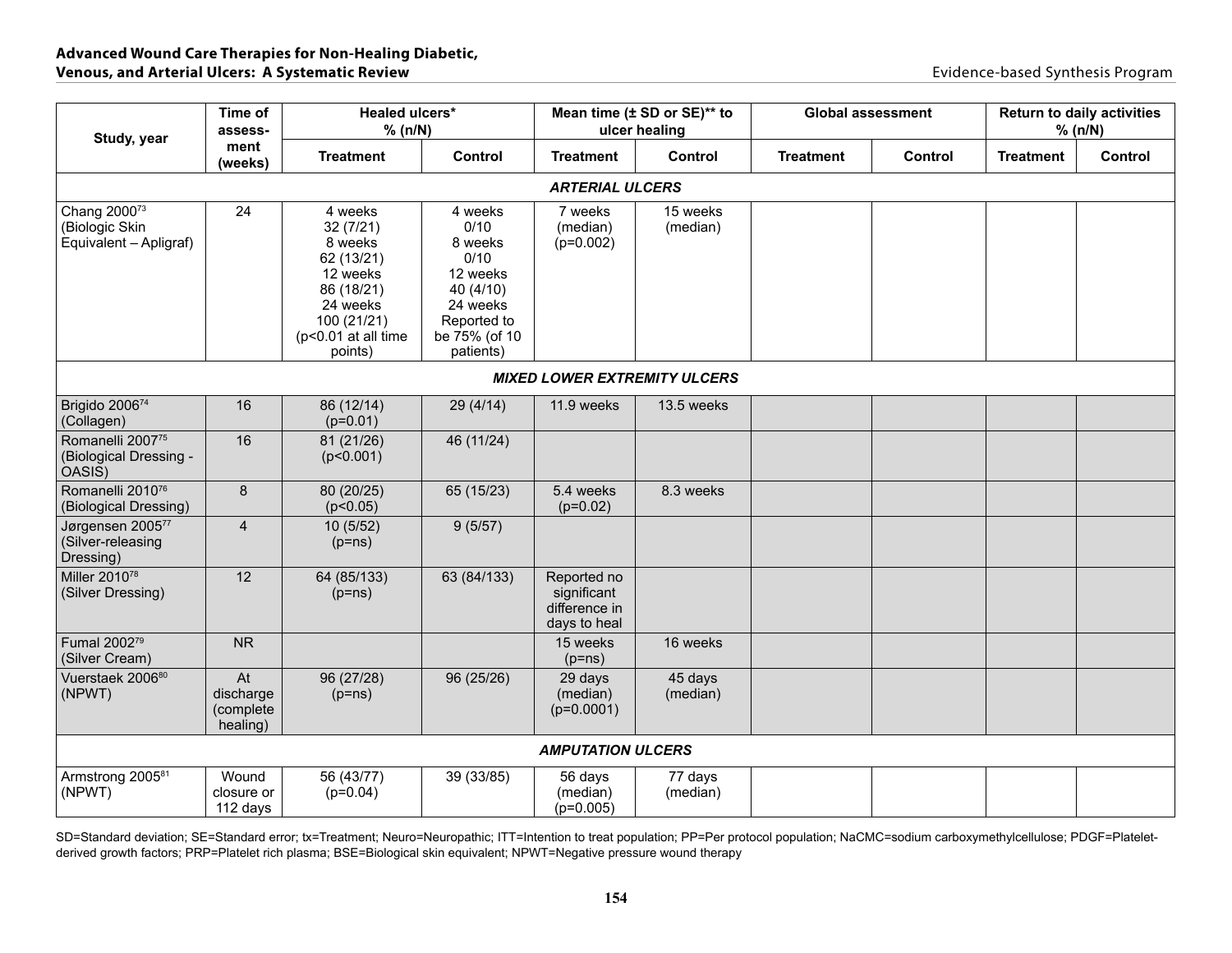\*Complete healing was defined as follows: Aminian 2000: 100% epithelialization Brigido 2006: Complete epithelialization without drainage Landsman 2008: Full epithelialization without drainage or bleeding Hardikar 2005: Wound closure with full epithelization and no drainage or scab Schuler 1996: Complete re-epithelialization of the entire wound bed Vin 2002: 100% reduction in surface area, confirmed by planimetry and the investigator Blume 2008: Skin closure (100% re-epithelization) without drainage or dressing requirements Armstrong 2005: 100% re-epithelialization without drainage Vuerstaek 2006: 2 stage procedure – preparation of wound for skin grafts (granulation tissue covered 100% of surface and secretion minimal) then transplantation of skin grafts with goal of complete healing; data are provided for complete healing Wang 2011: Not reported Löndahl 2010: Completely covered by epithelial regeneration and remained so until the next visit in the study. Wagner grade 4 ulcers were considered healed when the gangrene had separated and the ulcer below was completely covered by epithelial regeneration Duzgun 2008: Total closure of the wound without the need for surgical intervention in the operating room (complete cure with bedside debridement) Abidia 2003: Complete epithelialization Kessler 2003: Not reported Hammarlund 1994: Not reported Ieran 1990: Completed epithelialization Belcaro: Complete closure Jacobs: Data are ulcers reported as "resolved" at end of 6 week study – primary outcome in study was wound size reduction so no definition of healed ulcers Jude, Miller: 100% re-epithelialization Viswanathan: Complete epithelialization either by secondary intention or by split skin graft Bishop: "Total healing" Blair: Not reported Harding: "Healed" Michaels: Complete epithelialization of the ulcer with no scab Jørgensen: "Closed" **\*\***Some studies reported median time (as noted) <sup>β</sup>Several covariates were seen as important to the increased healing witnessed in the rhPDGF group: overall baseline ulcer size (p<0.001), use of antibiotics increased healing in the treatment group from 59% to 78% and placebo group from 22.7% to 36% leading to a significant relationship between antibiotic use and the efficacy of treatment drug (p<0.05) # Rated by three different physicians unaware of the experimental condition ‡ Composite score based on erythema, exudation, and granulation (0 to 9+ with lower scores indicating better physical state)

† Composite endpoint: wound volume reduction and final wound assessment of improvement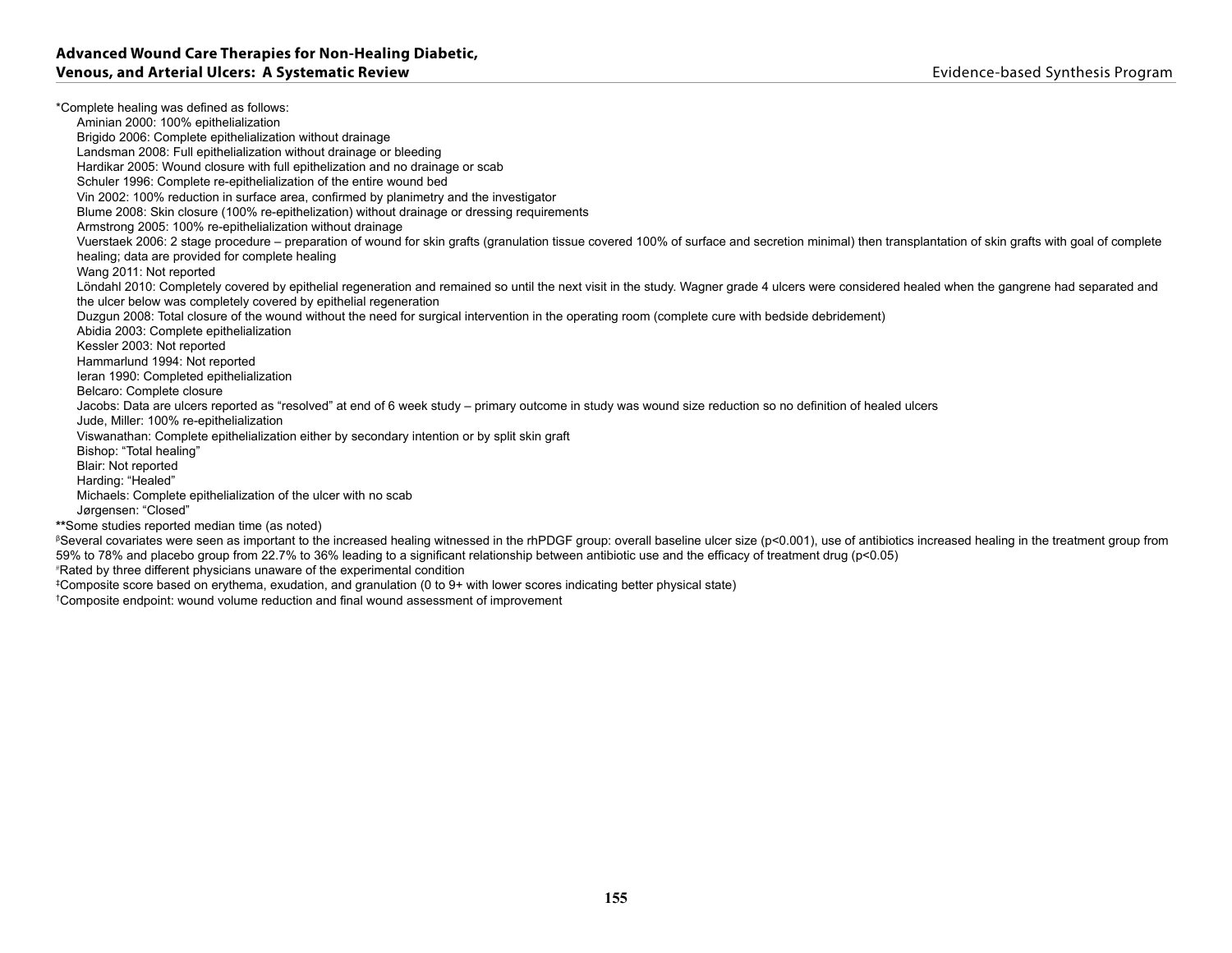## **Table 3. Secondary Outcomes – Part A**

| Study, year<br>(Treatment)                     | <b>Ulcers infected during</b><br>treatment<br>% (n/N)                               |                      | <b>Amputation</b><br>% (n/N) |         | Revascularization/<br>surgery<br>% (n/N) |                        | <b>Recurrence</b><br>% (n/N)                                        |                                      | Recurrence, mean or<br>median time to<br>(± SD or SE) |         |                                      | <b>Pain/discomfort</b><br>% (n/N) |
|------------------------------------------------|-------------------------------------------------------------------------------------|----------------------|------------------------------|---------|------------------------------------------|------------------------|---------------------------------------------------------------------|--------------------------------------|-------------------------------------------------------|---------|--------------------------------------|-----------------------------------|
|                                                | <b>Treatment</b>                                                                    | Control              | <b>Treatment</b>             | Control | <b>Treatment</b>                         | Control                | <b>Treatment</b>                                                    | Control                              | <b>Treatment</b>                                      | Control | <b>Treatment</b>                     | Control                           |
|                                                |                                                                                     |                      |                              |         |                                          | <b>DIABETIC ULCERS</b> |                                                                     |                                      |                                                       |         |                                      |                                   |
| Collagen                                       |                                                                                     |                      |                              |         |                                          |                        |                                                                     |                                      |                                                       |         |                                      |                                   |
| Reyzelman<br>200918<br>(Graftskin)             | $NR^*$                                                                              | NR*                  | 2(1/46)<br>$(p=ns)$          | 3(1/39) | 2(1/46)<br>$(p=ns)$                      | 0/39                   |                                                                     |                                      |                                                       |         |                                      |                                   |
| Veves 2002 <sup>16</sup><br>(Promogran)        | 12 (17/138)<br>$(p=ns)$                                                             | 19<br>(26/138)       |                              |         |                                          |                        |                                                                     |                                      |                                                       |         |                                      |                                   |
| Donaghue<br>199817<br>(Fibracol)               | Reported no difference<br>in number of infections<br>between groups                 |                      |                              |         |                                          |                        |                                                                     |                                      |                                                       |         |                                      |                                   |
| <b>Biological Dressings</b>                    |                                                                                     |                      |                              |         |                                          |                        |                                                                     |                                      |                                                       |         |                                      |                                   |
| Niezgoda<br>200519<br>(OASIS vs.<br>PDGF)      | 18 (9/50)<br>$(p=ns)$                                                               | 6(3/48)              |                              |         |                                          |                        | 25%<br>$(2/8$ at 6<br>months)<br>$(p=ns)$                           | 33%<br>$(2/6$ at 6<br>months)        |                                                       |         | 2 events<br>$#$ pts not<br>reported) | 1 event                           |
| <b>Biological Skin Equivalents</b>             |                                                                                     |                      |                              |         |                                          |                        |                                                                     |                                      |                                                       |         |                                      |                                   |
| Gentzkow<br>1996 <sup>21</sup><br>(Dermagraft) | Group A:<br>17(2/12)<br>Group B:<br>29 (4/14)<br>Group C:<br>27(3/11)<br>(all p=ns) | Group D:<br>23(3/13) |                              |         |                                          |                        | Groups A,<br>$B$ , and $C: 0$<br>(of 11<br>healed)<br>$(p=ns)$      | Group<br>D: 0<br>$($ of 1<br>healed) |                                                       |         |                                      |                                   |
| Naughton<br>199722<br>(Dermagraft)             | Reported no difference<br>between groups in<br>occurrence of ulcer<br>infections    |                      |                              |         |                                          |                        | Reported recurrence in<br>a "comparable minority"<br>in both groups |                                      | 12 weeks                                              | 7 weeks |                                      |                                   |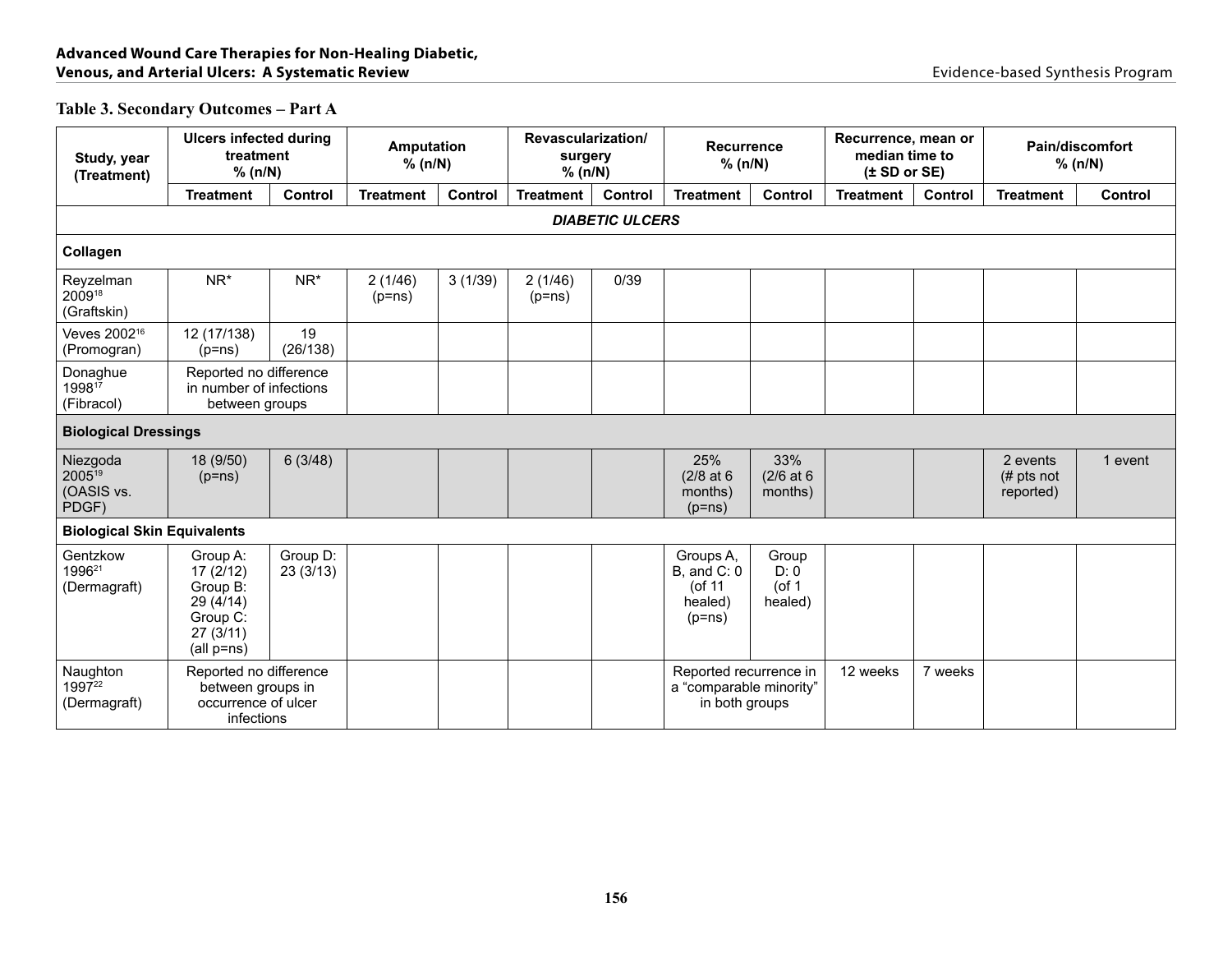| Study, year<br>(Treatment)                 | <b>Ulcers infected during</b><br>treatment<br>% (n/N)                                                                                                                           |                                                                                                                                        | Amputation<br>% (n/N)    |                 | Revascularization/<br>surgery<br>% (n/N)               |                    | Recurrence<br>% (n/N)                                                                                                                    |                | Recurrence, mean or<br>median time to<br>(± SD or SE) |              |                                                                                  | Pain/discomfort<br>% (n/N) |
|--------------------------------------------|---------------------------------------------------------------------------------------------------------------------------------------------------------------------------------|----------------------------------------------------------------------------------------------------------------------------------------|--------------------------|-----------------|--------------------------------------------------------|--------------------|------------------------------------------------------------------------------------------------------------------------------------------|----------------|-------------------------------------------------------|--------------|----------------------------------------------------------------------------------|----------------------------|
|                                            | <b>Treatment</b>                                                                                                                                                                | Control                                                                                                                                | <b>Treatment</b>         | Control         | <b>Treatment</b>                                       | Control            | <b>Treatment</b>                                                                                                                         | Control        | <b>Treatment</b>                                      | Control      | <b>Treatment</b>                                                                 | Control                    |
| Marston 2003 <sup>23</sup><br>(Dermagraft) | Infection<br>10.4 (17/163)<br>$(p=ns)$<br>Osteo-myelitis<br>8.6(14/163)<br>$(p=ns)$<br><b>Cellulitis</b><br>7.4 (12/163)<br>$(p=ns)$<br>Overall<br>19.0 (31/163)<br>$(p=0.007)$ | Infection<br>17.9<br>(27/151)<br>Osteo-<br>myelitis<br>8.6<br>(13/151)<br>Cellulitis<br>9.3<br>(14/151)<br>Overall<br>32.5<br>(49/151) |                          |                 | 8 (13/163)<br>had<br>surgical<br>procedure<br>$(p=ns)$ | 15<br>(22)<br>151) |                                                                                                                                          |                |                                                       |              |                                                                                  |                            |
| Veves 2001 <sup>24</sup><br>(Apligraf)     | Infection<br>10.7 (12/112)<br>$(p=0.67)$<br>Osteo-myelitis<br>2.7(3/112)<br>$(p=0.04)$<br>Cellulitis 8.9<br>(10/112)<br>$(p=ns)$                                                | Infection<br>13.5<br>(13/96)<br>Osteo-<br>myelitis<br>10.4<br>(10/96)<br>Cellulitis<br>8.3(8/96)                                       | 6.3(7/112)<br>$(p=0.03)$ | 15.6<br>(15/96) |                                                        |                    | 5.9(3/112)<br>$(p=0.42)$                                                                                                                 | 12.9<br>(4/96) |                                                       |              |                                                                                  |                            |
| Edmonds 2009 <sup>25</sup><br>(Apligraf)   | $3(1/33)^8$<br>$(p=ns)$                                                                                                                                                         | 0/39                                                                                                                                   | 0/33<br>$(p=ns)$         | 2.6<br>(1/39)   |                                                        |                    | 7(1/15)<br>$(p=ns)$                                                                                                                      | 10(1/10)       |                                                       |              |                                                                                  |                            |
| <b>Platelet-derived Growth Factor</b>      |                                                                                                                                                                                 |                                                                                                                                        |                          |                 |                                                        |                    |                                                                                                                                          |                |                                                       |              |                                                                                  |                            |
| Wieman 1998 <sup>31</sup><br>(rhPDGF)      | 100µg/g: 29<br>(36/123)<br>$(p=ns)$<br>$30\mu g/g$ :<br>23 (30/132)<br>$(p=ns)$                                                                                                 | 31<br>(39/127)                                                                                                                         |                          |                 |                                                        |                    | NR Reported to be<br>approximately 30% in<br>all treatment groups<br>at 3 month follow-up;<br>number with follow-up<br>data not reported |                |                                                       |              | $100 \mu g/g$ :<br>6(7/123)<br>$(p=ns)$<br>$30\mu g/g$ :<br>6(8/132)<br>$(p=ns)$ | 2(2/127)                   |
| Steed 2006<br>199533,34<br>(rhPDGF)        | <b>Infection</b><br>11(7/61)<br>$(p=ns)$<br>Cellulitis<br>5(3/61)<br>$(p=ns)$<br>Överall<br>11.4%<br>$(p=ns)$                                                                   | Infection<br>16 (9/57)<br>Cellulitis<br>12(7/57)<br>Overall<br>26.3%                                                                   |                          |                 |                                                        |                    | 26%<br>$(p=ns)$                                                                                                                          | 46%            | 8.6<br>weeks                                          | 8.5<br>weeks | 7(4/61)<br>$(p=ns)$                                                              | 11 (6/57)                  |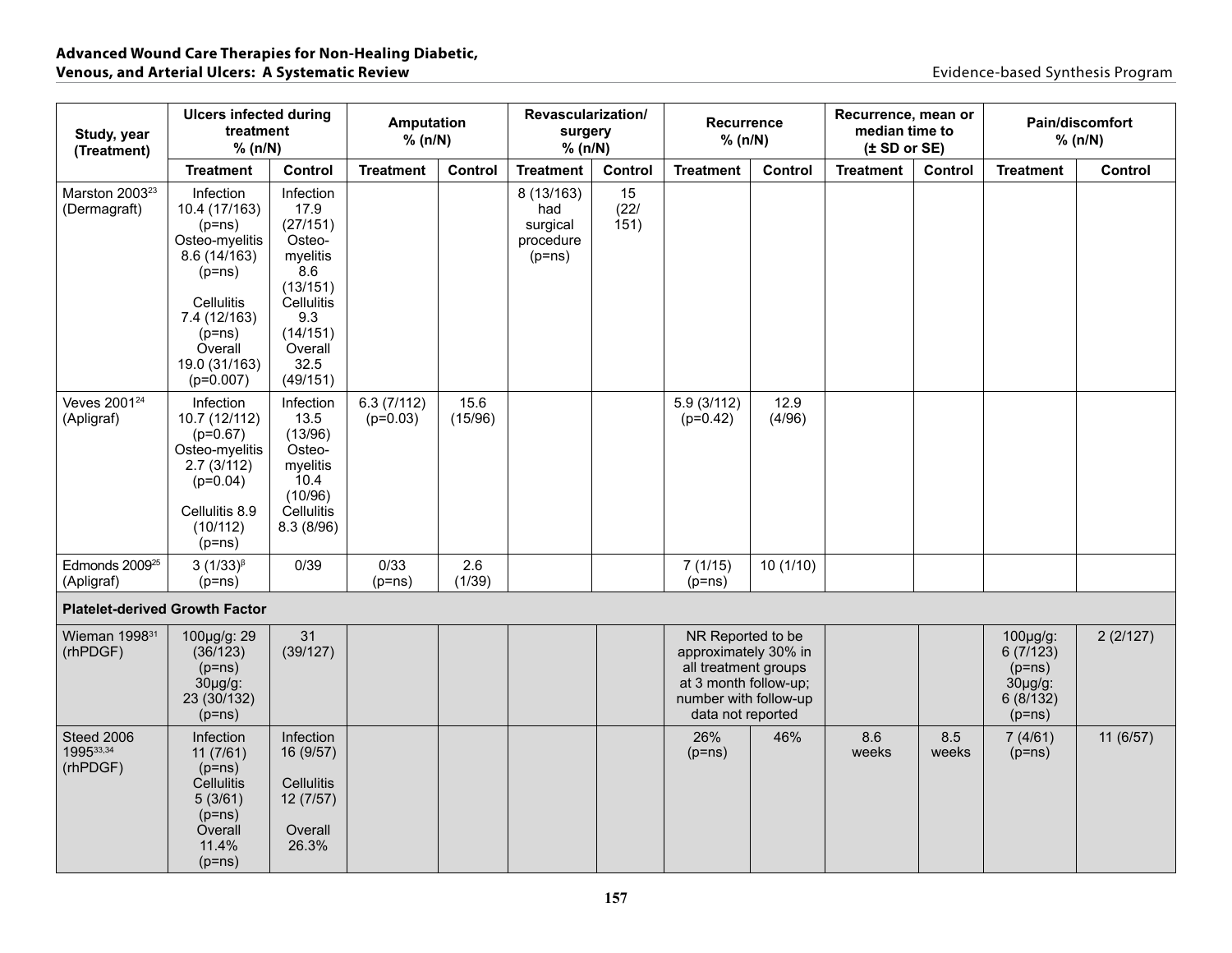| Study, year<br>(Treatment)                                                                      | <b>Ulcers infected during</b><br>treatment<br>% (n/N)                                                    |                                                                                                                                                                                                           | Amputation<br>% (n/N)              |                        | Revascularization/<br>surgery<br>% (n/N)         |                                           | Recurrence<br>% (n/N)                             |           | Recurrence, mean or<br>median time to<br>(± SD or SE) |         |                                  | Pain/discomfort<br>% (n/N)              |
|-------------------------------------------------------------------------------------------------|----------------------------------------------------------------------------------------------------------|-----------------------------------------------------------------------------------------------------------------------------------------------------------------------------------------------------------|------------------------------------|------------------------|--------------------------------------------------|-------------------------------------------|---------------------------------------------------|-----------|-------------------------------------------------------|---------|----------------------------------|-----------------------------------------|
|                                                                                                 | <b>Treatment</b>                                                                                         | Control                                                                                                                                                                                                   | <b>Treatment</b>                   | Control                | <b>Treatment</b>                                 | Control                                   | <b>Treatment</b>                                  | Control   | <b>Treatment</b>                                      | Control | <b>Treatment</b>                 | Control                                 |
| d'Hemecourt<br>199835<br>$(rhPDGF -$<br>Bercaplermin<br>gel versis<br>NaCMC gel or<br>Std Care) | Gel<br>Cellulitis:<br>3(1/34)<br>Osteo-<br>myelitis:<br>9(3/34)<br>Infection: 21<br>(7/34)<br>(all p=ns) | <b>NaCMC</b><br>Cellulitis:<br>10(7/70)<br>Osteo-<br>myelitis:<br>10(7/70)<br>Infection:<br>30 (21/70)<br>Std<br>Cellulitis:<br>15 (10/68)<br>Osteo-<br>myelitis:<br>13 (9/68)<br>Infection:<br>28(19/68) |                                    |                        |                                                  |                                           |                                                   |           |                                                       |         | Gel<br>6(3/34)<br>$(all p = ns)$ | NaCMC15<br>(11/70)<br>Std<br>15 (10/68) |
| <b>Platelet Rich Plasma</b>                                                                     |                                                                                                          |                                                                                                                                                                                                           |                                    |                        |                                                  |                                           |                                                   |           |                                                       |         |                                  |                                         |
| Driver 2006 <sup>37</sup>                                                                       |                                                                                                          |                                                                                                                                                                                                           |                                    |                        |                                                  |                                           | <b>PP: 5</b><br>(1/13)<br>$(p=ns)$ at<br>12 weeks | PP: 0     |                                                       |         |                                  |                                         |
| <b>Silver Products</b>                                                                          |                                                                                                          |                                                                                                                                                                                                           |                                    |                        |                                                  |                                           |                                                   |           |                                                       |         |                                  |                                         |
| Jude 200840<br>(Silver<br>Ointment)                                                             | 16 (11/67)<br>$(p=ns)$                                                                                   | 12 (8/67)                                                                                                                                                                                                 |                                    |                        |                                                  |                                           |                                                   |           |                                                       |         |                                  |                                         |
| Viswanathan<br>201141<br>Silver Cream<br>(control tx)                                           | 5(1/20)<br>$(p=ns)$                                                                                      | 0/20                                                                                                                                                                                                      |                                    |                        |                                                  |                                           | 47 (9/19)<br>$(p=ns)$                             | 42 (8/19) |                                                       |         |                                  |                                         |
| <b>Negative Pressure Wound Therapy</b>                                                          |                                                                                                          |                                                                                                                                                                                                           |                                    |                        |                                                  |                                           |                                                   |           |                                                       |         |                                  |                                         |
| Blume 2008 <sup>42</sup>                                                                        | 2.4(4/169)<br>$(p=ns)$                                                                                   | 0.6<br>(1/166)                                                                                                                                                                                            | 4.1(7/169)<br>$(p=0.04)$           | 10.2<br>(17/166)       |                                                  |                                           |                                                   |           |                                                       |         |                                  |                                         |
| <b>Hyperbaric Oxygen (HBOT)</b>                                                                 |                                                                                                          |                                                                                                                                                                                                           |                                    |                        |                                                  |                                           |                                                   |           |                                                       |         |                                  |                                         |
| Löndahl 2010 <sup>46</sup>                                                                      |                                                                                                          |                                                                                                                                                                                                           | Major<br>6.1<br>(3/49)<br>$(p=ns)$ | Major<br>2.2<br>(1/45) | Open 0%<br><b>PTA</b><br>12.2 (6/49)<br>$(p=ns)$ | Open<br>0%<br><b>PTA</b><br>8.9<br>(4/45) |                                                   |           |                                                       |         |                                  |                                         |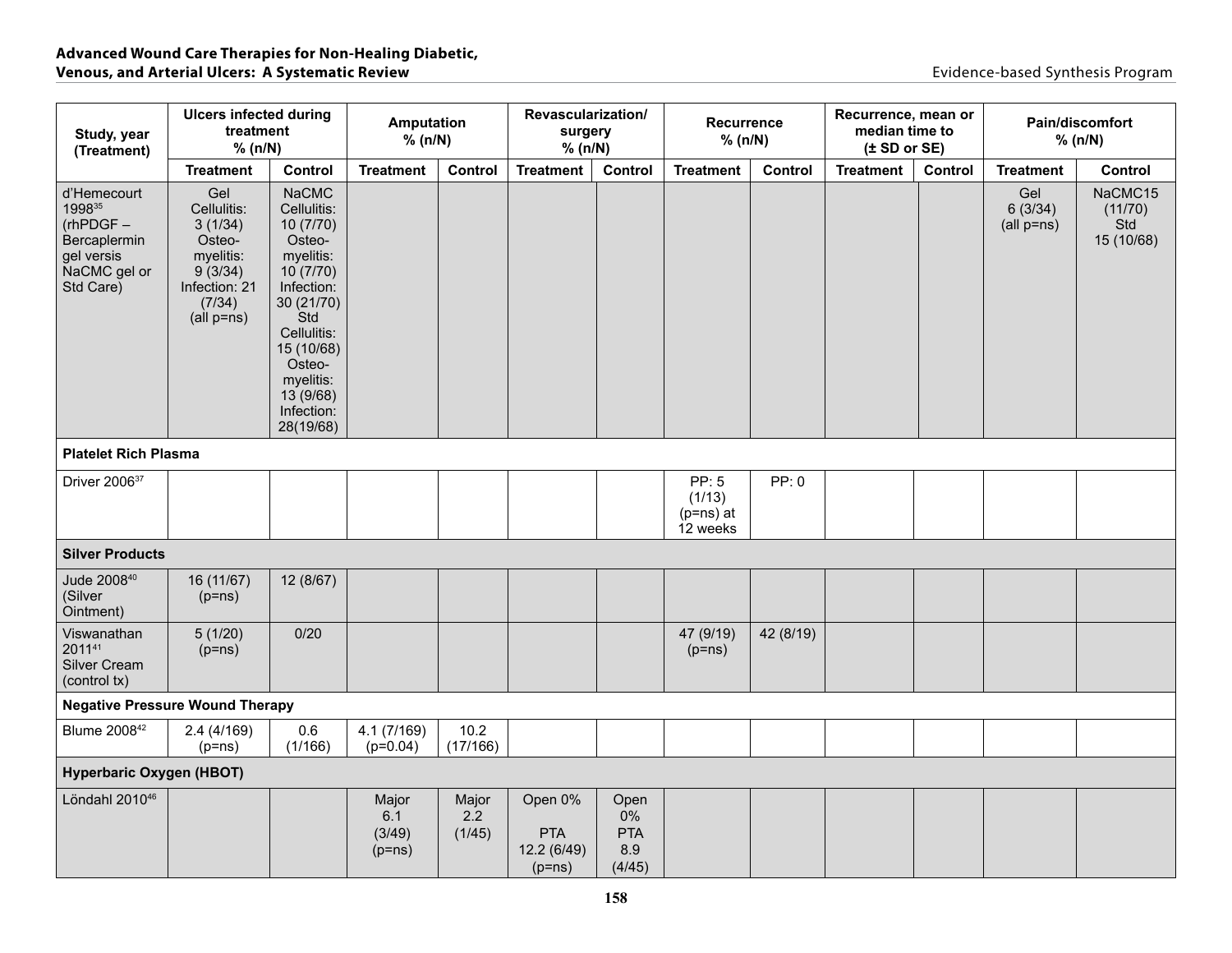| Study, year<br>(Treatment)           | <b>Ulcers infected during</b><br>treatment<br>% (n/N) |                              | <b>Amputation</b><br>% (n/N)                                                                     |                                                                                | Revascularization/<br>surgery<br>% (n/N) |                                                                                                         | <b>Recurrence</b><br>% (n/N)                                               |                                                    | Recurrence, mean or<br>median time to<br>(± SD or SE) |         |                       | Pain/discomfort<br>% (n/N) |
|--------------------------------------|-------------------------------------------------------|------------------------------|--------------------------------------------------------------------------------------------------|--------------------------------------------------------------------------------|------------------------------------------|---------------------------------------------------------------------------------------------------------|----------------------------------------------------------------------------|----------------------------------------------------|-------------------------------------------------------|---------|-----------------------|----------------------------|
|                                      | <b>Treatment</b>                                      | Control                      | <b>Treatment</b>                                                                                 | Control                                                                        | <b>Treatment</b>                         | Control                                                                                                 | <b>Treatment</b>                                                           | Control                                            | <b>Treatment</b>                                      | Control | <b>Treatment</b>      | Control                    |
| Duzgun 2008 <sup>47</sup>            |                                                       |                              | Minor-distal<br>8.0 <sup>b</sup><br>(4/50)<br>(p<0.01)<br>Minor-<br>proximal<br>0/50<br>(p<0.01) | Minor-<br>distal<br>48.0°<br>(24/50)<br>Minor-<br>proximal<br>34.0+<br>(17/50) | Debride-<br>ment†<br>0/50<br>$(p=0.003)$ | Debride-<br>ment†<br>18.0<br>(9/50)<br><b>[Ulcer</b><br>grade<br>$2 = 8$<br>Ulcer<br>grade<br>$3 = 1$ ] |                                                                            |                                                    |                                                       |         |                       |                            |
| Abidia 2003 <sup>49</sup>            | 37.5(3/8)<br>$(p=ns)$                                 | 25(2/8)                      | Major<br>12.5(1/8)<br>Minor<br>12.5(1/8)<br>(both p=ns)                                          | Major<br>12.5<br>(1/8)                                                         | 0/9<br>$(p=ns)$                          | 11.1<br>$(1/9)$ ††                                                                                      |                                                                            |                                                    |                                                       |         |                       |                            |
| <b>Ozone-Oxygen Therapy</b>          |                                                       |                              |                                                                                                  |                                                                                |                                          |                                                                                                         |                                                                            |                                                    |                                                       |         |                       |                            |
| Wainstein<br>201150                  | "wound<br>infection"<br>3.1<br>(1/32)                 | "infection"<br>3.4<br>(1/29) | 0/32                                                                                             | 3.4<br>(1/29)                                                                  |                                          |                                                                                                         |                                                                            |                                                    |                                                       |         |                       |                            |
|                                      |                                                       |                              |                                                                                                  |                                                                                |                                          | <b>VENOUS ULCERS</b>                                                                                    |                                                                            |                                                    |                                                       |         |                       |                            |
| Collagen                             |                                                       |                              |                                                                                                  |                                                                                |                                          |                                                                                                         |                                                                            |                                                    |                                                       |         |                       |                            |
| Vin 2002 <sup>52</sup><br>(Adaptec)  | 0(0/37)<br>$(p=0.03)$                                 | 14 (5/36)                    |                                                                                                  |                                                                                |                                          |                                                                                                         |                                                                            |                                                    |                                                       |         | 19 (7/37)<br>$(p=ns)$ | 11(4/36)                   |
| <b>Biological Dressings (BD)</b>     |                                                       |                              |                                                                                                  |                                                                                |                                          |                                                                                                         |                                                                            |                                                    |                                                       |         |                       |                            |
| Mostow 2005 <sup>53</sup><br>(OASIS) | 1.6(1/62)<br>$(p=0.11)$                               | 8.6(5/58)                    |                                                                                                  |                                                                                |                                          |                                                                                                         | $\mathbf{0}$<br>(0 of 19<br>healed<br>ulcers at 6<br>months)<br>$(p=0.03)$ | 30<br>(3 of 10<br>healed<br>ulcers at<br>6 months) |                                                       |         |                       |                            |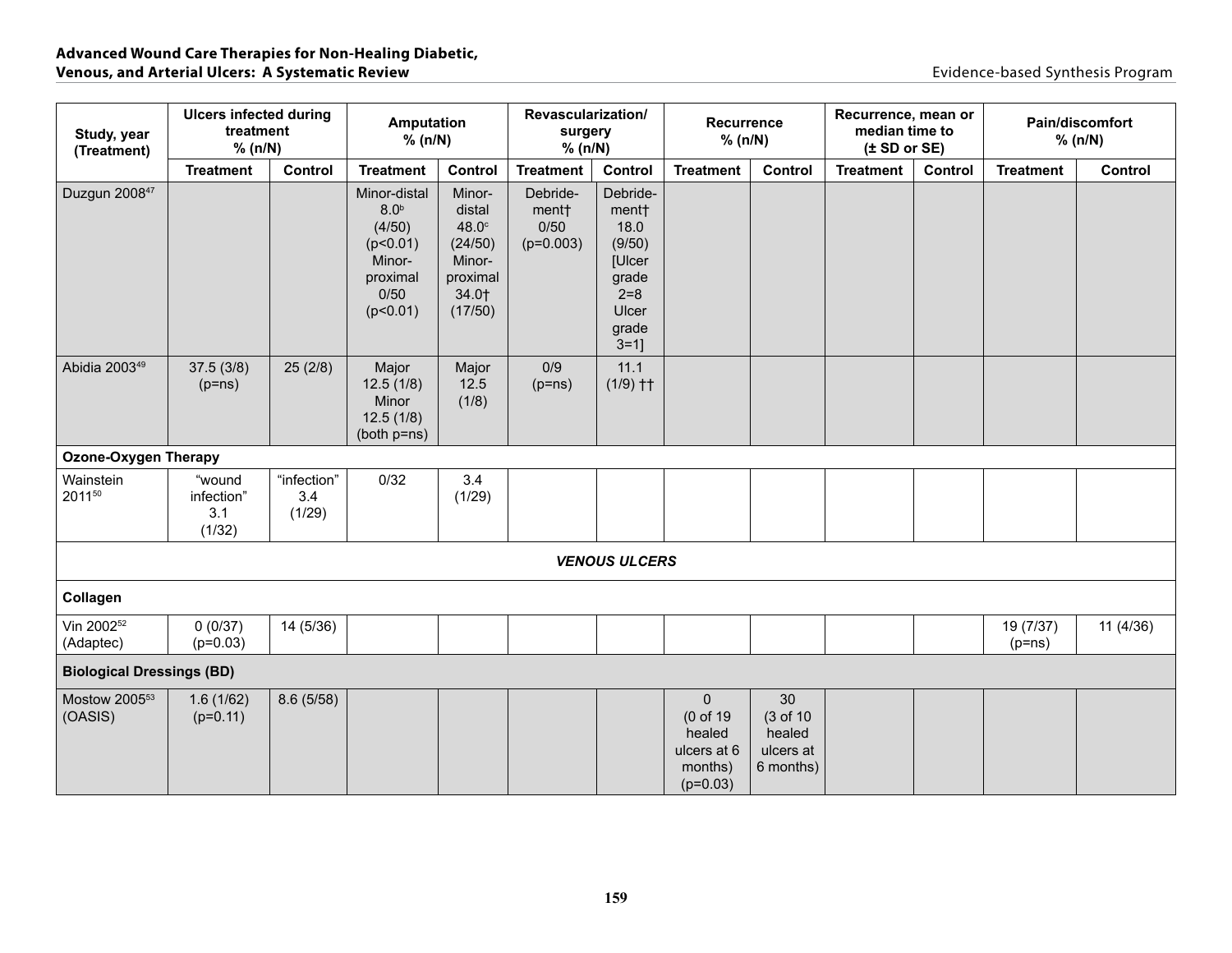| Study, year<br>(Treatment)                                                                                                                                      | <b>Ulcers infected during</b><br>treatment<br>% (n/N)                                                 |                           | Amputation<br>% (n/N) |         | Revascularization/<br>surgery<br>% (n/N) |         | Recurrence<br>% (n/N)                                                                           |                                                                                | Recurrence, mean or<br>median time to<br>(± SD or SE) |         | Pain/discomfort<br>% (n/N)<br><b>Treatment</b>                                   |                                                                                                                     |
|-----------------------------------------------------------------------------------------------------------------------------------------------------------------|-------------------------------------------------------------------------------------------------------|---------------------------|-----------------------|---------|------------------------------------------|---------|-------------------------------------------------------------------------------------------------|--------------------------------------------------------------------------------|-------------------------------------------------------|---------|----------------------------------------------------------------------------------|---------------------------------------------------------------------------------------------------------------------|
|                                                                                                                                                                 | <b>Treatment</b>                                                                                      | Control                   | <b>Treatment</b>      | Control | <b>Treatment</b>                         | Control | <b>Treatment</b>                                                                                | Control                                                                        | <b>Treatment</b>                                      | Control |                                                                                  | Control                                                                                                             |
| <b>Biological Skin Equivalents</b>                                                                                                                              |                                                                                                       |                           |                       |         |                                          |         |                                                                                                 |                                                                                |                                                       |         |                                                                                  |                                                                                                                     |
| Falanga 1998 <sup>54</sup><br>Falanga 1999 <sup>55</sup><br>(Apligraf)                                                                                          | Cellulitis:<br>8 (12/146)<br>$(p=ns)$<br>Infection:<br>Reported no<br>difference<br>between<br>groups | Cellulitis:<br>8 (10/129) |                       |         |                                          |         | 12 (11/92) <sup>a</sup><br>$(p=0.48)$<br>Wound<br>duration<br>$>1$ yr<br>18 (13/72)<br>$(p=ns)$ | 16<br>$(10/63)^a$<br>22<br>(12/54)                                             |                                                       |         |                                                                                  | Reported no difference in<br>pain between treatment<br>groups                                                       |
| Krishna-<br>moorthy 2003 <sup>56</sup><br>(Dermagraft)                                                                                                          | Reported no differences<br>in incidence of infection<br>between groups                                |                           |                       |         |                                          |         |                                                                                                 |                                                                                |                                                       |         |                                                                                  |                                                                                                                     |
| Keratinocytes                                                                                                                                                   |                                                                                                       |                           |                       |         |                                          |         |                                                                                                 |                                                                                |                                                       |         |                                                                                  |                                                                                                                     |
| Navratilova<br>200459<br>(Cryo-preserved<br>vs lyophilized<br>allografts)                                                                                       |                                                                                                       |                           |                       |         |                                          |         |                                                                                                 |                                                                                |                                                       |         |                                                                                  | Reported pain significantly<br>reduced (p<0.001) during<br>1 <sup>st</sup> week after application in<br>both groups |
| Harding 2005 <sup>60</sup><br>(Lyophilized,<br>allogeneic)<br>NOTE:<br>Control group<br>is combined<br>standard care<br>and standard<br>care + vehicle<br>group | 14 (13/95)<br>$(p=ns)$                                                                                | 11 (11/99)                |                       |         |                                          |         | 22 (8/36)<br>$(p=0.78)$                                                                         | 19 (5/26)                                                                      |                                                       |         | Tx Period:<br>4(4/95)<br>$(p=ns)$<br>Follow-up<br>Period:<br>2(2/89)<br>$(p=ns)$ | 2(2/99)<br>0/91                                                                                                     |
| <b>Silver Products</b>                                                                                                                                          |                                                                                                       |                           |                       |         |                                          |         |                                                                                                 |                                                                                |                                                       |         |                                                                                  |                                                                                                                     |
| Bishop 1992 <sup>63</sup><br>(Silver Cream<br>(control tx)                                                                                                      |                                                                                                       |                           |                       |         |                                          |         | No healed<br>ulcers                                                                             | At 1 yr<br>17(1/6)<br>(Silver)<br>0/1 (Tri-<br>peptide<br>placebo)<br>$(p=ns)$ |                                                       |         |                                                                                  |                                                                                                                     |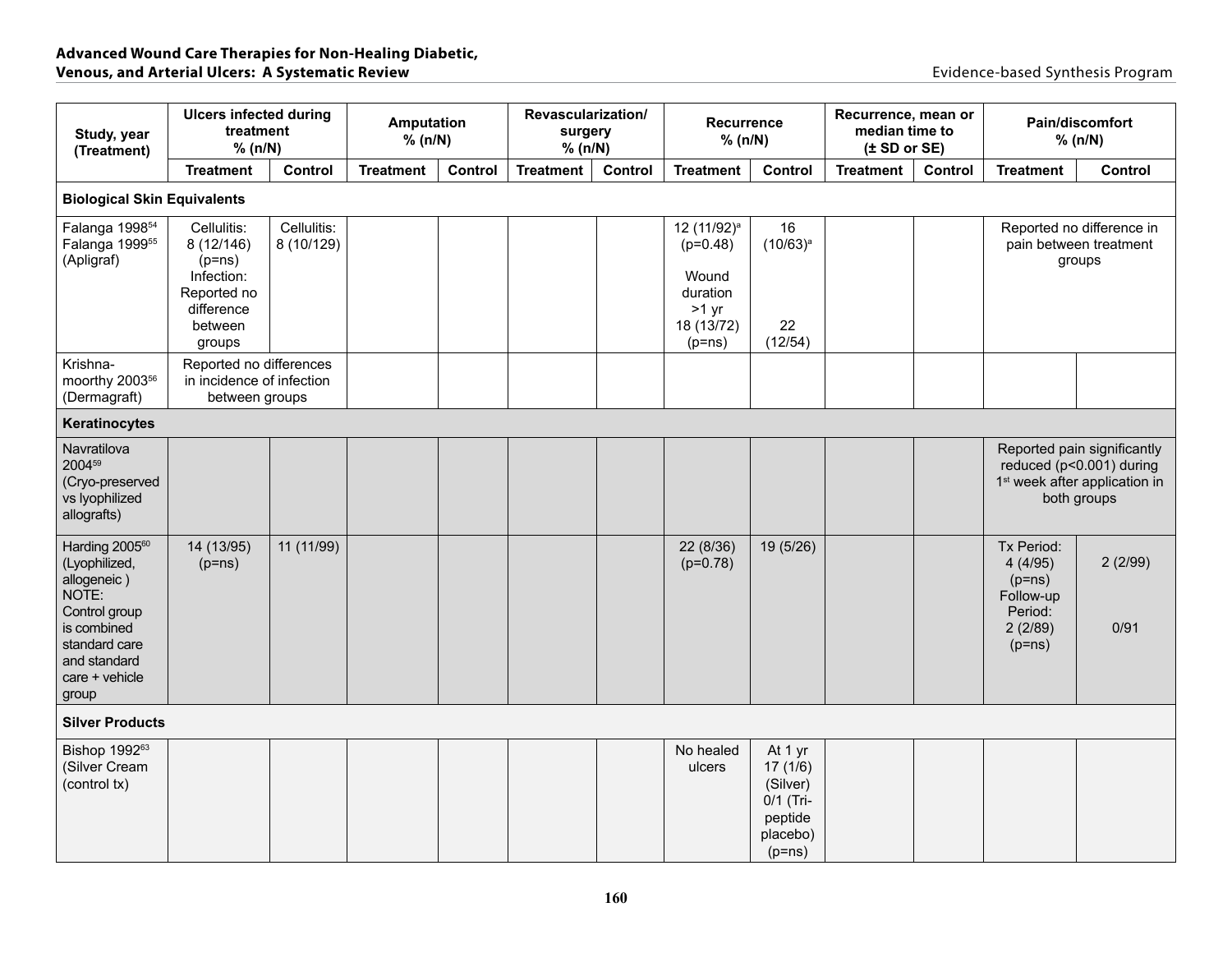| Study, year<br>(Treatment)                                    | <b>Ulcers infected during</b><br>treatment<br>% (n/N) |                      | <b>Amputation</b><br>% (n/N) |         | Revascularization/<br>surgery<br>% (n/N) |         | <b>Recurrence</b><br>% (n/N)                                                                                                           |                                                                                                                      | Recurrence, mean or<br>median time to<br>(± SD or SE) |         |                                                                                      | Pain/discomfort<br>% (n/N)                                               |
|---------------------------------------------------------------|-------------------------------------------------------|----------------------|------------------------------|---------|------------------------------------------|---------|----------------------------------------------------------------------------------------------------------------------------------------|----------------------------------------------------------------------------------------------------------------------|-------------------------------------------------------|---------|--------------------------------------------------------------------------------------|--------------------------------------------------------------------------|
|                                                               | <b>Treatment</b>                                      | Control              | <b>Treatment</b>             | Control | <b>Treatment</b>                         | Control | <b>Treatment</b>                                                                                                                       | Control                                                                                                              | <b>Treatment</b>                                      | Control | <b>Treatment</b>                                                                     | Control                                                                  |
| Dimakakos<br>200965<br>(Silver Dressing)                      |                                                       |                      |                              |         |                                          |         |                                                                                                                                        |                                                                                                                      |                                                       |         | 100% pain-<br>free at 8 wks                                                          | 62% pain-free<br>at 9 wks                                                |
| Harding 2011 <sup>66</sup><br>(Silver<br>Dressing)            | 11 (16/145)***<br><b>AQUACEL</b><br>$(p=ns)$          | 9(12/136)<br>Urgotul |                              |         |                                          |         |                                                                                                                                        |                                                                                                                      |                                                       |         |                                                                                      |                                                                          |
| Michaels<br>2009a, b <sup>67,68</sup><br>(Silver<br>Dressing) |                                                       |                      |                              |         |                                          |         | Of ulcers<br>healed in<br>1 <sup>st</sup> year<br>12 (11/95)<br>$(p=ns)$                                                               | 14<br>(13/90)                                                                                                        |                                                       |         |                                                                                      |                                                                          |
| <b>Intermittent Pneumatic Compression</b>                     |                                                       |                      |                              |         |                                          |         |                                                                                                                                        |                                                                                                                      |                                                       |         |                                                                                      |                                                                          |
| Schuler 1996 <sup>69</sup>                                    |                                                       |                      |                              |         |                                          |         |                                                                                                                                        |                                                                                                                      |                                                       |         | VAS score:<br>$2.0 \pm 1.4$<br>$(p=ns)$                                              | VAS score:<br>$3.1 \pm 2.3$                                              |
| <b>Electromagnetic Therapy</b>                                |                                                       |                      |                              |         |                                          |         |                                                                                                                                        |                                                                                                                      |                                                       |         |                                                                                      |                                                                          |
| leran 199070                                                  | Day 90<br>3 ulcers                                    | 11 ulcers            |                              |         |                                          |         | Among<br>healed $\leq 90$<br>days: 2<br>patients<br>Among<br>healed $>90$<br>days: 2<br>patients<br>25 (4 of<br>16 healed)<br>$(p=ns)$ | Among<br>healed<br>≤90 days:<br>3 patients<br>Among<br>healed<br>>90 days:<br>1 patient<br>50<br>(4 of 8)<br>healed) |                                                       |         | 0.7 cm (from<br>baseline<br>5.1 cm,<br>based on 11<br>cm analog<br>scale<br>$(p=ns)$ | 1.4 cm (from<br>baseline<br>5.3 cm,<br>based on 11<br>cm analog<br>scale |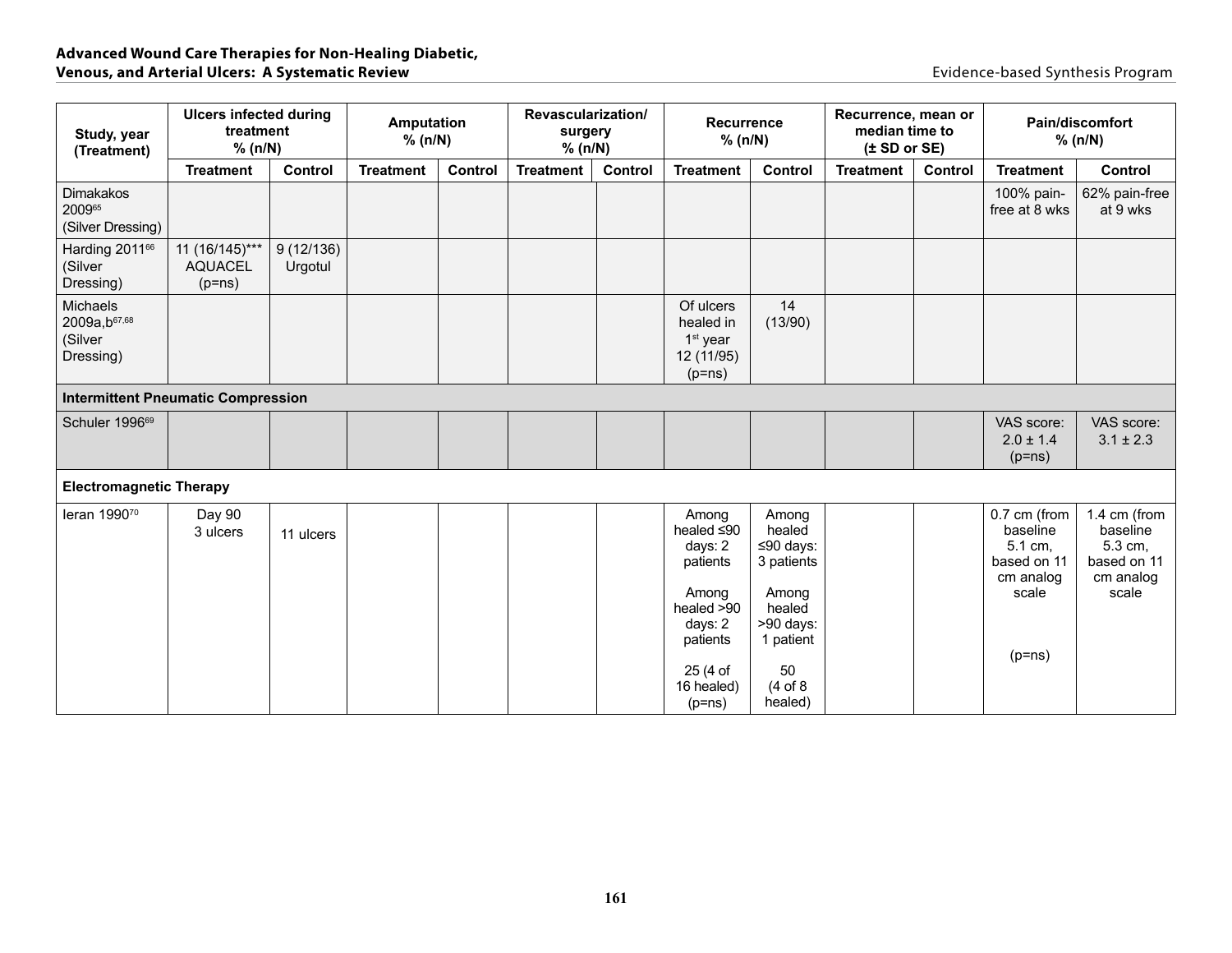| Study, year<br>(Treatment)                                 | <b>Ulcers infected during</b><br>treatment<br>% (n/N) |                     | <b>Amputation</b><br>% (n/N) |         | Revascularization/<br>surgery<br>% (n/N) |                        | Recurrence<br>% (n/N) |         | Recurrence, mean or<br>median time to<br>(± SD or SE) |         |                                                                                                                                                                                                                                | Pain/discomfort<br>% (n/N)                                                                    |
|------------------------------------------------------------|-------------------------------------------------------|---------------------|------------------------------|---------|------------------------------------------|------------------------|-----------------------|---------|-------------------------------------------------------|---------|--------------------------------------------------------------------------------------------------------------------------------------------------------------------------------------------------------------------------------|-----------------------------------------------------------------------------------------------|
|                                                            | <b>Treatment</b>                                      | Control             | <b>Treatment</b>             | Control | <b>Treatment</b>                         | Control                | <b>Treatment</b>      | Control | <b>Treatment</b>                                      | Control | <b>Treatment</b>                                                                                                                                                                                                               | Control                                                                                       |
| Kenkre 199671                                              | Day 50<br>0/10<br>$(p=ns)$                            | Day 50<br>22.2(2/9) |                              |         |                                          |                        |                       |         |                                                       |         | Pain in<br>analog<br>scale, mm<br>(range)<br>Day1 600Hz<br>60<br>$(37-76)$<br>Day 30<br>17<br>$(0-44),$<br>(p<0.05 from<br>day $1)$<br>Day1 800Hz<br>62<br>$(29-90)$<br>Day 30<br>36<br>$(0-84)$ ,<br>(p<0.05 from<br>day $1)$ | Pain in<br>analog scale,<br>mm (range)<br>Day 1<br>47<br>$(0-68)$<br>Day 30<br>41<br>$(0-88)$ |
|                                                            |                                                       |                     |                              |         |                                          | <b>ARTERIAL ULCERS</b> |                       |         |                                                       |         |                                                                                                                                                                                                                                |                                                                                               |
| Chang 2000 <sup>73</sup><br>(Apligraf)                     | 14.3(3/21)<br>$(p=ns)$                                | 0(0/10)             |                              |         |                                          |                        | 4.8(1/21)<br>$(p=ns)$ | 0(0/10) |                                                       |         |                                                                                                                                                                                                                                |                                                                                               |
|                                                            |                                                       |                     |                              |         | <b>MIXED LOWER EXTREMITY ULCERS</b>      |                        |                       |         |                                                       |         |                                                                                                                                                                                                                                |                                                                                               |
| Brigido 200674<br>(Collagen))                              | 21<br>(3/14)<br>$(p=ns)$                              | 36 (5/14)           |                              |         |                                          |                        |                       |         |                                                       |         |                                                                                                                                                                                                                                |                                                                                               |
| Romanelli<br>200775<br>(Biological<br>Dressing -<br>OASIS) |                                                       |                     |                              |         |                                          |                        |                       |         |                                                       |         | $3.7**$<br>(p<0.05)                                                                                                                                                                                                            | $6.2**$                                                                                       |
| Romanelli<br>201076<br>(Biological<br>Dressing -<br>OASIS) | 0/25<br>$(p=ns)$                                      | 0/25                |                              |         |                                          |                        |                       |         |                                                       |         | 0/25<br>$(p=ns)$                                                                                                                                                                                                               | 0/25                                                                                          |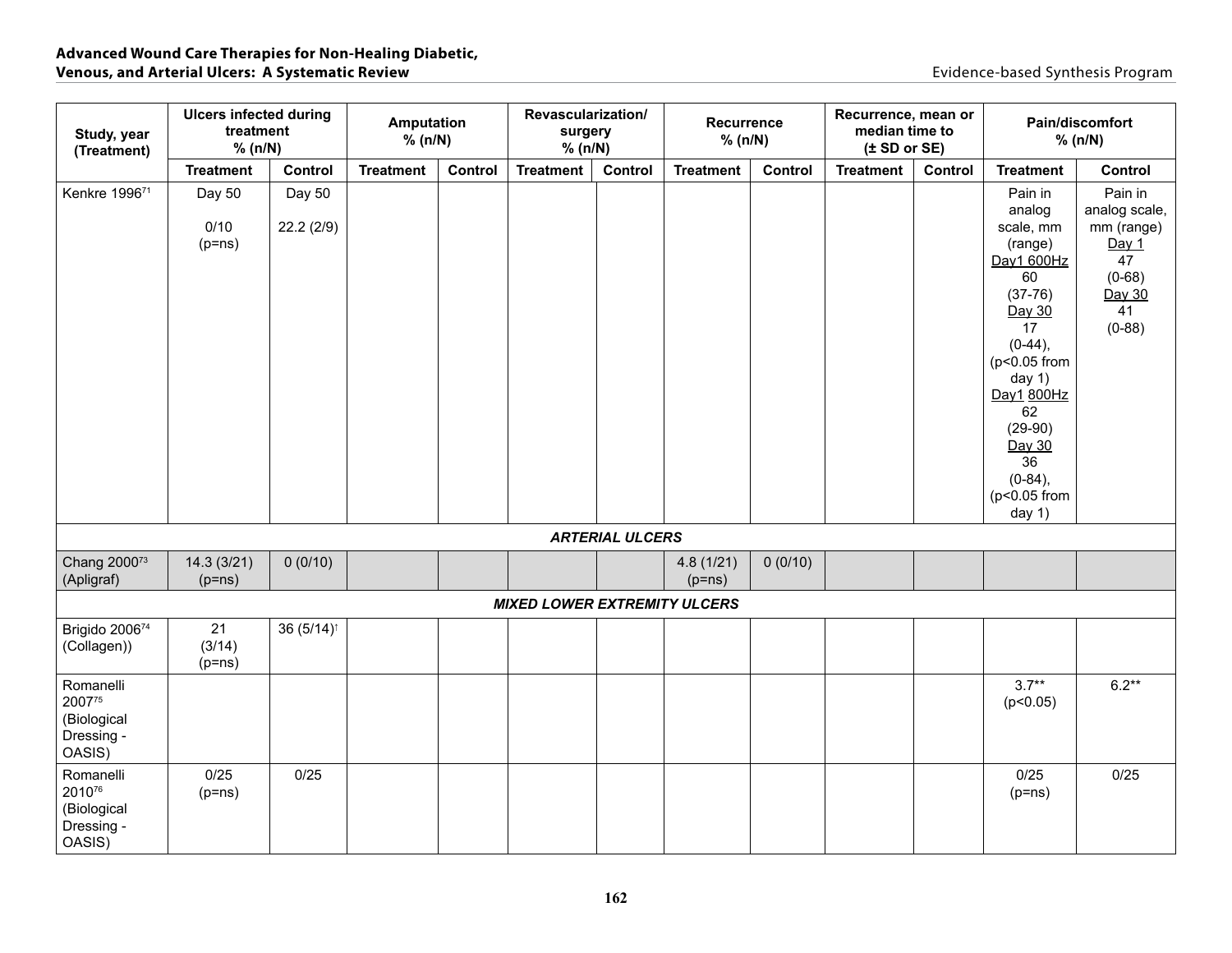| Study, year<br>(Treatment)                                | <b>Ulcers infected during</b><br>treatment<br>% (n/N) |                | Amputation<br>% (n/N) |           | Revascularization/<br>surgery<br>% (n/N) |                          | <b>Recurrence</b><br>% (n/N) |               | Recurrence, mean or<br>median time to<br>(± SD or SE) |                                      |                                                                         | Pain/discomfort<br>% (n/N) |
|-----------------------------------------------------------|-------------------------------------------------------|----------------|-----------------------|-----------|------------------------------------------|--------------------------|------------------------------|---------------|-------------------------------------------------------|--------------------------------------|-------------------------------------------------------------------------|----------------------------|
|                                                           | <b>Treatment</b>                                      | <b>Control</b> | <b>Treatment</b>      | Control   | <b>Treatment</b>                         | Control                  | <b>Treatment</b>             | Control       | <b>Treatment</b>                                      | Control                              | <b>Treatment</b>                                                        | Control                    |
| Jørgensen<br>200577<br>(Silver-<br>releasing<br>Dressing) |                                                       |                |                       |           |                                          |                          |                              |               |                                                       |                                      | Both groups<br>reported<br>de-creased<br>pain during<br>treatment       |                            |
| Vuerstack<br>200680<br>(NPWT)                             | $\mathbf{0}$<br>$(p=ns)$                              | 3(1/30)        |                       |           |                                          |                          | 52 (12/23)<br>$(p=ns)$       | 42<br>(10/24) | $4th$ month<br>(median)<br>$(p=ns)$                   | 2 <sup>nd</sup><br>month<br>(median) | Pain as AE:<br>10(3/30)<br>$(p=ns)$<br>SF-MPQ <sup>d</sup><br>Baseline: | 3(1/30)                    |
|                                                           |                                                       |                |                       |           |                                          |                          |                              |               |                                                       |                                      | 9(4)<br>8 weeks: 1                                                      | 10(3)                      |
|                                                           |                                                       |                |                       |           |                                          |                          |                              |               |                                                       |                                      | (1)<br>PPI <sup>e</sup>                                                 | 1(1)                       |
|                                                           |                                                       |                |                       |           |                                          |                          |                              |               |                                                       |                                      | Baseline:<br>2.5(1)<br>8 weeks:                                         | 3.1(1)                     |
|                                                           |                                                       |                |                       |           |                                          |                          |                              |               |                                                       |                                      | 0.2(0.7)<br>(both<br>$p<0.05$ )                                         | 0.4(0.6)                   |
|                                                           |                                                       |                |                       |           |                                          | <b>AMPUTATION ULCERS</b> |                              |               |                                                       |                                      |                                                                         |                            |
| Armstrong<br>200581<br>(NPWT)                             | 17 (13/77)<br>$(p=0.04)$                              | 6(5/85)        | 3(2/77)<br>$(p=0.06)$ | 11 (9/85) |                                          |                          |                              |               |                                                       |                                      |                                                                         |                            |

NR=Not Reported, NPWT=Negative Pressure Wound Therapy; PTA=Percutaneous Transluminal Angioplasty; VAS=Visual Analog Scale for pain (0-100 mm); NaCMC=sodium carboxymethylcellulose;

PDGF=Platelet-derived growth factors; PRP=Platelet rich plasma; BSE=Biological skin equivalent; NPWT=Negative pressure wound therapy

↑ No patient required antibiotic treatment or hospital stay. Numbers include infection at the wound site such as periwound erythema or local cellulitis

\*Any infections were treated and not otherwise reported unless leading to a further adverse event

\*\*Pain at end of treatment (VAS with 0=none, 10=severe)

<sup>β</sup>One patient reported as having multiple infections (osteomyelitis during treatment, and cellulitis during follow-up)

†Debridement=operative surgical debridement of the wound was all that was required to achieve closure

††Required an "urgent vascular intervention"

\*\*\*Infection and infestation

a Measured as recurrence at 12 months in those with complete wound closure at 6 months

b HBOT: distal wounds Wagner 3=1; Wagner 4=3

c Control: distal wounds Wagner 2=4; Wagner 3=17; Wagner 4=3. Proximal wounds Wagner 4=17

d Short Form-McGill Pain Questionnaire (SF-MPQ: 0-45, with 45 reflecting maximum sensory and affective score ); mean (SD); significant decrease over time

e Present Pain Intensity (PPI: 1-5, mild to excruciating); mean (SD);significant decrease over time and significantly lower in VAC group at baseline and 8 weeks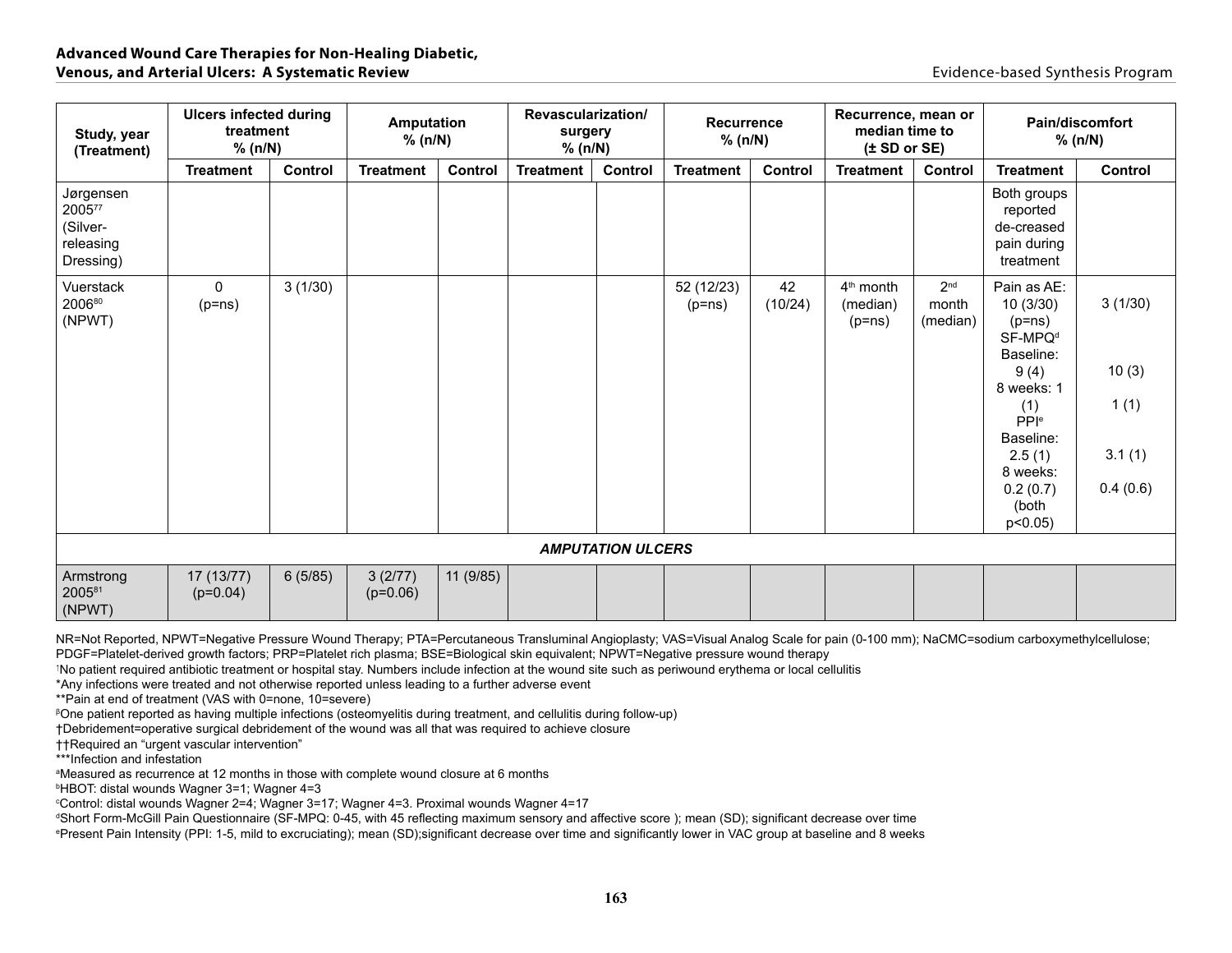## **Table 4. Secondary Outcomes – Part B**

| Study, year                                | Hospitalization<br>% (n/N)                                                      |           | <b>Required home care</b><br>% (n/N) |         | <b>Quality of life</b><br>Mean/median (±SD/SE)                                                                                                       |                | Other (note)<br>% (n/N)                                                         |                               | Other (note)<br>% (n/N) |         |
|--------------------------------------------|---------------------------------------------------------------------------------|-----------|--------------------------------------|---------|------------------------------------------------------------------------------------------------------------------------------------------------------|----------------|---------------------------------------------------------------------------------|-------------------------------|-------------------------|---------|
| (Treatment)                                | <b>Treatment</b>                                                                | Control   | <b>Treatment</b>                     | Control | <b>Treatment</b>                                                                                                                                     | <b>Control</b> | <b>Treatment</b>                                                                | Control                       | <b>Treatment</b>        | Control |
|                                            |                                                                                 |           |                                      |         | <b>DIABETIC ULCERS</b>                                                                                                                               |                |                                                                                 |                               |                         |         |
| <b>Biological Skin Equivalents</b>         |                                                                                 |           |                                      |         |                                                                                                                                                      |                |                                                                                 |                               |                         |         |
| Marston 2003 <sup>23</sup><br>(Dermagraft) |                                                                                 |           |                                      |         |                                                                                                                                                      |                | Surgical<br>procedure<br>related to<br>study ulcer:<br>8 (13/163)<br>$(p=0.07)$ | 15 (22/151)                   |                         |         |
|                                            | <b>Negative Pressure Wound Therapy</b>                                          |           |                                      |         |                                                                                                                                                      |                |                                                                                 |                               |                         |         |
| Karatepe 2011 <sup>43</sup><br>McCallon    |                                                                                 |           |                                      |         | Reported positive<br>effect of NPWT on<br>mental ( $p=0.03$ )<br>& physical<br>$(p=0.004)$<br>health (SF=36)<br>compared<br>to standard<br>treatment |                | Delayed                                                                         | Delayed                       |                         |         |
| 200044                                     |                                                                                 |           |                                      |         |                                                                                                                                                      |                | primary<br>closure<br>80 (4/5) (p=ns)                                           | primary<br>closure<br>40(2/5) |                         |         |
| <b>Hyperbaric Oxygen Therapy</b>           |                                                                                 |           |                                      |         |                                                                                                                                                      |                |                                                                                 |                               |                         |         |
| Löndahl 2010 <sup>46</sup>                 | Leading to study<br>withdrawal<br>6.1(3/49)<br>$(p=ns)$                         | 4.4(2/45) |                                      |         |                                                                                                                                                      |                |                                                                                 |                               |                         |         |
|                                            |                                                                                 |           |                                      |         | <b>VENOUS ULCERS</b>                                                                                                                                 |                |                                                                                 |                               |                         |         |
| <b>Biological Dressings</b>                |                                                                                 |           |                                      |         |                                                                                                                                                      |                |                                                                                 |                               |                         |         |
| Mostow 2005 <sup>53</sup><br>(OASIS)       | Hospitalization<br>resulting in failing<br>to complete study<br>$3(2/62)(p=ns)$ | 0/58      |                                      |         |                                                                                                                                                      |                |                                                                                 |                               |                         |         |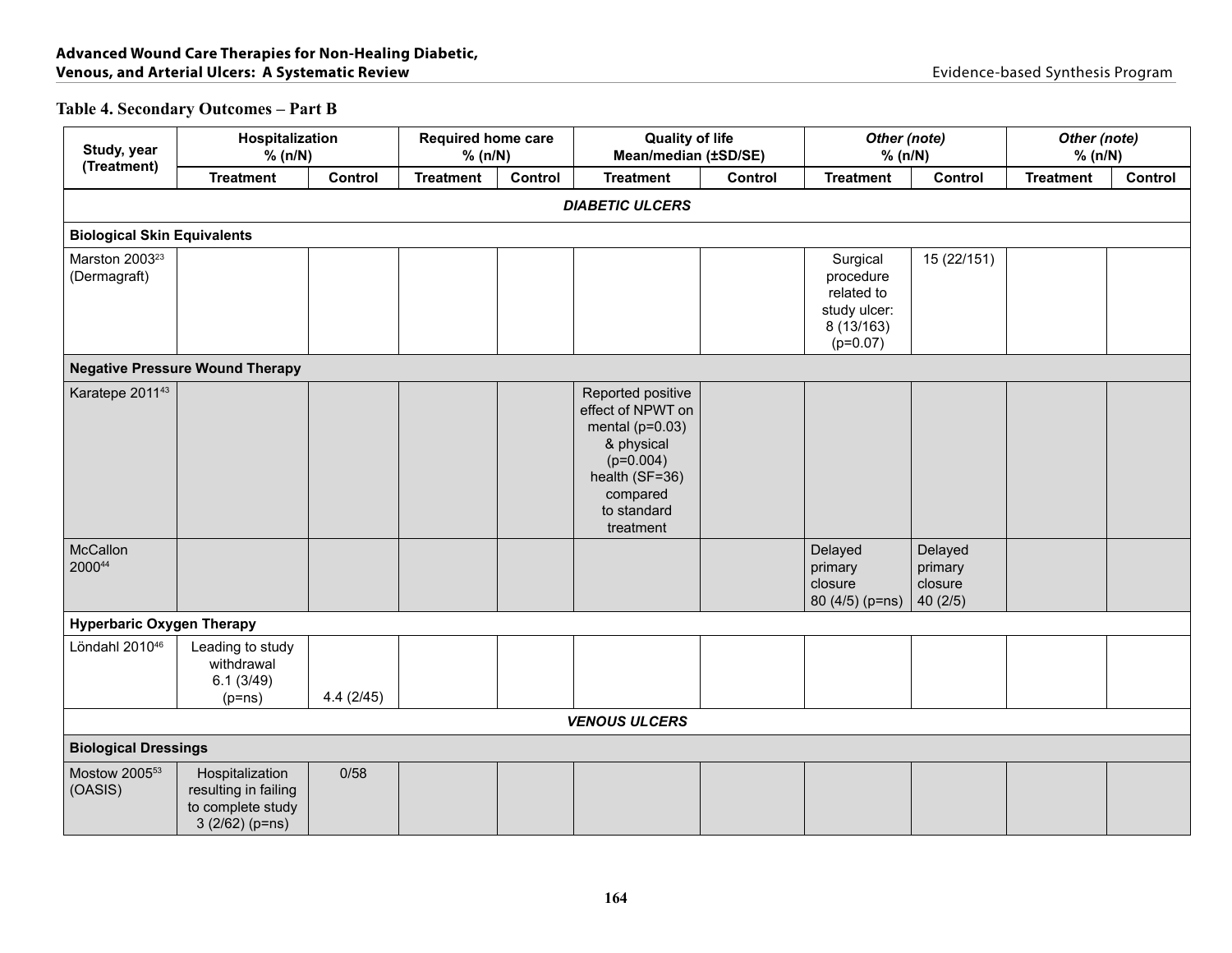| Study, year<br>(Treatment)                                                                                                                                      | Hospitalization<br>% (n/N)                                                     |         | <b>Required home care</b><br>% (n/N) |         | <b>Quality of life</b><br>Mean/median (±SD/SE)                                                                                                  |                                                                                                                  | Other (note)<br>% (n/N)                                  |                           | Other (note)<br>% (n/N)                                                  |         |
|-----------------------------------------------------------------------------------------------------------------------------------------------------------------|--------------------------------------------------------------------------------|---------|--------------------------------------|---------|-------------------------------------------------------------------------------------------------------------------------------------------------|------------------------------------------------------------------------------------------------------------------|----------------------------------------------------------|---------------------------|--------------------------------------------------------------------------|---------|
|                                                                                                                                                                 | <b>Treatment</b>                                                               | Control | <b>Treatment</b>                     | Control | <b>Treatment</b>                                                                                                                                | Control                                                                                                          | <b>Treatment</b>                                         | Control                   | <b>Treatment</b>                                                         | Control |
| Keratinocytes                                                                                                                                                   |                                                                                |         |                                      |         |                                                                                                                                                 |                                                                                                                  |                                                          |                           |                                                                          |         |
| Harding 2005 <sup>60</sup><br>(Lyophilized,<br>allogeneic)<br>NOTE: Control<br>group is<br>combined<br>standard care<br>and standard<br>care + vehicle<br>group | 2(2/95)<br>$(p=ns)$                                                            | 1(1/99) |                                      |         |                                                                                                                                                 |                                                                                                                  |                                                          |                           |                                                                          |         |
| <b>Platelet Rich Plasma (PRP)</b>                                                                                                                               |                                                                                |         |                                      |         |                                                                                                                                                 |                                                                                                                  |                                                          |                           |                                                                          |         |
| Stacey 200062                                                                                                                                                   | Reported 2 hospitalizations<br>leading to withdrawal but group<br>not reported |         |                                      |         |                                                                                                                                                 |                                                                                                                  |                                                          |                           |                                                                          |         |
| <b>Silver Products</b>                                                                                                                                          |                                                                                |         |                                      |         |                                                                                                                                                 |                                                                                                                  |                                                          |                           |                                                                          |         |
| Michaels<br>2009a, b <sup>67,68</sup><br>(Silver<br>Dressing)                                                                                                   |                                                                                |         |                                      |         | EQ-5D<br>12 weeks<br>$0.73$ (n=81)<br>1 year<br>0.75<br>$(n=61)$<br>SF-6D<br>12 weeks<br>$0.69$ (n=73)<br>1 year<br>$0.71$ (n=55)<br>(all p=ns) | 12 weeks<br>$0.70$ (n=76)<br>1 year<br>0.668<br>$(n=58)$<br>12 weeks<br>$0.70$ (n=68)<br>1 year<br>$0.67$ (n=53) |                                                          |                           |                                                                          |         |
|                                                                                                                                                                 |                                                                                |         |                                      |         | <b>MIXED LOWER EXTREMITY ULCERS</b>                                                                                                             |                                                                                                                  |                                                          |                           |                                                                          |         |
| Romanelli<br>200775<br>(OASIS)                                                                                                                                  |                                                                                |         |                                      |         |                                                                                                                                                 |                                                                                                                  | Mean time<br>to dressing<br>change<br>$6.4 \pm 1.4$ days | $2.4 \pm 1.6$<br>(p<0.05) | Comfort w/<br>treatment 2.5<br>(p<0.01)<br>(0=excellent,<br>10=critical) | 6.7     |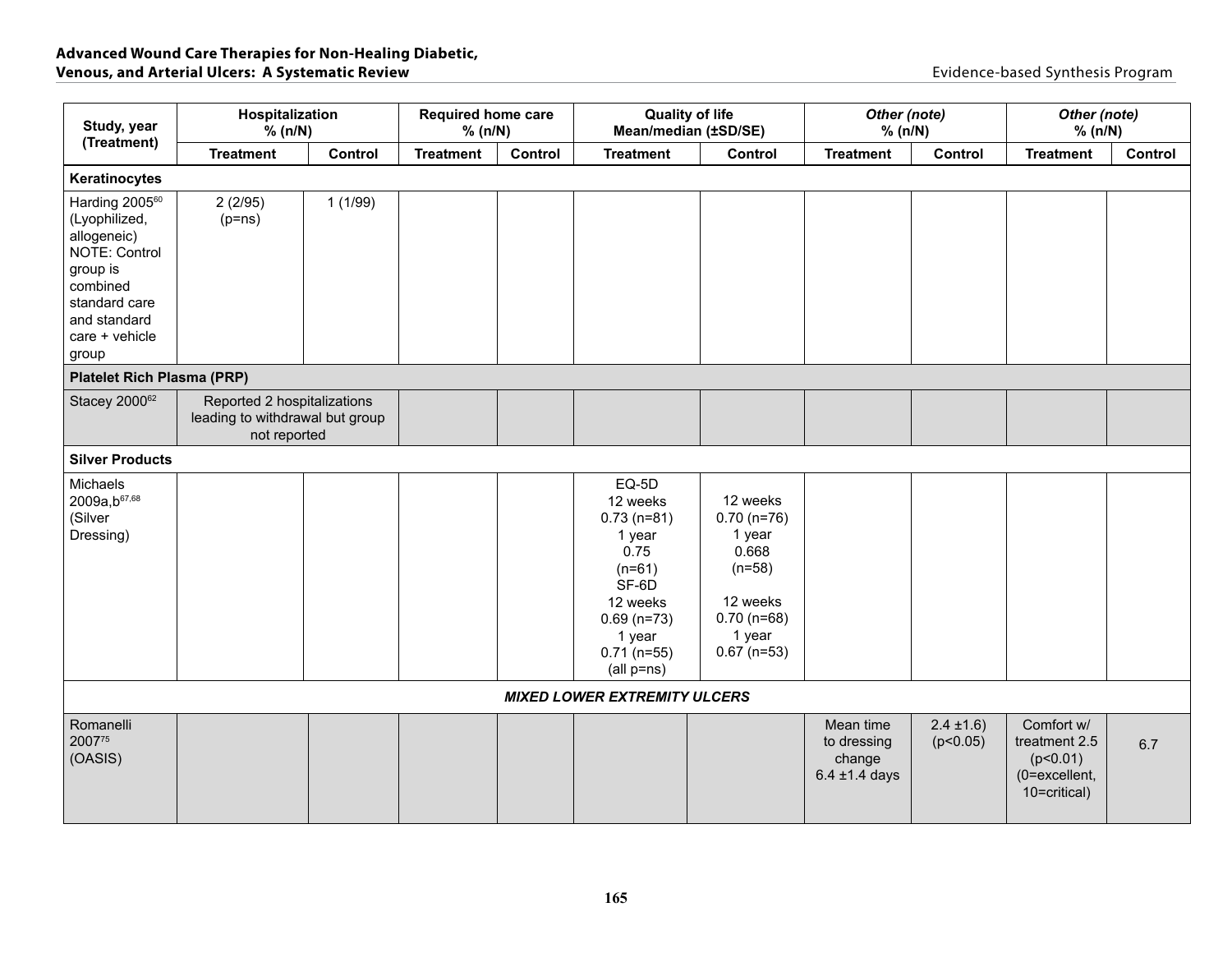| Study, year                                                        | Hospitalization<br>% (n/N)                      | <b>Required home care</b><br>$%$ (n/N) |                  | <b>Quality of life</b> | Mean/median (±SD/SE)                                                     | Other (note)<br>$%$ (n/N)                        |                                                              | Other (note)<br>% (n/N) |                                                                                       |            |
|--------------------------------------------------------------------|-------------------------------------------------|----------------------------------------|------------------|------------------------|--------------------------------------------------------------------------|--------------------------------------------------|--------------------------------------------------------------|-------------------------|---------------------------------------------------------------------------------------|------------|
| (Treatment)                                                        | <b>Treatment</b>                                | Control                                | <b>Treatment</b> | Control                | Treatment                                                                | Control                                          | Treatment                                                    | Control                 | <b>Treatment</b>                                                                      | Control    |
| Jørgensen,<br>200577<br>(Silver-releasing<br>Dressing)             |                                                 |                                        |                  |                        | $EQ-5D$<br>0.79<br>$(p=ns)$<br>$(1 = perfect$<br>health,<br>$0 =$ death) | 0.79                                             | Odor present<br>19 (10/52) of<br>ulcers<br>$(p=0.03)$        | 39(22.57)               | <b>Dressing</b><br>changes<br>associated<br>with leakage<br>19 (10/52)<br>$(p=0.002)$ | 49 (28/57) |
| <b>Vuerstack</b><br>200680<br>(NPWT)                               |                                                 |                                        |                  |                        | EQ-DSI <sup>a</sup><br><b>Baseline</b><br>40(13)<br>8 weeks<br>76 (17)   | <b>Baseline</b><br>45 (19)<br>8 weeks<br>77 (14) | Wound bed<br>prep time<br>(median):<br>7 days<br>$(p=0.005)$ | 17 days                 | Skin graft<br>survival:<br>83%<br>$(p=0.01)$                                          | 70%        |
|                                                                    |                                                 |                                        |                  |                        | <b>AMPUTATION ULCERS</b>                                                 |                                                  |                                                              |                         |                                                                                       |            |
| Armstrong<br>2005 <sup>81</sup> Apelqvist<br>200882<br><b>NPWT</b> | Inpatient stay,<br>mean days:<br>10.6<br>(p=ns) | 9.9                                    |                  |                        |                                                                          |                                                  | Overall<br>procedures,<br>mean $#$ :<br>43<br>(p<0.001)      | 120                     | Clinic visits,<br>mean $#$ :<br>(p<0.05)                                              | 11         |

NPWT=Negative pressure wound therapy; EQ-5D=EuroQol 5D; SF-6D=Single index measure generated from SF-36 data; SF-36=Short-Form 36<br>ªEuroQol Derived Single Index (EQ-DSI) with higher score reflecting better health status; s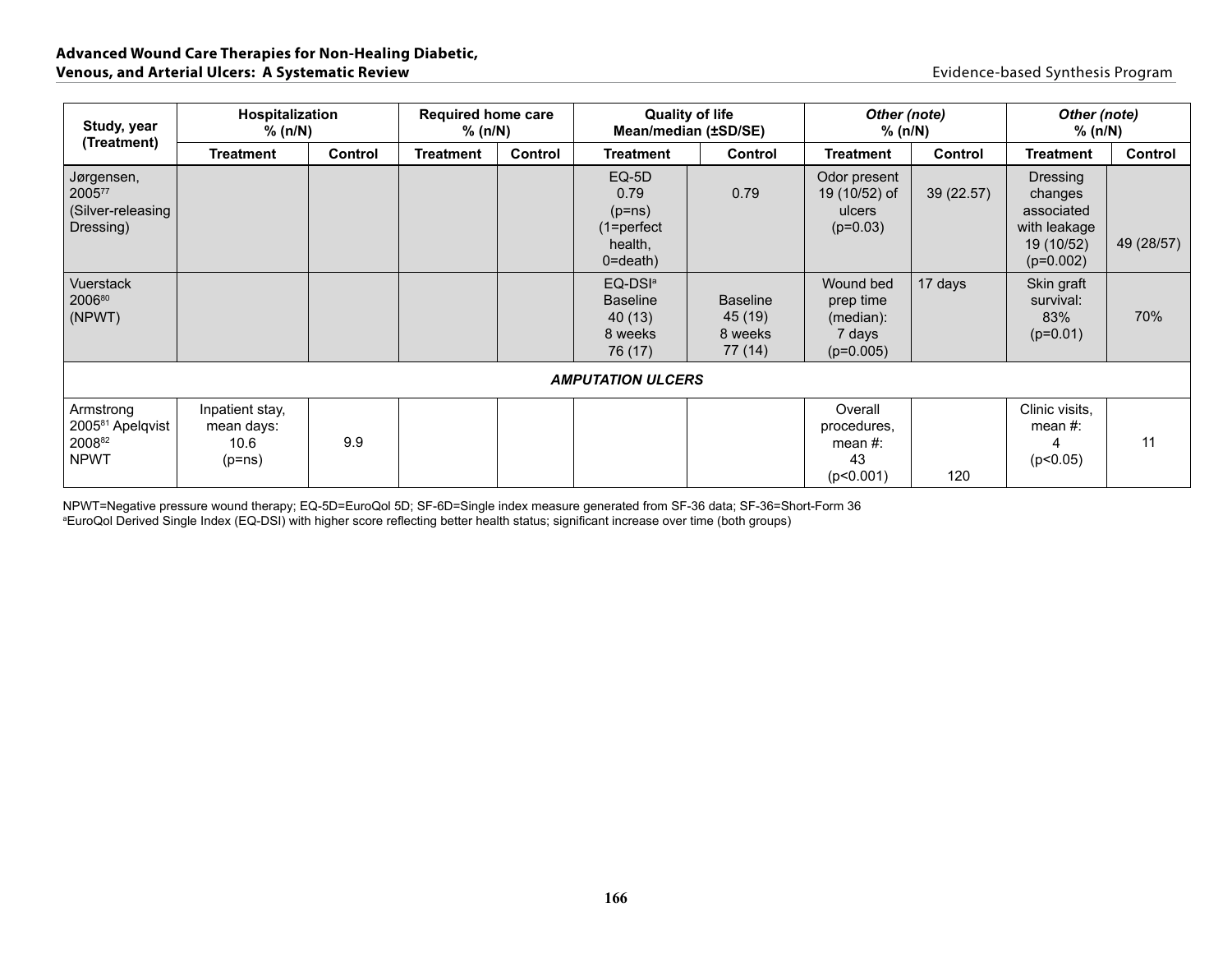#### **Table 5. Secondary Outcomes – Part C**

| Study, year<br>(Treatment)                               | Withdrawals due to<br>adverse events<br>% (n/N)                                                       |                                                                                     | Patients with ≥1<br>adverse event<br>(%) n/N                                     |                                                                        | <b>All-cause mortality</b><br>% (n/N) |                        | Allergic reactions to<br>treatment<br>% (n/N) |         | <b>Treatment specific</b><br>adverse events<br>% (n/N) |         | <b>Treatment specific</b><br>adverse events<br>% (n/N) |         |
|----------------------------------------------------------|-------------------------------------------------------------------------------------------------------|-------------------------------------------------------------------------------------|----------------------------------------------------------------------------------|------------------------------------------------------------------------|---------------------------------------|------------------------|-----------------------------------------------|---------|--------------------------------------------------------|---------|--------------------------------------------------------|---------|
|                                                          | <b>Treatment</b>                                                                                      | Control                                                                             | <b>Treatment</b>                                                                 | Control                                                                | <b>Treatment</b>                      | Control                | <b>Treatment</b>                              | Control | <b>Treatment</b>                                       | Control | <b>Treatment</b>                                       | Control |
|                                                          |                                                                                                       |                                                                                     |                                                                                  |                                                                        |                                       | <b>DIABETIC ULCERS</b> |                                               |         |                                                        |         |                                                        |         |
| Collagen                                                 |                                                                                                       |                                                                                     |                                                                                  |                                                                        |                                       |                        |                                               |         |                                                        |         |                                                        |         |
| Blume 2011 <sup>15</sup><br>(Formulated<br>Collagen Gel) | 6(2/33)<br>$(p=ns)$                                                                                   | $\mathbf 0$                                                                         |                                                                                  |                                                                        |                                       |                        |                                               |         |                                                        |         |                                                        |         |
| Reyzelman<br>200918<br>(Graftskin)                       | 6(3/47)<br>$(p=ns)$                                                                                   | 5(2/39)                                                                             | Same as WD<br>due to AE                                                          | Same as<br>WD due<br>to AE                                             | 0/47<br>$(p=ns)$                      | 0/39                   |                                               |         |                                                        |         |                                                        |         |
| Veves 2002 <sup>16</sup><br>(Promogran)                  |                                                                                                       |                                                                                     | Non-serious<br>AE: 27<br>(37/138)<br>Serious AE:<br>18 (25/138)<br>(both p=ns)   | Non-<br>serious<br>AE: 25<br>(34/138)<br>Serious<br>AE: 25<br>(35/138) | 1.4(2/138)<br>$(p=ns)$                | 4.3<br>(6/138)         |                                               |         |                                                        |         |                                                        |         |
| Donaghue<br>199817<br>(Fibracol)                         | Reported that overall<br>7% (5/75) patients<br>withdrew due to AE;<br>no difference between<br>groups |                                                                                     |                                                                                  |                                                                        |                                       |                        |                                               |         |                                                        |         |                                                        |         |
| <b>Biological Dressings</b>                              |                                                                                                       |                                                                                     |                                                                                  |                                                                        |                                       |                        |                                               |         |                                                        |         |                                                        |         |
| Niezgoda 2005 <sup>19</sup><br>(OASIS vs.<br>PDGF)       |                                                                                                       |                                                                                     | Reported no difference in<br>proportion of patients with<br>complications or AEs |                                                                        | 2(1/50)<br>$(p=ns)$                   | 0/48                   |                                               |         |                                                        |         |                                                        |         |
| <b>Biological Skin Equivalents (BSE)</b>                 |                                                                                                       |                                                                                     |                                                                                  |                                                                        |                                       |                        |                                               |         |                                                        |         |                                                        |         |
| Gentzkow 1996 <sup>21</sup><br>(Dermagraft)              |                                                                                                       |                                                                                     |                                                                                  |                                                                        |                                       |                        | Reported no adverse<br>device effects         |         |                                                        |         |                                                        |         |
| Naughton 1997 <sup>22</sup><br>(Dermagraft)              |                                                                                                       | Reported no difference<br>between groups in<br>occurrence of intercurrent<br>events |                                                                                  |                                                                        |                                       |                        |                                               |         |                                                        |         |                                                        |         |
| Marston 2003 <sup>23</sup><br>(Dermagraft)               |                                                                                                       |                                                                                     | 67 (87/130)<br>$(p=ns)$                                                          | 73<br>(84/115)                                                         |                                       |                        |                                               |         |                                                        |         |                                                        |         |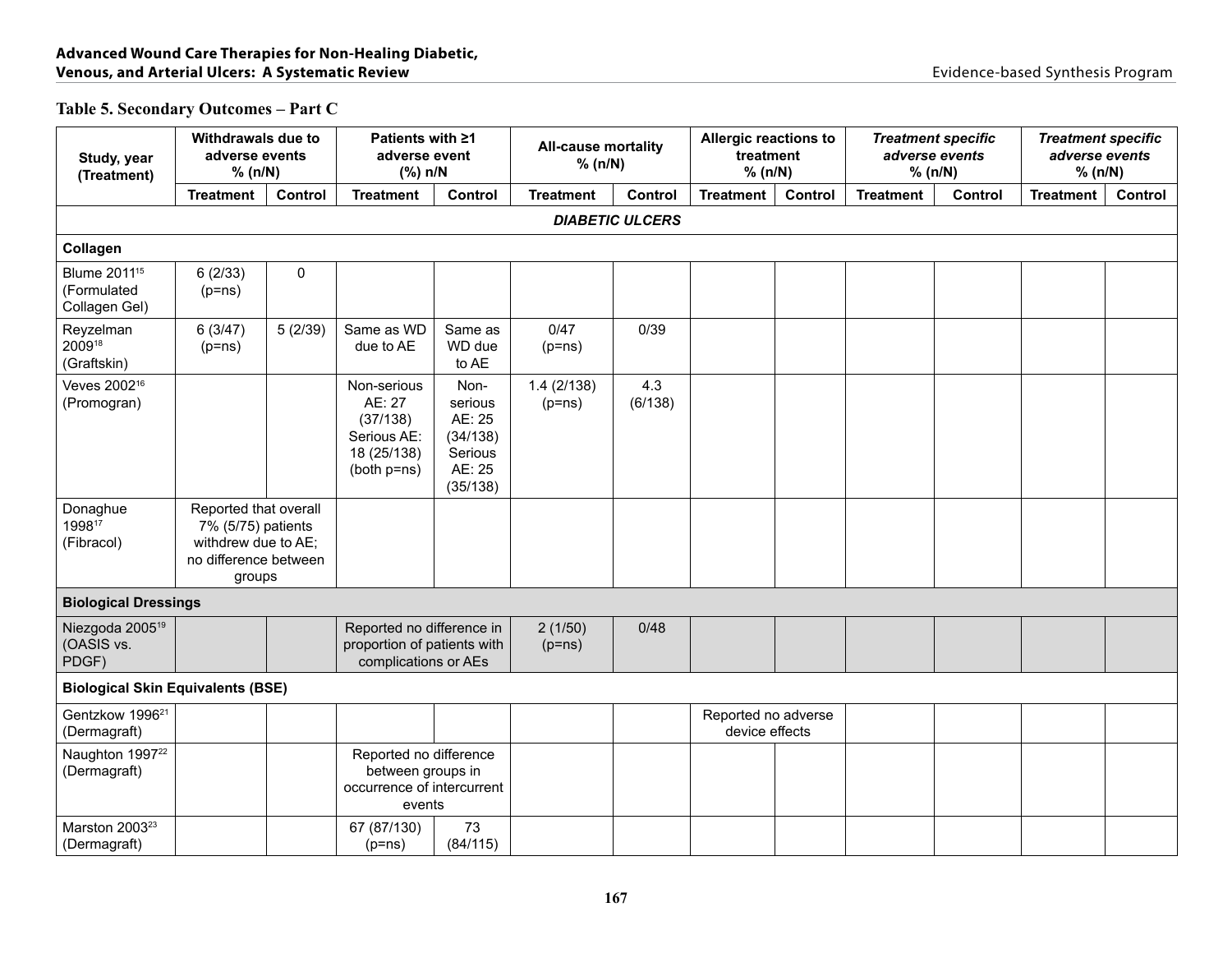| Study, year<br>(Treatment)                                       | Withdrawals due to<br>adverse events<br>% (n/N)                        |                | Patients with ≥1<br>adverse event<br>$(\%)$ n/N                                  |                                                             | <b>All-cause mortality</b><br>% (n/N)                               |          | Allergic reactions to<br>treatment<br>% (n/N) |         | <b>Treatment specific</b><br>adverse events<br>% (n/N) |         | <b>Treatment specific</b><br>adverse events<br>% (n/N) |         |
|------------------------------------------------------------------|------------------------------------------------------------------------|----------------|----------------------------------------------------------------------------------|-------------------------------------------------------------|---------------------------------------------------------------------|----------|-----------------------------------------------|---------|--------------------------------------------------------|---------|--------------------------------------------------------|---------|
|                                                                  | <b>Treatment</b>                                                       | Control        | <b>Treatment</b>                                                                 | Control                                                     | <b>Treatment</b>                                                    | Control  | <b>Treatment</b>                              | Control | <b>Treatment</b>                                       | Control | <b>Treatment</b>                                       | Control |
| Veves 2001 <sup>24</sup><br>(Apligraf)                           | 5.4(6/112)<br>$(p=ns)$                                                 | 9.4<br>(9/96)  |                                                                                  |                                                             | 1/208; treatment group not<br>specified                             |          |                                               |         |                                                        |         |                                                        |         |
| Edmonds 2009 <sup>25</sup><br>(Apligraf)                         | 3(1/33)<br>$(p=ns)$                                                    | 10 (4/39)      | Serious AE<br>(Tx phase)<br>12(4/33)<br>$(p=ns)$                                 | 13 (5/39)                                                   | 3(1/33)<br>$(p=ns)$                                                 | 0(0/39)  | 0(0/33)<br>$(p=ns)$                           | 0(0/39) |                                                        |         |                                                        |         |
| DiDomenico<br>201126<br>(Apligraf vs.<br>Theraskin)              |                                                                        |                | 29 (5/17)<br>$(p=ns)$                                                            | 25 (3/12)                                                   |                                                                     |          |                                               |         |                                                        |         |                                                        |         |
| <b>Platelet-derived Growth Factor</b>                            |                                                                        |                |                                                                                  |                                                             |                                                                     |          |                                               |         |                                                        |         |                                                        |         |
| Agrawal 2009 <sup>28</sup><br>(PDGF)                             |                                                                        |                |                                                                                  |                                                             |                                                                     |          | 7(1/14)<br>$(p=ns)$                           | 0(0/14) |                                                        |         |                                                        |         |
| Hardikar 2005 <sup>29</sup><br>(rhPDGF)                          | 4(2/55)<br>$(p=ns)$                                                    | 5(3/58)        |                                                                                  |                                                             | 0/55<br>$(p=ns)$                                                    | 0/58     |                                               |         |                                                        |         |                                                        |         |
| Bhansali 2009 <sup>30</sup><br>(rhPDGF)                          |                                                                        |                | Reported no adverse<br>events in either group                                    |                                                             |                                                                     |          |                                               |         |                                                        |         |                                                        |         |
| Wieman 1998 <sup>31</sup><br>$(rhPDGF -$<br>Bercaplermin<br>gel) | 100µg/g:<br>11 (13/123)<br>$30\mu g/g$ :<br>13 (17/132)<br>(both p=ns) | 10<br>(13/127) |                                                                                  |                                                             | $100$ µg/g:<br>1(1/123)<br>$30\mu g/g$ :<br>2(3/132)<br>(both p=ns) | 2(3/127) |                                               |         |                                                        |         |                                                        |         |
| Jaiswal 2010 <sup>32</sup><br>(rhPDGF)                           |                                                                        |                | Reported no local or<br>systemic side-effects in<br>either group                 |                                                             |                                                                     |          |                                               |         |                                                        |         |                                                        |         |
| Steed 2006<br>199533,34<br>(rhPDGF)                              |                                                                        |                | Overall 51<br>(31/61)<br>$(p=ns)$<br><b>Tx Related</b><br>16 (10/61)<br>$(p=ns)$ | Overall 60<br>(34/57)<br><b>Tx</b><br>Related<br>18 (10/57) | $\Omega$<br>$(p=ns)$                                                | 4(2/57)  |                                               |         |                                                        |         |                                                        |         |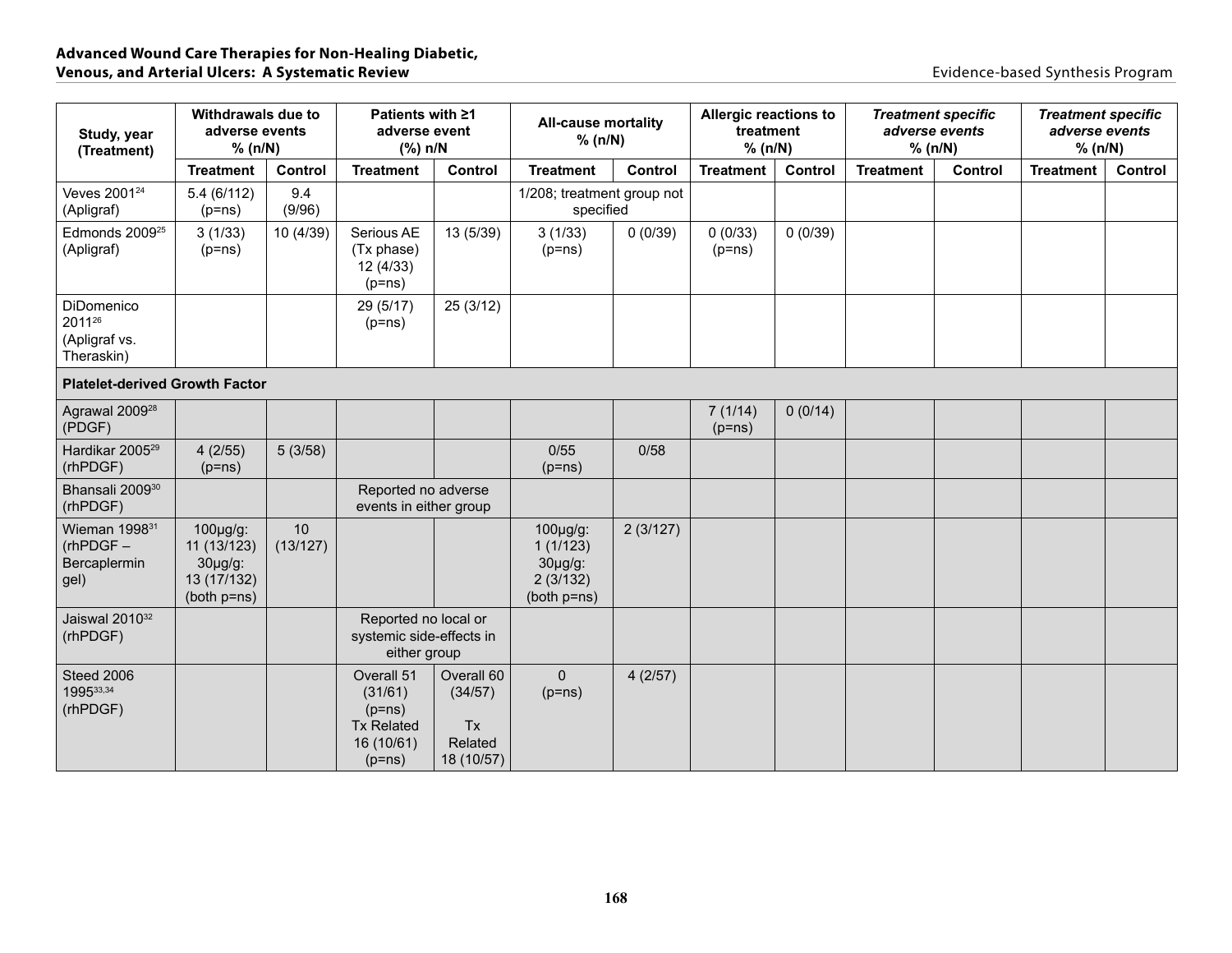| Study, year<br>(Treatment)                                                              | Withdrawals due to<br>adverse events<br>% (n/N)       |                                                   | Patients with ≥1<br>adverse event<br>(%) n/N                                            |                                                 | <b>All-cause mortality</b><br>% (n/N)         |                                           | Allergic reactions to<br>treatment<br>% (n/N) |         | adverse events<br>% (n/N)                                                            | <b>Treatment specific</b>                       | <b>Treatment specific</b><br>adverse events<br>% (n/N) |                |
|-----------------------------------------------------------------------------------------|-------------------------------------------------------|---------------------------------------------------|-----------------------------------------------------------------------------------------|-------------------------------------------------|-----------------------------------------------|-------------------------------------------|-----------------------------------------------|---------|--------------------------------------------------------------------------------------|-------------------------------------------------|--------------------------------------------------------|----------------|
|                                                                                         | <b>Treatment</b>                                      | Control                                           | <b>Treatment</b>                                                                        | Control                                         | <b>Treatment</b>                              | Control                                   | <b>Treatment</b>                              | Control | <b>Treatment</b>                                                                     | Control                                         | <b>Treatment</b>                                       | <b>Control</b> |
| d'Hemecourt<br>199835<br>(PDGF<br>[Bercaplermin<br>gel] versus<br>NaCMC or Std<br>Care) | Gel<br>15 (5/34)<br>$(p=ns)$<br>vs. both<br>controls) | <b>NaCMC</b><br>11 (8/70)<br>Std<br>24<br>(16/68) | Gel<br>65 (22/34)<br>$(p=ns vs.$<br>both controls)                                      | <b>NaCMC</b><br>81 (57/70)<br>Std<br>71 (48/68) | Gel<br>3(1/34)<br>(p=ns vs. both<br>controls) | <b>NaCMC</b><br>1(1/70)<br>Std<br>3(2/68) |                                               |         | Wound-<br>related<br>events:<br>Gel<br>21(7/34)<br>$(p=ns)$<br>vs. both<br>controls) | <b>NaCMC</b><br>27 (19/70)<br>Std<br>37 (25/68) |                                                        |                |
| <b>Platelet Rich Plasma</b>                                                             |                                                       |                                                   |                                                                                         |                                                 |                                               |                                           |                                               |         |                                                                                      |                                                 |                                                        |                |
| Driver 2006 <sup>37</sup>                                                               |                                                       |                                                   | Total of 122 events, 60<br>(49%) in PRP group, 62<br>(51%) in control group<br>$(p=ns)$ |                                                 | 3(1/40)<br>$(p=ns)$                           | 3(1/32)                                   |                                               |         |                                                                                      |                                                 |                                                        |                |
| <b>Silver Products</b>                                                                  |                                                       |                                                   |                                                                                         |                                                 |                                               |                                           |                                               |         |                                                                                      |                                                 |                                                        |                |
| Belcaro 2010 <sup>38</sup><br>(Silver Ointment)                                         | 0/34<br>$(p=ns)$                                      | 0/32                                              | 0/34<br>$(p=ns)$                                                                        | 0/32                                            |                                               |                                           | 0/34<br>$(p=ns)$                              | 0/32    |                                                                                      |                                                 |                                                        |                |
| Jacobs 2010 <sup>39</sup><br>(Silver Cream<br>(control tx))                             | 0/20<br>$(p=ns)$                                      | 0/20                                              | 0/20<br>$(p=ns)$                                                                        | 0/20                                            |                                               |                                           | 0/20<br>$(p=ns)$                              | 0/20    |                                                                                      |                                                 |                                                        |                |
| Jude 200740<br>(Silver Dressing)                                                        | 12 (8/67)<br>$(p=ns)$                                 | 19<br>(13/67)                                     | 37 (25/67)<br>$(p=ns)$                                                                  | 39 (26/67)                                      | 1.5(1/67)<br>$(p=ns)$                         | 1.5(1/67)                                 |                                               |         | Study-<br>related<br>events 16<br>(11/67)<br>$(p=ns)$                                | 13 (9/67)                                       |                                                        |                |
| Viswanathan<br>201141<br>(Silver Cream<br>(control tx))                                 | 5(1/20)<br>$(p=ns)$                                   | 0/20                                              | 0/19 (Per-<br>protocol)                                                                 | 0/19                                            | 0/20<br>$(p=ns)$                              | 5(1/20)                                   |                                               |         |                                                                                      |                                                 |                                                        |                |
| <b>Negative Pressure Wound Therapy</b>                                                  |                                                       |                                                   |                                                                                         |                                                 |                                               |                                           |                                               |         |                                                                                      |                                                 |                                                        |                |
| Blume 2008 <sup>42</sup>                                                                | 11.2<br>(19/169)<br>$(p=ns)$                          | 9.0<br>(15/166)                                   |                                                                                         |                                                 | 1.8(3/169)<br>$(p=ns)$                        | 1.8<br>(3/166)                            |                                               |         |                                                                                      |                                                 |                                                        |                |
| McCallon 200044                                                                         | 0/5<br>$(p=ns)$                                       | 0/5                                               |                                                                                         |                                                 | 0/5<br>$(p=ns)$                               | 0/5                                       |                                               |         |                                                                                      |                                                 |                                                        |                |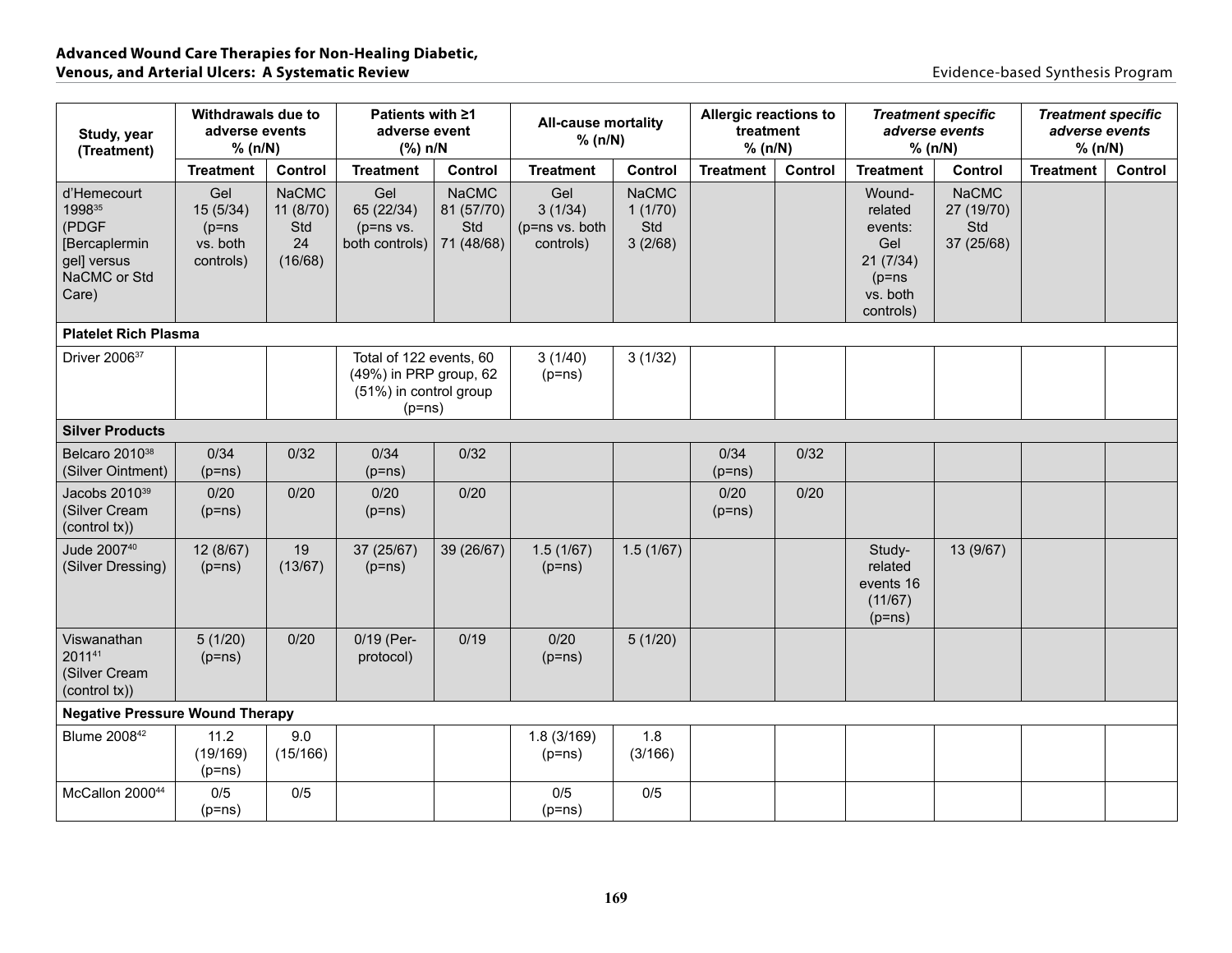| Withdrawals due to<br>adverse events<br>Study, year<br>% (n/N)<br>(Treatment) |                        | Patients with ≥1<br>adverse event<br>$(\%)$ n/N |                                                                                                                                | <b>All-cause mortality</b><br>% (n/N) |                        | Allergic reactions to<br>treatment<br>% (n/N) |                                        | <b>Treatment specific</b><br>adverse events<br>% (n/N) |                                                                    | <b>Treatment specific</b><br>adverse events<br>% (n/N) |                                                                  |                                          |
|-------------------------------------------------------------------------------|------------------------|-------------------------------------------------|--------------------------------------------------------------------------------------------------------------------------------|---------------------------------------|------------------------|-----------------------------------------------|----------------------------------------|--------------------------------------------------------|--------------------------------------------------------------------|--------------------------------------------------------|------------------------------------------------------------------|------------------------------------------|
|                                                                               | <b>Treatment</b>       | Control                                         | <b>Treatment</b>                                                                                                               | <b>Control</b>                        | <b>Treatment</b>       | Control                                       | <b>Treatment</b>                       | Control                                                | <b>Treatment</b>                                                   | Control                                                | <b>Treatment</b>                                                 | Control                                  |
| <b>Hyperbaric Oxygen Therapy</b>                                              |                        |                                                 |                                                                                                                                |                                       |                        |                                               |                                        |                                                        |                                                                    |                                                        |                                                                  |                                          |
| Löndahl 2010 <sup>46</sup>                                                    | 2.0(1/49)<br>$(p=ns)$  | 6.7<br>(3/45)                                   |                                                                                                                                |                                       | 2.0(1/49)<br>$(p=ns)$  | 6.7(3/45)                                     | Oxygen<br>toxicity<br>0/49<br>$(p=ns)$ | 0/45                                                   | Baro-<br>traumatic<br>otitis<br>$2.0(1/49)^{\ddagger}$<br>$(p=ns)$ | $0/45^{**}$                                            | <b>Dizziness</b><br>2.0(1/49)<br>Worsen<br>cataract<br>2.0(1/49) | Minor<br>head<br>injury<br>2.2<br>(1/45) |
| Duzgun 2008 <sup>47</sup>                                                     | 0/50<br>$(p=ns)$       | 0/50                                            |                                                                                                                                |                                       |                        |                                               |                                        |                                                        |                                                                    |                                                        |                                                                  |                                          |
| Kessler 2003 <sup>48</sup>                                                    | 6.7(1/15)<br>$(p=ns)$  | 0/13                                            | 6.7(1/15)<br>$(p=ns)$                                                                                                          | 0/13                                  | 0/15<br>$(p=ns)$       | 0/13                                          |                                        |                                                        | Baro-<br>traumatic<br>otitis<br>6.7(1/15)<br>$(p=ns)$              | 0/13                                                   |                                                                  |                                          |
| Abidia 2003 <sup>49</sup>                                                     | 0/9<br>$(p=ns)$        | 11.1<br>$(1/9)^*$                               | 0/9<br>$(p=ns)$                                                                                                                | 11.1<br>$(1/9)^*$                     | 0/9<br>$(p=ns)$        | 0/9                                           |                                        |                                                        |                                                                    |                                                        |                                                                  |                                          |
|                                                                               |                        |                                                 |                                                                                                                                |                                       |                        | <b>VENOUS ULCERS</b>                          |                                        |                                                        |                                                                    |                                                        |                                                                  |                                          |
| Collagen (COL)                                                                |                        |                                                 |                                                                                                                                |                                       |                        |                                               |                                        |                                                        |                                                                    |                                                        |                                                                  |                                          |
| Vin 2002 <sup>52</sup><br>(Promogran)                                         | 14 (5/37)<br>$(p=ns)$  | 14 (5/36)                                       |                                                                                                                                |                                       |                        |                                               | 14 (5/37)<br>$(p=ns)$                  | 14 (5/36)                                              |                                                                    |                                                        |                                                                  |                                          |
| <b>Biological Dressings (BD)</b>                                              |                        |                                                 |                                                                                                                                |                                       |                        |                                               |                                        |                                                        |                                                                    |                                                        |                                                                  |                                          |
| Mostow 2005 <sup>53</sup><br>(OASIS)                                          | 9.6(6/62)<br>$(p=ns)$  | 10.3<br>(6/58)                                  | Reported no difference<br>in proportions of patients<br>with AEs between groups<br>(8 events in OASIS<br>group, 15 in control) |                                       | 1.6(1/62)<br>$(p=ns)$  | 0/58                                          | 3 events in<br>62 patients             | 3 events<br>in 58<br>patients                          |                                                                    |                                                        |                                                                  |                                          |
| <b>Biological Skin Equivalents</b>                                            |                        |                                                 |                                                                                                                                |                                       |                        |                                               |                                        |                                                        |                                                                    |                                                        |                                                                  |                                          |
| Falanga 1998 <sup>54</sup><br>Falanga 1999 <sup>55</sup><br>(Apligraf)        | 2.1(3/146)<br>$(p=ns)$ | 5.4<br>(7/129)                                  |                                                                                                                                |                                       | 3.4(5/146)<br>$(p=ns)$ | 3.1<br>(4/129)                                |                                        |                                                        |                                                                    |                                                        |                                                                  |                                          |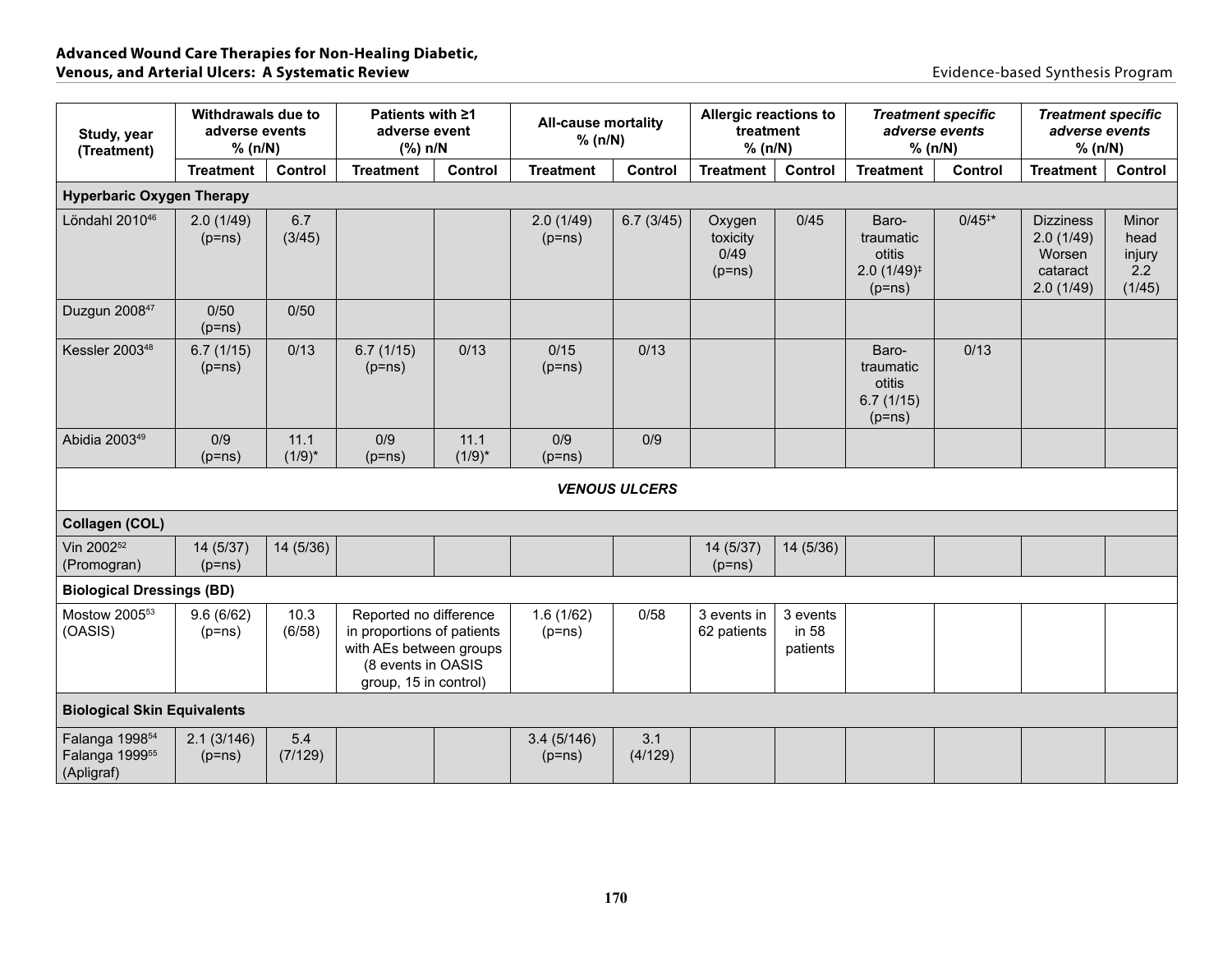| Study, year<br>(Treatment)                                                                                                                                             | Withdrawals due to<br>adverse events<br>% (n/N)                                                                                       |                  | Patients with ≥1<br>adverse event<br>(%) n/N                                                                                                      |                                                                        | <b>All-cause mortality</b><br>% (n/N) |                | Allergic reactions to<br>treatment<br>% (n/N)                                                                               |         | <b>Treatment specific</b><br>adverse events<br>% (n/N) |         | <b>Treatment specific</b><br>adverse events<br>% (n/N) |                |
|------------------------------------------------------------------------------------------------------------------------------------------------------------------------|---------------------------------------------------------------------------------------------------------------------------------------|------------------|---------------------------------------------------------------------------------------------------------------------------------------------------|------------------------------------------------------------------------|---------------------------------------|----------------|-----------------------------------------------------------------------------------------------------------------------------|---------|--------------------------------------------------------|---------|--------------------------------------------------------|----------------|
|                                                                                                                                                                        | <b>Treatment</b>                                                                                                                      | Control          | <b>Treatment</b>                                                                                                                                  | Control                                                                | <b>Treatment</b>                      | Control        | <b>Treatment</b>                                                                                                            | Control | <b>Treatment</b>                                       | Control | <b>Treatment</b>                                       | <b>Control</b> |
| Krishnamoorthy<br>200356<br>(Dermagraft)                                                                                                                               | Group 1:<br>0/13<br>Group 2:<br>1/13<br>Group 3:<br>Unclear <sup>t</sup><br>$(all p = ns)$                                            | Group 4:<br>0/13 | Group 1:<br>18 AE's, 1<br>serious<br>Group 2:<br>15 AE's, 1<br>serious<br>Group 3:<br>15 AE's, 4<br>serious                                       | Group 4:<br>17 AE's, 0<br>serious                                      | No deaths                             |                |                                                                                                                             |         |                                                        |         |                                                        |                |
| Keratinocytes                                                                                                                                                          |                                                                                                                                       |                  |                                                                                                                                                   |                                                                        |                                       |                |                                                                                                                             |         |                                                        |         |                                                        |                |
| Harding 2005 <sup>60</sup><br>(Lyophilized,<br>allogeneic)<br><b>NOTE: Control</b><br>group is<br>combined<br>standard care<br>and standard<br>care + vehicle<br>group |                                                                                                                                       |                  | Local AE:<br>Tx phase<br>22 (21/95)<br>Follow-up<br>8(7/89)<br>General AE:<br>Tx phase<br>25 (24/95)<br>Follow-up<br>16 (14/89)<br>$(all p = ns)$ | 23 (23/99)<br>5.5(5/91)<br>23 (23/99)<br>14 (13/91)                    | 1(1/95)<br>$(p=ns)$                   | 0/99           | Reported no<br>differences between<br>treatment groups in<br>"sensations such as<br>burning, stinging, pain,<br>or itching" |         |                                                        |         |                                                        |                |
| Vanscheidt<br>200761<br>(Autologous, in<br>fibrin sealant)                                                                                                             |                                                                                                                                       |                  | 33 (38/116)<br>$(63$ events)<br>$(p=ns for$<br>patients)<br>Serious AEs:<br>10 (12/116)<br>(12 events)                                            | 25<br>(27/109)<br>(51)<br>events)<br>10<br>(11/109)<br>(14)<br>events) | 0.9(1/116)<br>$(p=ns)^0$              | 0.9<br>(1/109) |                                                                                                                             |         |                                                        |         |                                                        |                |
| <b>Platelet Rich Plasma</b>                                                                                                                                            |                                                                                                                                       |                  |                                                                                                                                                   |                                                                        |                                       |                |                                                                                                                             |         |                                                        |         |                                                        |                |
| Stacey 200062                                                                                                                                                          | 5 patients withdrew<br>from study w/ allergy to<br>paste bandage and 1<br>w/ trauma on leg from<br>bandages; not detailed<br>by group |                  |                                                                                                                                                   |                                                                        |                                       |                |                                                                                                                             |         |                                                        |         |                                                        |                |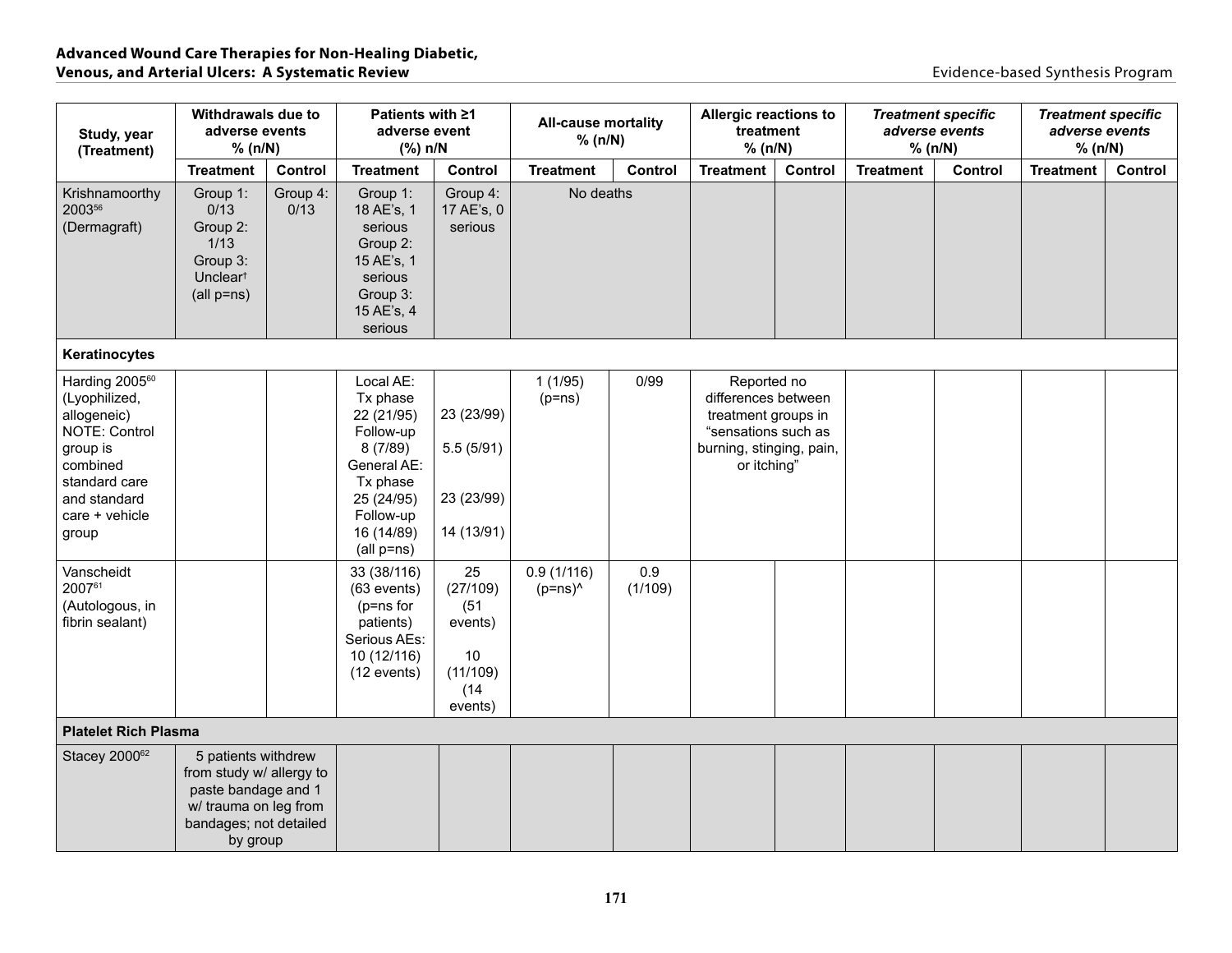| Study, year<br>(Treatment)                                  |                                        | Withdrawals due to<br>adverse events<br>% (n/N) |                                                                          | Patients with ≥1<br>adverse event<br>(%) n/N |                                                                                 | <b>All-cause mortality</b><br>% (n/N) | Allergic reactions to<br>treatment<br>% (n/N)                    |               |                                                                | <b>Treatment specific</b><br>adverse events<br>% (n/N) | <b>Treatment specific</b><br>adverse events<br>% (n/N) |         |
|-------------------------------------------------------------|----------------------------------------|-------------------------------------------------|--------------------------------------------------------------------------|----------------------------------------------|---------------------------------------------------------------------------------|---------------------------------------|------------------------------------------------------------------|---------------|----------------------------------------------------------------|--------------------------------------------------------|--------------------------------------------------------|---------|
|                                                             | <b>Treatment</b>                       | Control                                         | <b>Treatment</b>                                                         | Control                                      | <b>Treatment</b>                                                                | Control                               | <b>Treatment</b>                                                 | Control       | <b>Treatment</b>                                               | Control                                                | <b>Treatment</b>                                       | Control |
| <b>Silver Products</b>                                      |                                        |                                                 |                                                                          |                                              |                                                                                 |                                       |                                                                  |               |                                                                |                                                        |                                                        |         |
| Belcaro 2010 <sup>38</sup><br>(Silver Ointment)             | 0/44<br>$(p=ns)$                       | 0/38                                            | 0/44                                                                     | 0/38<br>$(p=ns)$                             |                                                                                 |                                       | 0/44<br>$(p=ns)$                                                 | 0/38          |                                                                |                                                        |                                                        |         |
| Bishop 1992 <sup>63</sup><br>(Silver Cream -<br>control tx) |                                        |                                                 |                                                                          |                                              |                                                                                 |                                       | Reported no statistical<br>differences among<br>treatment groups |               |                                                                |                                                        |                                                        |         |
| Blair 1988 <sup>64</sup><br>(Silver Dressing)               |                                        |                                                 |                                                                          |                                              |                                                                                 |                                       | 13 (4/30)<br>$(p=ns)$                                            | 0/30          | Deterio-<br>ration due<br>to cellulitis<br>7(2/30)<br>$(p=ns)$ | 3(1/30)                                                |                                                        |         |
| <b>Dimakakos</b><br>200965<br>(Silver Dressing)             |                                        |                                                 |                                                                          |                                              |                                                                                 |                                       |                                                                  |               | $0(0/21)$ due<br>to tx                                         | $0(0/21)$ due<br>to tx                                 |                                                        |         |
| Harding 2011 <sup>66</sup><br>(Silver Dressing)             | 6(9/145)<br><b>AQUACEL</b><br>$(p=ns)$ | 9<br>(12/136)<br>Urgotul                        | Any AE<br>50 (72/145)<br><b>Related AE</b><br>23 (33/145)<br>(both p=ns) | 42<br>(57/126)<br>18<br>(24/136)             | 0/145<br>$(p=ns)$                                                               | 1.4<br>(2/136)                        |                                                                  |               |                                                                |                                                        |                                                        |         |
| Michaels<br>2009ab <sup>67,68</sup><br>(Silver Dressing)    | 1(1/107)<br>$(p=ns)$                   | 0/106                                           |                                                                          |                                              | 12 week tx<br>0/107<br>$(p=ns)$<br>1 <sup>st</sup> year<br>4(4/107)<br>$(p=ns)$ | 0/106<br>4(4/106)                     |                                                                  |               |                                                                |                                                        |                                                        |         |
| <b>Intermittent Pneumatic Compression</b>                   |                                        |                                                 |                                                                          |                                              |                                                                                 |                                       |                                                                  |               |                                                                |                                                        |                                                        |         |
| Schuler 1996 <sup>69</sup>                                  | 4(1/28)<br>$(p=ns)$                    | 7.7<br>(2/26)                                   |                                                                          |                                              |                                                                                 |                                       | 0(0/28)<br>$(p=ns)$                                              | 3.8<br>(1/26) |                                                                |                                                        |                                                        |         |
| <b>Electromagnetic Therapy</b>                              |                                        |                                                 |                                                                          |                                              |                                                                                 |                                       |                                                                  |               |                                                                |                                                        |                                                        |         |
| leran 199070                                                | $9.1 (2/22)^*$<br>$(p=ns)$             | 0/22                                            |                                                                          |                                              | 0/22<br>$(p=ns)$                                                                | 0/22                                  |                                                                  |               |                                                                |                                                        |                                                        |         |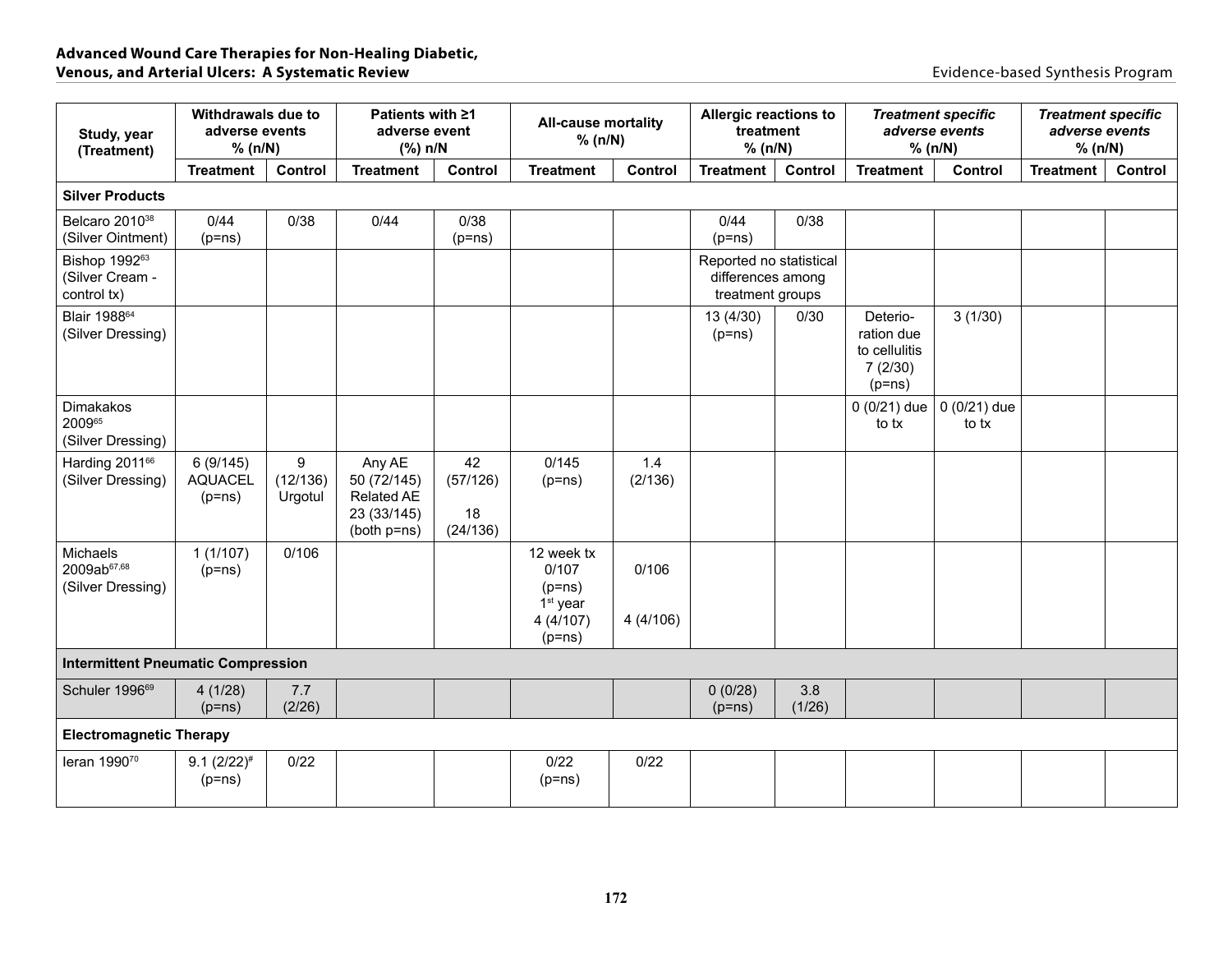| Study, year<br>(Treatment)                                              | <b>Withdrawals due to</b><br>adverse events<br>% (n/N) |         | Patients with ≥1<br>adverse event<br>(%) n/N           |         | <b>All-cause mortality</b><br>% (n/N)                |                        | Allergic reactions to<br>treatment<br>% (n/N)                                                                                         |                | <b>Treatment specific</b><br>% (n/N)  | adverse events | <b>Treatment specific</b><br>adverse events<br>% (n/N) |         |
|-------------------------------------------------------------------------|--------------------------------------------------------|---------|--------------------------------------------------------|---------|------------------------------------------------------|------------------------|---------------------------------------------------------------------------------------------------------------------------------------|----------------|---------------------------------------|----------------|--------------------------------------------------------|---------|
|                                                                         | <b>Treatment</b>                                       | Control | <b>Treatment</b>                                       | Control | <b>Treatment</b>                                     | Control                | <b>Treatment</b>                                                                                                                      | Control        | <b>Treatment</b>                      | Control        | <b>Treatment</b>                                       | Control |
| Kenkre 1996 <sup>71</sup>                                               | 0/10<br>$(p=ns)$                                       | 0/9     | 68 (13/19)<br>Results not reported by<br>treatment arm |         | $\pmb{0}$                                            | <b>NR</b>              | Moderate/<br>severe<br>headache<br>20(2/10)<br>Sense<br>of heat,<br>tingling,<br>and<br>"needles<br>and pins"<br>in limbs<br>30(3/10) | 0/9<br>33(3/9) |                                       |                |                                                        |         |
|                                                                         |                                                        |         |                                                        |         |                                                      | <b>ARTERIAL ULCERS</b> |                                                                                                                                       |                |                                       |                |                                                        |         |
| Chang 2000 <sup>73</sup><br>(Biologic Skin<br>Equivalent -<br>Apligraf) | 0/21<br>$(p=ns)$                                       | 0/10    | 14.3(3/21)<br>$(p=ns)$                                 | 0/10    | 4.8(1/21)<br>$(p=ns)$<br>(after ulcer<br>had healed) | 0/10                   |                                                                                                                                       |                |                                       |                |                                                        |         |
|                                                                         |                                                        |         |                                                        |         | <b>MIXED LOWER EXTREMITY ULCERS</b>                  |                        |                                                                                                                                       |                |                                       |                |                                                        |         |
| Brigido 200674<br>(Collagen)                                            |                                                        |         | AEs were comparable<br>between treatment arms          |         |                                                      |                        |                                                                                                                                       |                |                                       |                |                                                        |         |
| Romanelli 200775<br>(Biological<br>Dressing-<br>OASIS)                  | 0/27<br>$(p=ns)$                                       | 0/27    | 0/27<br>$(p=ns)$                                       | 0/27    | 0/27<br>$(p=ns)$                                     | 0/27                   |                                                                                                                                       |                |                                       |                |                                                        |         |
| Romanelli 2010 <sup>76</sup><br>(Biological<br>Dressing-<br>OASIS)      | 0/25<br>$(p=ns)$                                       | 0/25    | 0/25<br>$(p=ns)$                                       | 0/25    | 0/25<br>$(p=ns)$                                     | 0/25                   |                                                                                                                                       |                |                                       |                |                                                        |         |
| Jørgensen<br>200577<br>(Silver-releasing<br>Dressing)                   |                                                        |         | Device-<br>related AEs<br>6(4/65)<br>$(p=ns)$          | 5(3/64) |                                                      |                        |                                                                                                                                       |                | ↑ ulcer size<br>14 (9/65)<br>$(p=ns)$ | 25 (16/64)     |                                                        |         |
| Miller 2010 <sup>78</sup><br>(Silver Dressing)                          |                                                        |         | 8 (13/140)<br>$(p=ns)$                                 |         |                                                      |                        |                                                                                                                                       |                |                                       |                |                                                        |         |
| Vuerstack 200680<br>(NPWT)                                              |                                                        |         | 40% (p=ns)                                             | 23%     | 13 (4/30)<br>$(p=ns)$                                | 7(2/30)                |                                                                                                                                       |                |                                       |                |                                                        |         |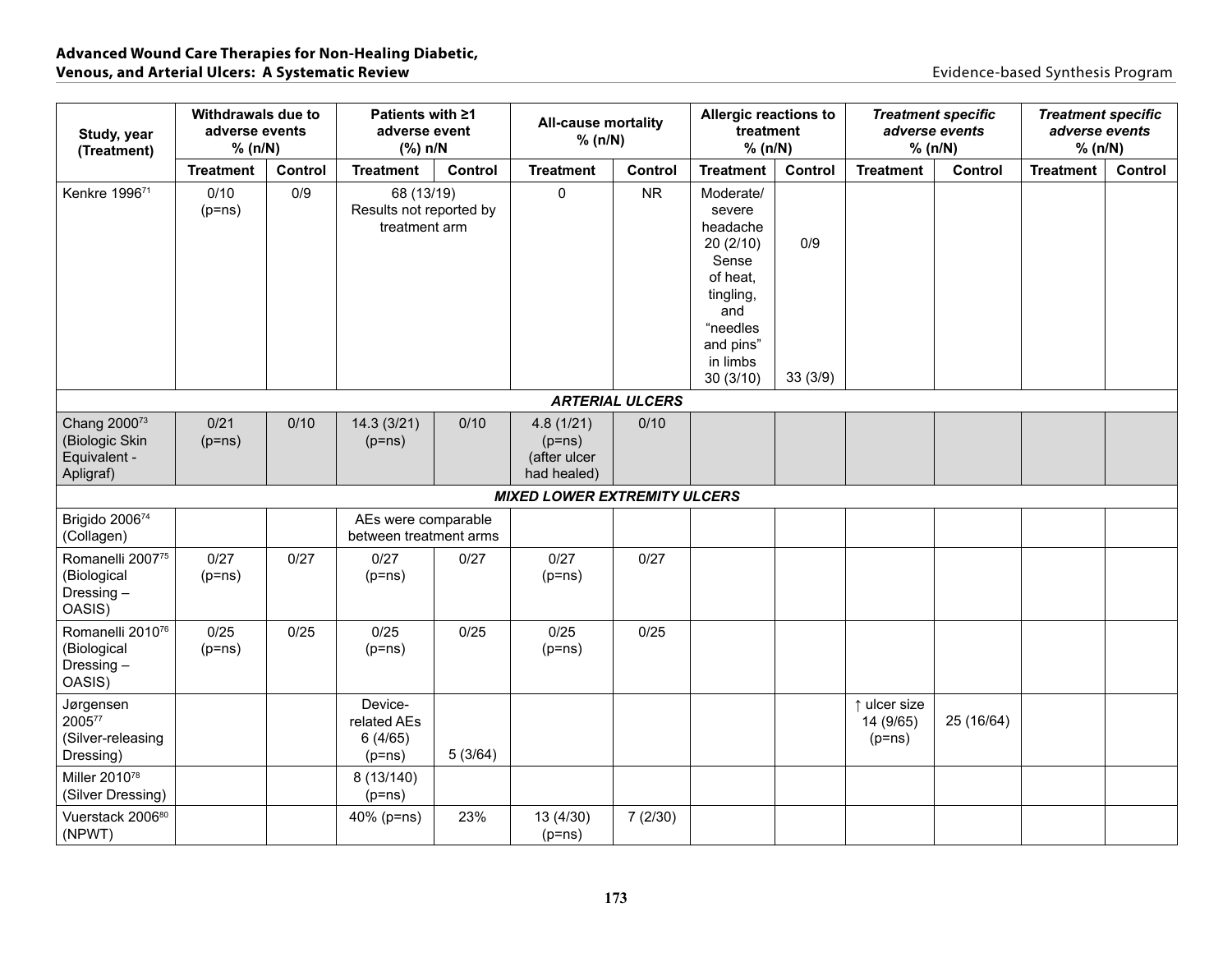| Study, year<br>(Treatment)    | Withdrawals due to<br>adverse events<br>$%$ (n/N) |         | Patients with ≥1<br>adverse event<br>(%) n/N |            | <b>All-cause mortality</b><br>% (n/N) |         | Allergic reactions to<br>treatment<br>$%$ (n/N) |         | <b>Treatment specific</b><br>adverse events<br>$%$ (n/N) |         | <b>Treatment specific</b><br>adverse events<br>$%$ (n/N) |                |  |
|-------------------------------|---------------------------------------------------|---------|----------------------------------------------|------------|---------------------------------------|---------|-------------------------------------------------|---------|----------------------------------------------------------|---------|----------------------------------------------------------|----------------|--|
|                               | <b>Treatment</b>                                  | Control | <b>Treatment</b>                             | Control    | <b>Treatment</b>                      | Control | <b>Treatment</b>                                | Control | <b>Treatment</b>                                         | Control | <b>Treatment</b>                                         | <b>Control</b> |  |
|                               | <b>AMPUTATION ULCERS</b>                          |         |                                              |            |                                       |         |                                                 |         |                                                          |         |                                                          |                |  |
| Armstrong<br>200581<br>(NPWT) |                                                   |         | 52 (40/77)<br>$(p=ns)$                       | 54 (46/85) |                                       |         |                                                 |         |                                                          |         |                                                          |                |  |

AE=Adverse event; PP=Per protocol population; NaCMC=sodium carboxymethylcellulose; PDGF=Platelet-derived growth factors; PRP=Platelet rich plasma; BSE=Biological skin equivalent; NPWT=Negative pressure wound therapy

‡ 2 patients in each group required myringotomy with tube placement due to pain caused by the inability to equilibrate air pressure through the eustachion tube

# allergic reaction to drugs, diagnosed as having rheumatoid arthritis

† 3 withdrawals reported in text; 2 withdrawals reported in Figure 1 in article; Table 1 in article includes >1 serious adverse event only in Group 3

^1 additional death in screening phase; treatment group not reported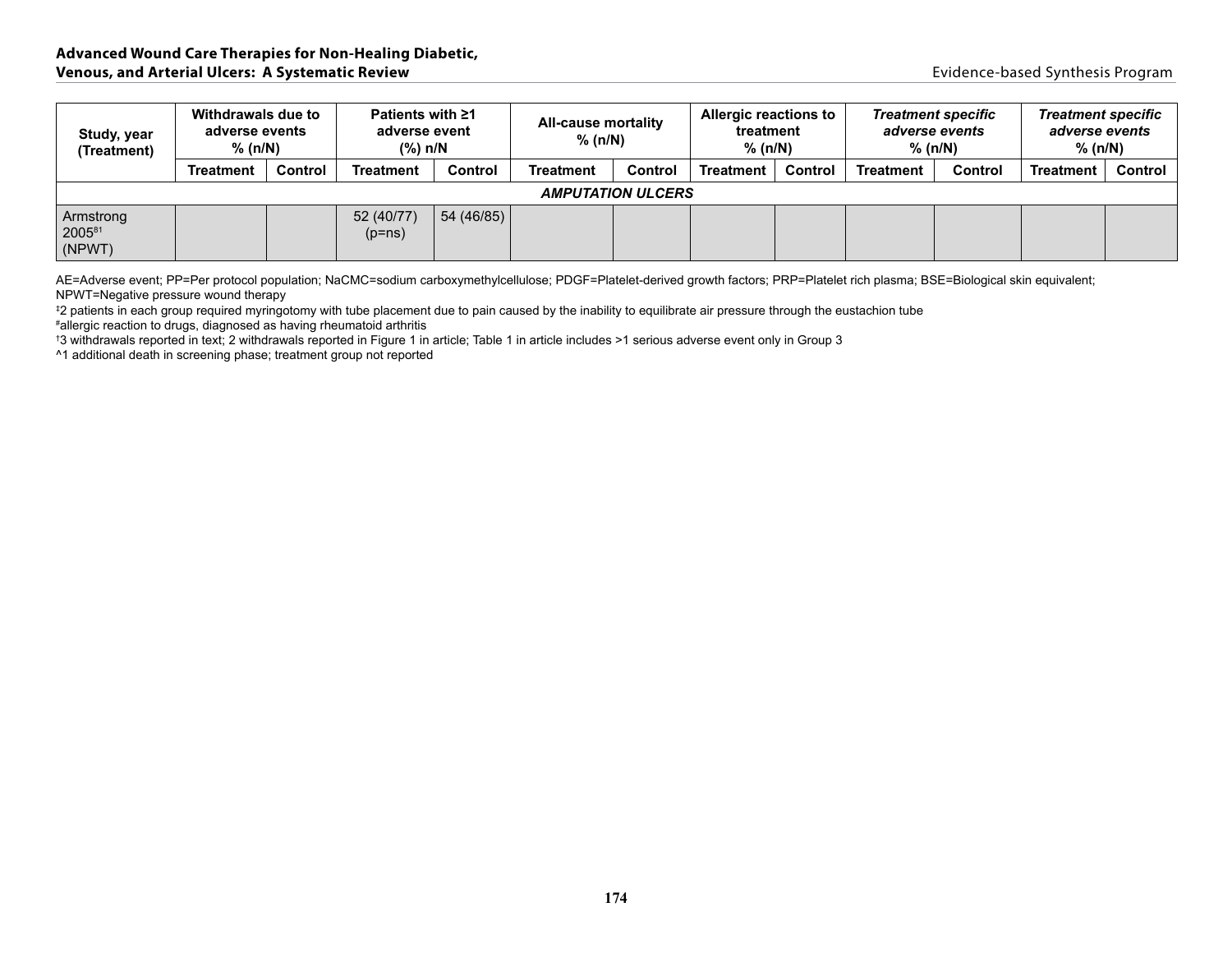# **APPENDIX E. Common Methodological Errors and Recommendations for Future Clinical Trials of Wound Healing**

# **1. Common Methodological Errors in Studies of Wound Care**

#### **Source:**

### **European Wound Management Association**

Gottrup F, Apelqvist J, Price P. Outcomes in controlled and comparative studies on non-healing wounds: recommendations to improve the quality of evidence in wound management. *J Wound Care.* 2010;19:239-68.

- Lack of validation of subjective assessments
- Lack of description of objective or subjective measures
- Lack of comparable baselines for patient groups
- Lack of blinding for the evaluation of primary outcomes
- Incorrect randomization methods
- Poor definition of primary and secondary objectives
- Number of patients not based on *a priori* sample size calculation
- Randomization method poorly/not described
- Time to wound healing not a primary objective
- Intention-to-treat analysis not used
- Heterogeneous study population
- Number of and reason for dropouts not stated
- No specification of adjuvant treatments
- Small sample size combined with multiple outcome measures
- Reporting of multiple outcomes over multiple time points (increased chance of type 1 error)
- Poor overall study reporting

# **2. Recommendations for Clinical Trials of Wound Healing**

#### **Sources:**

#### **Center for Medical Technology Policy**

Center for Medical Technology Policy. Effectiveness Guidance Document: Methodological Recommendations for Comparative Effectiveness Research on the Treatment of Chronic Wounds. Version 2.0, October 1, 2012. Available at: http://www. [cmtpnet.org/effectiveness-guidance-documents/negative-pressure-wound-therapy-egd/.](http://www.cmtpnet.org/effectiveness-guidance-documents/negative-pressure-wound-therapy-egd/)  Accessed October 2012.

#### **European Wound Management Association**

Gottrup F, Apelqvist J, Price P. Outcomes in controlled and comparative studies on non-healing wounds: recommendations to improve the quality of evidence in wound management. J Wound Care. 2010;19:239-68.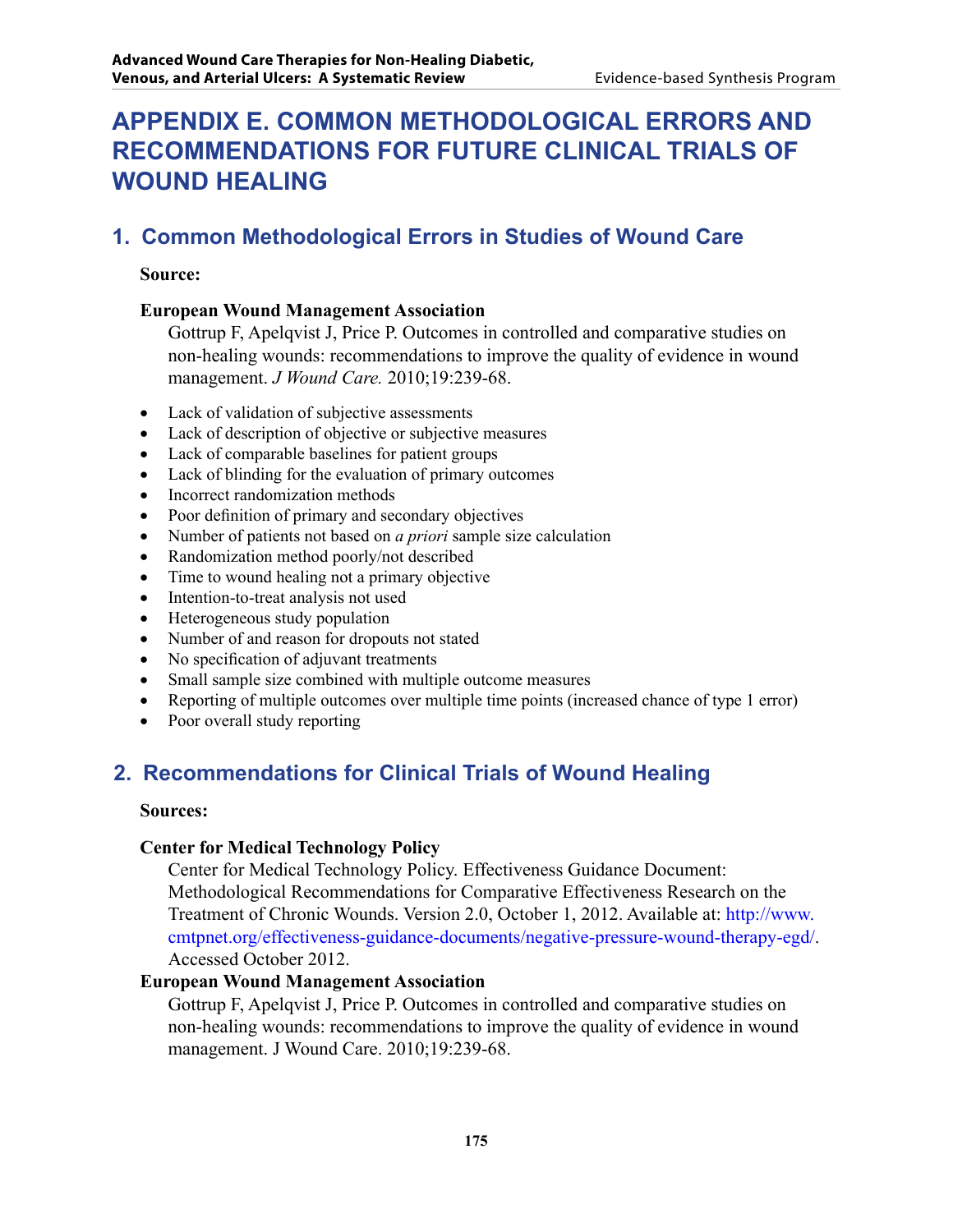### **Panel on Wound Care Evidence-Based Research**

Serena T, Bates-Jensen B, Carter MJ, et al. Consensus principles for wound care research obtained using a Delphi process. Wound Repair Regen. 2012;20:284-93.

## **US Food and Drug Administration**

FDA. Guidance for Industry: Chronic Cutaneous Ulcer and Burn Wounds-Developing Products for Treatment. 2006. Available at: http://www.fda.gov/downloads/Drugs/ [GuidanceComplianceRegulatoryInformation/Guidances/UCM071324.pdf. Accessed](http://www.fda.gov/downloads/Drugs/GuidanceComplianceRegulatoryInformation/Guidances/UCM071324.pdf)  September 2012.

- 1. "Chronic" needs to be defined or replaced with "non-healing."
- 2. Studies should be multi-center to include a range of settings.
- 3. Studies should focus on one wound type with stratification by risk factors for not healing.
- 4. Exclusion criteria should be minimal to increase generalizability; rationale for inclusion and exclusion criteria should match the goals of the study.
- 5. Randomization is critical; baseline wound characteristics have a major effect on outcomes. Non-randomized trials should be considered only when there are barriers to conducting randomized trials that can be identified and explained.
- 6. Interventions should be clearly described and consistent across all patients.
- 7. Simultaneous and/or sequential interventions should be evaluated when appropriate.
- 8. Standard care should be clearly defined and consistent across study sites or balanced using stratification of study sites for multi-site studies; large cohort studies with each wound type should establish outcomes achieved with standard care.
- 9. Protocols for pain management and treatment of comorbid conditions should be standardized in all study arms.
- 10. Comparator arms in studies of dressings, medications, etc. should be a "vehicle control arm" with the same components except for the active agent; if the effect of the "vehicle" is not known, there should also be a standard care group only.
- 11. Blinding of subjects and investigators should be employed if feasible; blinded assessment by a third-party evaluator should be considered if blinding of investigators and patients isn't possible.
- 12. Outcome assessment tools should be pre-specified and protocols standardized across patients and across study sites for multi-site studies.
- 13. The patient population should be appropriate for the treatment and type of wound to be studied.
- 14. A substantial proportion of patients should be drawn from clinical settings where wound care is delivered.
- 15. Chronic ulcers might heal because patients become more compliant with standard therapy when enrolled in a trial; studies should include a run-in period of standard care (1-2 weeks) with entry criterion based on change in ulcer size during the run-in phase to exclude those healing because of compliance.
- 16. Endpoints should be chosen based on the purpose of the intervention; important outcomes include:
	- a. incidence of complete closure (defined as skin re-epithelialization without drainage or dressing requirements confirmed at two consecutive study visits 2 weeks apart); closure should be confirmed by an independent source; trial should include at least